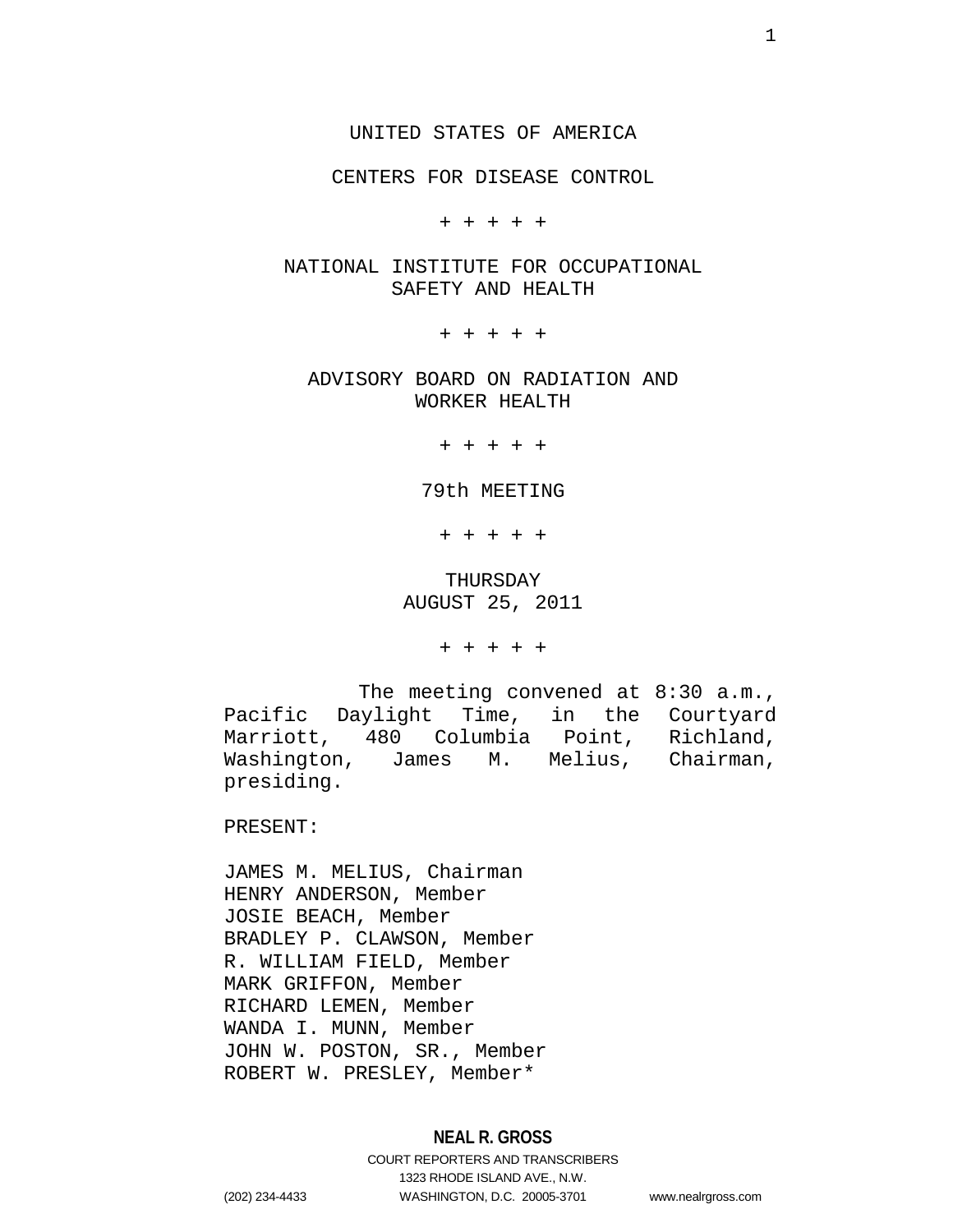PRESENT: (continued)

GENEVIEVE S. ROESSLER, Member PHILLIP SCHOFIELD, Member PAUL L. ZIEMER, Member TED KATZ, Designated Federal Official

# **NEAL R. GROSS**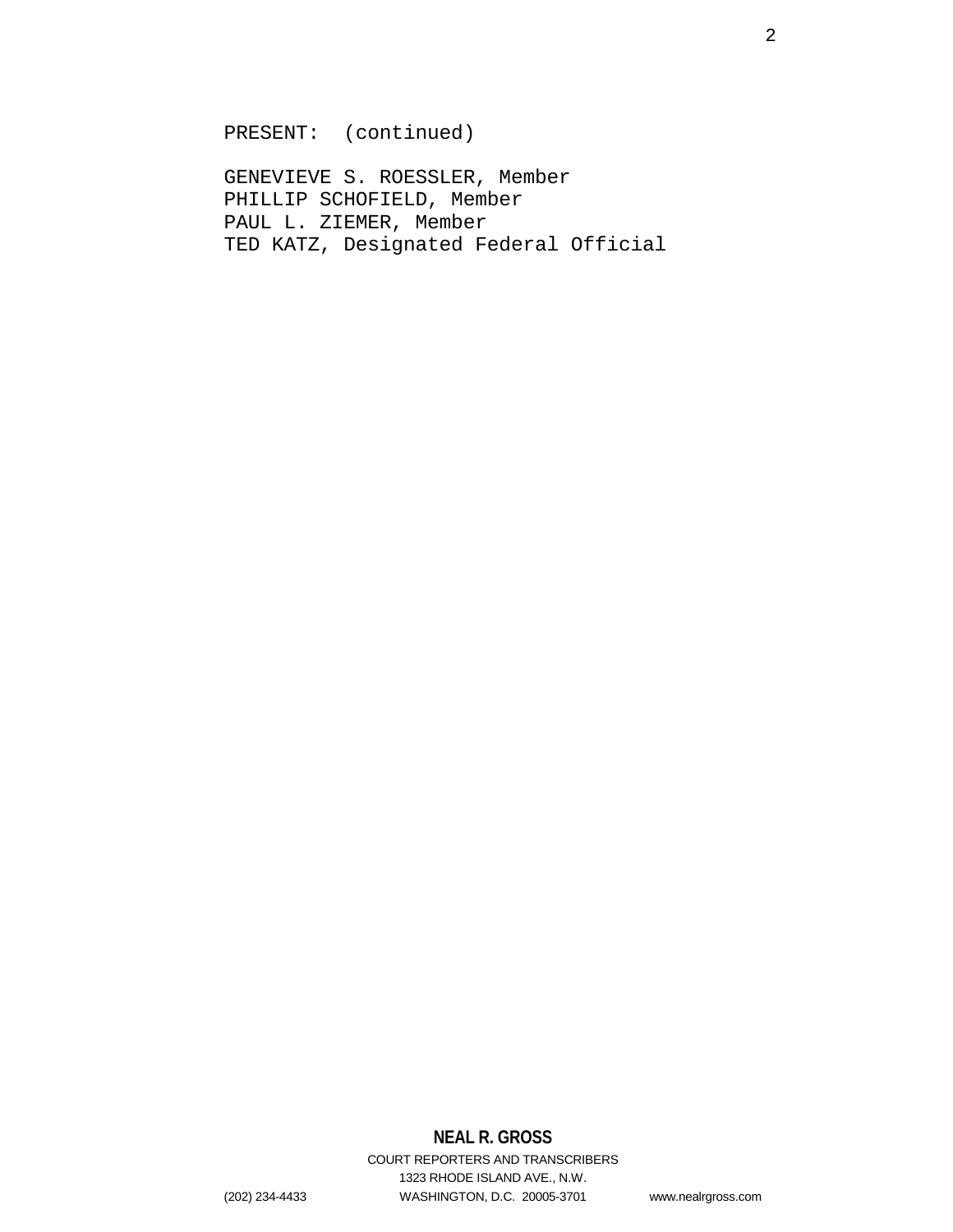# REGISTERED AND/OR PUBLIC COMMENT PARTICIPANTS

ADAMS, NANCY, NIOSH Contractor AL-NABULSI, ISAF, DOE AYERS, LYNN, SC&A CAMERON, BUCK, ATL CRUZ, RUBIN, CDC FITZGERALD, JOE, SC&A FUORTES, LARS\* GLOVER, SAM, DCAS HINNEFELD, STU, DCAS KINMAN, JOSHUA, DCAS KOTSCH, JEFF, DOL LEITON, RACHEL, DOL LEWIS, GREG, DOE LIN, JENNY, HHS MAKHIJANI, ARJUN, SC&A NETON, JIM, DCAS RAFKY, MICHAEL, HHS RAY, SARAH\* ROLFES, MARK, DCAS RUTHERFORD, LAVON, DCAS STIVERS, JOHN, SC&A

# **NEAL R. GROSS** COURT REPORTERS AND TRANSCRIBERS 1323 RHODE ISLAND AVE., N.W.

(202) 234-4433 WASHINGTON, D.C. 20005-3701 www.nealrgross.com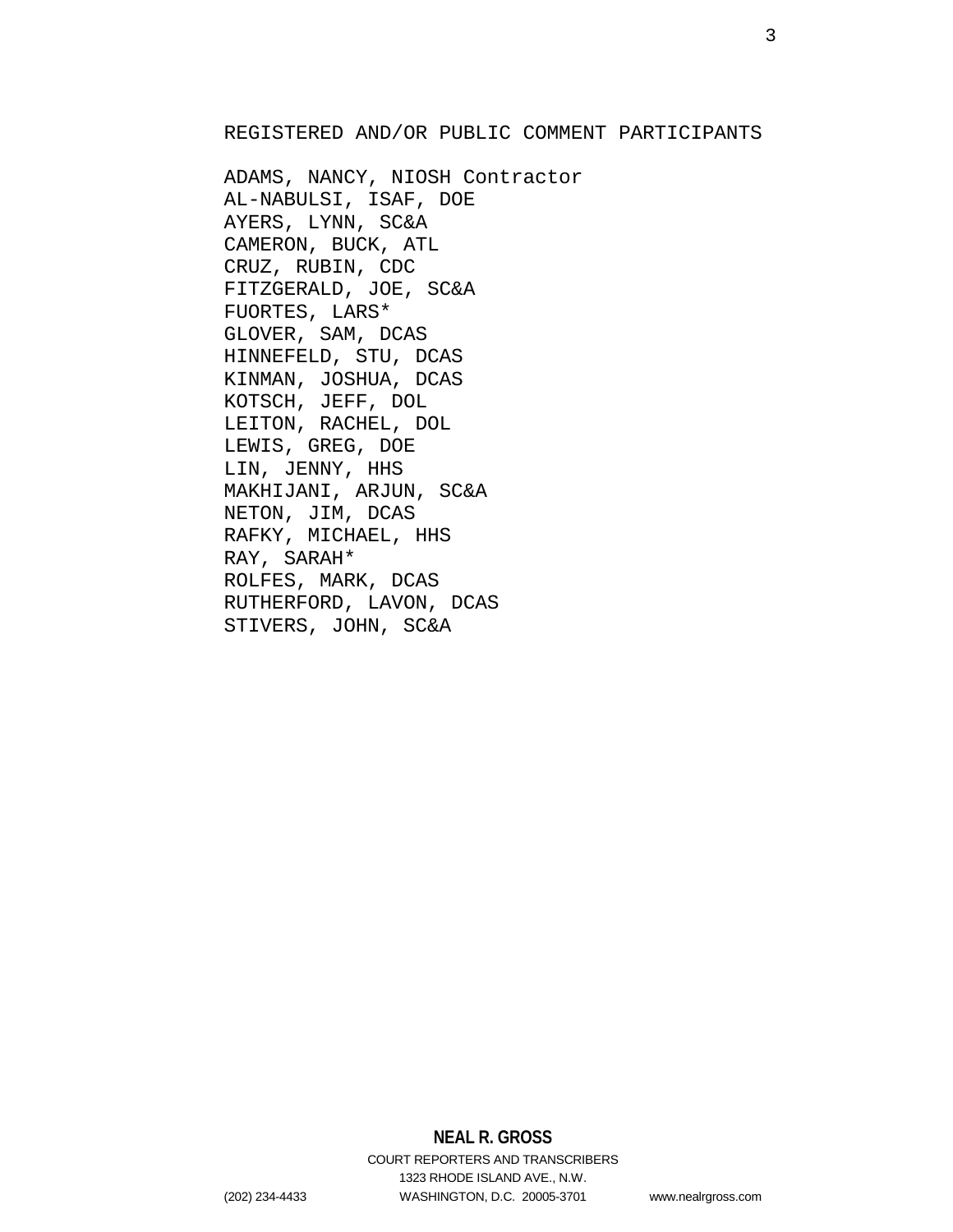C-O-N-T-E-N-T-S

| Page<br>Welcome                                                             |  |  |
|-----------------------------------------------------------------------------|--|--|
| James Melius, Chairman  5                                                   |  |  |
| Update on Pantex Plant SEC bounding uranium<br>intakes                      |  |  |
|                                                                             |  |  |
| Questions and comments 24                                                   |  |  |
|                                                                             |  |  |
| Presentation on Vitro Manufacturing addendum<br>to SEC evaluation petition  |  |  |
| Jim Neton  99                                                               |  |  |
| Questions and comments 110                                                  |  |  |
|                                                                             |  |  |
| Recommendation of the Board to accord SEC<br>status re: Vitro Manufacturing |  |  |
| James Melius, Chairman  116                                                 |  |  |

# **NEAL R. GROSS**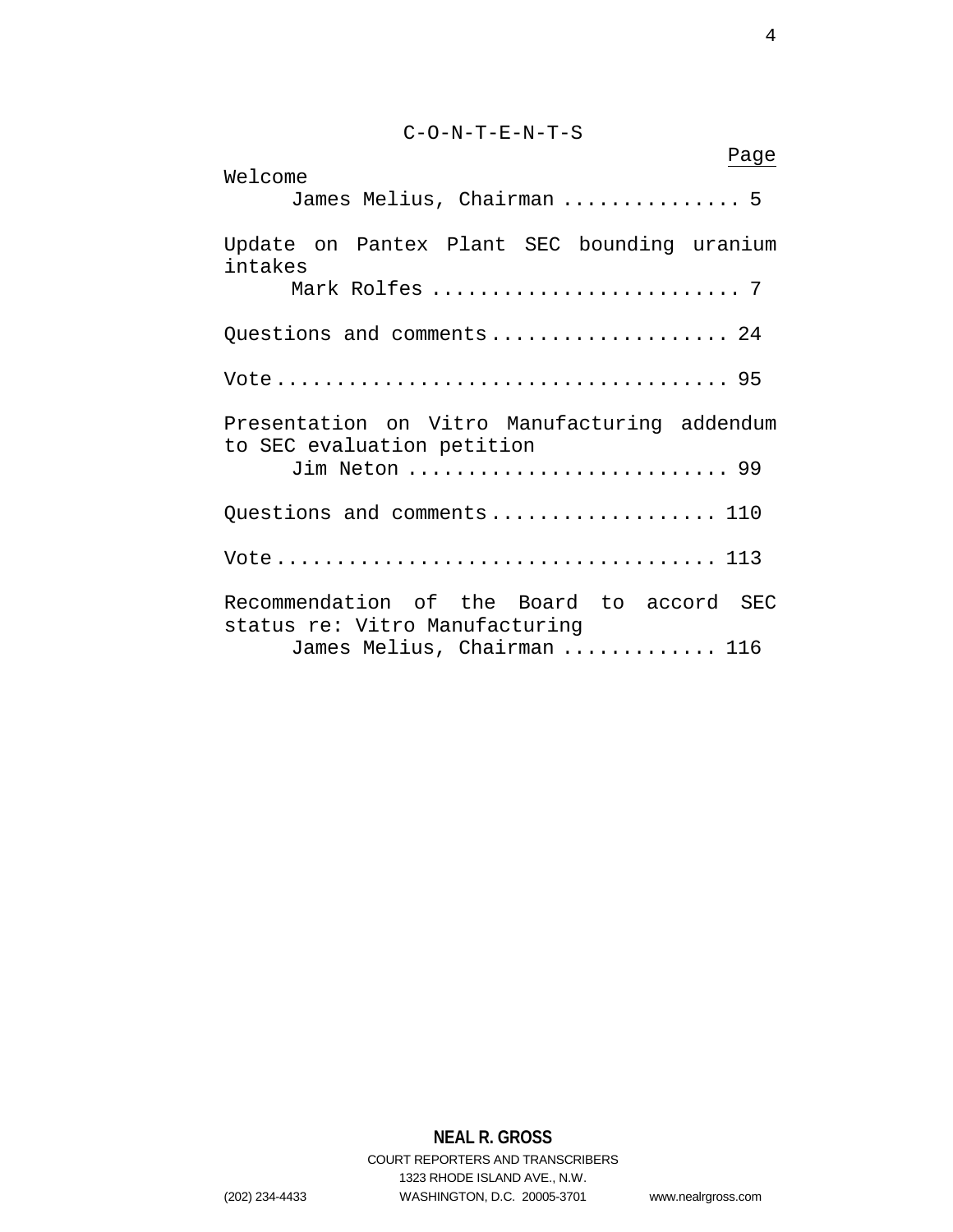1 P-R-O-C-E-E-D-I-N-G-S 2 8:30 a.m. 3 MR. KATZ: Good morning, everyone, 4 and everyone on the line. Let me check first 5 and see about whether we have any of our 6 absent Board Members on the line. 7 So, Bob Presley, are you on the 8 line? Or Mike Gibson? 9 Very good. Next, just let me note 10 for everyone on the line as well as here, the 11 presentations for today are on the NIOSH 12 website under the Board section, so you can 13 follow along. There's no public comment 14 session today. 15 And lastly, please, everyone on 16 the line, I understand there was some music 17 folks were listening to at some point in the 18 meeting yesterday, unfortunately, so please 19 mute your phones on the line. 20 If you don't have a mute button on 21 your phone, press star six, that will mute 22 your phone, and then press star six to come

> **NEAL R. GROSS** COURT REPORTERS AND TRANSCRIBERS

> > 1323 RHODE ISLAND AVE., N.W.

(202) 234-4433 WASHINGTON, D.C. 20005-3701 www.nealrgross.com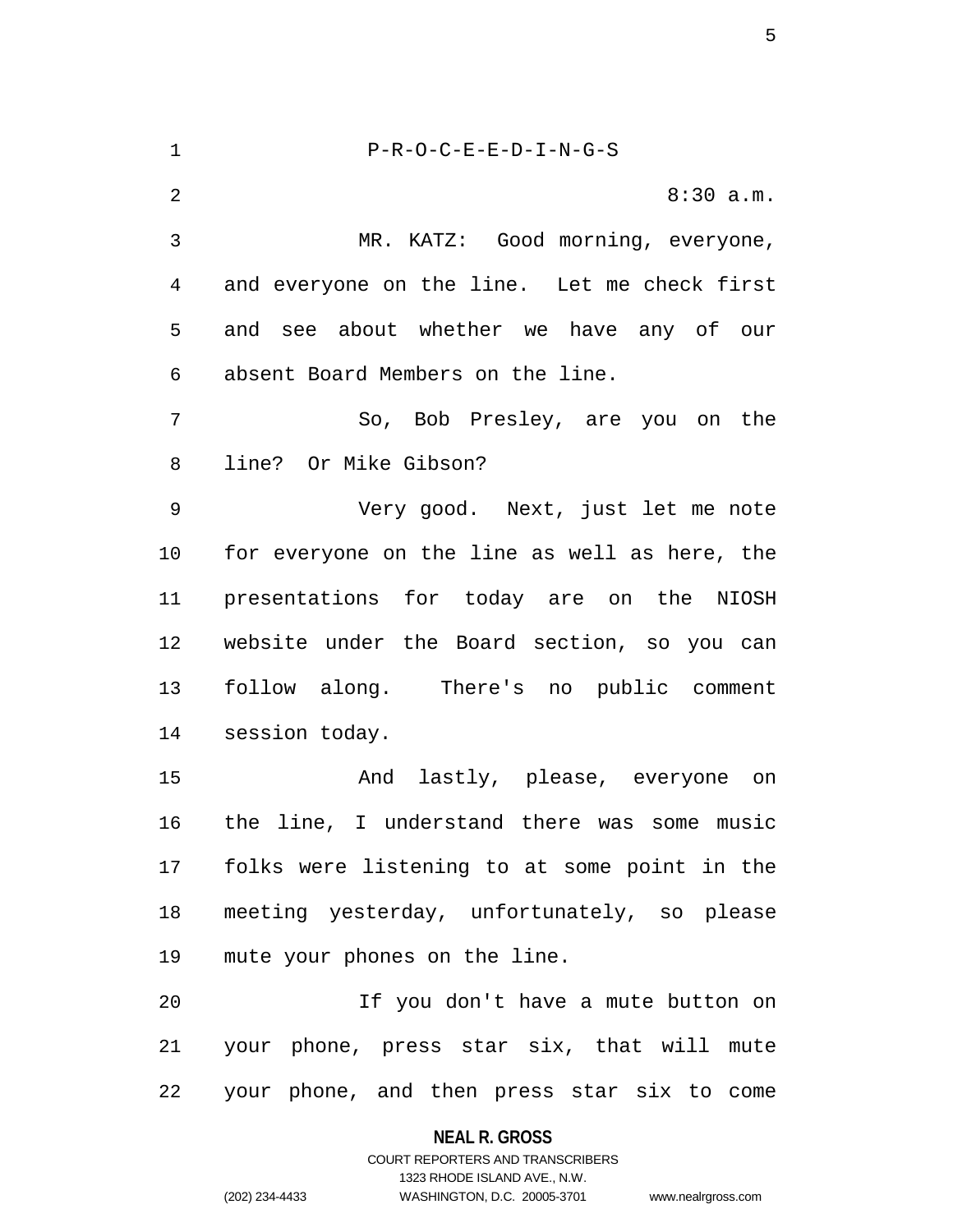1 off mute.

2 And -- good. And thank you, 3 that's it. Dr. Melius? 4 CHAIRMAN MELIUS: Okay, the first 5 item on our agenda this morning is the Pantex 6 plant SEC, and I know Brad, or -- I'm not sure 7 who's up first. Mark? 8 Well, Brad, do you want to then 9 introduce, and then if you want Mark to go 10 first, that's fine. The two of you need to 11 work it out. 12 Okay. 13 MR. KATZ: Okay. And just while 14 Mark is getting ready, Board Members, I've 15 sent to you a presentation from the 16 petitioner. 17 Does everyone have it? Because I 18 have hard copies for anyone who didn't get it. 19 PARTICIPANT: When did you send 20 it? 21 MR. KATZ: I sent it -- so you 22 don't have it, so I'll give it to you. I've

#### **NEAL R. GROSS**

|                | COURT REPORTERS AND TRANSCRIBERS |                    |
|----------------|----------------------------------|--------------------|
|                | 1323 RHODE ISLAND AVE N.W.       |                    |
| (202) 234-4433 | WASHINGTON, D.C. 20005-3701      | www.nealrgross.com |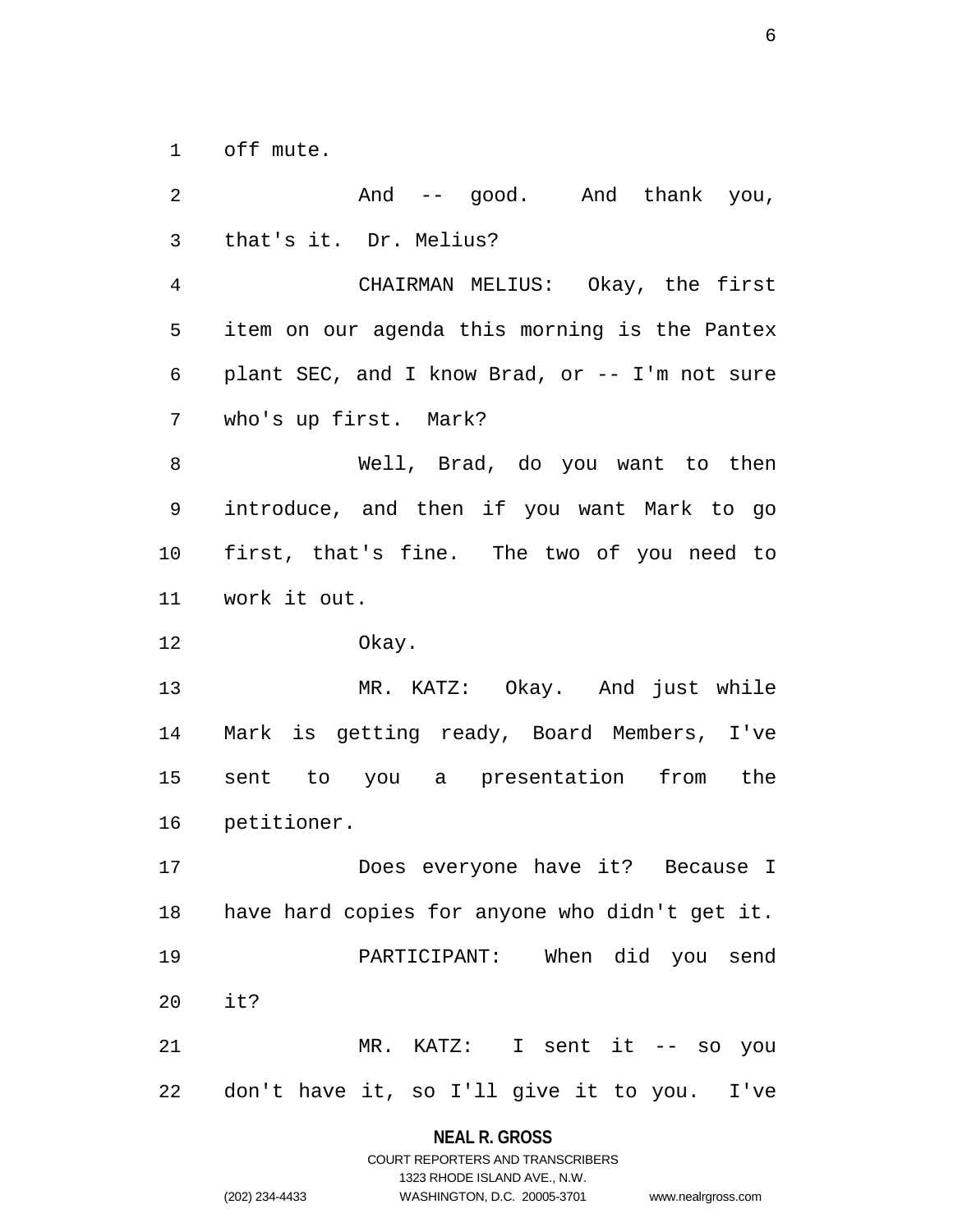1 got a hard copy. That's easier.

2 Anyone else? 3 CHAIRMAN MELIUS: Just do the hard 4 copy. That's fine, so just everybody has it. 5 MR. KATZ: Anyone else need it? 6 Just let me know as I come around. 7 (Off the record comments.) 8 CHAIRMAN MELIUS: Go ahead, Mark. 9 MR. ROLFES: Okay, thank you. 10 CHAIRMAN MELIUS: Sorry to 11 surprise you. 12 MR. ROLFES: Thank you, Dr. 13 Melius. 14 Good morning, ladies and 15 gentlemen. My name is Mark Rolfes. 16 I'm a health physicist with the 17 National Institute for Occupational Safety and 18 Health, Division of Compensation Analysis and 19 Support. 20 I'm here today to present a brief 21 update on the Pantex Plant Special Exposure 22 Cohort bounding uranium intakes.

#### **NEAL R. GROSS**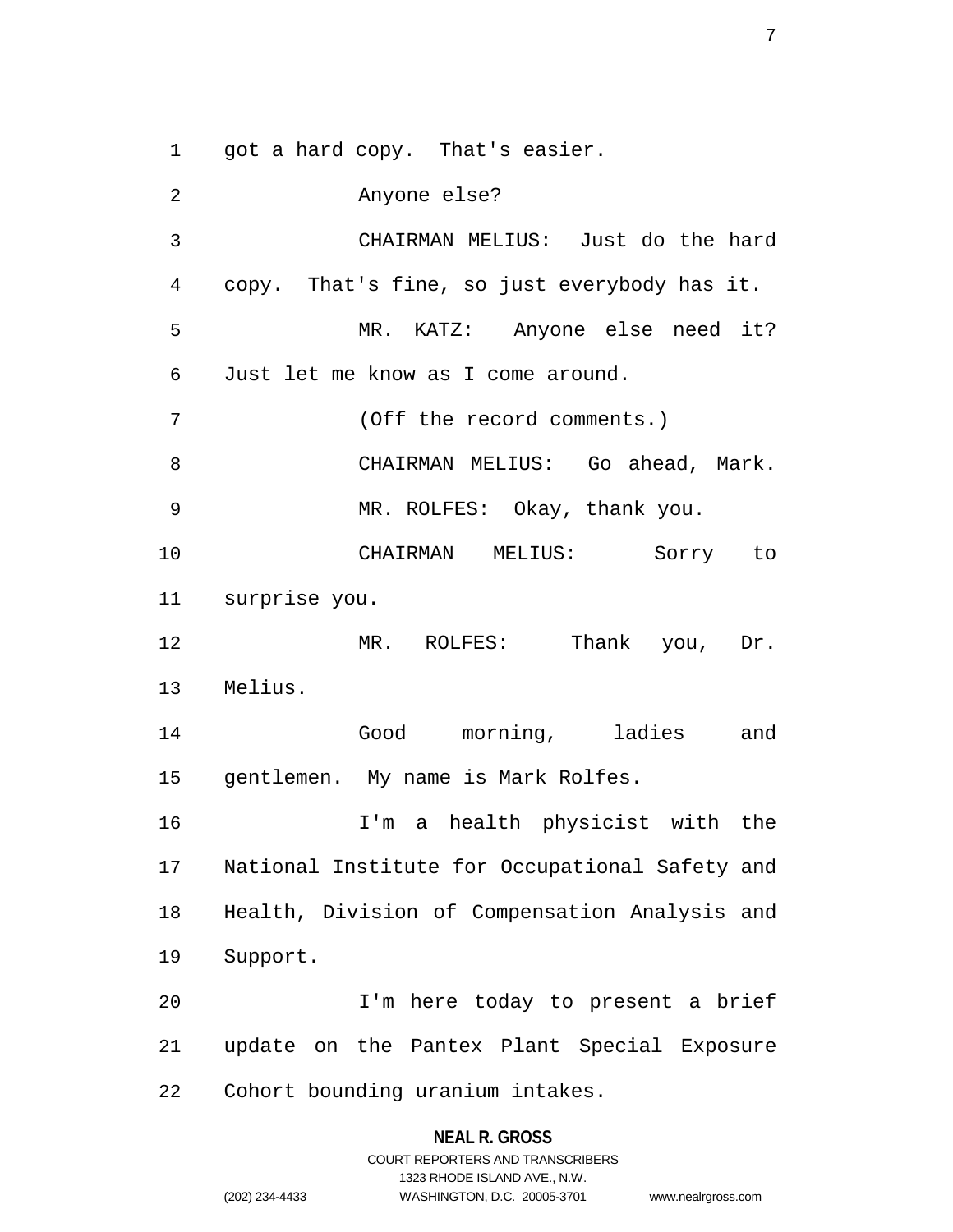1 The Pantex Plant started off 2 developing and fabricating high explosives, 3 assembling finished parts into nuclear 4 weapons, conducting surveillance testing in 5 evaluation of nuclear weapons and weapon 6 components.

7 They performed retrofits and 8 modifications and then also dismantled nuclear 9 weapons from the stockpile.

10 To give you a little bit of a feel 11 for the uranium exposure potential at the 12 Pantex Plant, assembly operations involved the 13 handling of clean, new, depleted uranium 14 components.

15 A memorandum from to the Y-12 16 facility from Pantex dated 1959 explicitly 17 pronounced Pantex's commitment to allow no 18 detectable removable contamination into the 19 assembly area.

20 The potential for internal 21 exposure from the handling of new uranium 22 parts is very low, and this is evidenced by a

#### **NEAL R. GROSS**

# COURT REPORTERS AND TRANSCRIBERS 1323 RHODE ISLAND AVE., N.W. (202) 234-4433 WASHINGTON, D.C. 20005-3701 www.nealrgross.com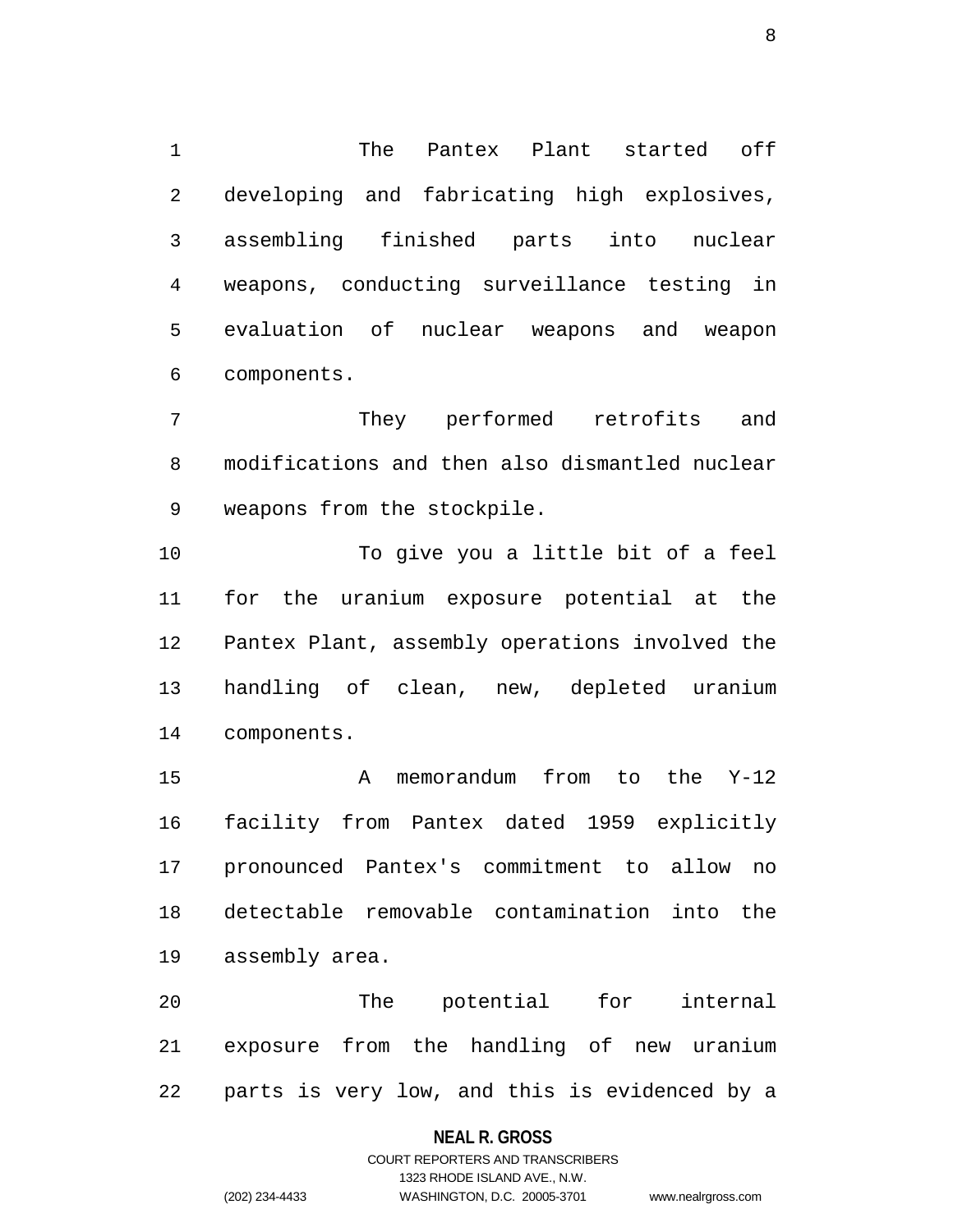1 review of greater than 5,000 Pantex workplace 2 air monitoring results from the 1960s up to 3 1990, greater than 200,000 contamination 4 swipes from the 1980s through 2010, and also a 5 review of the source-term information over the 6 operational history for all years at the site.

7 There is a higher exposure 8 potential -- a higher potential for intake 9 during the dismantlement of nuclear weapons. 10 However, early Pantex operations primarily 11 focused on assembly. And the majority of 12 dismantlement work at the Pantex Plant 13 occurred after 1973.

14 W28 dismantlement operations from 15 the 1984 through 1989 time period had the 16 highest potential for uranium internal 17 exposures. And this is supported by observed 18 contamination levels, documented interviews, 19 and site expert discussions.

20 The reasons why the W28 campaign 21 would bound any uranium intakes associated 22 with assembly and disassembly operations

#### **NEAL R. GROSS**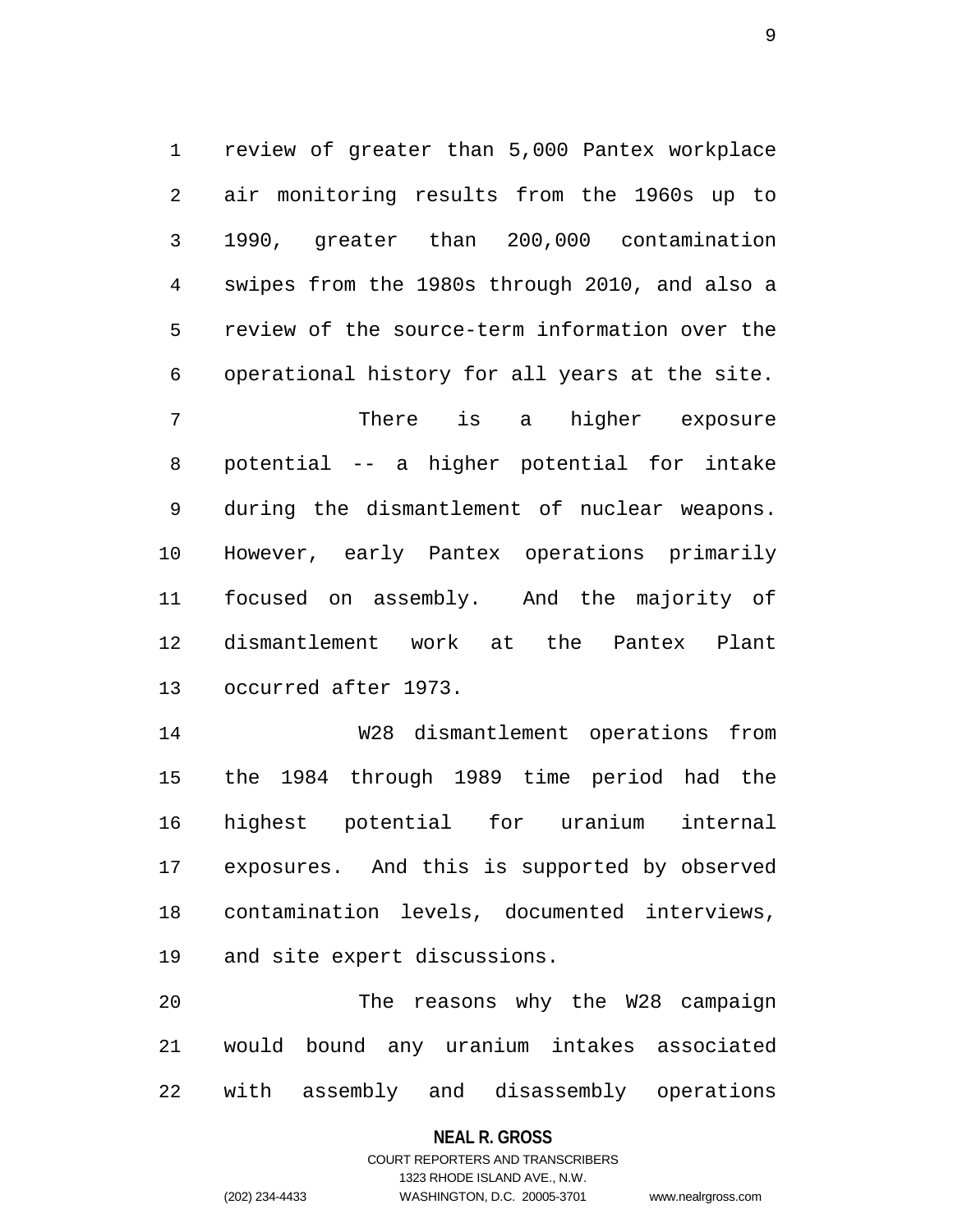1 include the following: the W28 weapons series 2 were stockpiled up to 30 years, which 3 maximized the potential for age-related 4 oxidation.

5 Corrosion of uranium is a function 6 of composition, age, temperature, and 7 humidity. The depleted uranium metal in the 8 W28 was not alloyed or encased, and alloying 9 of uranium would inhibit corrosion.

10 The W28 had one of the largest 11 uranium surface areas of all weapons, hence, 12 more metal was exposed to the corrosive 13 environments during storage.

14 Disassembly operations to reduce 15 the nuclear stockpile in the more recent era 16 far exceeded earlier disassembly operations.

17 Approximately 300 uranium 18 urinalyses were collected from weapon assembly 19 and disassembly workers at Pantex shortly 20 after the 1984 through 1989 campaign ended. 21 These samples can be used to bound

# 22 the maximum chronic intakes that could have

#### **NEAL R. GROSS**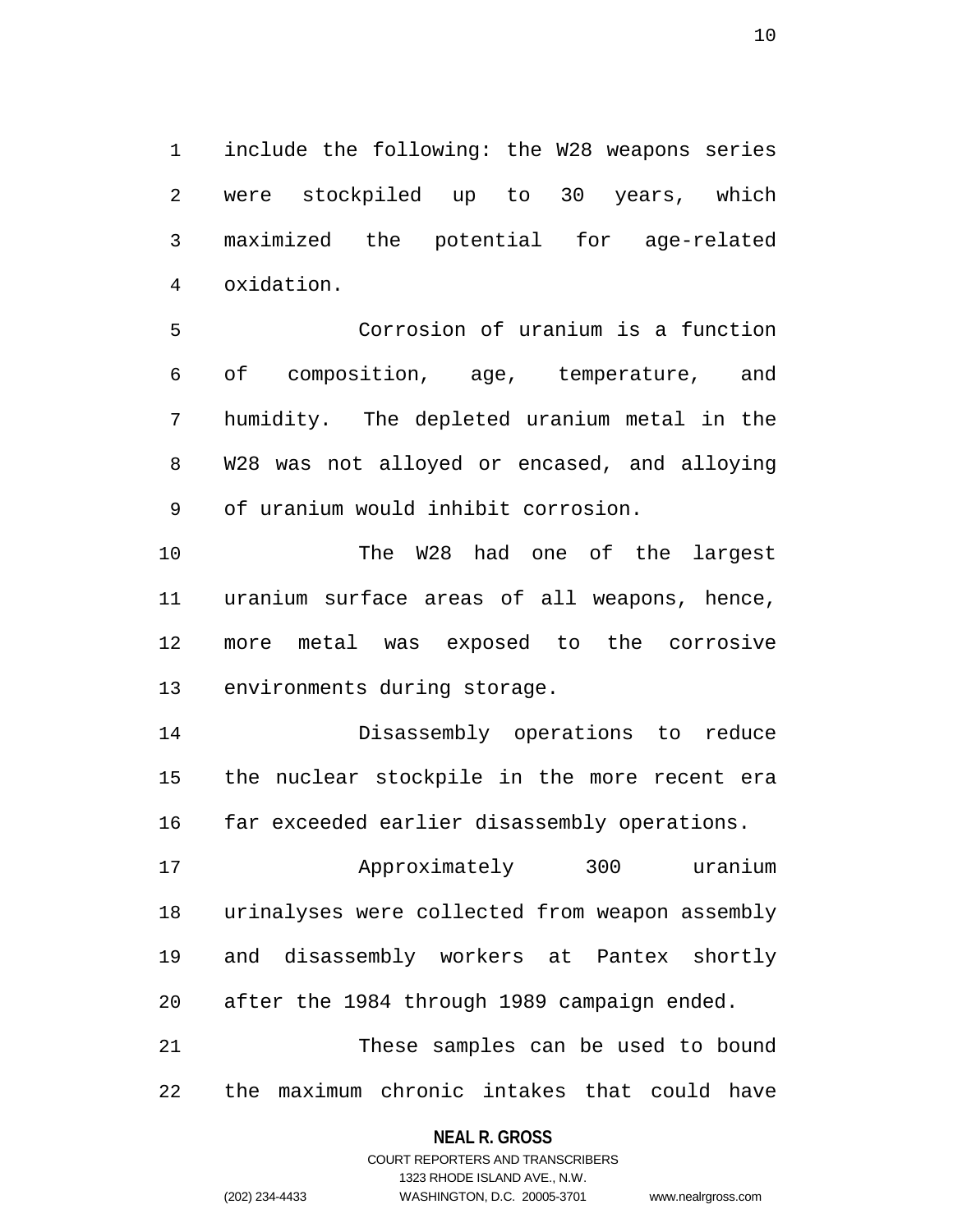1 occurred over the six year period of 2 dismantlement activities.

3 The 95th percentile uranium intake 4 value of this distribution of measured urine 5 samples bounds potential intakes for all 6 assembly and disassembly operations at the 7 Pantex Plant.

8 The uranium intakes proposed by 9 NIOSH are bounding under plausible conditions. 10 For type S uranium intakes, we would assign a 11 daily chronic intake of 135 picocuries. This 12 equates to approximately 30 uranium dpm per 13 cubic meter of air.

14 The NIOSH airborne levels are 15 consistent with empirically-derived values 16 from similar operations involving uranium. 17 The in vivo data collected following the 18 urinalyses, these in vivo results were 19 collected from the same worker population, and 20 the results of the in vivo counts, the lung 21 counts, support that the chronic 95th 22 percentile uranium intakes proposed by NIOSH

#### **NEAL R. GROSS**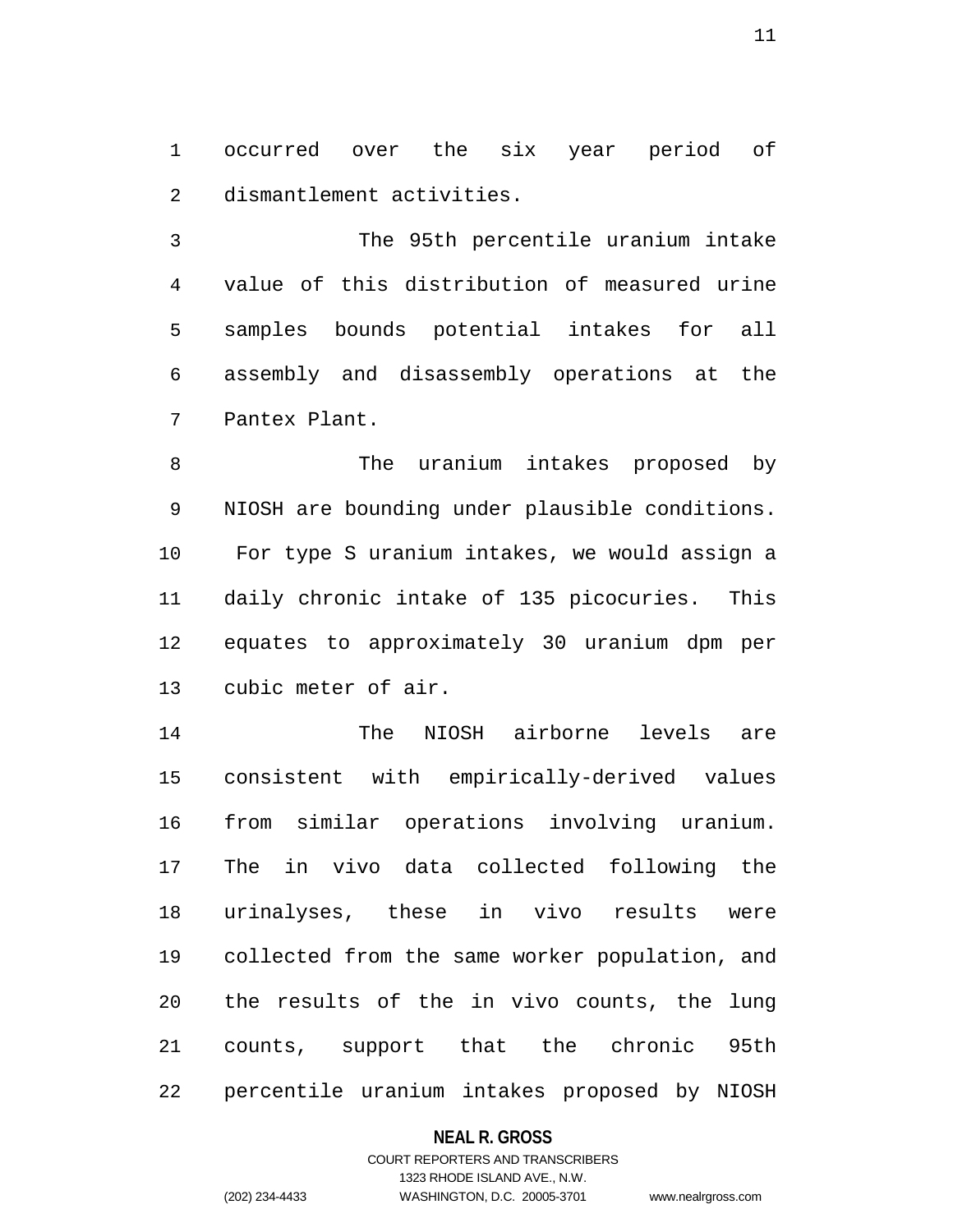1 are bounding.

2 In summary, NIOSH has developed a 3 scientific quantitative methodology to bound 4 potential uranium intakes incurred by Pantex 5 assembly and disassembly workers for all 6 years. 7 Thank you. 8 CHAIRMAN MELIUS: Okay. Thank 9 you, Mark. 10 I think it might be best for our 11 discussion purposes, Brad, if you present the 12 Work Group's report, and then we can ask both 13 of you questions and -- 14 MEMBER CLAWSON: Well, first of 15 all, my name's Brad Clawson. I'm the Work 16 Group Chair for the Pantex Work Group. Other 17 Members who were on that Work Group were 18 Robert Presley, Josie Beach, and Phil 19 Schofield. 20 I noticed a mistake. I guess I'm 21 supposed to be about five miles up the road at 22 Pasco, but I think we can get by with that all

#### **NEAL R. GROSS**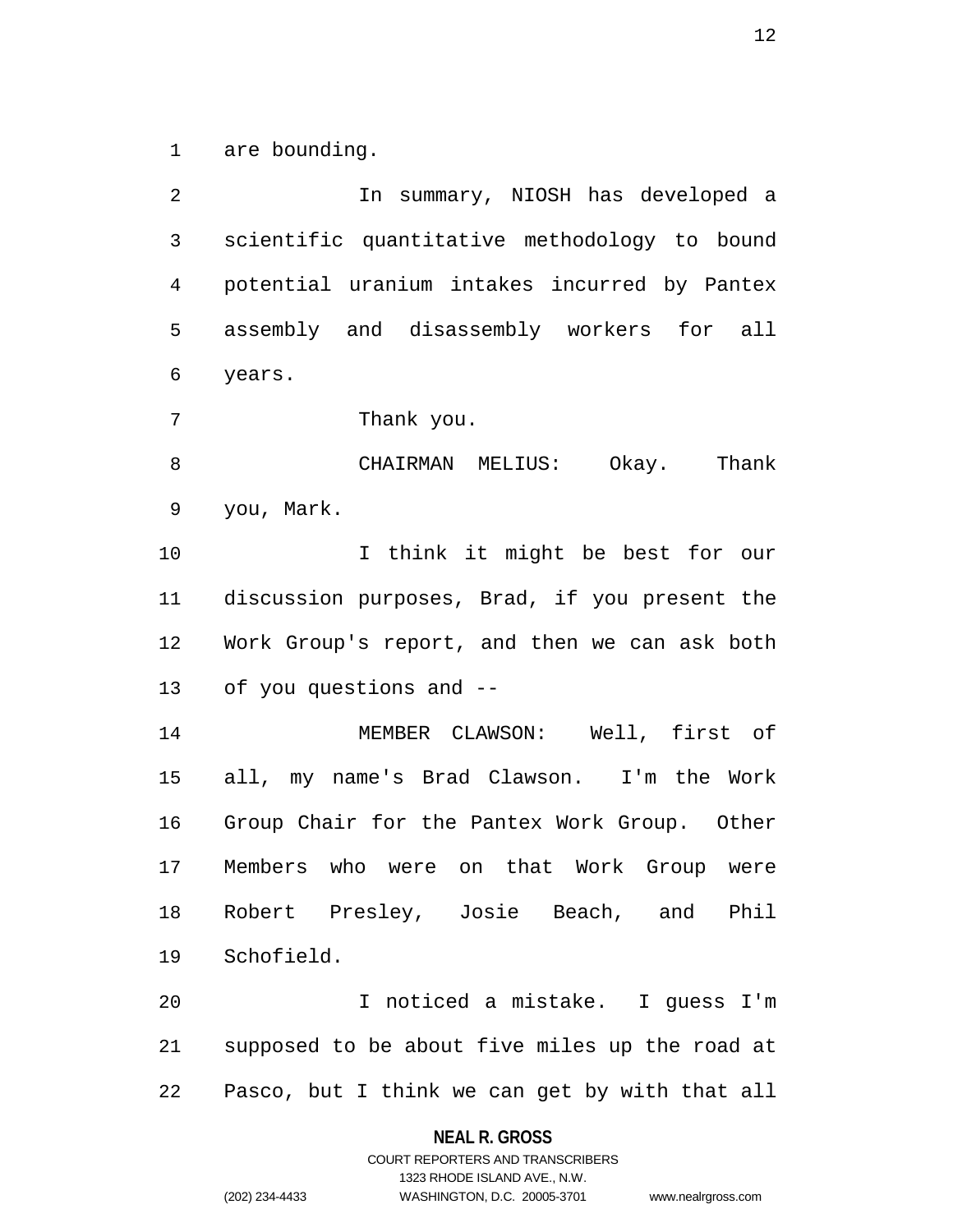1 right.

2 Okay, the petition qualified 3 November 20th, 2007. All employees who worked 4 in all facilities of the Pantex Plant in 5 Amarillo, Texas from January 1st, 1951 through 6 December 1991. August 8th, 2008, NIOSH's ER 7 report issued, and this is a critical one. 8 This is NIOSH's report. 9 NIOSH found no part of the Class 10 under evaluation for which it can estimate 11 radiation dose with significant accuracy. 12 May 4th, 2010, May 3rd, 2011, Work 13 Group meeting. October 26th through the 28th, 14 2010, on-site visit. 2009 through 11, 15 multiple on-site data captures and worker 16 interviews. 17 Work Group SEC issues, now, when I 18 say that these are open, that does not mean 19 that they're vast, big problems. It's, 20 there's one or two things that we're trying to

21 tie up on it.

22 Adequacy for internal dose records

**NEAL R. GROSS** COURT REPORTERS AND TRANSCRIBERS 1323 RHODE ISLAND AVE., N.W. (202) 234-4433 WASHINGTON, D.C. 20005-3701 www.nealrgross.com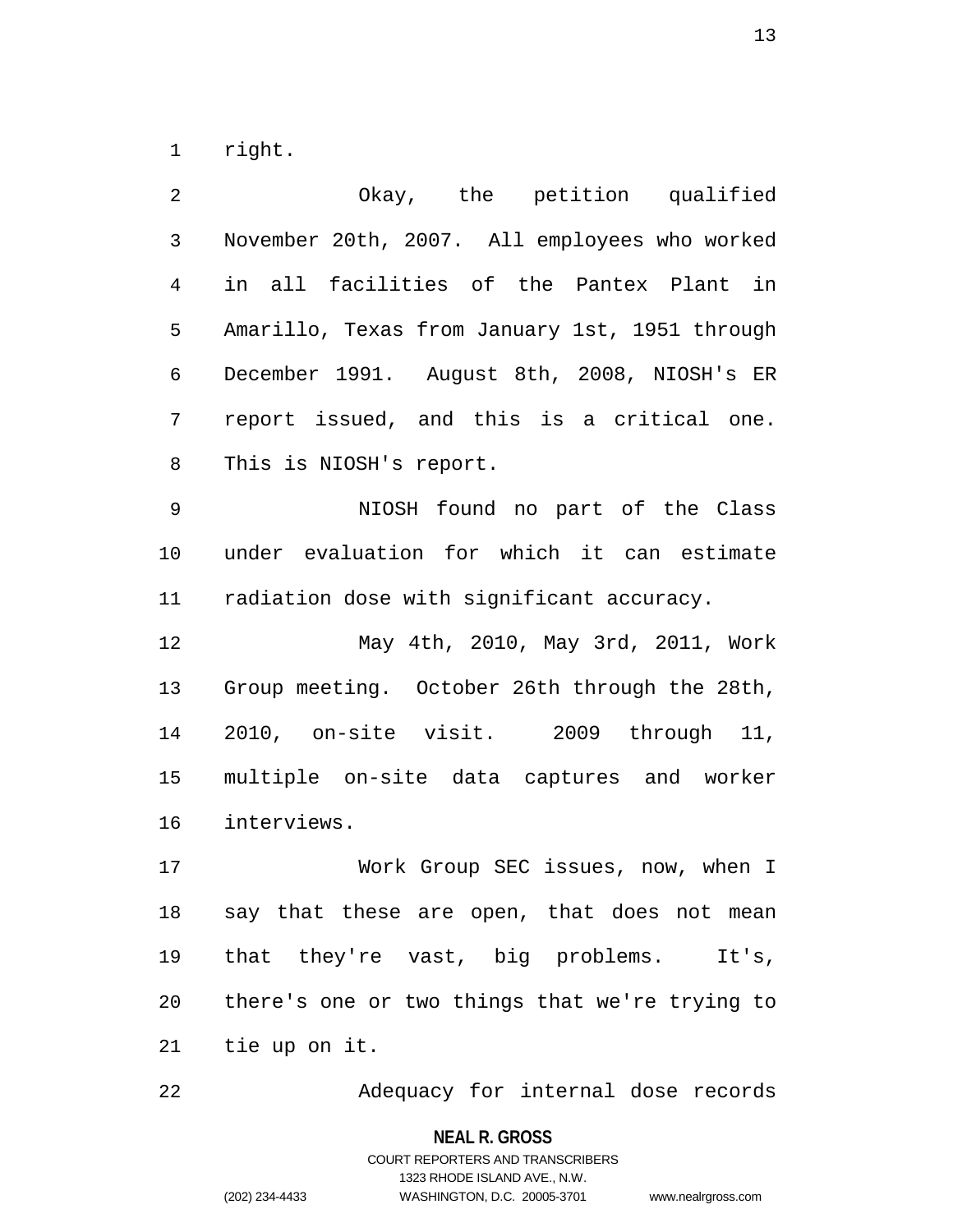1 is open. Internal dose modeling for uranium, 2 open, dose estimates approach for plutonium is 3 closed.

4 And I need to put a caveat as, 5 when they say this is closed, this is 6 recommended by SC&A. Some Members of the Work 7 Group still may have some questions, but as 8 far as more research and stuff, it's closed.

9 Dose estimated approach for 10 thorium, open. Internal dose approach for 11 metal tritides, closed. Interpretation of 12 external dose data, closed. 95 percentile 13 neutron to photon ratio, not bounding, it's 14 open.

15 Completeness of historical rad 16 exposure sources, open. Incidents cited 17 limited, incomplete, open.

18 Inadequate consideration given to 19 the firing site is open. Validation whether 20 most highly exposed worker badged, external, 21 closed.

22 Accuracy of plant exposure data,

#### **NEAL R. GROSS**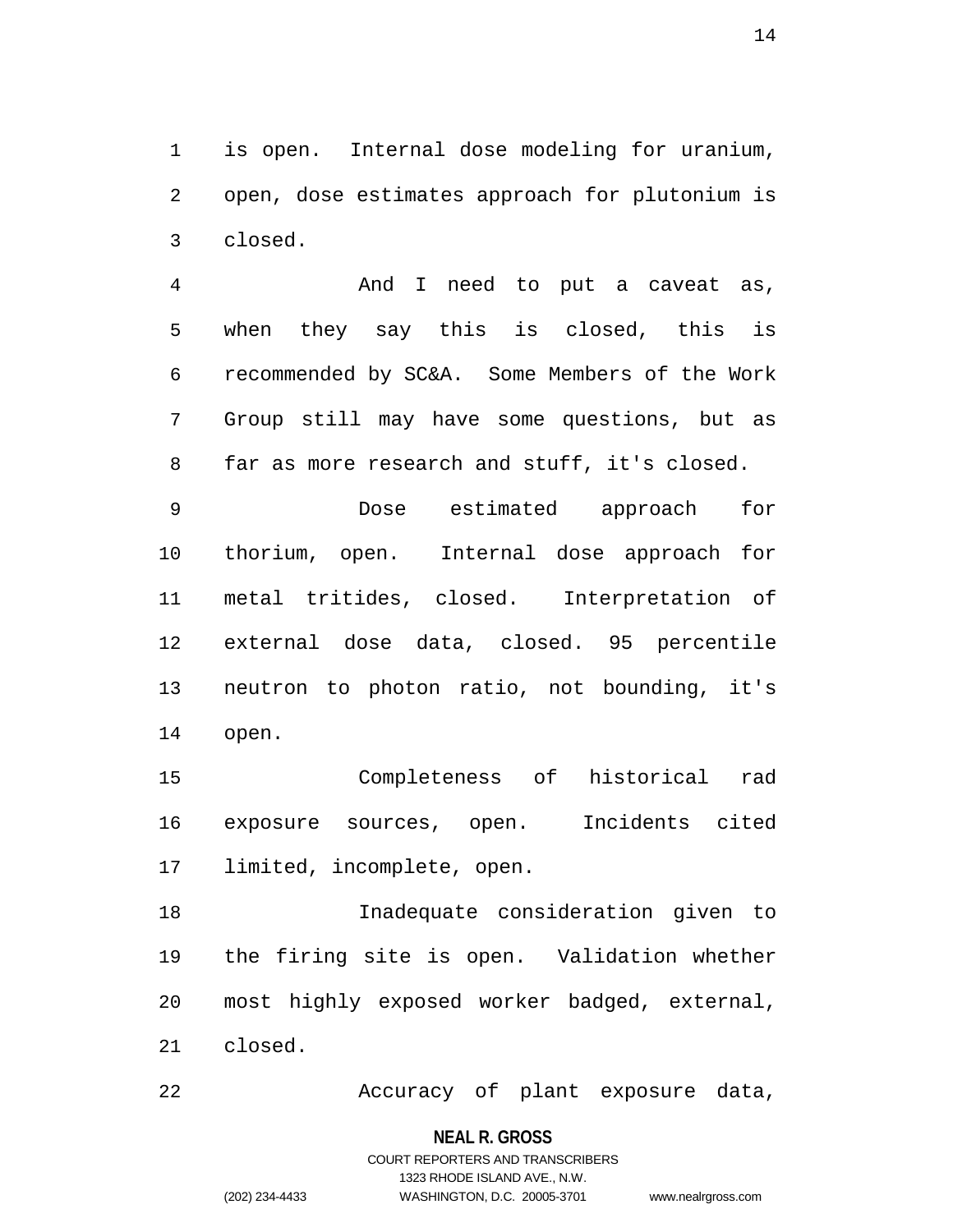1 petitioner issue, closed. Petitioner's issue, 2 closed. Too few workers monitored for valid 3 DR, petitioner issue, open.

4 Records indicate incomplete for 5 subcontractor, temp worker, short-term 6 employees, petitioner issue was closed.

7 Exposure from tritium leaks, 8 petitioner issue, open.

9 Badge placement, petitioner issue, 10 open. Efficacy of HP and IH program, 11 petitioner issues, closed. It's merged with 12 another issue.

13 We heard earlier, the W28 involved 14 uncased DU components whose corrosion 15 resulting in contamination upon disassembly. 16 The first W28 disassembly was in 1958.

17 NIOSH ER stipulates 350 bioassay 18 results from the 1990s depleted uranium 19 concentrations indicate that the W28 system be 20 used to bound all prior DU potential 21 exposures. SC&A disagrees that 1989 incident 22 is necessarily the worst, there is no

**NEAL R. GROSS**

# COURT REPORTERS AND TRANSCRIBERS 1323 RHODE ISLAND AVE., N.W. (202) 234-4433 WASHINGTON, D.C. 20005-3701 www.nealrgross.com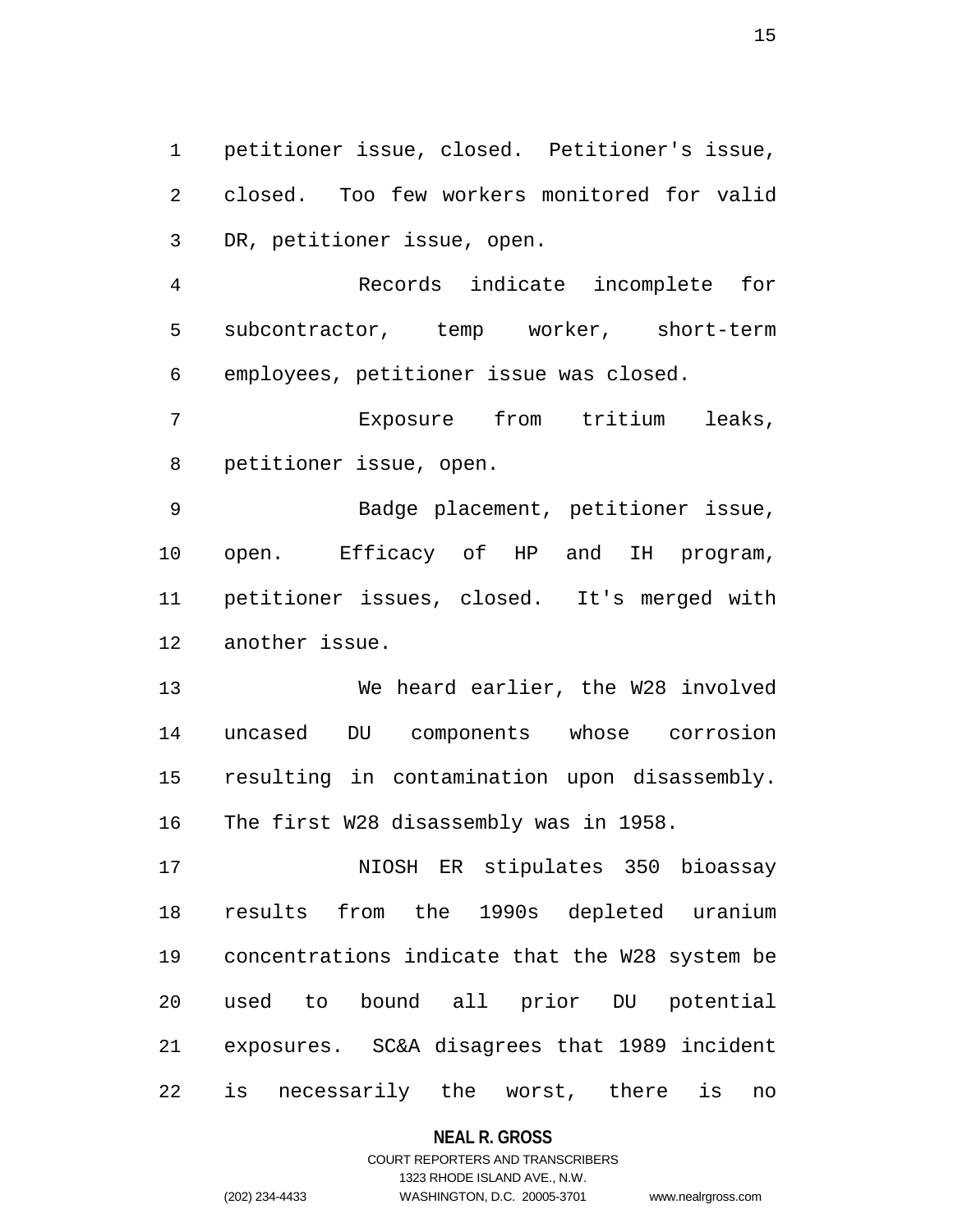1 objective basis in the ER for this.

2 The ER indicates the 1990 results 3 were used because most comprehensive set of DU 4 intake data found, and represent large, known, 5 high-quality intake from exposures, expected 6 to be above normal operational exposures. 7 SC&A acknowledges that the W28 8 system appears to have had the highest 9 exposure potential, but finds that at least 10 one lab comparison shows mean uranium intakes 11 for earlier years, 1966 to 1977 to be double 12 that of the later years. 13 NIOSH indicated the modeling of 14 airborne contamination levels and analysis of 15 available air sample data tended to be in

16 agreement with ER recommended intake values.

17 However, SC&A believes the use of 18 the pre-1990 to workplace contamination air 19 sample data to be of suspect reliability, 20 given the 1989 DOE audit of the Pantex 21 internal dosimetry program, finding gross 22 inadequacies.

#### **NEAL R. GROSS**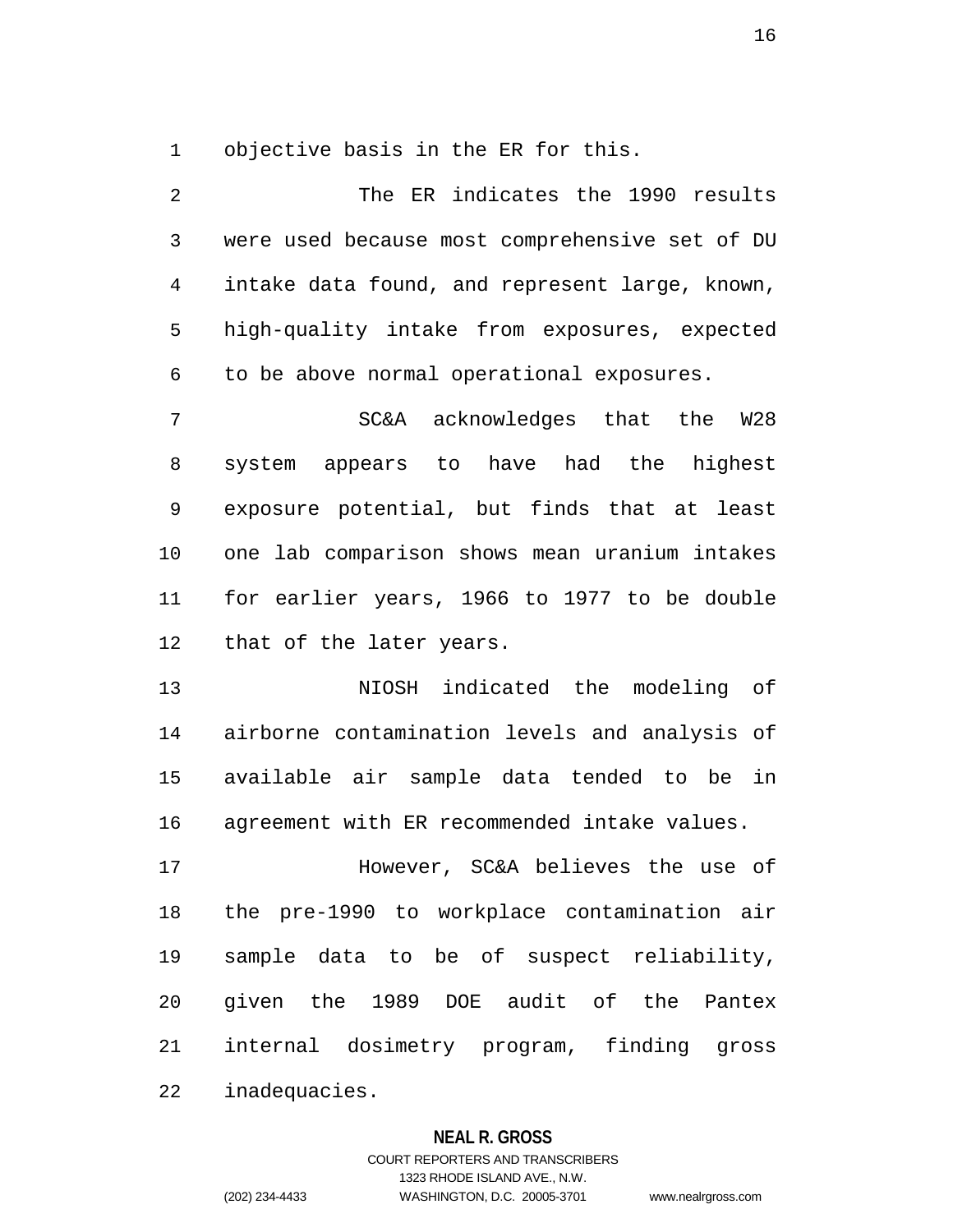1 Recollections of the magnitude of 2 the 1989 incident as compared with prior 3 contamination incidents vary among 4 interviewees.

5 SC&A has also questioned 6 retrospective use of the 1990 bioassay results 7 over 30 years of Pantex disassembly operations 8 without some evidence of normalized operation 9 radial radiological controls and monitoring 10 multiple units handled in bays during the 11 early years.

12 Worker categories potentially 13 exposed to DU contamination from W28 14 disassembly included technicians, supervisors, 15 engineers, safety personnel, handlers, and 16 other support personnel. All had access to 17 the W28 areas.

18 Contamination spread have involved 19 adjacent hallways, storage areas and offices. 20 Contamination control inadequate. Self-21 monitoring limited. RAMs used as BZ 22 monitoring. Beryllium contamination found in

#### **NEAL R. GROSS**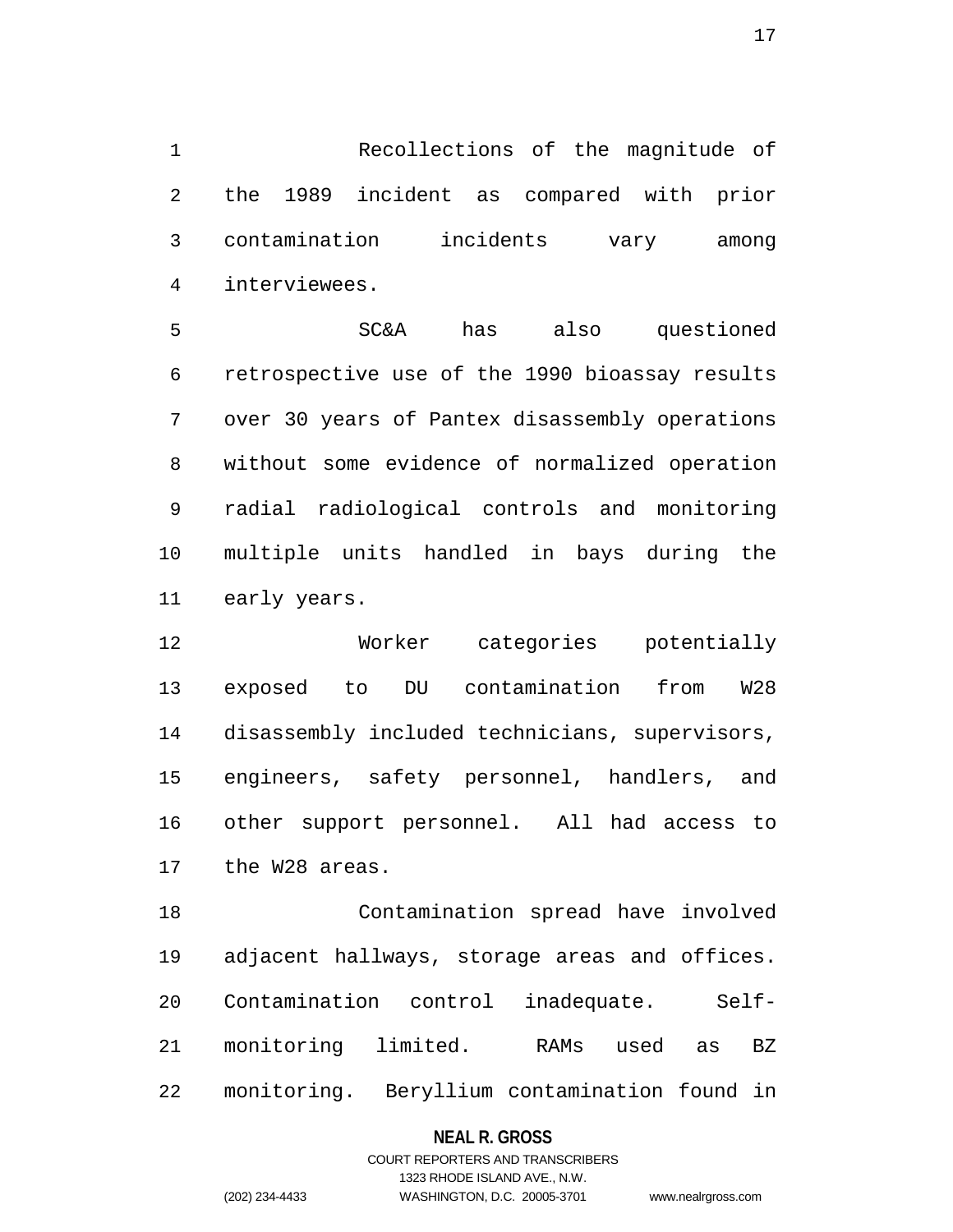1 these areas.

2 Interviewees indicate that the 3 early workers entered and left bays without 4 any routine egress monitoring. 5 Open question on thorium. Thorium 6 was a contamination concern in at least four 7 weapon systems dating back to the 1960s. 8 One bioassay performed in 1983, 9 the remainder in the `90s results showed no 10 intakes of significance. 11 NIOSH proposes to base estimate of 12 chronic intake of thorium on two percent of DU 13 intake for the time when thorium was present 14 in the disassemblies based on the observed 15 mass ratios. 16 Further review by the Work Group 17 awaits Board action on uranium SEC issue. 18 Data adequacy and completeness. 19 Work Group received NIOSH's response to SC&A's 20 White Paper on August 5th. This is a couple 21 days before our meeting, it is still being 22 reviewed.

#### **NEAL R. GROSS**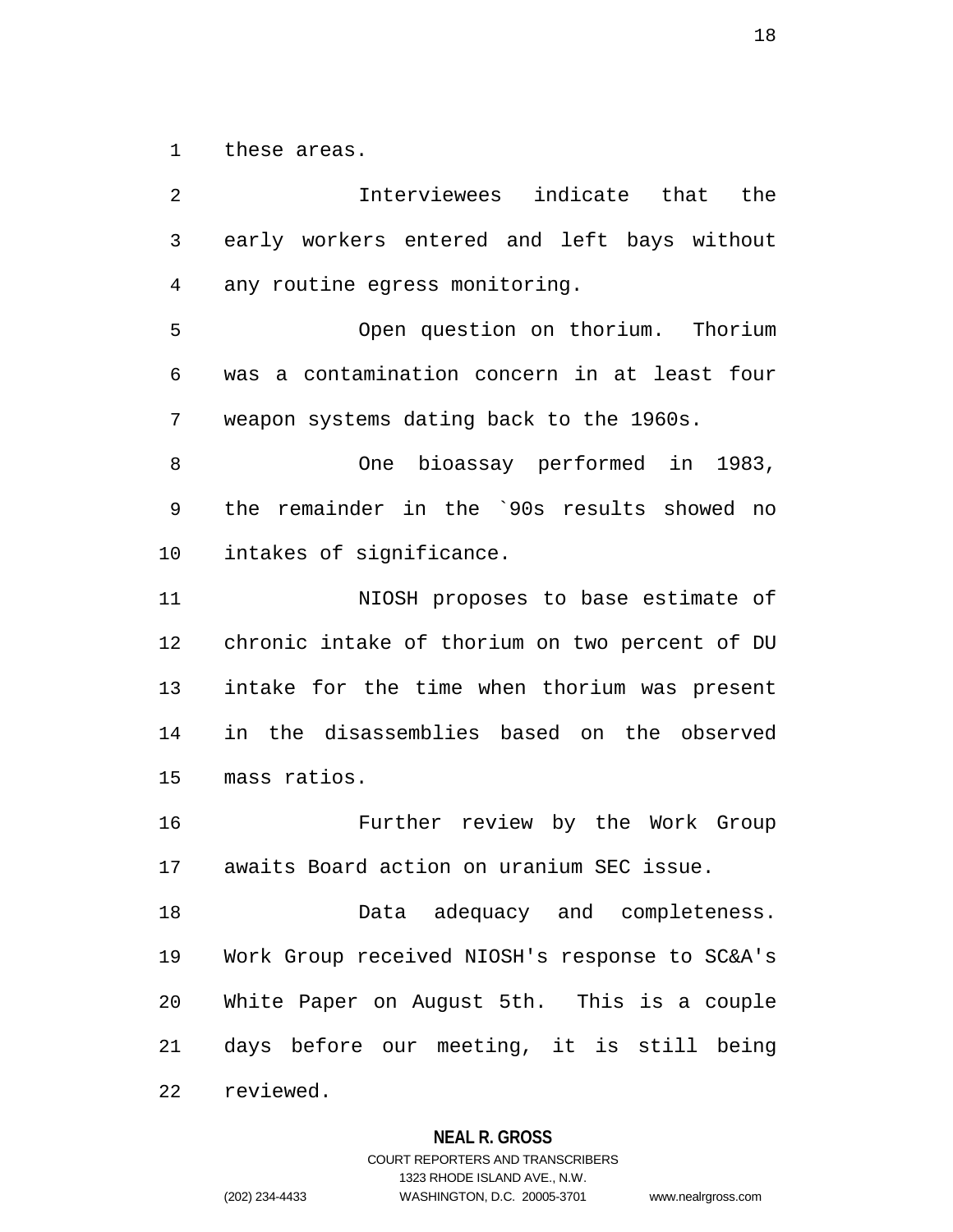1 Too few workers monitored for 2 valid DR exposure from tritium leaks, 3 petitioner issue. Inadequate consideration 4 given to the firing sites. Badge placement, 5 petitioner issue.

6 In summary, the Work Group 7 recommends full Board review and action 8 regarding dose reconstruction of worker 9 exposure to the depleted uranium at Pantex 10 from 1958 through 1983, where exposure 11 potentials existed with the disassembly of the 12 W28.

13 Work Group defers action of 1984 14 through `91 pending further NIOSH assessment 15 of whether 1989 bioassay data would be 16 bounding for this specific campaign period and 17 subsequent SC&A review of NIOSH's approach.

18 SC&A continues its review of DU 19 exposure potentials during 1951 to 1958.

20 Work Group defers action for 21 thorium pending full Board review of the 22 uranium SEC issue.

#### **NEAL R. GROSS**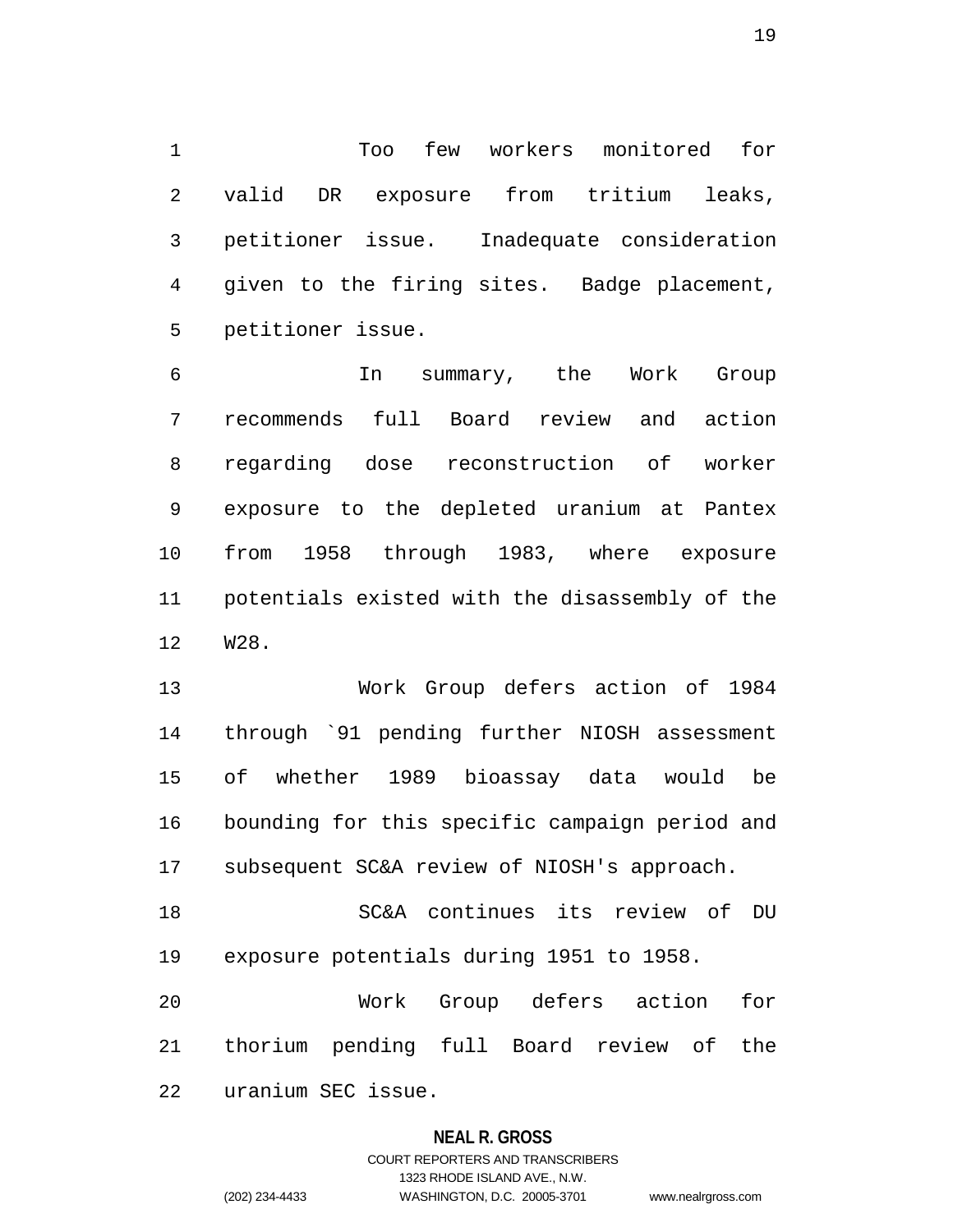1 Remaining issues of data adequacy 2 to be dispositioned with NIOSH and SC&A with 3 receipt of the NIOSH paper.

4 I know this is another boring 5 slide show that I've gone through, but I want 6 to sum it up in common words. It's the way 7 that I can understand it.

8 The way they want to be able to do 9 it is they want to be able to take 1990 data, 10 back extrapolate 30 years. Numerous weapons 11 came on line and went off line that we have no 12 information for.

13 Mark was correct when he says the 14 clean -- the assembly site of it was clean. 15 You know, these parts were coming in and 16 stuff.

17 It was the disassembly. The W28 18 had 11 units a year that were disassembled, 19 numerous ones clear down to the bottom end. 20 That was part of their QA program.

21 There was no rad controls on these 22 boundaries. We went down and we toured the

#### **NEAL R. GROSS**

COURT REPORTERS AND TRANSCRIBERS 1323 RHODE ISLAND AVE., N.W. (202) 234-4433 WASHINGTON, D.C. 20005-3701 www.nealrgross.com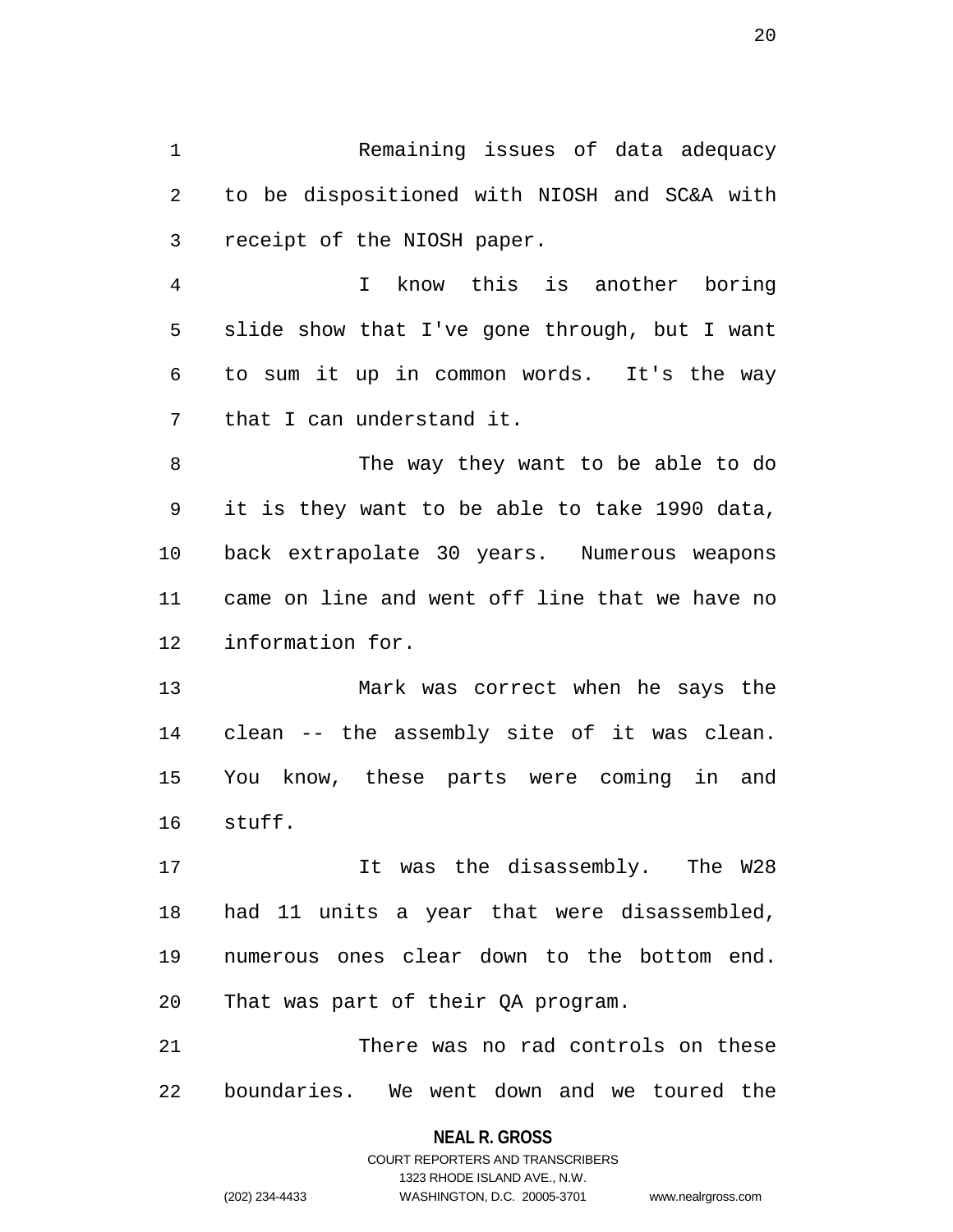1 facilities. The only thing between the 2 hallway and the disassemblies was a chain link 3 fence.

4 The samplers were even outside in 5 the hallways. Anybody going through and past 6 could have come in contact with this.

7 And one of the people down there, 8 when we asked him about this, he said, well, 9 the uranium's just like the beryllium. We 10 thought it was going to be contained to these 11 cells, but as we started to check, it had 12 spread everywhere.

13 There was one common change room 14 where everybody changed. These people would 15 come in totally black from disassembly. Their 16 clothes would go in with everybody else.

17 They were changing with the 18 firefighters. They were changing with the 19 pipefitters. The pipefitters were coming in 20 and out of these areas.

21 1990 data is totally different the 22 way the processes run than the earlier years.

#### **NEAL R. GROSS**

COURT REPORTERS AND TRANSCRIBERS 1323 RHODE ISLAND AVE., N.W. (202) 234-4433 WASHINGTON, D.C. 20005-3701 www.nealrgross.com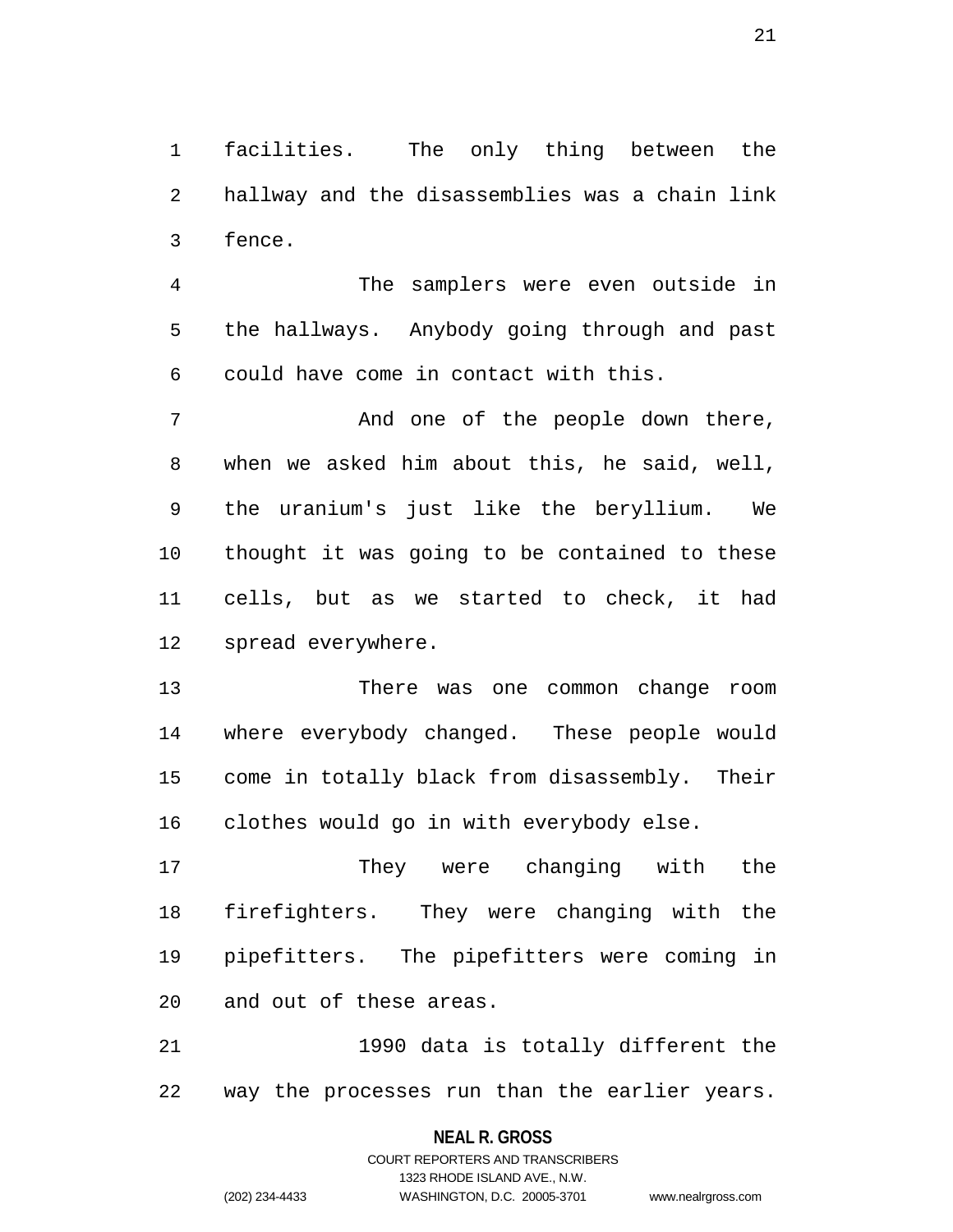1 The earlier years, we've interviewed people, 2 they've had up to five weapons in one spot to 3 where now it's one.

4 And you know, the best comparison 5 I can see is from the disassembly bays and 6 cells and stuff of today to what they were 7 yesterday, you can pick out all the things 8 that they've come to find out that were wrong, 9 the breathing zones, everything else like 10 that.

11 And this is why the Work Group has 12 brought it to the Board. And just for your 13 information, it was unanimous to be able to 14 bring this for the Board for the SEC.

15 There was one concern that Mr. 16 Presley raised that -- of all workers and 17 stuff, and as we've reviewed it, there's no 18 way to be able to single out other people, so 19 I'll put that up for questions.

20 CHAIRMAN MELIUS: So just for 21 clarification, so the Work Group is 22 recommending that the group -- all workers at

#### **NEAL R. GROSS**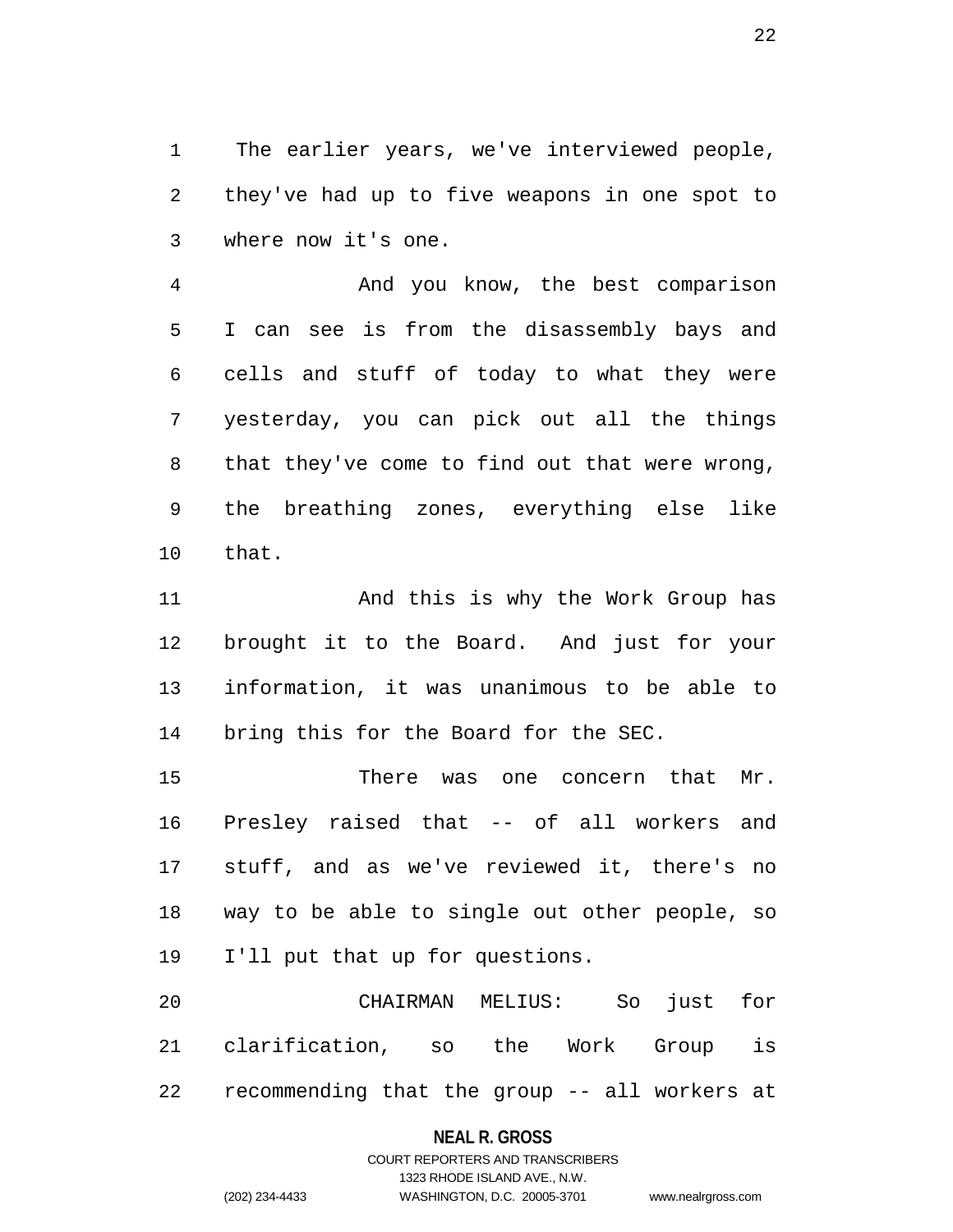1 Pantex --

2 MEMBER CLAWSON: I've got a paper 3 of what we've agreed on.

4 CHAIRMAN MELIUS: Okay.

5 MEMBER CLAWSON: All Work Group 6 potentially exposed radiation material while 7 working at the Pantex Plant during the period 8 of January 1st, 1958, through December 31st, 9 1983, for a number of work days aggregated at 10 least 250 days, occurring either solely under 11 the employment or in combination with work 12 days within the parameter established for one 13 or more Class of employees included in the 14 SEC.

15 Lack of adequate information 16 necessary to complete individual dose records 17 with sufficient accuracy for internal 18 radiological exposure.

19 Now, I want to make something 20 clear, though, and I said it in my slides, but 21 as many of these slides -- you're just running 22 through -- the petition is actually to 1991,

#### **NEAL R. GROSS**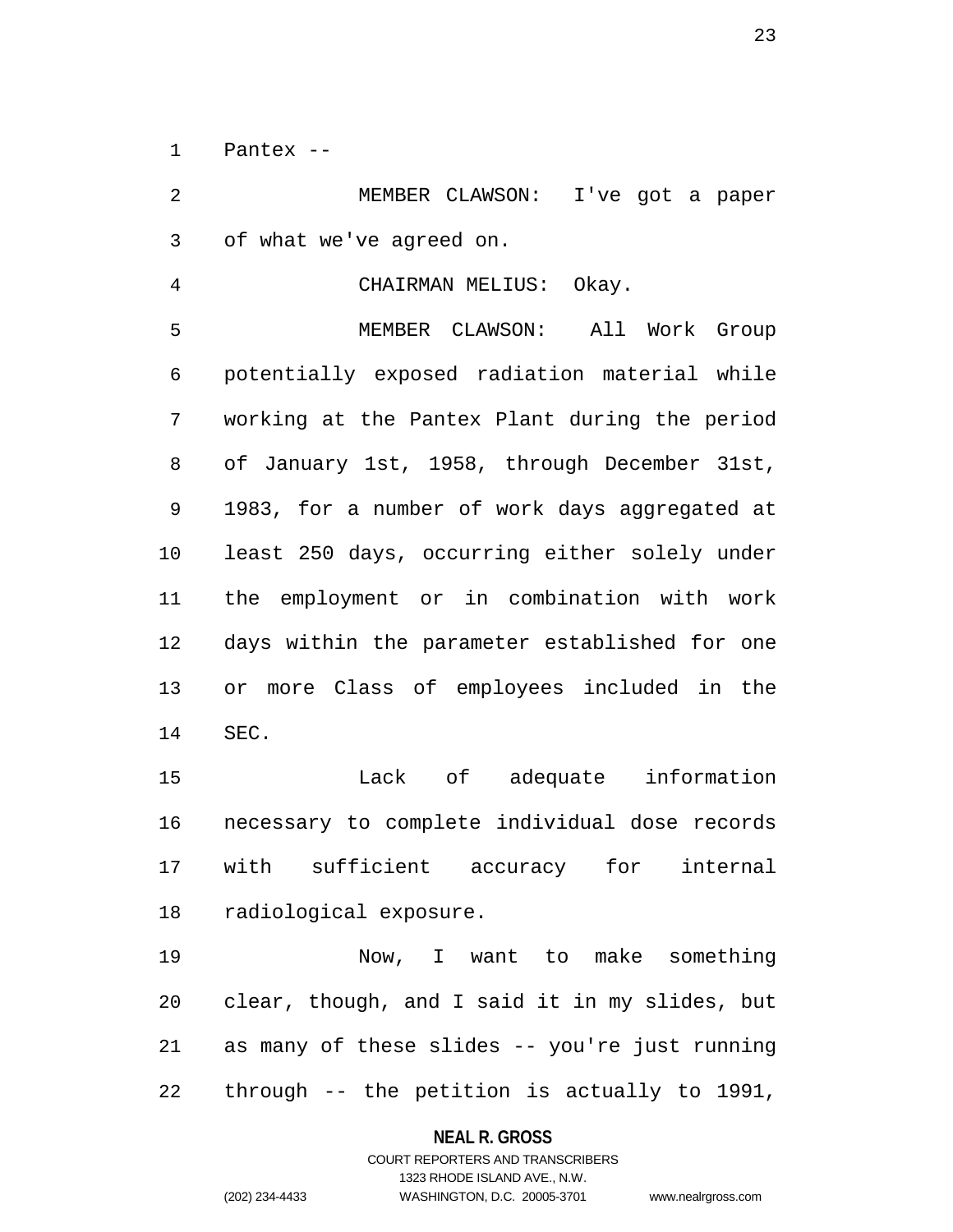1 but we have some data, 350 data that we are 2 going to check on later on.

3 And if anything, that would be a 4 later issue, but we've got to be able to look 5 at that in more detail and go from there.

6 CHAIRMAN MELIUS: Okay. Can -- 7 questions for Brad, Joe Fitzgerald's handled 8 this for SC&A here, and for Mark?

9 Wanda, and then Paul?

10 MEMBER MUNN: Back on slide five,  $11$ 

12 MEMBER CLAWSON: How does it 13 start? All I've got is a blank here. Uranium 14 continued?

15 MEMBER MUNN: Well, the open 16 issues, internal dose models for uranium, the 17 bullet says, NIOSH ER stipulates the 305 18 incident, bio results.

19 And then it says that SC&A 20 disagrees that the `89 incident is necessarily 21 the worst, because there's no objective basis 22 in the ER.

#### **NEAL R. GROSS**

COURT REPORTERS AND TRANSCRIBERS 1323 RHODE ISLAND AVE., N.W. (202) 234-4433 WASHINGTON, D.C. 20005-3701 www.nealrgross.com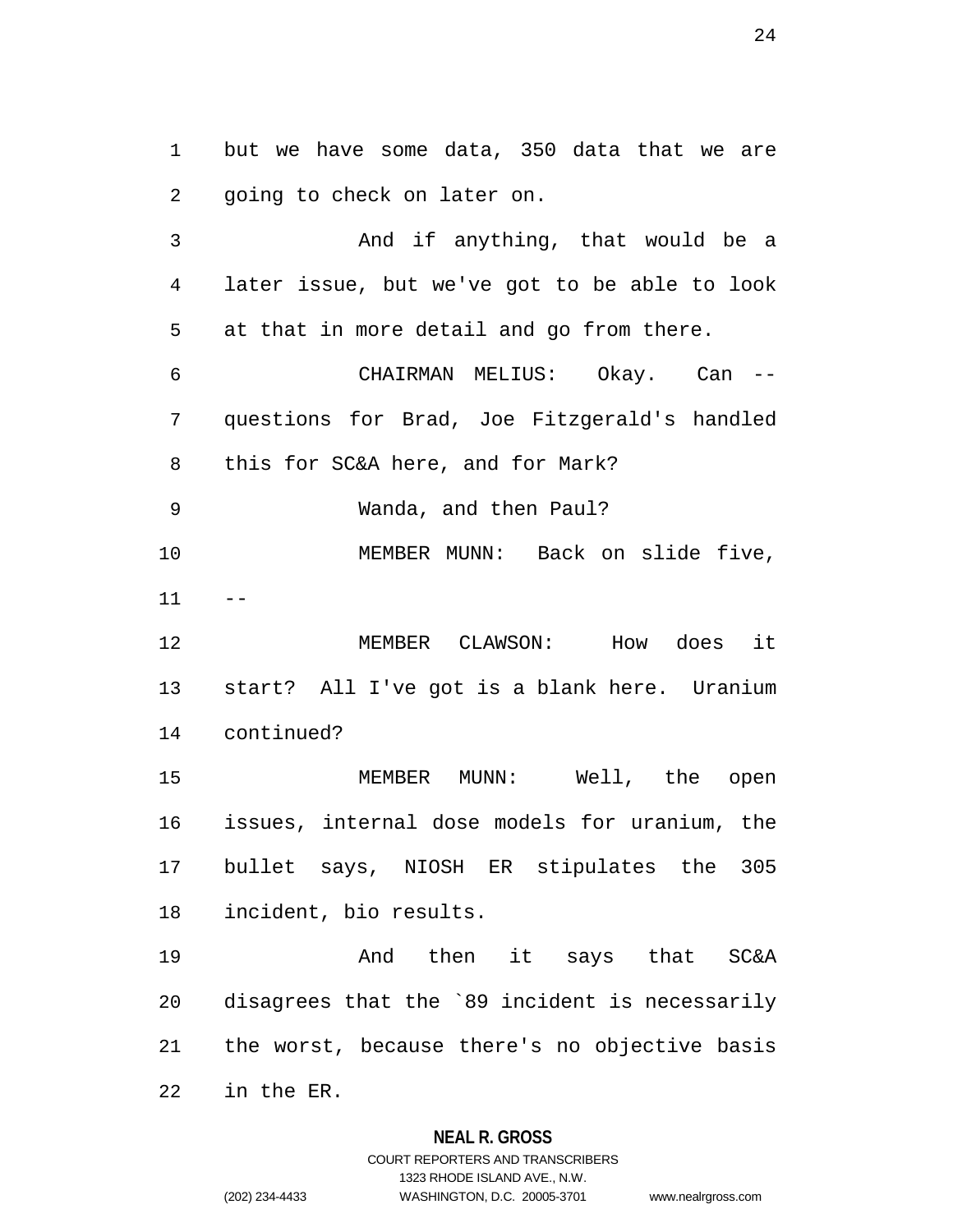1 The lack of evidence doesn't mean 2 to me that it's not the worst, or I would like 3 to hear why there is a feeling that there 4 might have been incidents that were worse than 5 that. What did you unearth? 6 MEMBER CLAWSON: Yes, we found lab 7 results, 1966 to 1979, where the -- it was, 8 well, in comparison of the means uranium 9 intake from 1966 to 1979 versus 1980 to 1990

10 was .375 versus 1.188. It was double than 11 what the `89 was.

12 MEMBER MUNN: Did you find any 13 problem with the incident reporting system for 14 the 1960s?

15 MEMBER CLAWSON: Actually, they 16 weren't reported. The only one --

17 MEMBER MUNN: There was no 18 incident reporting system?

19 MEMBER CLAWSON: There was no 20 incident report for this, but this was the lab 21 means that we were seeing with the depleted

22 uranium.

# **NEAL R. GROSS**

# COURT REPORTERS AND TRANSCRIBERS 1323 RHODE ISLAND AVE., N.W. (202) 234-4433 WASHINGTON, D.C. 20005-3701 www.nealrgross.com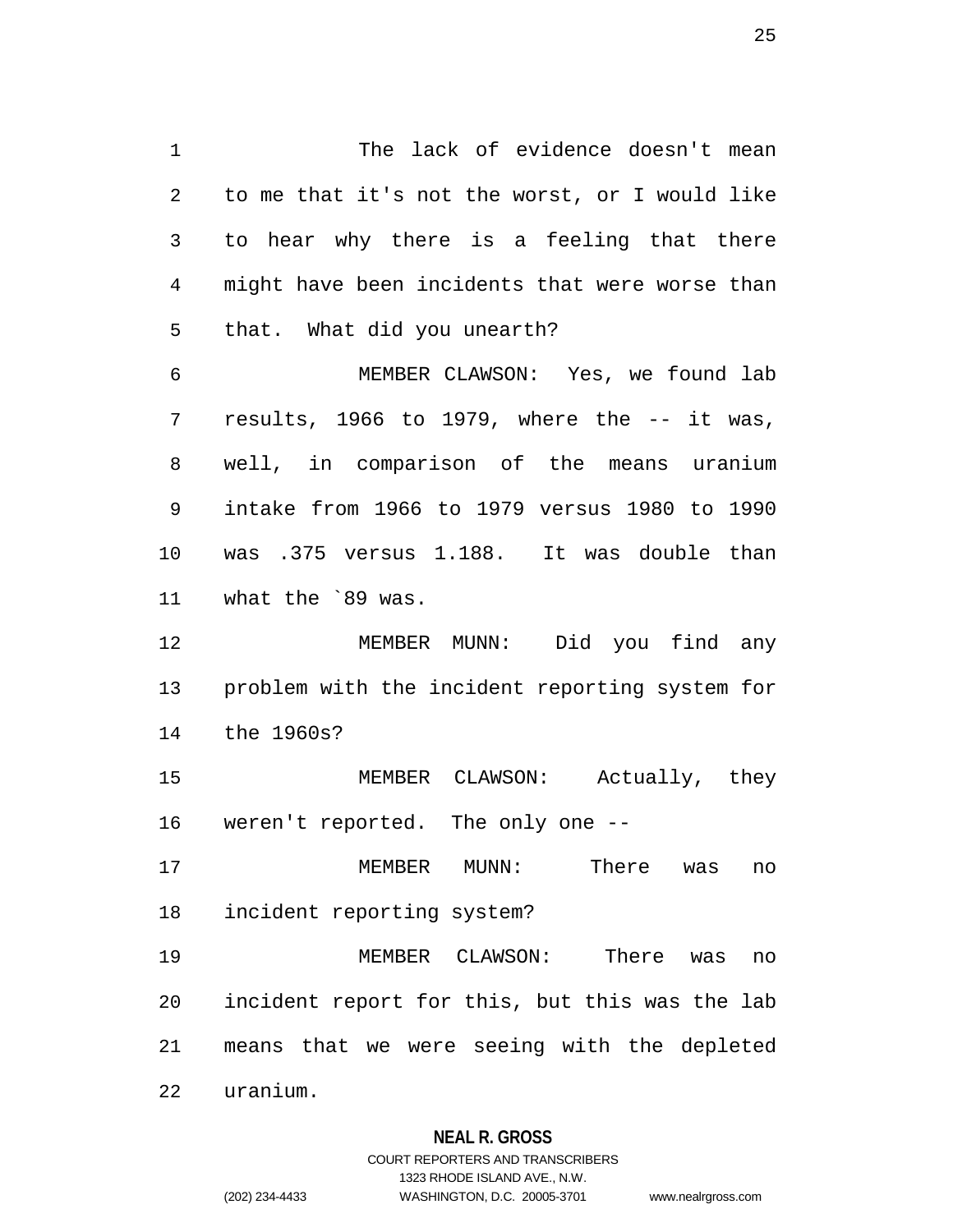1 As the interviewee that we stated, 2 and we asked this question, and if he felt 3 that the 1989 was the worst one, and he said, 4 well, no, not really, it's the most documented 5 one.

6 Because you've got to see, you 7 know, as we've seen at all these sites, 1985 8 to 1990, the whole process has started to 9 change.

10 MEMBER MUNN: Yes.

11 MEMBER CLAWSON: Before that, the 12 reporting of it wasn't. So we went back, and 13 we found these lab results that it was 14 actually double the amount of uranium than 15 what was in the 1989. That's why we question 16 that.

17 You know, you're establishing a 18 point 30 years down the road and trying to 19 back extrapolate, and you don't have any data. 20 There's nothing there.

21 And that's what our problem has 22 been from the very get-go on this. But we did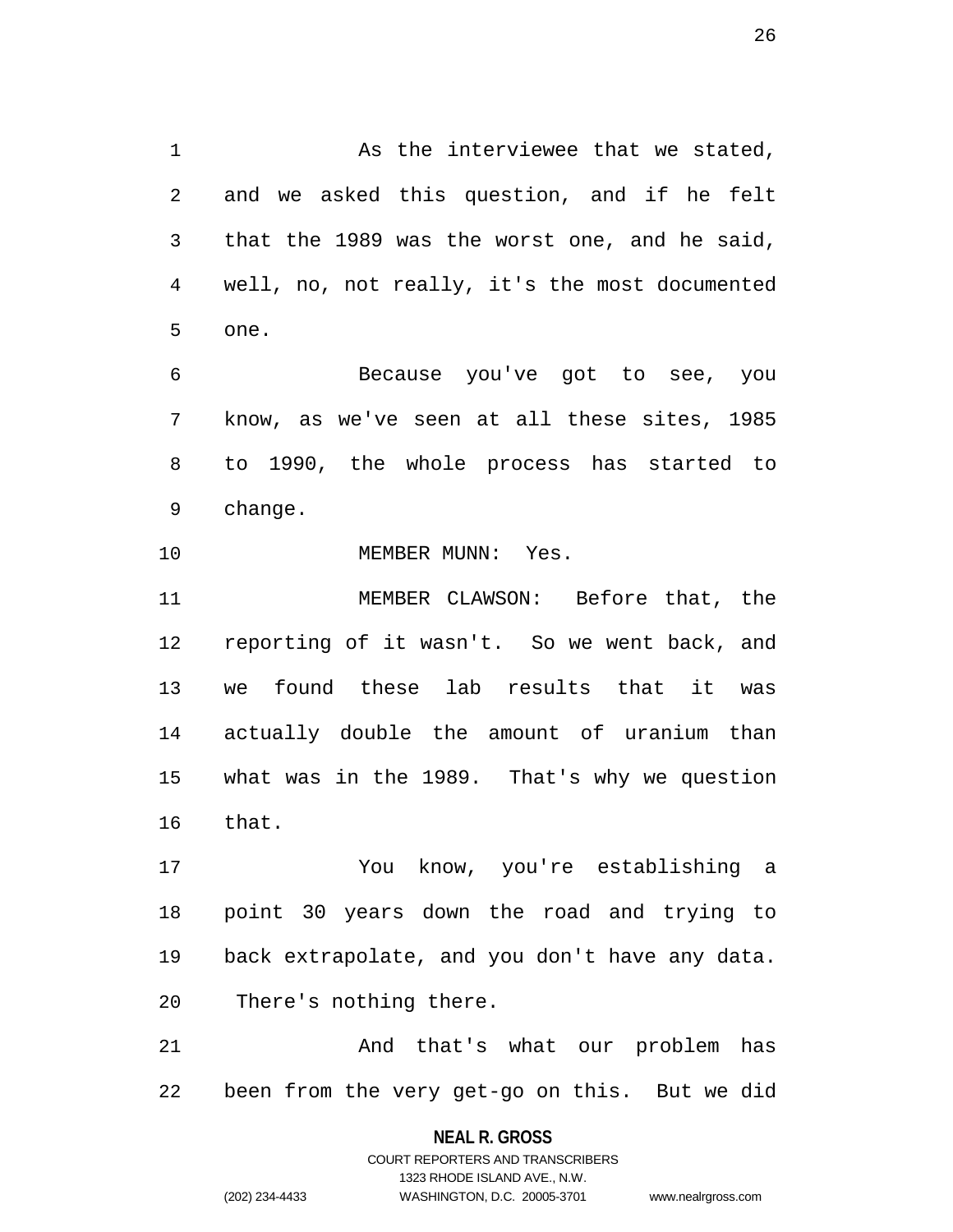1 find data that kind of questioned that being 2 the worst one. Actually, we found data that 3 said it was double in the earlier years.

4 And also, too, as the years have 5 gone by and Pantex, you know, they got beat up 6 pretty bad, 1989 time era. The Tiger Team 7 tore them up.

8 There was a lot of reports. 9 Albuquerque office tore them all up. They'd 10 been kind of somewhat in a bubble.

11 The site was clean, they really 12 weren't worrying too much about disassembly. 13 They were in a bomb-making mode. And so it 14 kind of fell under the wire. Then they 15 started getting under the gun.

16 To be quite honest with you, the 17 issue of the health physicist, they had one 18 professional health physicist and two rad safe 19 people for 500 assembly and disassembly 20 people, and the amount that they pushed 21 through that facility was absolutely amazing.

22 The criteria for monitoring,

**NEAL R. GROSS**

# COURT REPORTERS AND TRANSCRIBERS 1323 RHODE ISLAND AVE., N.W. (202) 234-4433 WASHINGTON, D.C. 20005-3701 www.nealrgross.com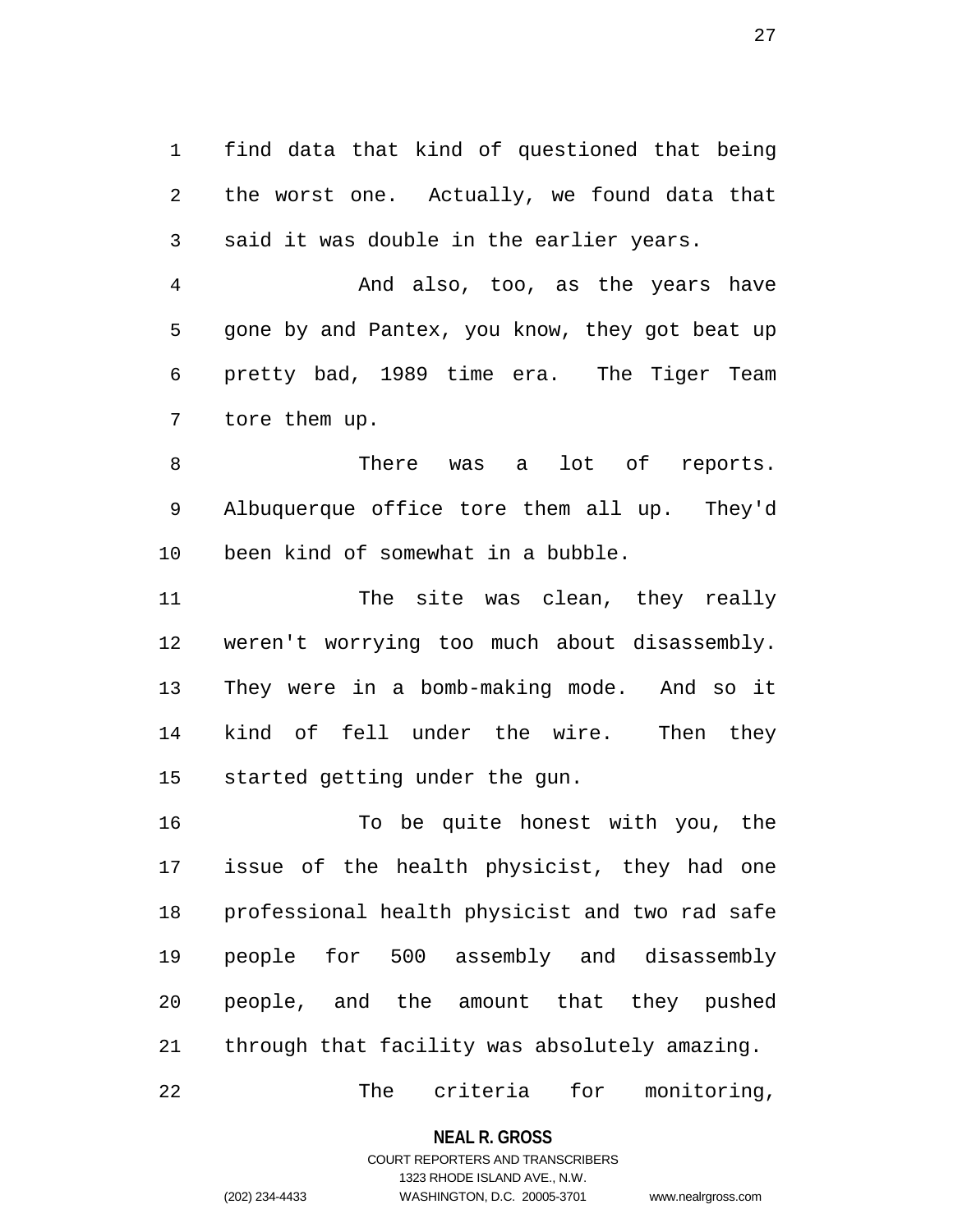1 especially the W28, because we picked that 2 out, was they would pull 11 of them out and do 3 checks on them.

4 And when we looked into the QA 5 program and stuff, several of those were 6 stripped down to the bare units. Nothing on 7 them, and reassembled, because they were still 8 trying to gain information of wiring and 9 everything else like that.

10 So to your question, yes, we've 11 got dated information that shows that the `89 12 was not the most bounding.

13 MEMBER MUNN: I guess the lack of 14 incident reports is the thing that seems most 15 concern to me. And I'm wondering if there is 16 a point in their timeline when you can 17 identify incident reports as becoming a 18 standardized part of standard operations.

19 MEMBER CLAWSON: 1992.

20 MEMBER MUNN: Prior to that time 21 -- in other words, the Tiger Team made it 22 happen. Prior to that time, really, they had

#### **NEAL R. GROSS**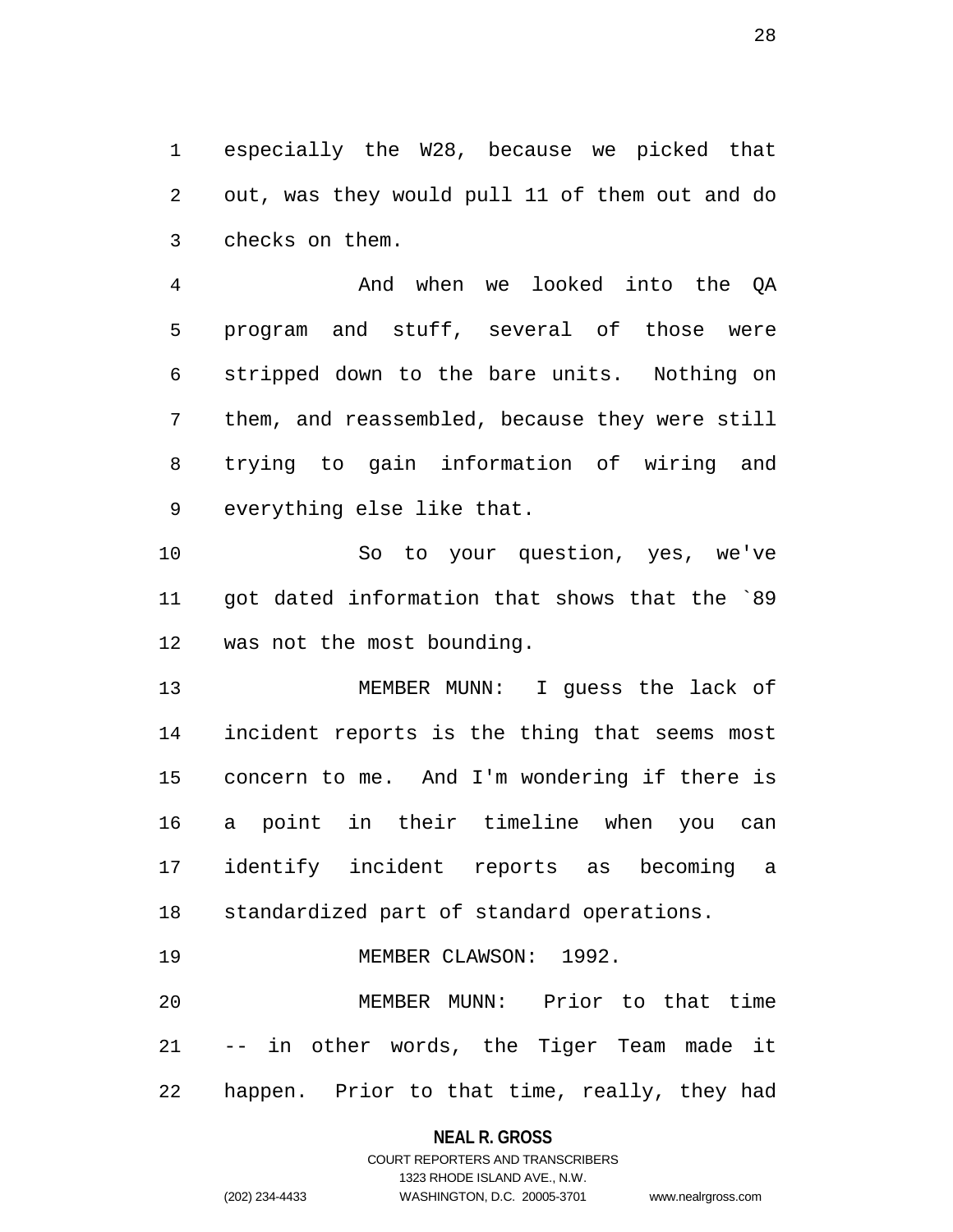1 no real incident reporting system.

2 MEMBER CLAWSON: Right. Well, the 3 questions that came up when we were talking 4 with these earlier health physicists and so 5 forth that had been out there on the field of 6 incident-driven bioassay, to be honest, and my 7 question was, what is an incident that you 8 would do this on? What are your levels for an 9 incident? What drives you into this? 10 And he says, to be honest with 11 you, Brad, is, if you can't get it cleaned up 12 before the end of the shift, then it's an 13 incident. 14 But see, this was in the earlier 15 years. And I'll be honest in depleted uranium 16 and uranium was not a big player. 17 MEMBER MUNN: No. 18 MEMBER CLAWSON: They weren't 19 worried about that. It was the other parts, 20 the plutonium. 21 MEMBER MUNN: Yes.

22 MEMBER CLAWSON: And there was a

**NEAL R. GROSS** COURT REPORTERS AND TRANSCRIBERS 1323 RHODE ISLAND AVE., N.W. (202) 234-4433 WASHINGTON, D.C. 20005-3701 www.nealrgross.com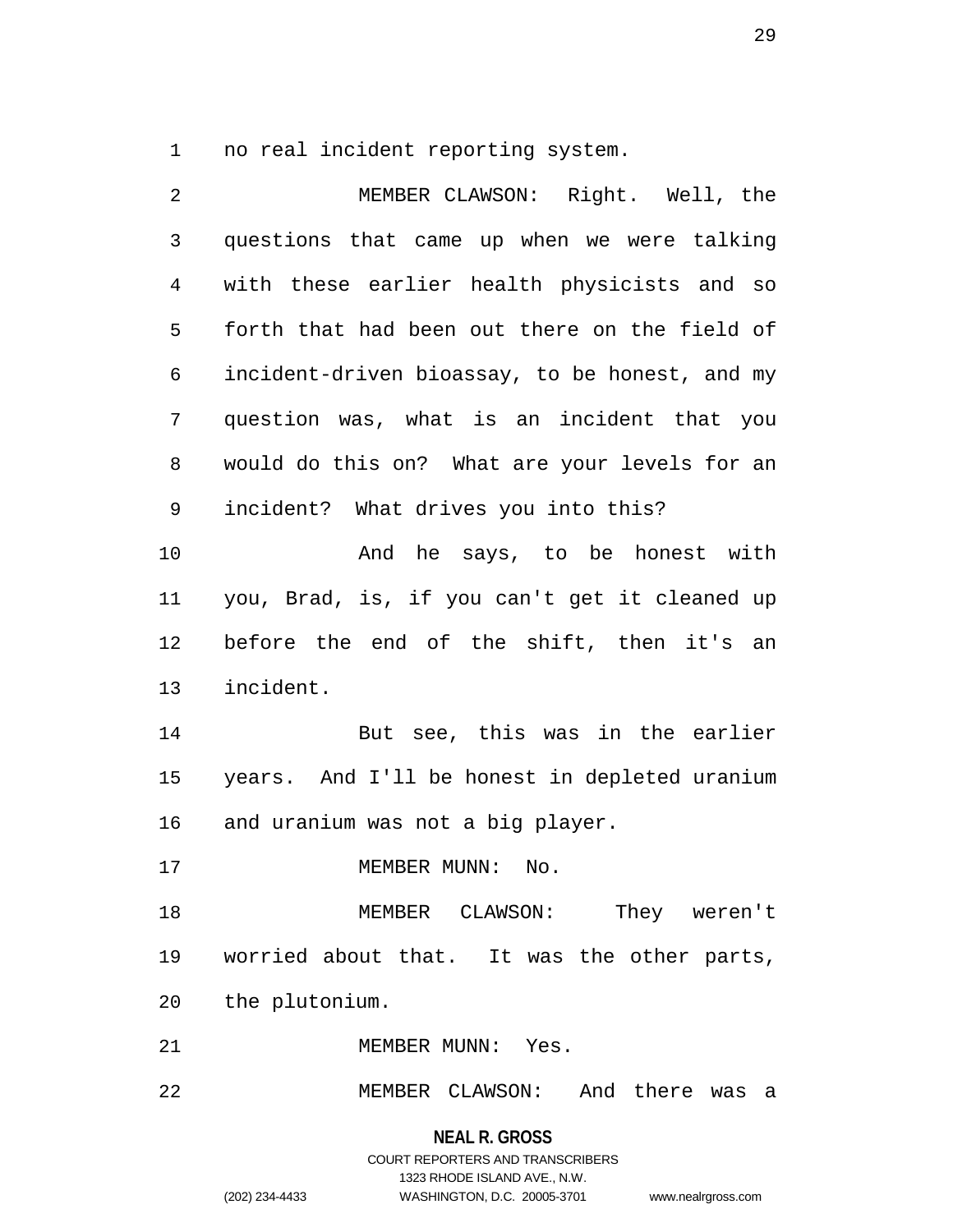1 lot of lessons learned. As we've seen on 2 every site, you start getting into the `89, 3 `90 time frame, things start to change.

4 As a matter of fact, 1989, the 5 RadCon department shut Pantex down because of 6 insufficient manpower. They had two people 7 monitoring all of these assembly and 8 disassembly people.

9 Since that time, into these time 10 frames, they've got over 160 H.P.s, well, rad 11 safe personnel. So that's a big time frame.

12 MEMBER MUNN: Right.

13 CHAIRMAN MELIUS: And I believe 14 Paul has a question.

15 MEMBER ZIEMER: Thanks, and 16 thanks, Brad, again, for working on a very 17 complex operation here.

18 I found it personally a little 19 difficult, going through all of these 20 materials, to fully understand the full basis 21 of the Work Group's recommendation, because 22 all of these things are sort of commingled

#### **NEAL R. GROSS**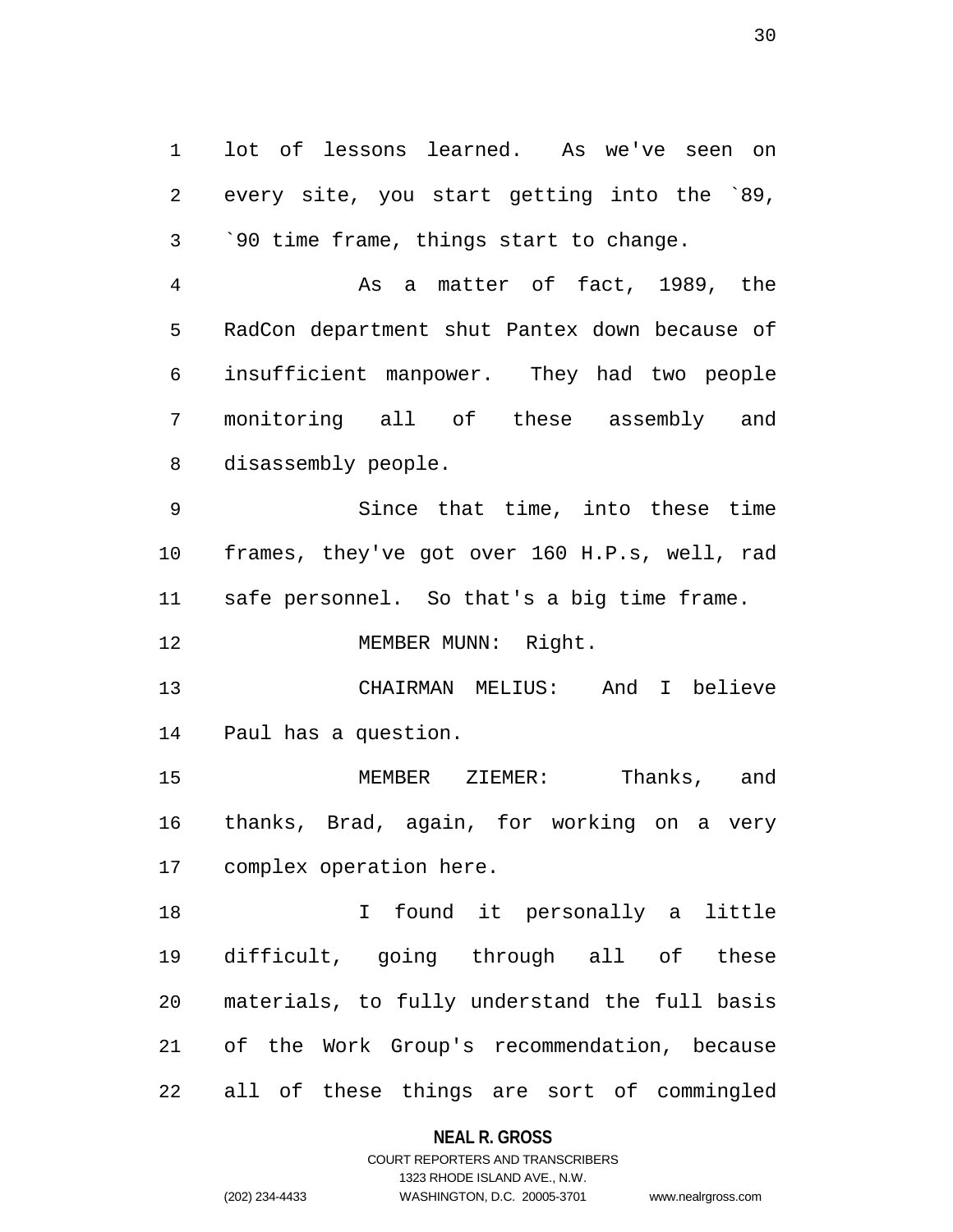1 here. And plus, we've had a couple of 2 additional White Papers in the last week or 3 two, both from SC&A and NIOSH, I think, or 4 maybe both from NIOSH, plus we just got some 5 additional information this morning from the 6 petitioner.

7 And although the Work Group has 8 made this recommendation, I'm personally a 9 little reluctant to act on it today.

10 On other complex sites where we've 11 carved out pieces of Special Exposure Cohorts, 12 usually we've done that where both SC&A and 13 the Work Group and NIOSH are in agreement on 14 the inability to reconstruct dose.

15 Here, we have a case where, I 16 believe, that NIOSH is still saying they can. 17 SC&A has questioned that. It's pictured in 18 the description as being an open issue, and 19 the Work Group has made a specific 20 recommendation.

21 I guess from a personal point of 22 view, I'm reluctant to go ahead and take

#### **NEAL R. GROSS**

COURT REPORTERS AND TRANSCRIBERS 1323 RHODE ISLAND AVE., N.W. (202) 234-4433 WASHINGTON, D.C. 20005-3701 www.nealrgross.com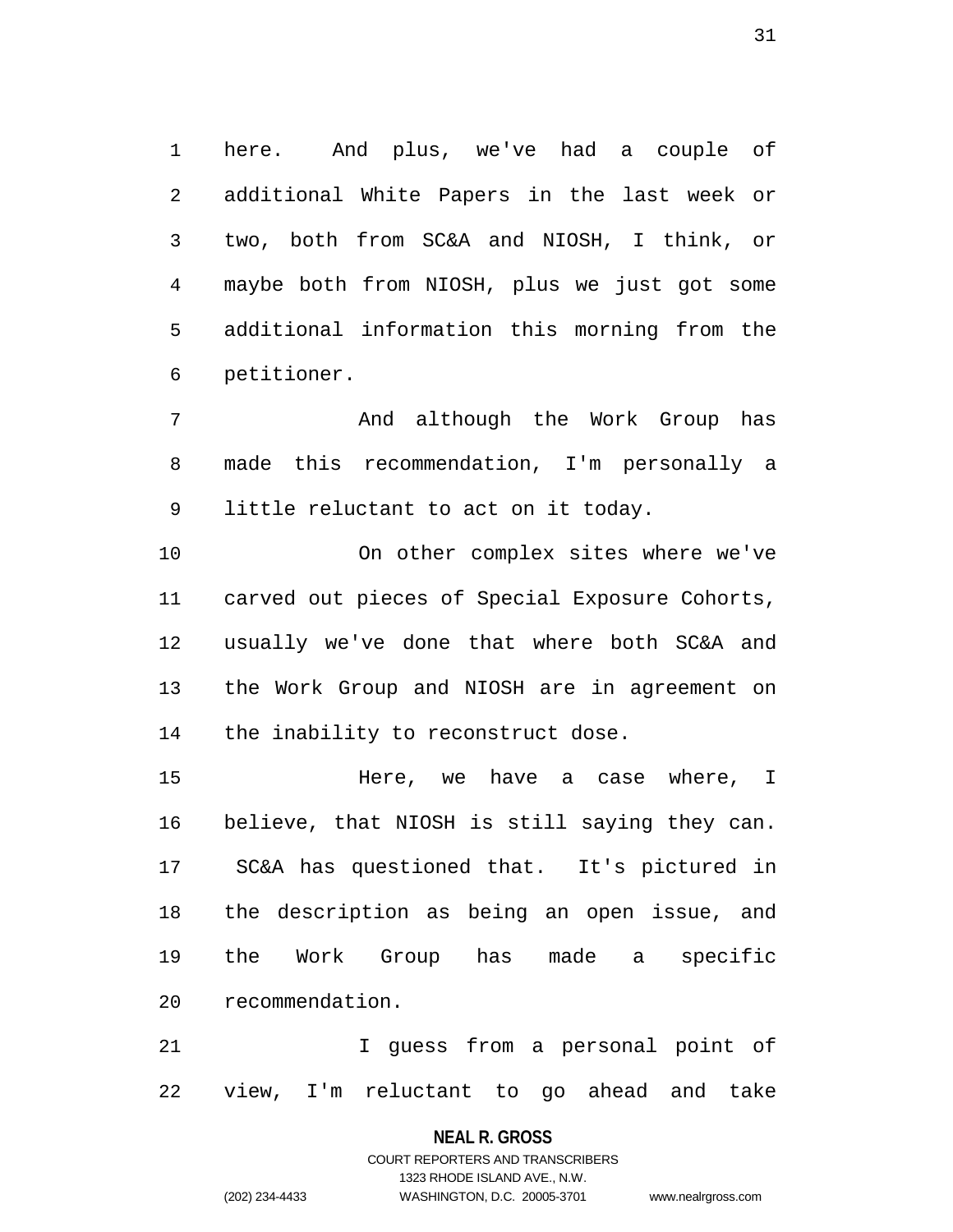1 action without delving into this in more 2 depth, particularly -- and in one way or the 3 other, I mean, I would like to even understand 4 what the petitioner is saying, how that 5 impacts on this.

6 But, so it's more of a comment. 7 I'm just uncomfortable in taking the action at 8 this point.

9 MEMBER CLAWSON: Well, Paul, if I 10 could, I want to make something clear. In 11 August 2008 -- on August 8th, 2008, NIOSH's 12 own ER report issued NIOSH found no part of 13 the Class under evaluation for which it can 14 establish radiation dose.

15 MR. HINNEFELD: For which we 16 cannot.

17 MEMBER ZIEMER: So I think their - 18 - my understanding is they're saying they can. 19 Could that be clarified? 20 MR. ROLFES: Yes, this is Mark 21 Rolfes, and our Evaluation Report says that

22 there is no portion of the Class for which we

**NEAL R. GROSS**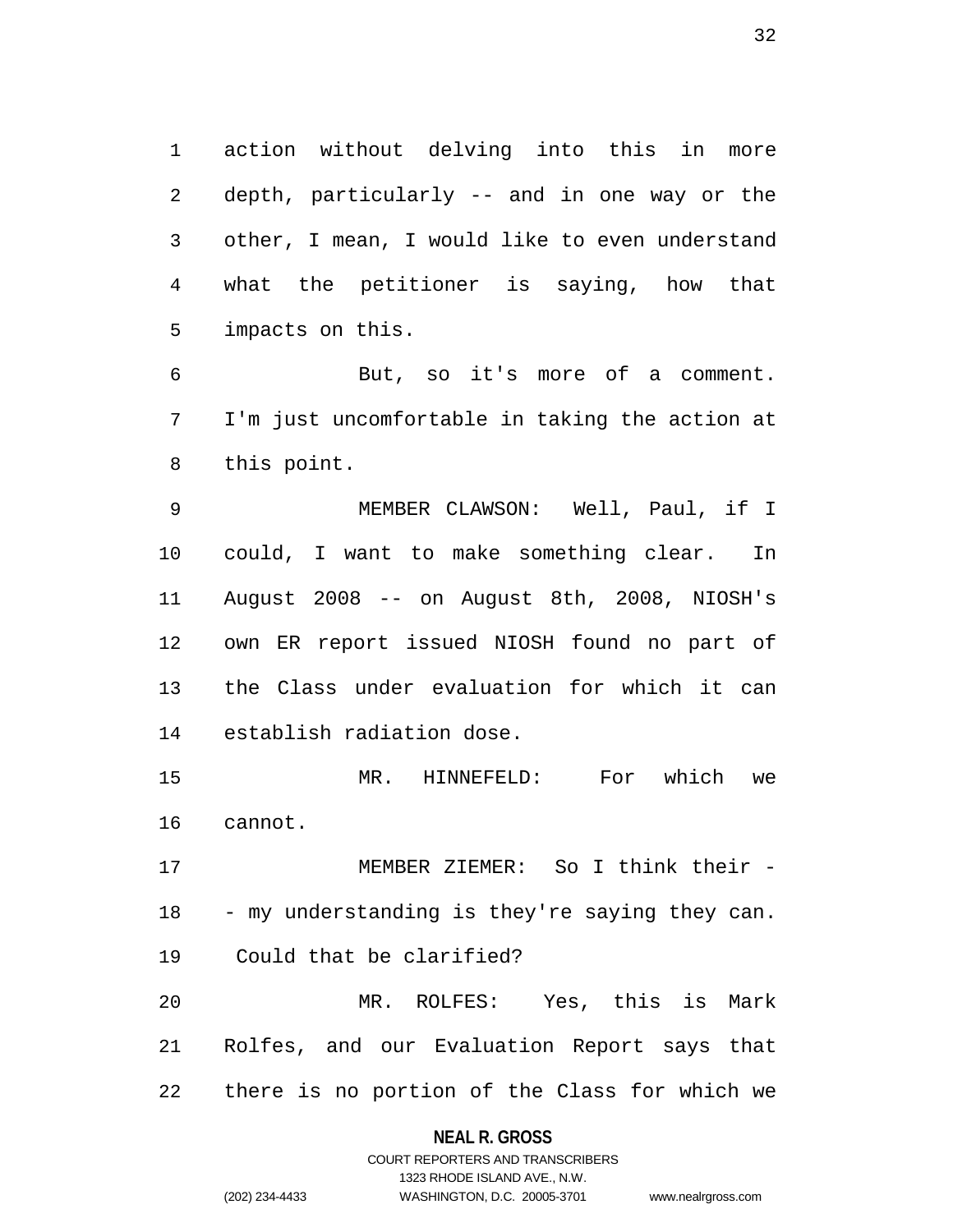1 cannot establish an upper bound.

2 So we can bound doses, 3 essentially, is what it is saying. 4 MEMBER ZIEMER: Right. That's 5 what I'm saying. So it appears to me that 6 here, we have a conflict between the two, and 7 the Board is being asked to make a decision 8 with fairly recent information input for us to 9 digest. 10 And this is a complex site, and, 11 you know, I'm not unaware of the issues that 12 they've had at Pantex, because of involvement 13 way back with those Tiger Teams. 14 But nonetheless, I think in 15 fairness, we need to be able to digest this 16 information individually. 17 CHAIRMAN MELIUS: Phil? 18 MEMBER SCHOFIELD: I find it kind 19 of odd that you claim you can have this 20 science where you can have a few data points, 21 and those few data points you got from one 22 incident will cover everybody for 30 years.

#### **NEAL R. GROSS**

COURT REPORTERS AND TRANSCRIBERS 1323 RHODE ISLAND AVE., N.W. (202) 234-4433 WASHINGTON, D.C. 20005-3701 www.nealrgross.com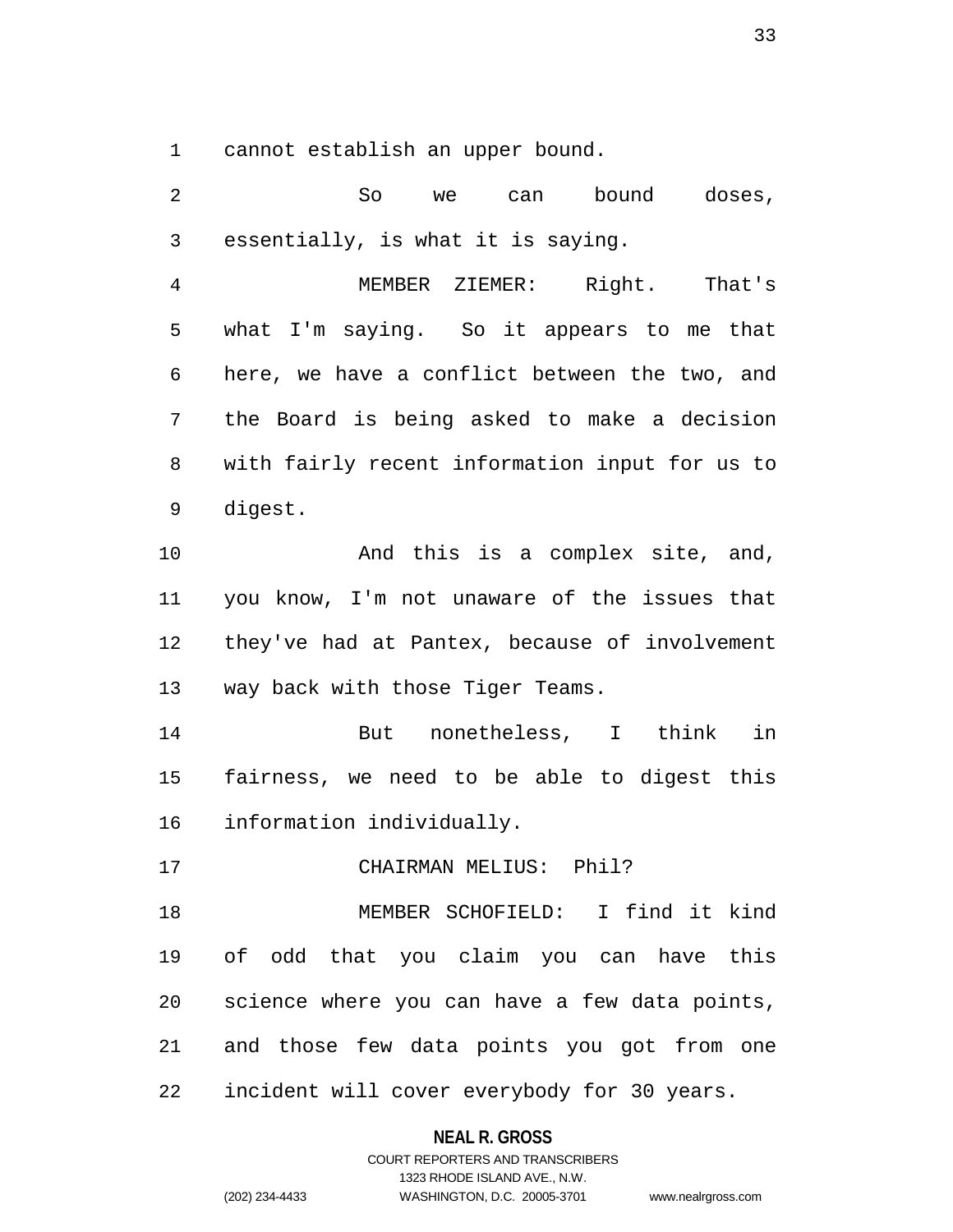1 We had guards we talked to. We 2 talked to craftspeople, and stuff got out of 3 those kivas, got out in the hallways. Some of 4 the CAM alarms weren't even in the kiva they 5 were using. They were down the hallway.

6 And these guards, a lot of these 7 people, are going through that area on foot. 8 They weren't monitored. No film badge, no in 9 vivo, nothing.

10 And yet you're going to absolutely 11 guarantee me nobody out there could have 12 inhaled something that somebody in that room 13 did?

14 No. Common sense says, if this 15 spread to other areas, you can inhale it.

16 MR. FITZGERALD: I wanted to 17 respond to Paul's comment, because I think, 18 reflecting on where we've been on Pantex, now 19 understand that, you know, we've been working 20 on Pantex probably somewhere between four and 21 five years. Four years as a Work Group. 22 Certainly, the Site Profile was done almost

#### **NEAL R. GROSS**

COURT REPORTERS AND TRANSCRIBERS 1323 RHODE ISLAND AVE., N.W. (202) 234-4433 WASHINGTON, D.C. 20005-3701 www.nealrgross.com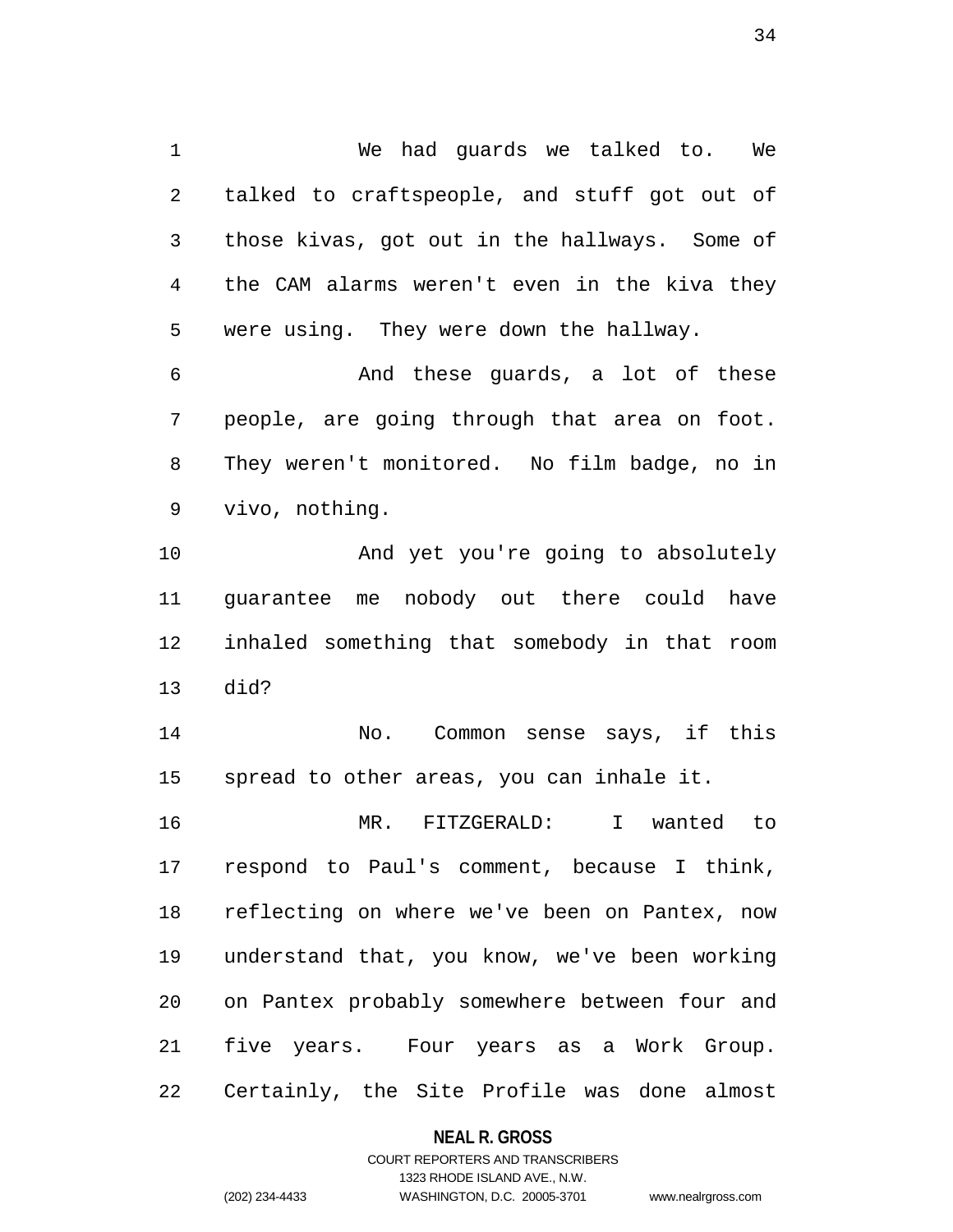1 five years ago.

2 This issue, apart from the recent 3 White Papers, is by no means a new issue. I 4 think the issue itself we've been debating for 5 about three years.

6 We have been exchanging analyses 7 on the uranium question for at least a couple 8 years. You know, this last exchange, if you 9 may, was a confirmation of a concerted effort 10 on the part of both NIOSH, SC&A and the Work 11 Group to really try to pin this particular 12 issue down on uranium and thorium.

13 Yes, those were two of several 14 open issues, but they were two pretty critical 15 issues, you know, very critical issues, ones 16 that -- I think there was agreement, a lot of 17 the Pantex SEC hinges on.

18 And we went through, since the 19 beginning of this year, a rather protracted 20 effort that involved additional on-site data 21 capture focused on this issue, a classified 22 session or two at DOE, so that, you know,

**NEAL R. GROSS**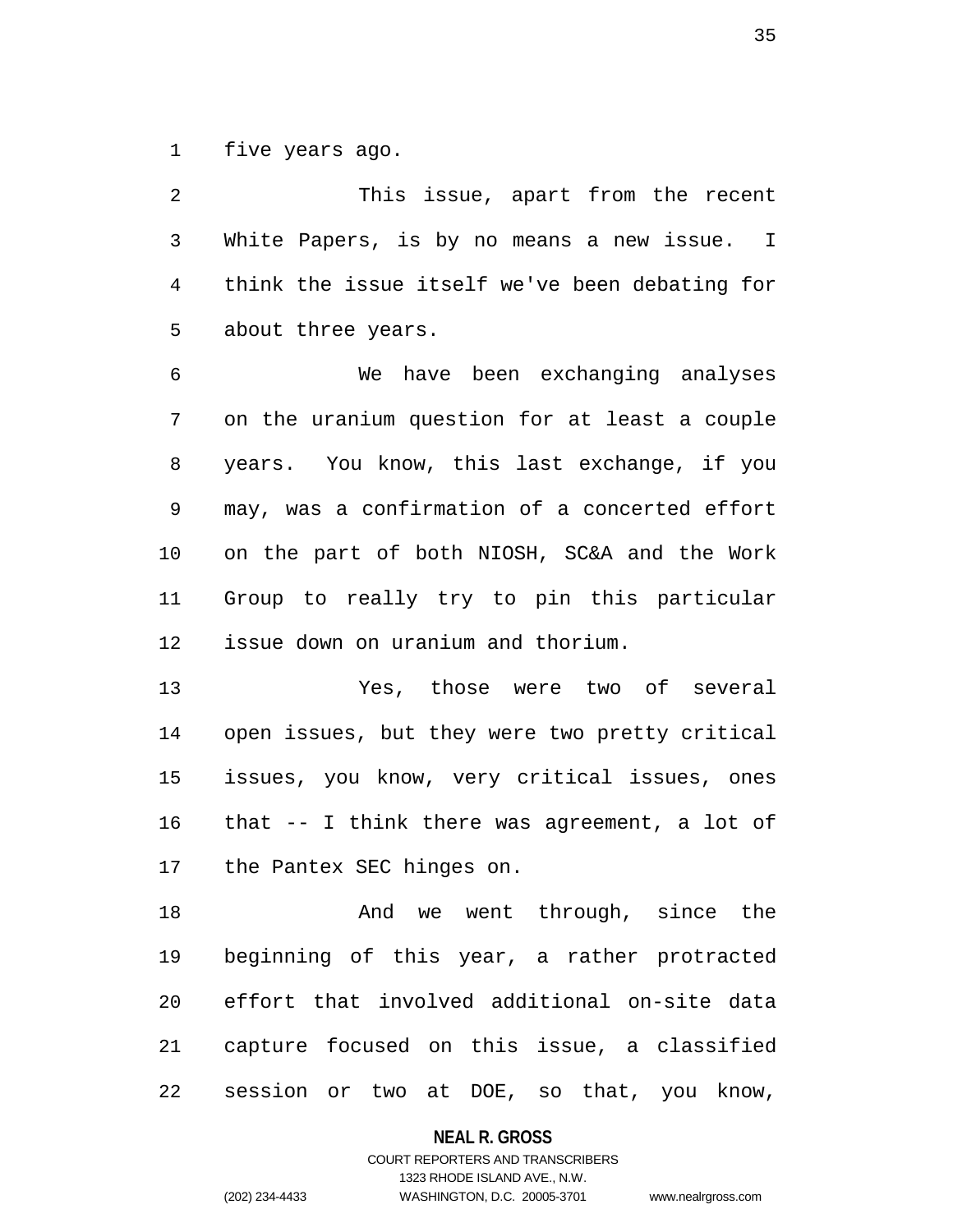1 everyone could frankly look at everything at 2 once, and a number of discussions, very 3 detailed discussions between the Work Group, 4 NIOSH and DOE on this issue.

5 So I want to make sure it's clear 6 that the Work Group, NIOSH, and SC&A have been 7 very focused on this question for almost, you 8 know, eight, nine, ten months, because it is a 9 very central issue.

10 So, yes, there's been some 11 valedictory exchanges of, you know, best and 12 final offerings, I think you might call it, 13 but the, you know, the thesis I think that was 14 presented, certainly on our behalf with the 15 Work Group earlier this year, I don't think 16 has persuaded the Work Group that any new 17 information has changed our concern that use 18 of this bioassay data, late era bioassay data 19 to bound the operational period of 30 years is 20 sufficiently founded.

21 Now, to give everybody credit, I 22 think Mark, the Work Group, we and NIOSH have

**NEAL R. GROSS**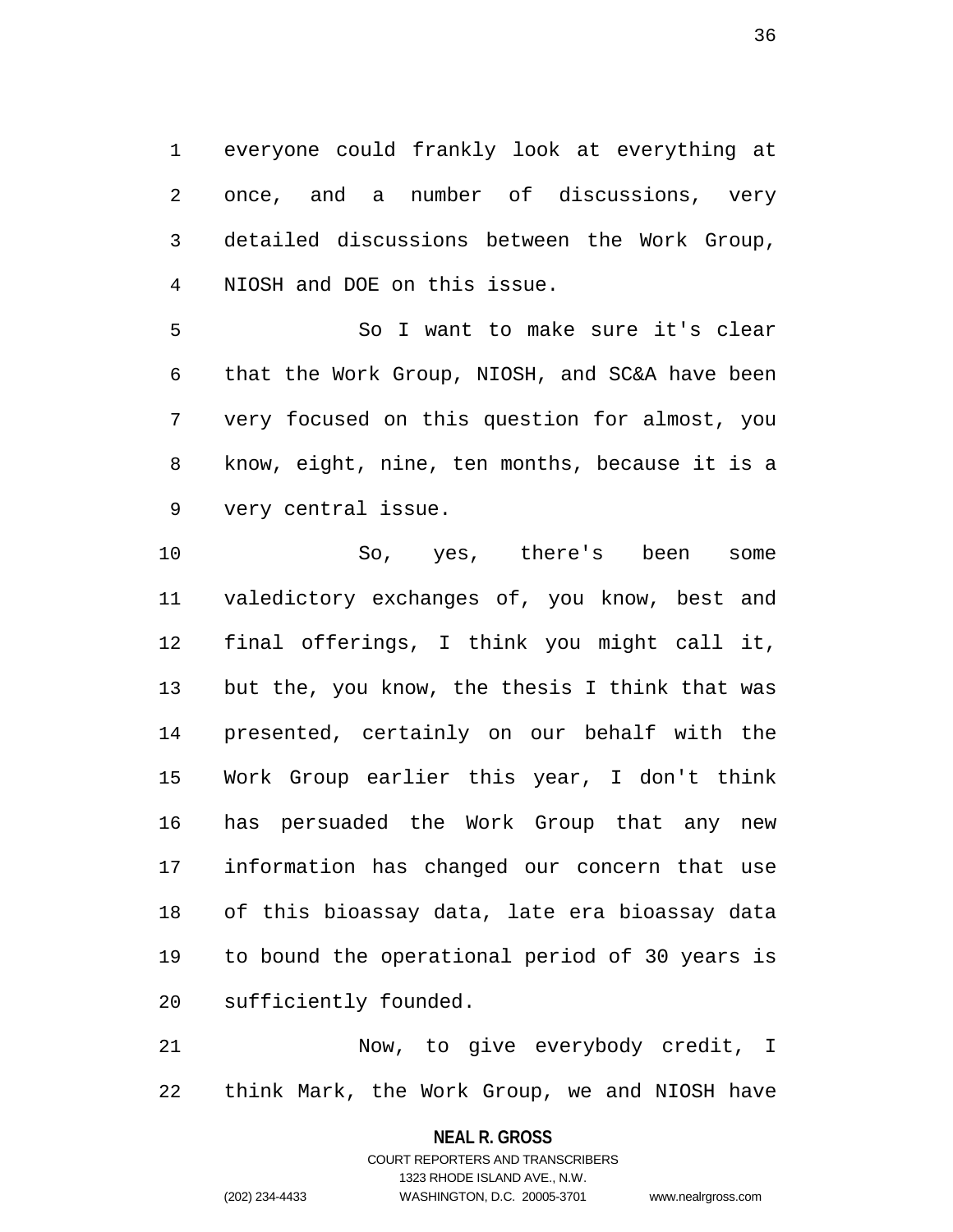1 all dug deeply to see if there's any real, 2 hard-edged data, because, and I think as 3 you've heard, a lot of what's being relied 4 upon is interviews, discussions.

5 You know, this sort of reminds me, 6 I was listening to your comment, Wanda. it 7 sort of reminds me of Delphi technique as 8 applied to dose reconstruction, which is, do 9 you think the `89 "incident," quotation marks, 10 was the biggest one?

11 And you sort of say, well, yes, I 12 think that was the biggest one, or you talk to 13 another person, yes, okay, that's the biggest 14 one.

15 I, when I went back to Pantex, 16 sort of said, you know, I'll try that, too. 17 So we interviewed a site expert and said, you 18 know, could there have been a bigger one? 19 This is getting in the science of, if you ask 20 the right question, you can get a certain 21 answer.

22 They said, yes, there could have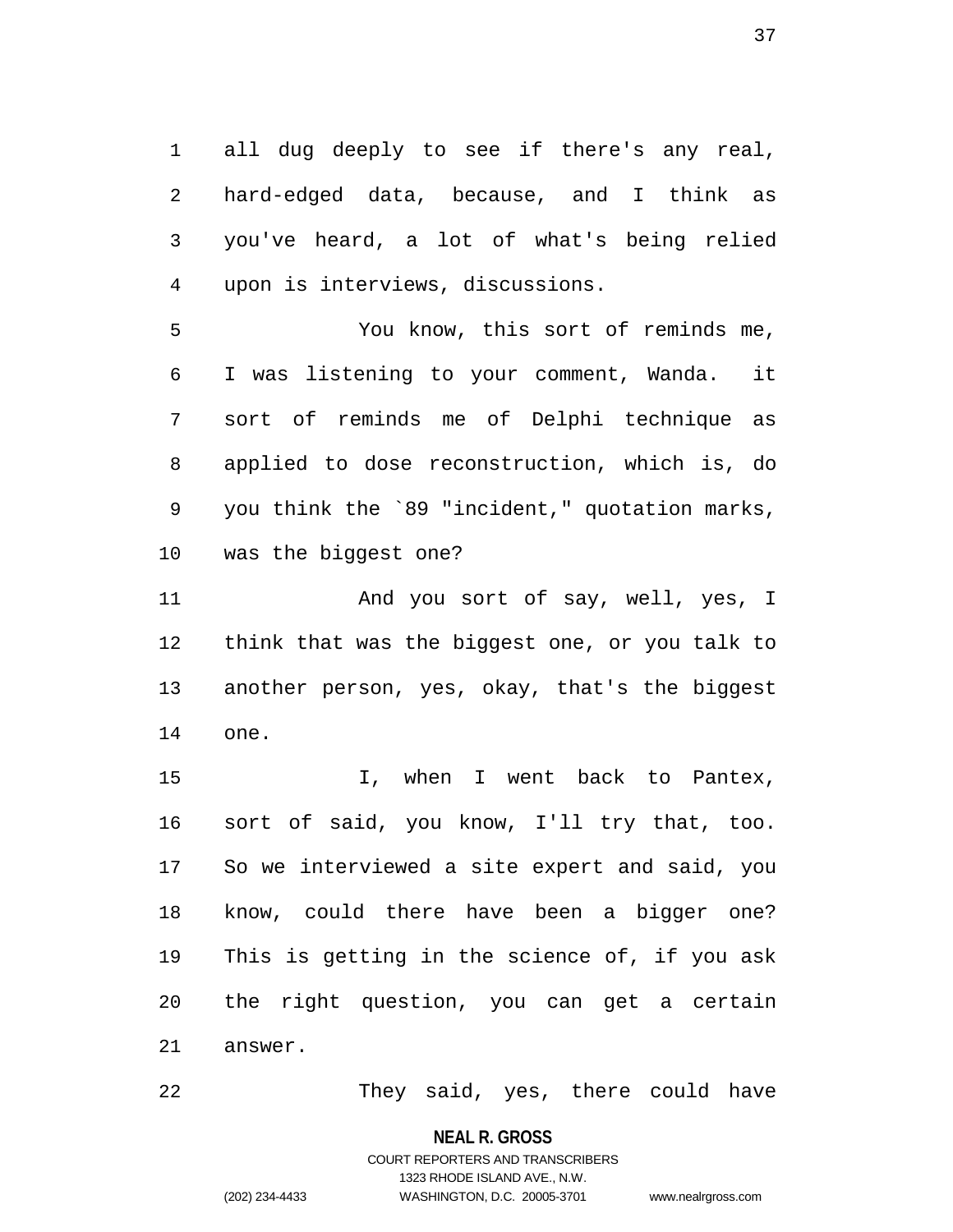1 been bigger ones.

2 Now if I would have said, "Was it 3 the biggest one?", I could have heard, "It was 4 the biggest one."

5 But you know, this is not, in my 6 mind, a basis for hanging a bounding 7 conclusion on, because I think you'll get 8 different answers depending on the background 9 of the people. And if they were contemporary 10 with that incident -- now, we're talking 20 11 years ago. This isn't -- you know, I say, 12 contemporary, it's 20 years ago this incident 13 happened, so you're talking to people that 14 might have been on the scene.

15 Well, if that person was the 16 director of health physics, okay, you're going 17 to get a different answer than if you talk to 18 someone that was a rad tech or somebody.

19 So, you know, again, so much 20 colors these -- when you actually ask 21 somebody's opinion about how big something 22 was. And that's what makes me concerned on

#### **NEAL R. GROSS**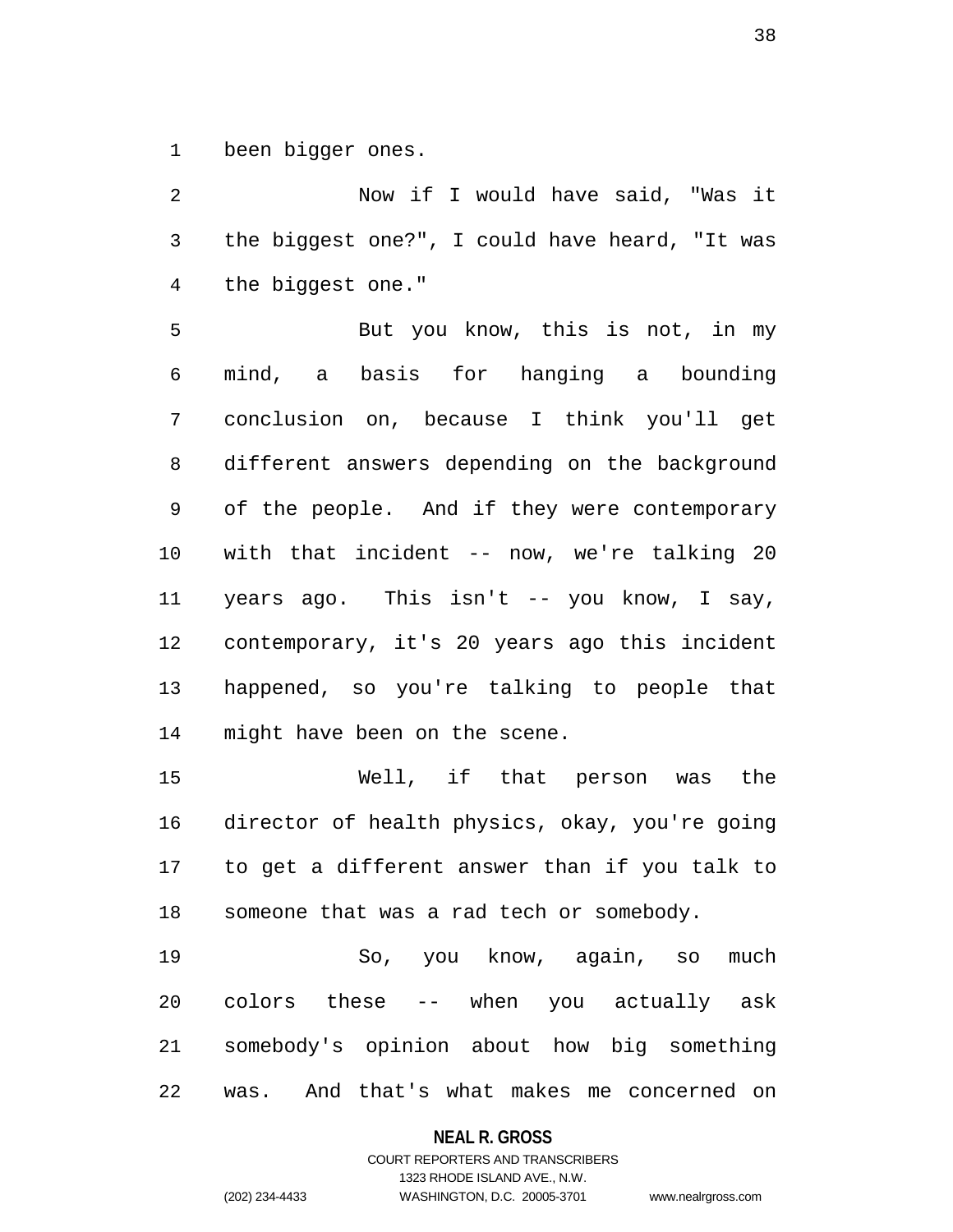1 assuming that this set of bioassays in fact 2 reflected the biggest incident that could have 3 occurred on this particular assembly, because 4 I just don't think we know, subjectively.

5 And as we've gone through this 6 discussion, you know, it's been a search for 7 something more objective. What's in the ER? 8 And I think that quotation was up there. Is 9 the going-in proposition for why the `89-`90 10 bioassay data was used?

11 And I thought that was pretty much 12 on the mark. It's the biggest collection of 13 statistically valid data that's available. 14 And I think, you know, I can accept that.

15 But is it from the biggest, most 16 bounding, you know, release? You know, I 17 can't accept that as being the premise.

18 There's certainly a lot of data 19 that's statistically valid, and certainly is 20 usable, but the reason it's being used is we 21 don't have an usable, statistically usable 22 data, and that's what the ER says. We just

### **NEAL R. GROSS**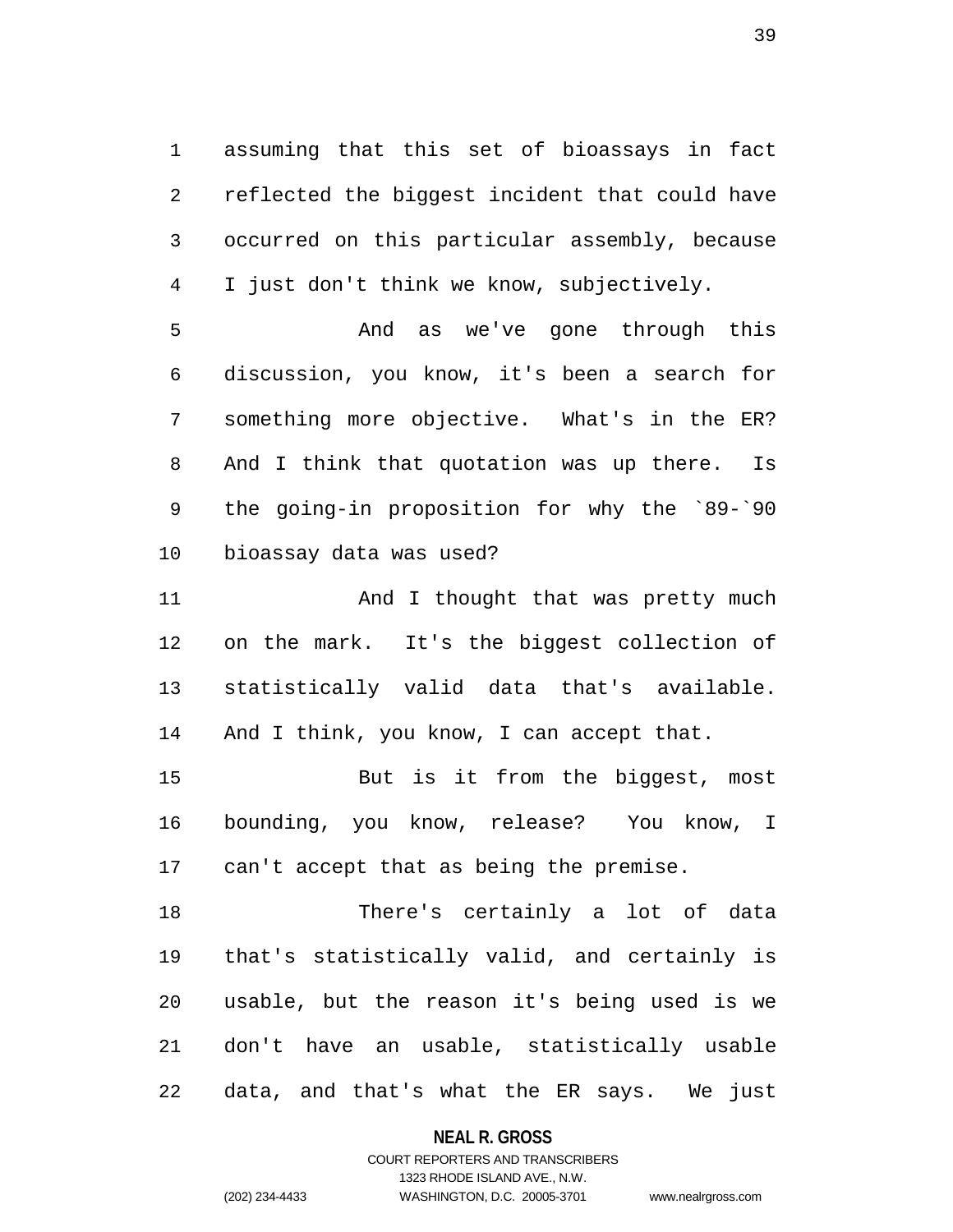1 don't have enough of it before `89 back to `58 2 to rely upon that information.

3 Now, in digging hard both in the 4 classified files and the unclassified files, 5 just trying to find something to illuminate 6 this thing, just something that would be 7 objective, not asking somebody's opinion or 8 that kind of thing, the only thing I've found 9 was a comparison of median excretion rate for 10 uranium bioassays collected in the mid-`60s. 11 There was, I think, 34 samples or 12 something of that sort collected off the line 13 in the mid-60s, and this was in the NIOSH TBD 14 for internal dose for Pantex.

15 They compared that, and that's in 16 the TBD, compared that with the median uranium 17 excretion rate for the 305 that they collected 18 in `89 and `90.

19 To me, that's like -- that's the 20 perfect thing, that's the only thing that, you 21 know, really is objective, and that's actually 22 a very relevant comparison.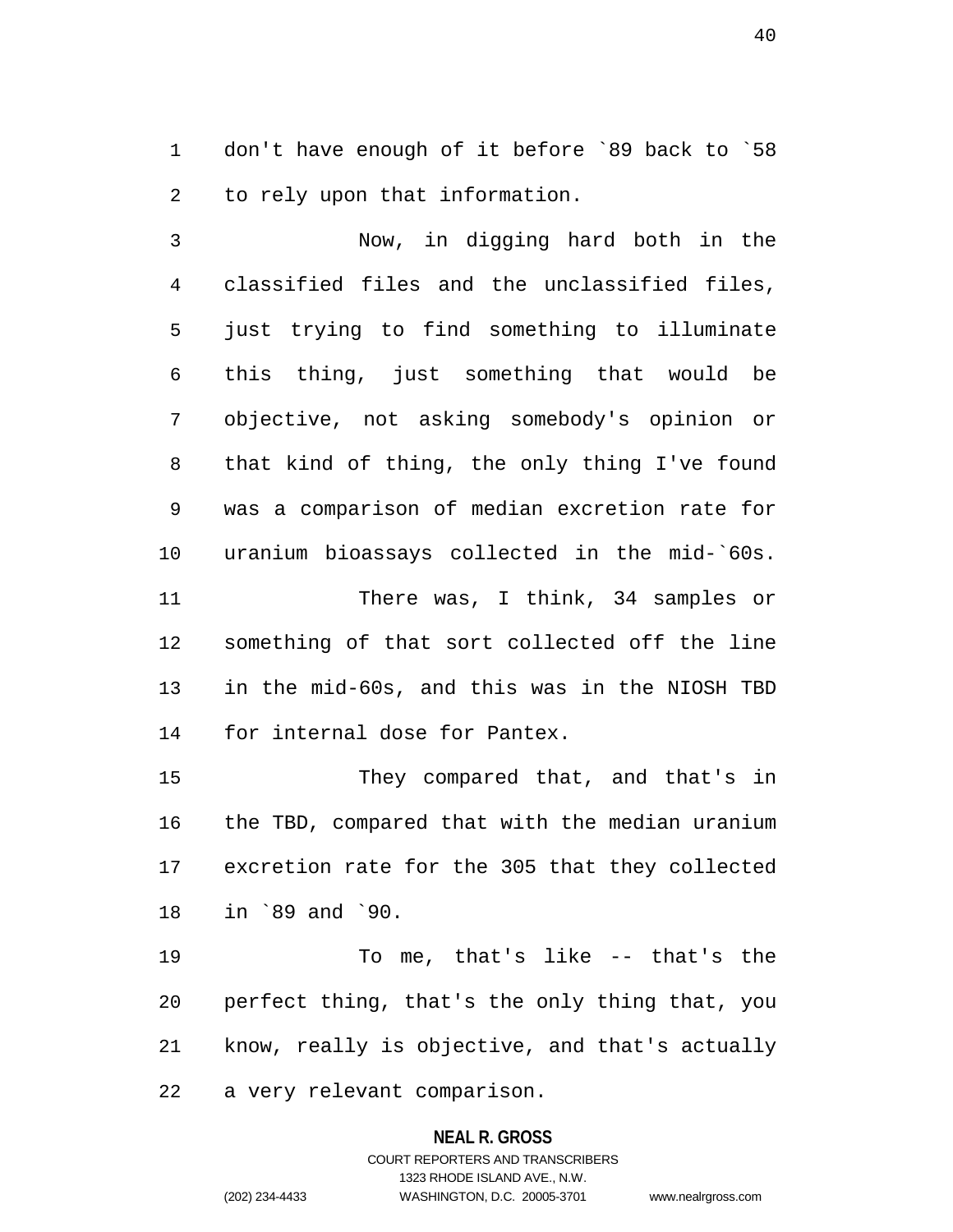1 And the comparison shows that the 2 early data, the median excretion rate for the 3 early samples is double that of the 305 that 4 was collected in `89-`90. Double.

5 MEMBER MUNN: But the sample size 6 was smaller than that.

7 MR. FITZGERALD: Well, that's 8 true, but I'm looking -- now, again, I'm 9 looking for any indices, anything that's 10 objective that would give credence to the fact 11 that this latter-day -- because, you know, I 12 think the standard -- this sort of reminds me 13 of the surrogate data debate.

14 The standard for using late data, 15 and this is pretty late in the game, `89-`90, 16 and using it over 30 years of operational 17 practice, sort of using it backwards, I think 18 that standard has to be relatively high.

19 I mean, you have to be able to 20 show that you have some normalized operations 21 on one hand, some normalized radiological 22 controls, and you certainly have to

#### **NEAL R. GROSS**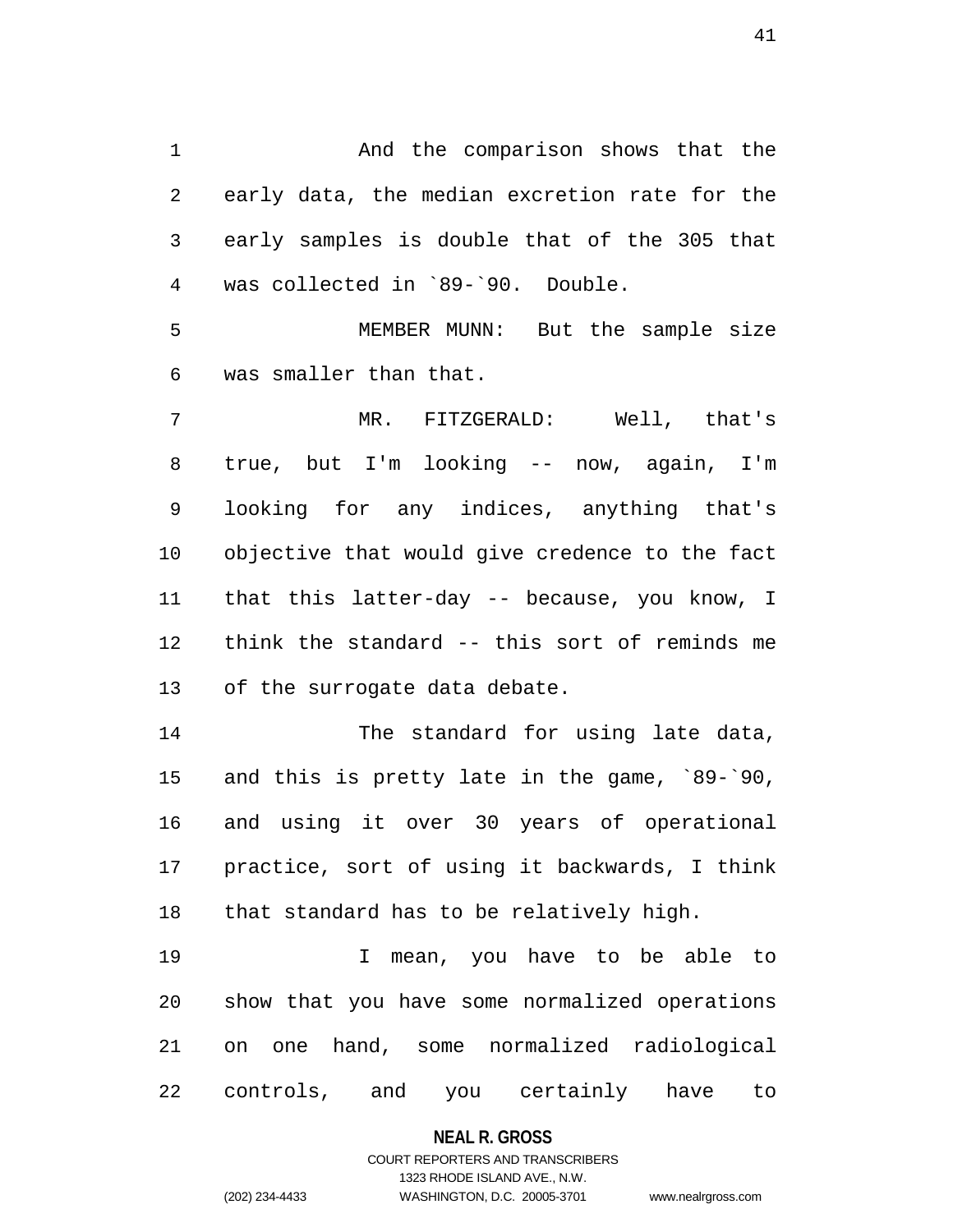1 demonstrate that there isn't conflicting 2 information or, you know, something that would 3 give you a sense that it's not someone's 4 opinion that this was the biggest, but, in 5 fact, you could show that all the earlier 6 releases were smaller.

7 Now, I've got to tell you, it's 8 counterintuitive to think that the earliest 9 days of dismantlement were going to be more 10 cleanly handled from a contamination 11 standpoint than in `89-`90. I mean, you know, 12 I haven't really seen that in the DOE complex. 13 So right away, it's counterintuitive that you 14 can expect that.

15 Now, the other things that would 16 be concerning, and I think the Work Group 17 heard this, is that, you know, radiological 18 practices and controls improved over those 30 19 years.

20 I mean, they used to have as many 21 as four or five W28s in a bay being, you know, 22 disassembled or -- either assembled or

#### **NEAL R. GROSS**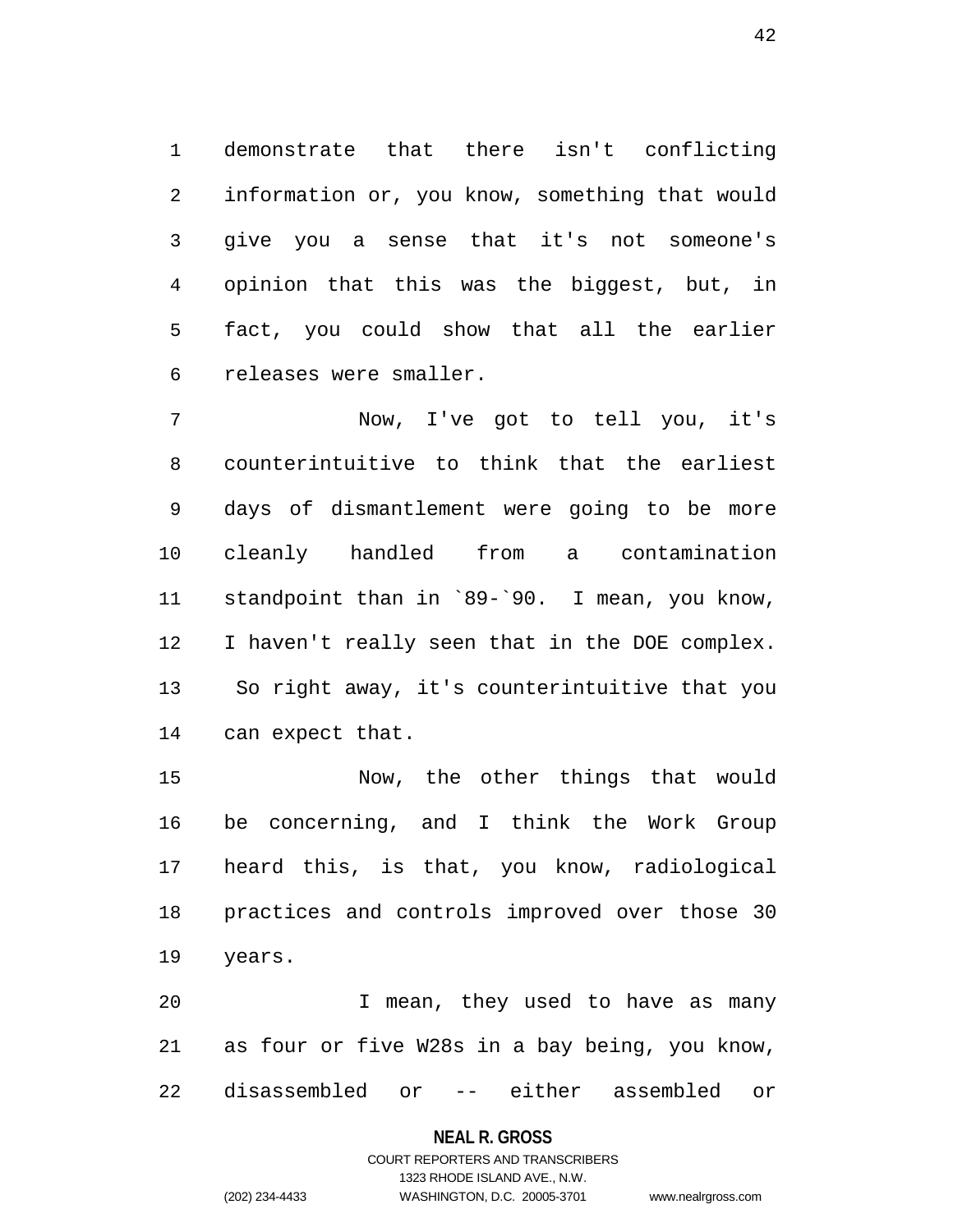1 disassembled at a time. And over time, they 2 restricted the numbers for numbers of reasons, 3 safety included. That's just one example.

4 But there's other examples, in 5 terms of, you know, controls, both procedures 6 and everything else.

7 So when you're going to assume 8 that the -- and, you know, again, make a 9 subjective argument, weight of evidence 10 argument that the `89-`90 is the worst, I 11 think you've got to look at the practices and 12 the circumstances to feel that, in fact, you 13 can make that judgment without any objective 14 evidence.

15 So the -- you know, I guess what 16 I'm saying is what we have, essentially, is a 17 subjective call that this `89 incident was, in 18 fact, bounding, because it was the worst one 19 of the previous 30 years.

20 And I want to make sure it's 21 clear, the reason this `89 -- and I keep 22 saying quotation marks around incident. What

### **NEAL R. GROSS**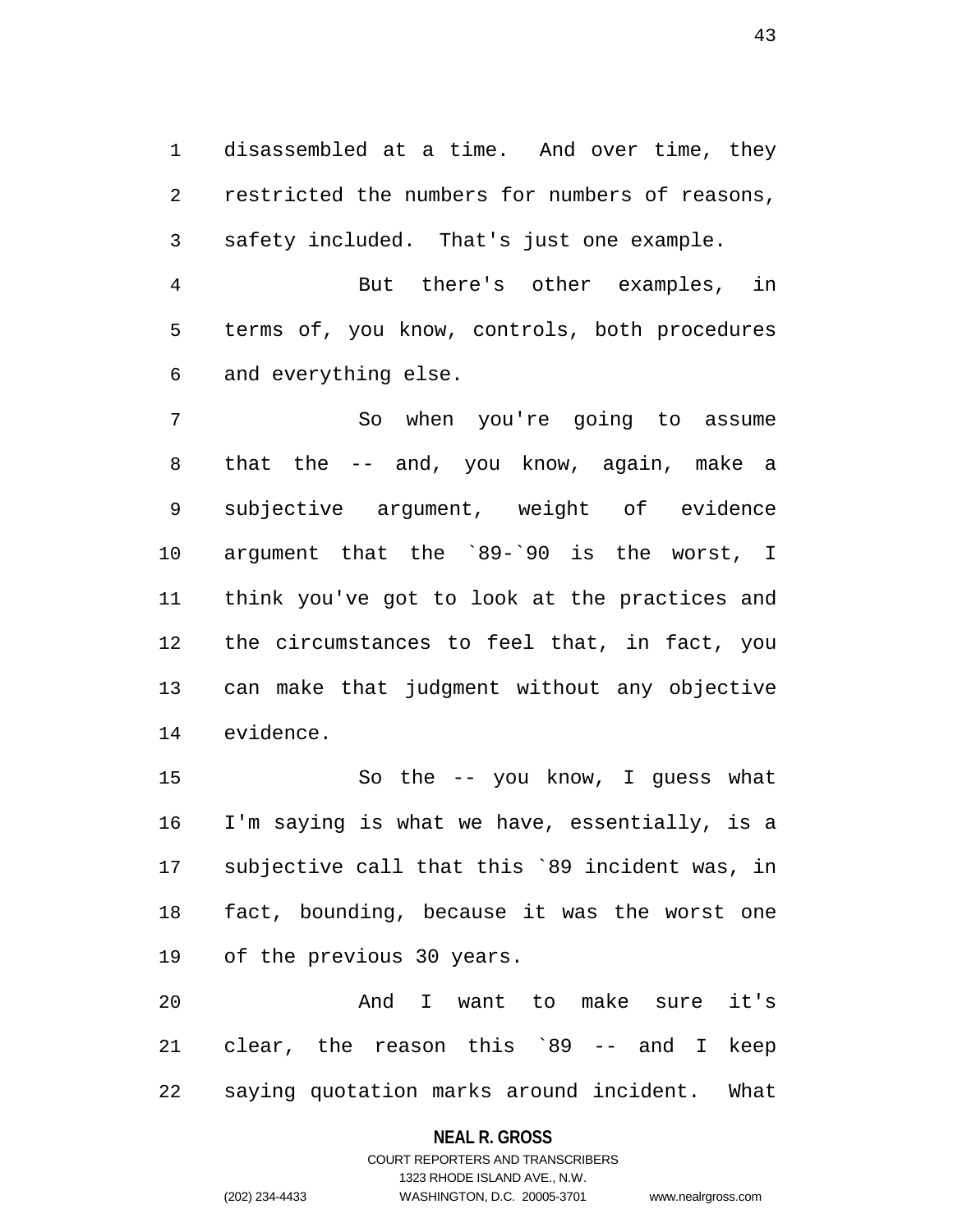1 happened in `89 was, you know, given the 2 growing awareness that was going through the 3 complex because of Tiger Teams and everything, 4 and there was certainly much more focus on 5 everything, and I think Paul will remember 6 `89-`90 was a crucial time for the complex.

7 The workers who were handling this 8 disassembly and who were covered with this 9 uranium dust, literally covered, head to toe, 10 black, were -- you know, they finally felt 11 they had a legitimate complaint, that they 12 felt that -- they got the courage, and it took 13 courage at Pantex, believe me, the courage to 14 take it to management en masse. And in this 15 case, management was receptive.

16 And essentially, you know, this 17 whole thing with the bioassays, that all arose 18 not because you had a series of incidents and 19 each one got a report. This arose because the 20 workers complained, management investigated, 21 there was a decision that they better go and 22 take all of these samples.

#### **NEAL R. GROSS**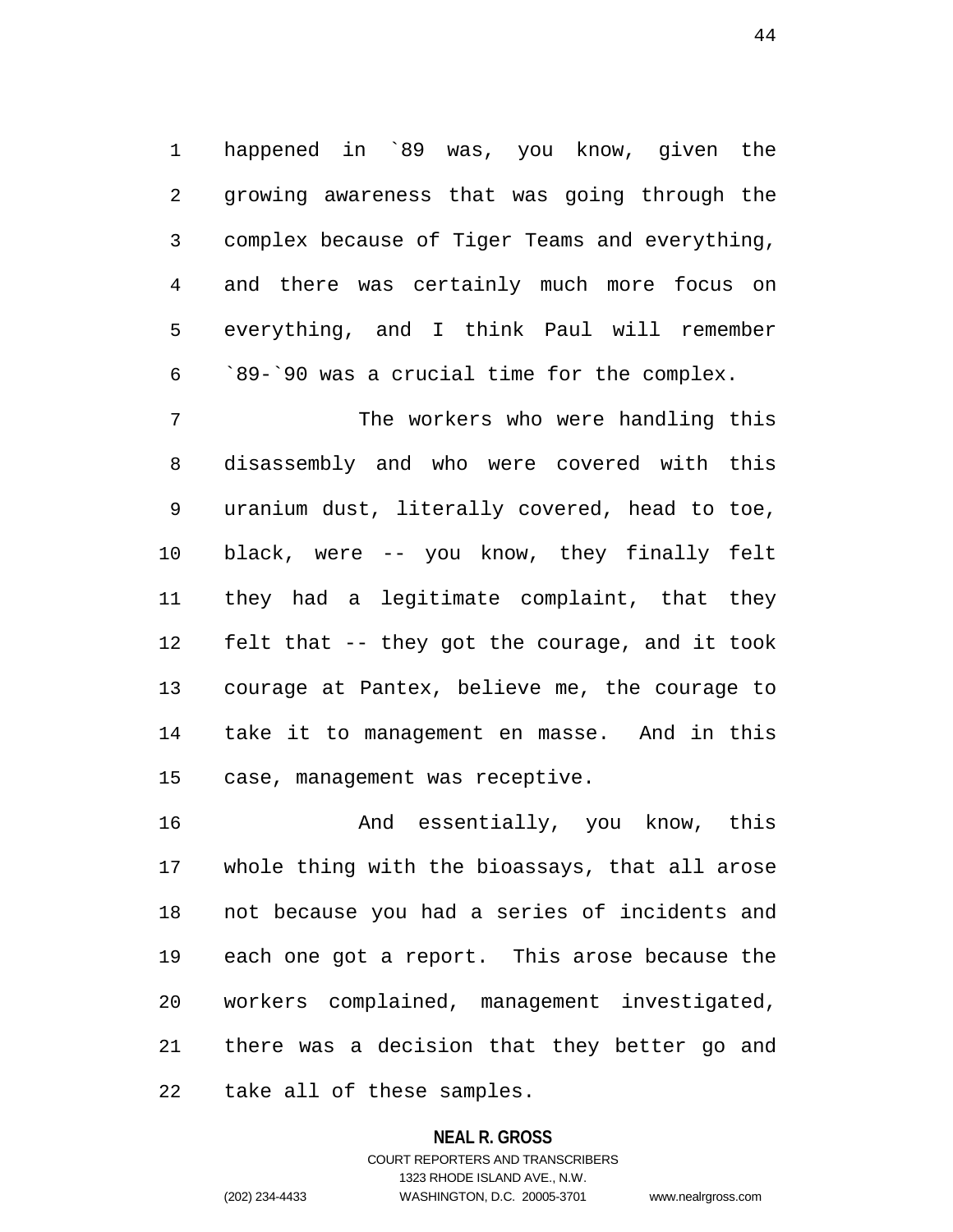1 Now, the Albuquerque field office, 2 this is DOE, came in right after that, because 3 they felt they had to do this investigation 4 on, you know, how in the world could we have 5 such a mess?

6 They went in afterwards and did a 7 complete scrub of the internal dosimetry 8 program at Pantex, and we have the findings. 9 We can go through those findings.

10 But essentially, what they found 11 was, you know, a disbelief that this -- you 12 know, this incident was reported the way it 13 was when, in fact, you had these kinds of 14 releases happening on a chronic basis 15 throughout this campaign.

16 In other words, this wasn't an 17 incident. This was just the one release that 18 was frankly elevated to management's 19 attention. You had releases all throughout 20 that campaign.

21 Every time you took one of these 22 apart, you had a release. Okay? They just

#### **NEAL R. GROSS**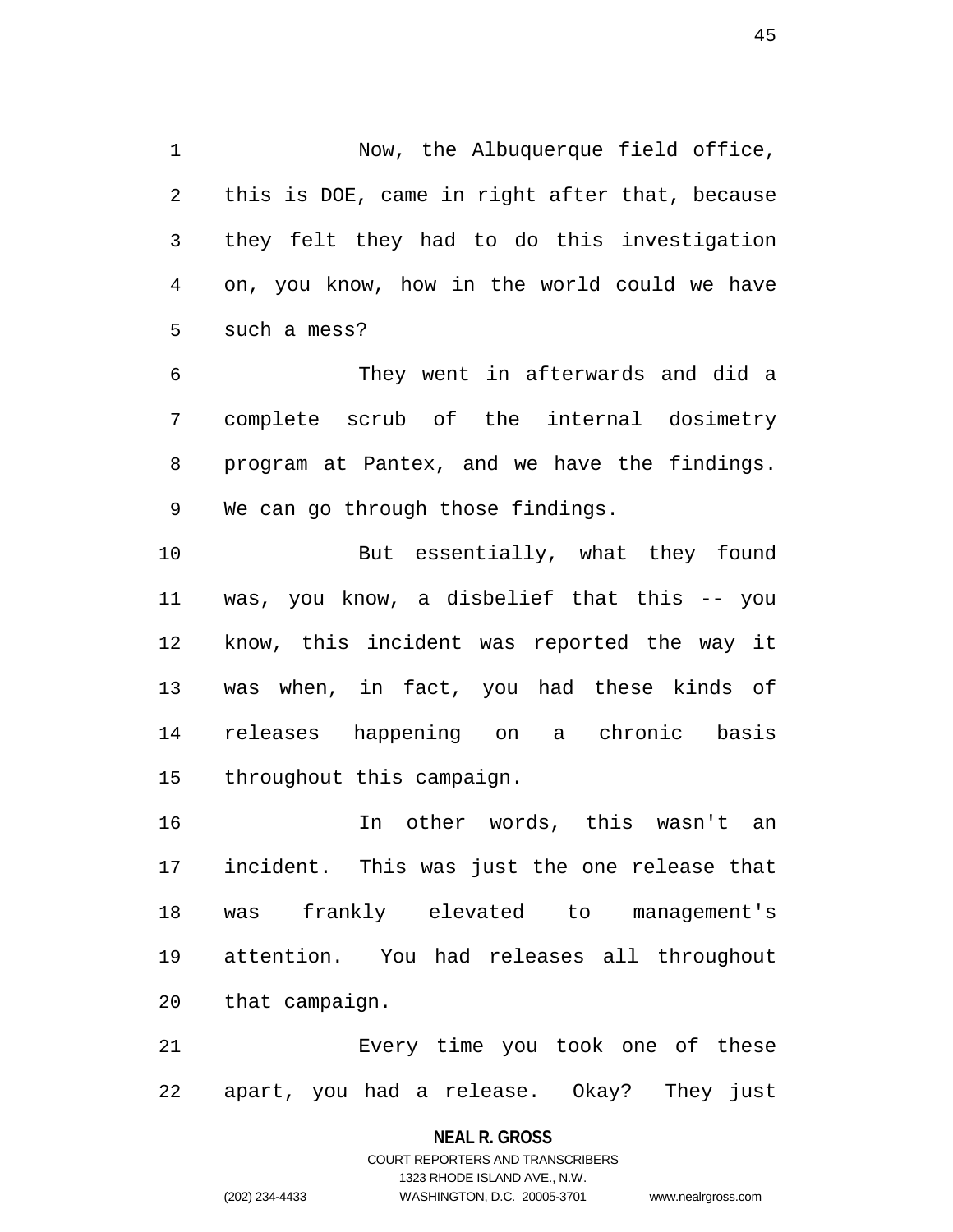1 didn't see that as an incident in the previous 2 years.

3 Every time you uncased a W28, 4 particularly in the latter years as corrosion 5 got worse and worse, you had a potential 6 exposure pathway. You had uranium corrosion 7 coming off that unit.

8 You had people -- and, we, you 9 know, NIOSH interviewed them as well, they 10 were covered with depleted uranium, 11 essentially black, blowing their noses with 12 depleted uranium coming out. It was pretty 13 extensive.

14 It was just the nature of that 15 particular unit, when you're using a -- and I 16 think Mark pointed out very well, a large bare 17 surface depleted uranium component that was 18 uncased, directly exposed to the air, the 19 corrosion almost began immediately, got 20 progressively worse.

21 So when it came back to be 22 disassembled -- let me paint a picture. You

### **NEAL R. GROSS**

# COURT REPORTERS AND TRANSCRIBERS 1323 RHODE ISLAND AVE., N.W. (202) 234-4433 WASHINGTON, D.C. 20005-3701 www.nealrgross.com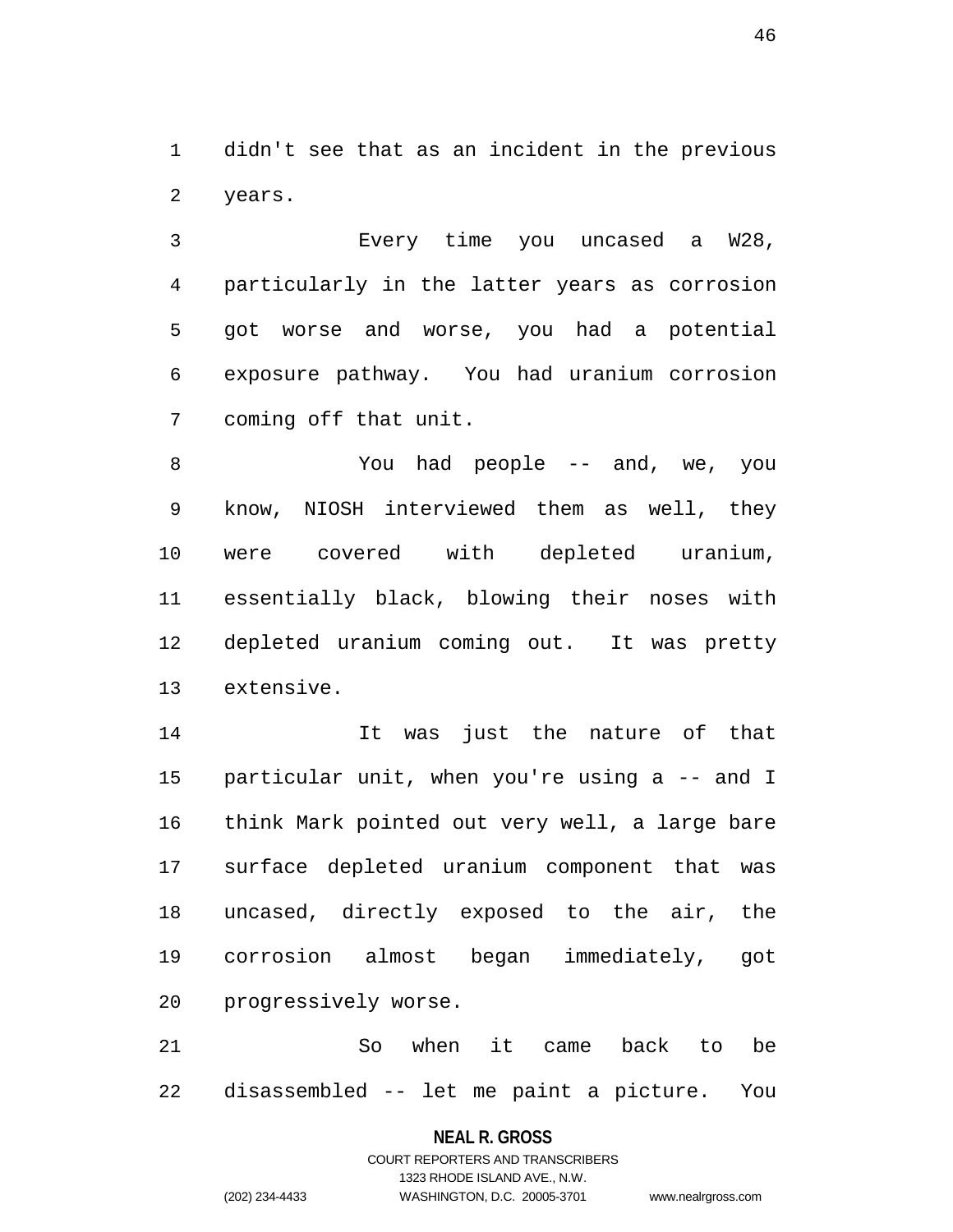1 know, yes, you had a lot of disassemblies in 2 the `80s as the Cold War -- particularly as 3 the Cold War wound down, for retirement 4 purposes.

5 But before that, you had this 6 particular unit going -- cycling back, the 7 Pantex on a regular basis, you had a complete 8 cycling, because they had a QA program, 9 surveillance program. You know, they pulled 10 11 units, dismantled completely seven of them 11 every year.

12 Then you had modifications, 13 beginning in `61. They started modifying this 14 unit. I mean, they completely broke it down, 15 put new components, and put it back together, 16 okay? And they also had retrofits and the 17 whole works.

18 So that unit was rebuilt. All the 19 units were rebuilt over time, before they got 20 to the retirement point where they were 21 actually taken out of service. So you had 22 that contiguous, continuous operation.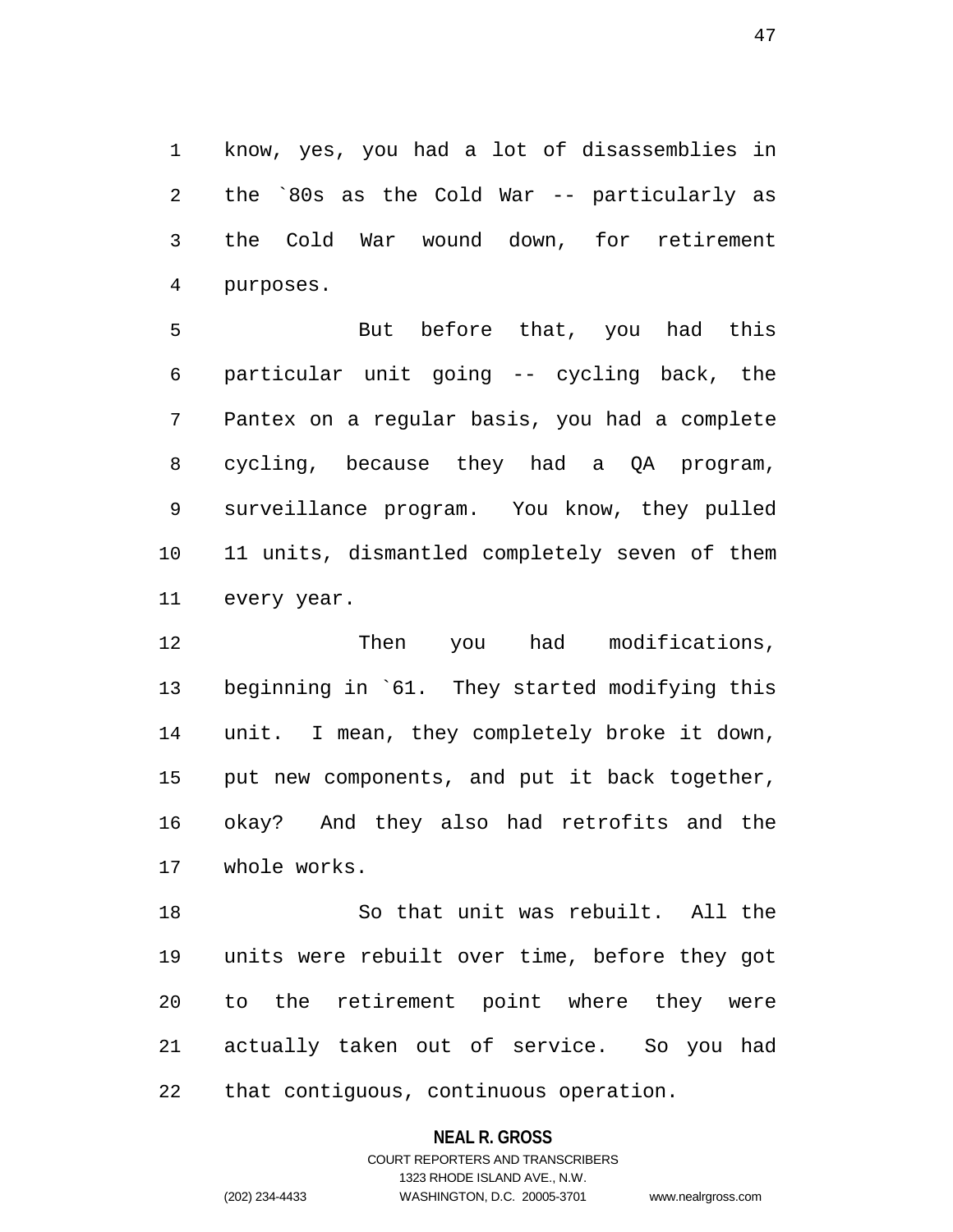1 We did ask the question, you know, 2 what -- could people have been working on a 3 W28 on a regular basis? 4 The answer was, you could have 5 spent your entire career, and some Pantex 6 workers did, on the W28 line. Okay? 7 So I just want to make sure that 8 that perspective is given, that this isn't a 9 novel or a new issue for the Work Group. 10 This has been something, I think, 11 we've been working closely with NIOSH, and 12 SC&A's been involved in trying to bring this 13 to closure. 14 And this past six months has been 15 a closure exercise of trying to get to that 16 point where there is not, frankly, any new 17 data or new information that can be brought to 18 bear anymore. 19 We're at that point where, you 20 know, we have agreed, in this case, to 21 disagree, but this is where we're at. 22 CHAIRMAN MELIUS: Paul has a quick

> **NEAL R. GROSS** COURT REPORTERS AND TRANSCRIBERS

> > 1323 RHODE ISLAND AVE., N.W.

(202) 234-4433 WASHINGTON, D.C. 20005-3701 www.nealrgross.com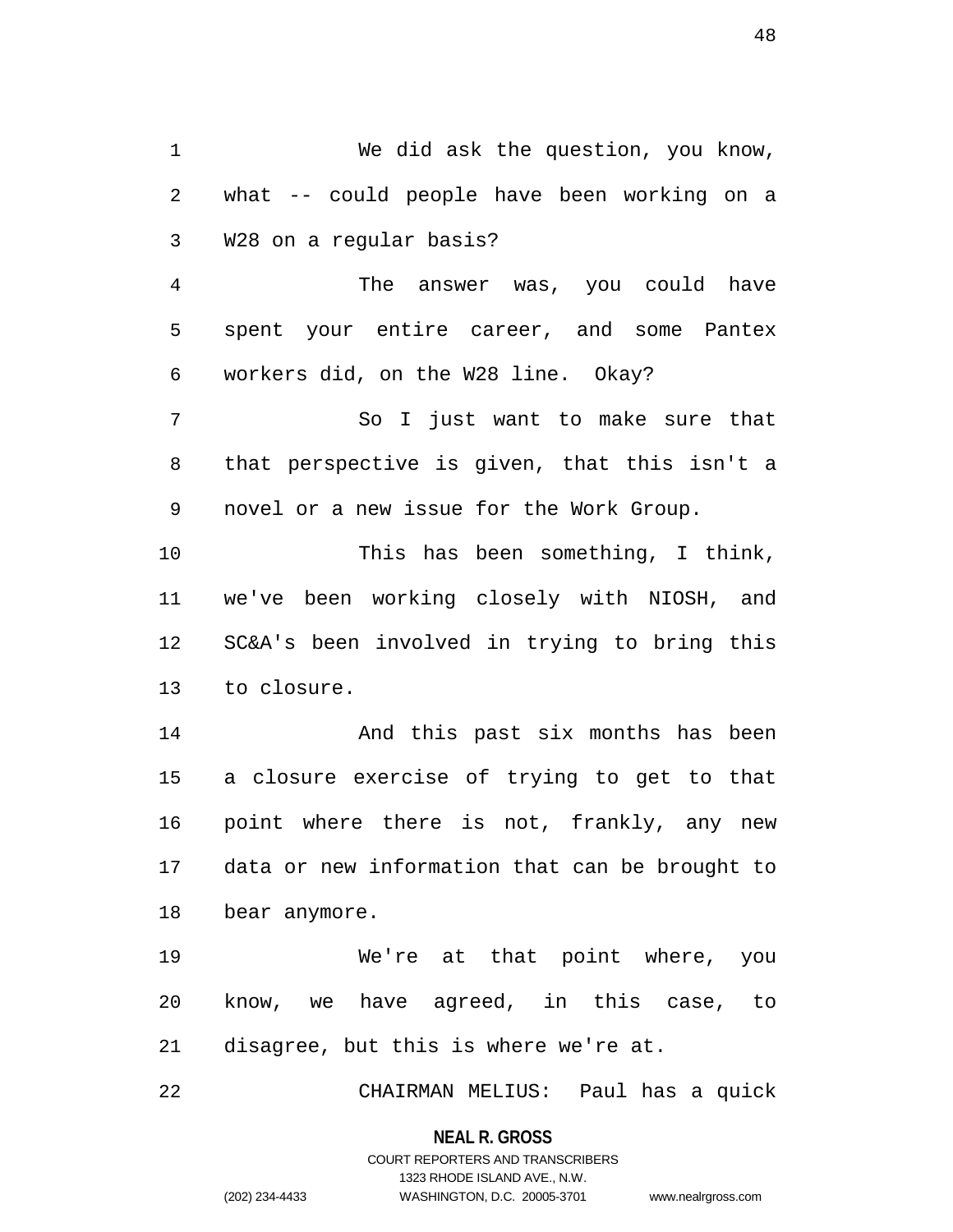1 follow-up.

| 2  | MEMBER ZIEMER: Thanks, Joe. I                 |
|----|-----------------------------------------------|
| 3  | appreciate that explanation. And in fact,     |
| 4  | what I was trying to ascertain, and it wasn't |
| 5  | clear to me, is, in fact, that you are at the |
| 6  | point where NIOSH and SC&A have agreed to     |
| 7  | disagree on this issue.                       |
| 8  | That wasn't clear to me<br>in the             |
| 9  | other documents, you know, whether or not     |
| 10 | we're as far as we can go. There's not new    |
| 11 | information that can be looked at and so on,  |
| 12 | so I appreciate that input.                   |
| 13 | Well, I'll stop at that point.                |
| 14 | CHAIRMAN MELIUS: Gen, and let me              |
| 15 |                                               |
|    | just indicate, I know the petitioner -- some  |
| 16 | of the petitioners are on the line. As soon   |
| 17 | as the Board is done with questions, you will |
|    | 18 get an opportunity to speak.               |
| 19 | The Board is not done yet, so,                |
| 20 | first, Stu had a comment?                     |
| 21 | MR. HINNEFELD: I wanted to make               |

**NEAL R. GROSS** COURT REPORTERS AND TRANSCRIBERS

1323 RHODE ISLAND AVE., N.W.

(202) 234-4433 WASHINGTON, D.C. 20005-3701 www.nealrgross.com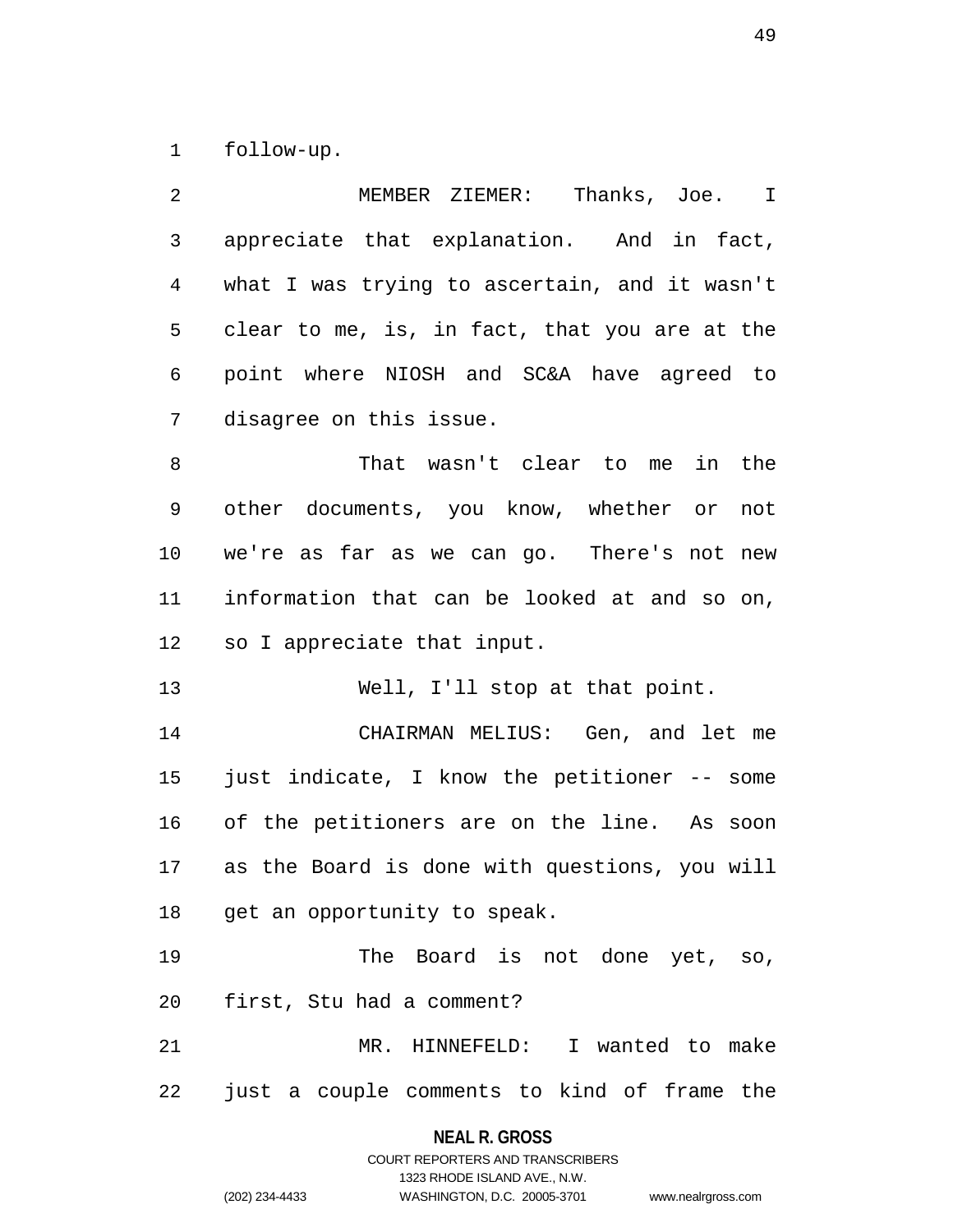1 philosophy of our Evaluation Report, because I 2 don't think it has come out very well in the 3 discussion so far.

4 The philosophy and approach of the 5 Evaluation Report hinges on certain things, 6 that the W28 was likely -- and the 7 dismantlement for retirement purposes was 8 largely -- was the highest exposure situation, 9 and it was a chronic exposure situation from 10 1984 through 1989 at least, and 1989 was when 11 the workers became -- they complained enough 12 about the conditions that the bioassay were 13 collected.

14 The bioassay were collected from 15 everyone who was still at Pantex, as I 16 understand it, and everybody who was still at 17 Pantex at the time, who had worked on W28 18 dismantlement. So that's the population.

19 And the postulated daily intake 20 rate that's derived in the Evaluation Report 21 is for the chronic situation from 1984 to `89 22 as they were dismantling the W28s.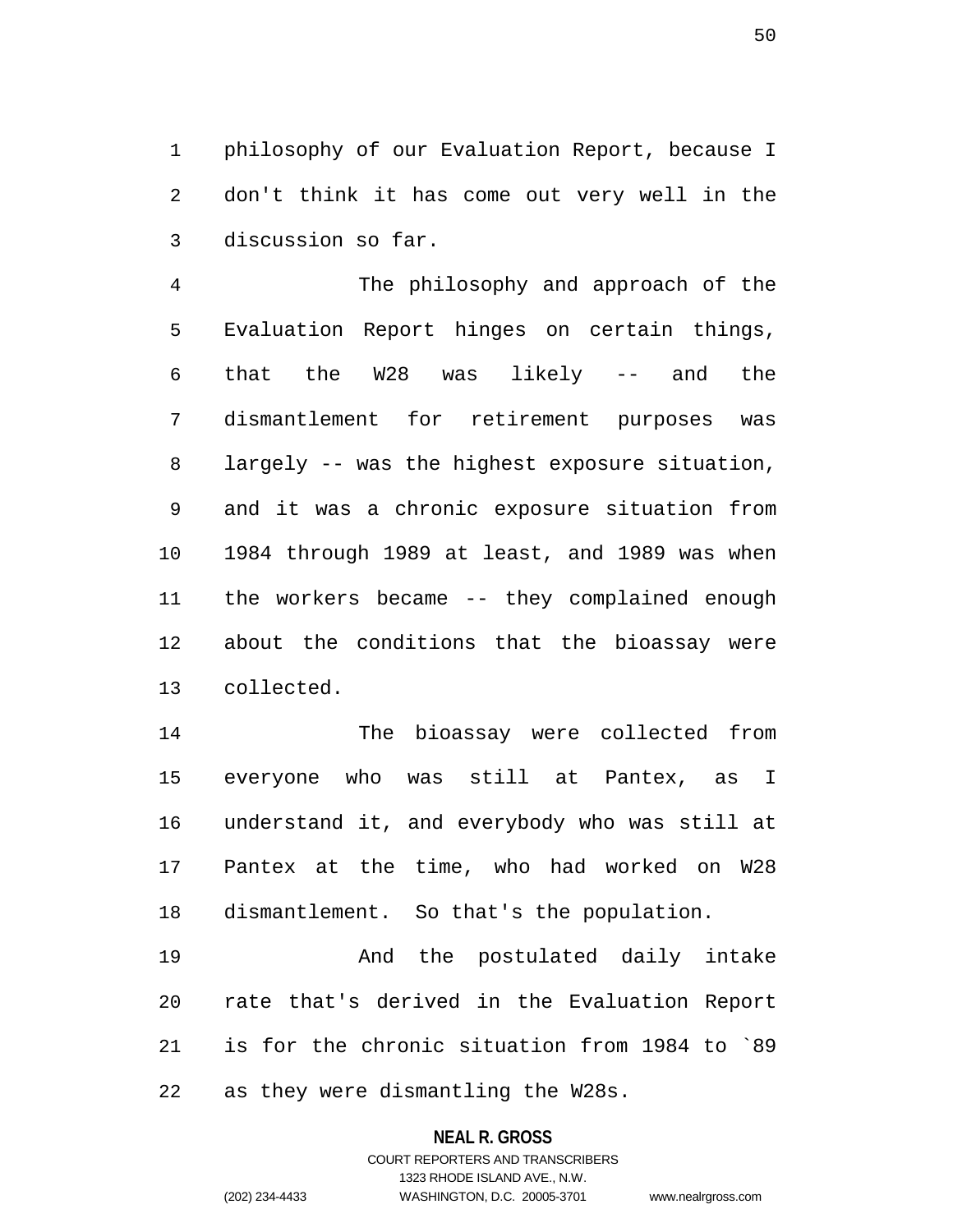1 So, while there may have been 2 incidents where an intake may have occurred 3 that was higher than what happened in 1989, 4 it's characterized -- we believe that the `84 5 to `89 dismantlement is the worst exposure, 6 and that this is a bounding estimate. By 7 estimating that intake, we have bounded the 8 intake.

9 The discussion of earlier samples, 10 earlier bioassay samples that lead to the 11 conclusion of a higher daily intake is based 12 on approximately 30 samples -- that analysis 13 is in our Evaluation Report -- or, not in our 14 Evaluation Report, it's in our Site Profile.

15 It's based on about 30 samples 16 which were either entirely or largely firing-17 site samples where there would be a firing 18 site, a depleted uranium shot on the firing 19 site, and samples collected afterwards, and so 20 it would be indicative of, essentially, an 21 acute exposure.

22 But when you treat that population

**NEAL R. GROSS**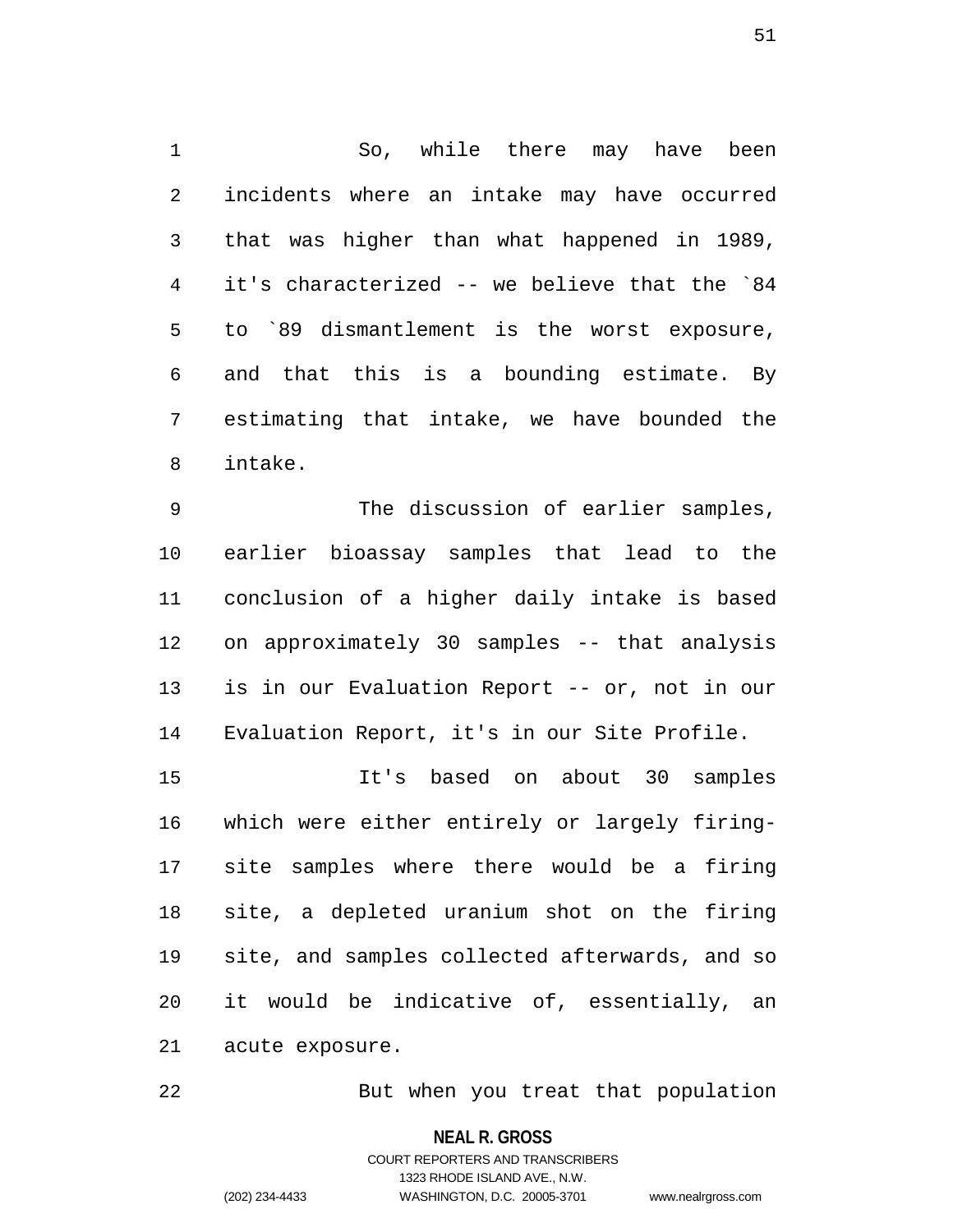1 of 30 and I can argue, like, why in the world 2 would we ever even say this in the TBD, but 3 when you treat that population of 30 as a 4 population, and you do some sort of chronic 5 intake, and I don't know what kind of intake 6 period we'd use, then that number does come 7 out higher than the daily intake rate that's 8 generated from the 1989 bioassay data for the 9 dismantlement.

10 There's a function that's largely 11 a function of the detection level of the 12 laboratories, because the bioassay detection 13 level was higher in 1966 than it was in 1989. 14 And I want to make sure -- and in 15 terms of dismantlement versus disassembly, 16 there were certain disassemblies of these 17 weapons starting very early on, about -- I

18 think it was about 10 or 11 per year for a 19 surveillance program.

20 And then the modification numbers, 21 I don't have. There were about 1,000 22 dismantlements per year, in the `84 to `89

### **NEAL R. GROSS**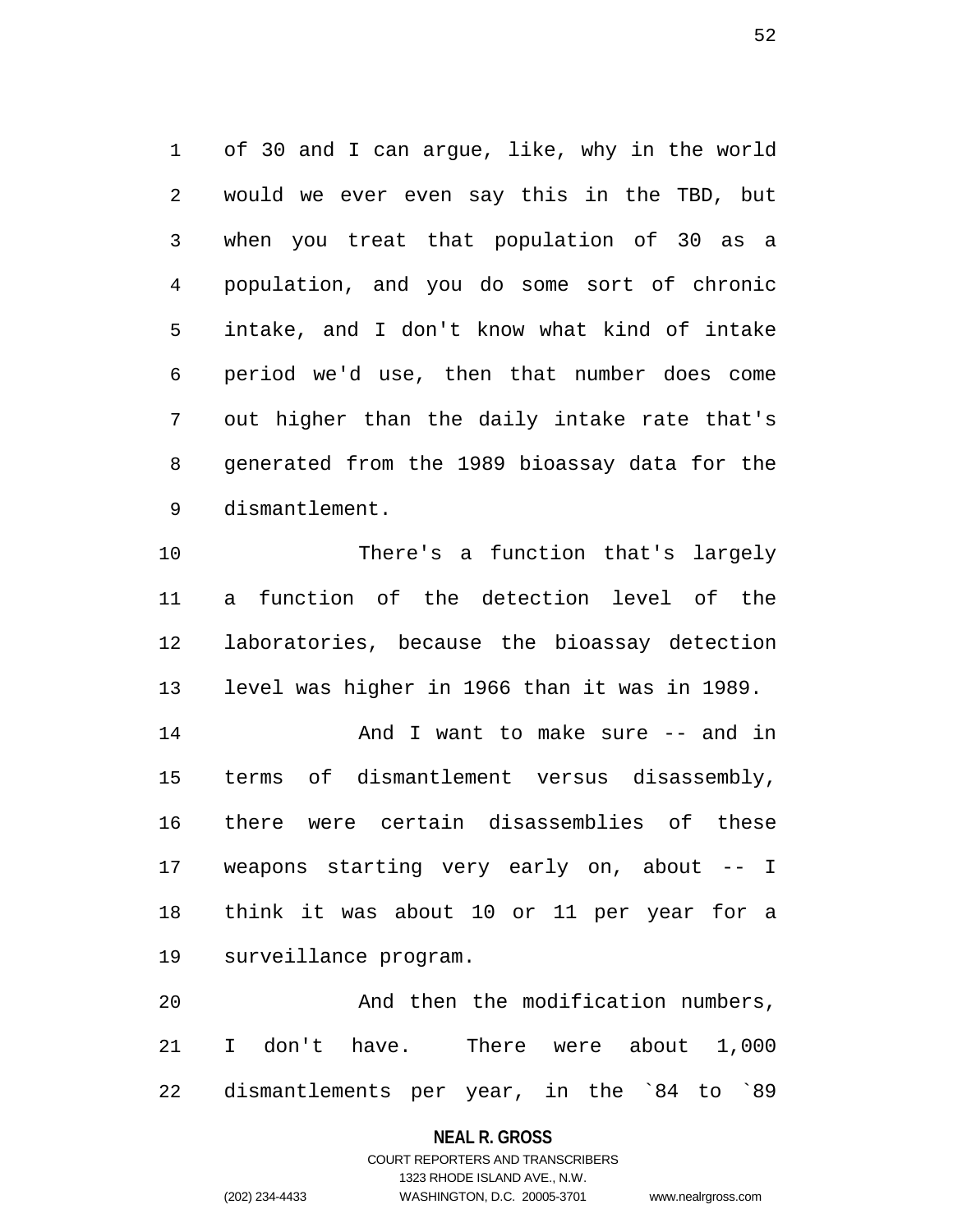1 time period, as they took this weapon out of 2 service.

3 So those are kind of some bases 4 that we arrived at that said, well, this was 5 the highest exposure, this chronic exposure 6 period was the highest exposure period, and 7 that bounds all exposures.

8 Now, I'm not here to arque any 9 more than that. I just wanted to lay out some 10 aspects that I didn't think had come across in 11 terms of the logic of the Evaluation Report.

12 CHAIRMAN MELIUS: Thank you, Stu. 13 Gen, you had a question, or --

14 MEMBER ROESSLER: No, I have a 15 comment. NIOSH and SC&A disagree on this, so 16 this puts Board Members in the situation where 17 we have to make a decision.

18 I don't feel I'm ready, as a Board 19 Member, to make a decision. Some things have 20 come up today, for example, the bioassay 21 results. I'd like to now go back and look in 22 detail at all the papers and read on that the

**NEAL R. GROSS**

# COURT REPORTERS AND TRANSCRIBERS 1323 RHODE ISLAND AVE., N.W. (202) 234-4433 WASHINGTON, D.C. 20005-3701 www.nealrgross.com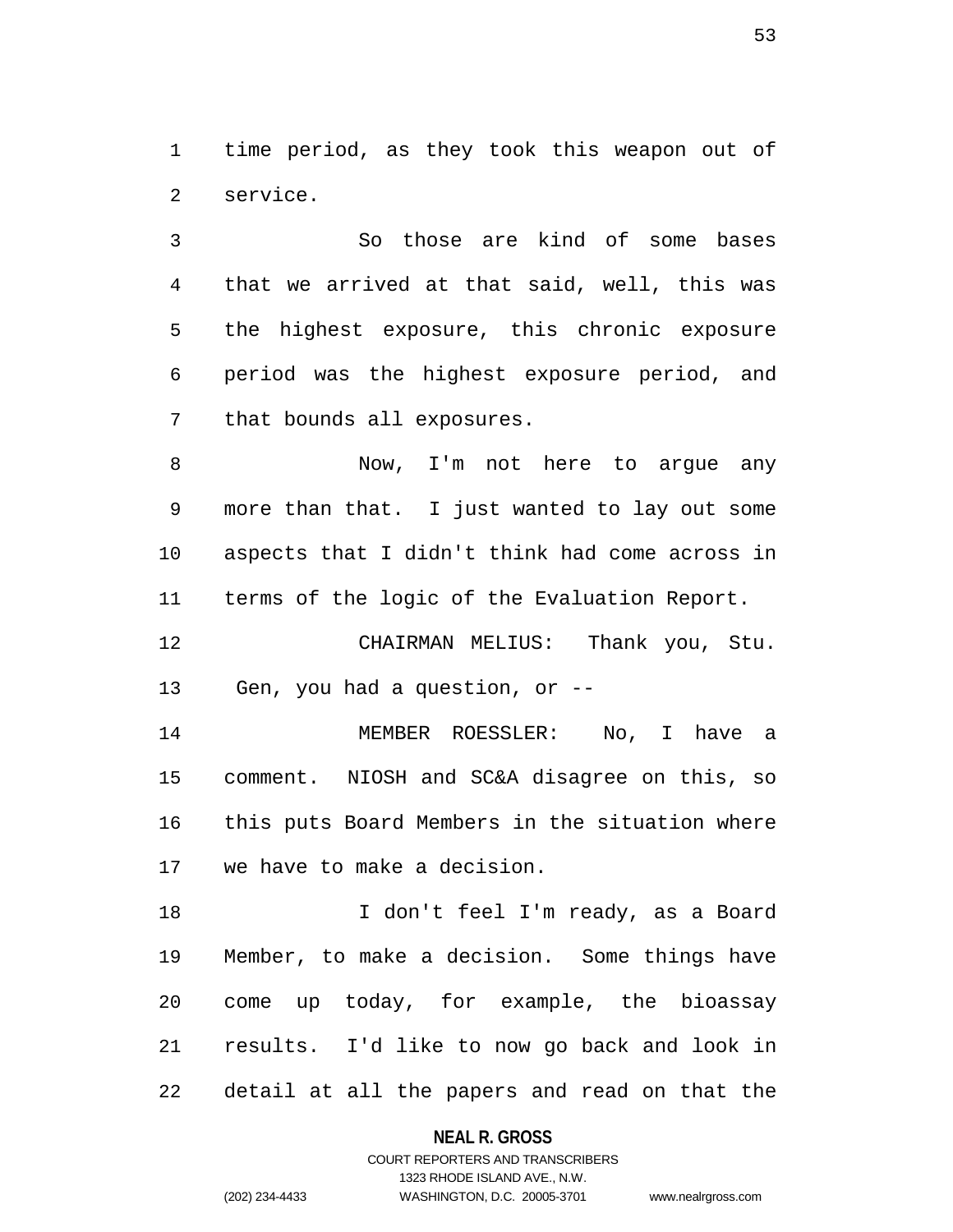1 thorium results.

2 I can't say at this time that I 3 disagree or agree with either group, so I 4 think it's -- what we're trying to do here 5 today is really what you would normally do in 6 a Work Group, where you have interaction, and 7 you ask questions, and as -- and the Members 8 would have more background. 9 I just feel that this is too soon 10 to force a vote on the Board. 11 CHAIRMAN MELIUS: Well, can we 12 first do questions, and then we'll come to how 13 we'll deal with this? I mean, I appreciate 14 what you're saying, Gen, but I think we're 15 trying to get questions out of the way first. 16 We need to hear from the 17 petitioners. Then, I think, as a Board we 18 decide whether to go forward and how to do 19 that. 20 Josie -- and Bob, is that Bob 21 Presley? 22 MEMBER PRESLEY: Yes.

**NEAL R. GROSS**

COURT REPORTERS AND TRANSCRIBERS 1323 RHODE ISLAND AVE., N.W. (202) 234-4433 WASHINGTON, D.C. 20005-3701 www.nealrgross.com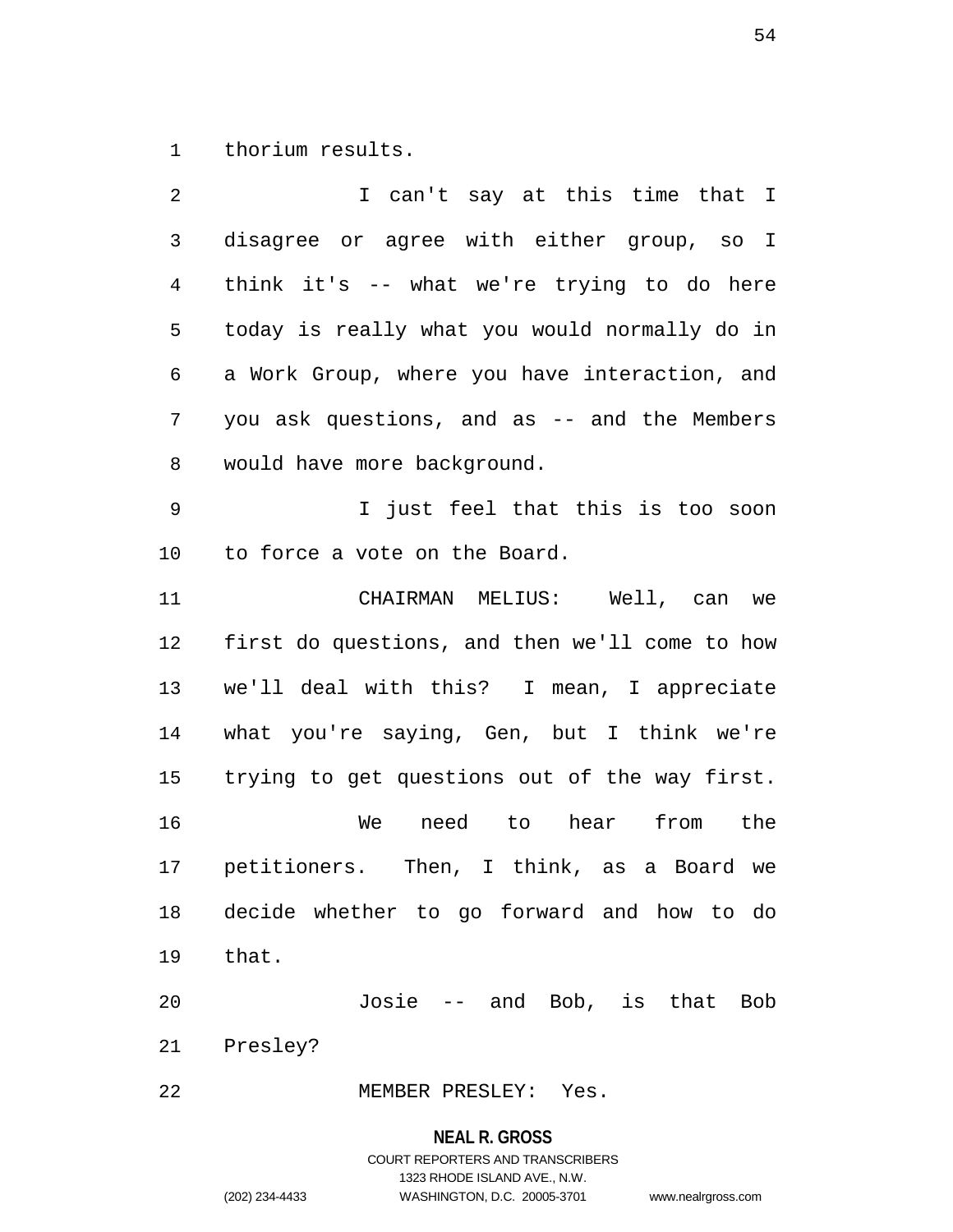1 CHAIRMAN MELIUS: Okay, go ahead, 2 Bob. I was going to call on you next. 3 MEMBER PRESLEY: I've been trying 4 to get on here ever since you all stated. You 5 can't hardly hear me or something. 6 After poring through the data and 7 reading the data, I am more in support of 8 trying to find a plan going with where the 9 individuals did their work. 10 CHAIRMAN MELIUS: You're breaking 11 up, Bob. We're having a little trouble 12 hearing you. 13 But I think our understanding is 14 that you were -- it was the -- this was 15 presented a little bit before that your 16 concern was whether to include all workers, 17 and try to be -- you wanted to be more 18 selective in terms of which workers would be 19 covered by any potential -- 20 MEMBER PRESLEY: That's correct. 21 CHAIRMAN MELIUS: Okay. Thanks,

22 Bob.

### **NEAL R. GROSS**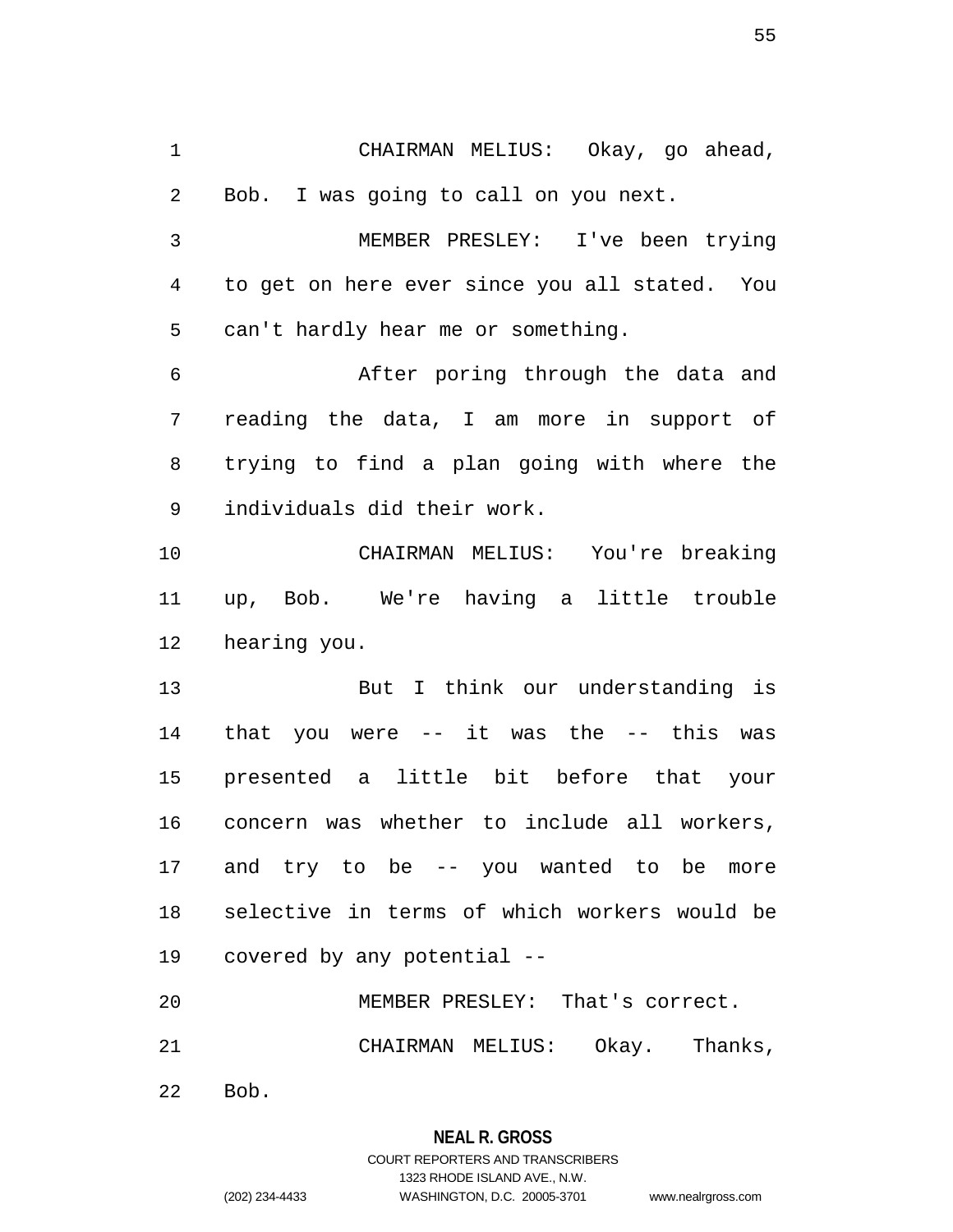1 Josie had a -- 2 MEMBER BEACH: Yes, I just have a 3 quick comment. I can't do much on the follow-4 up. Joe, you did a good job explaining 5 things, as well as Brad. 6 I just wanted to remind the Board 7 that the Work Group has come today with the 8 recommendation to approve an SEC from 1958 to 9 1983 for uranium, based on the fact that the 10 Work Group has decided that there's no more

11 work that can be done to -- so that, I just 12 want to make sure.

13 We're still working on thorium. 14 There's other dates that the Work Group still 15 wants to work out, but we wanted to move ahead 16 with this SEC.

17 MEMBER CLAWSON: One thing that 18 didn't come out, probably, in the slides very 19 good is to understand that the only way 20 they're going to be able to do thorium is if 21 the depleted uranium -- because that's where 22 they're getting the thorium information from.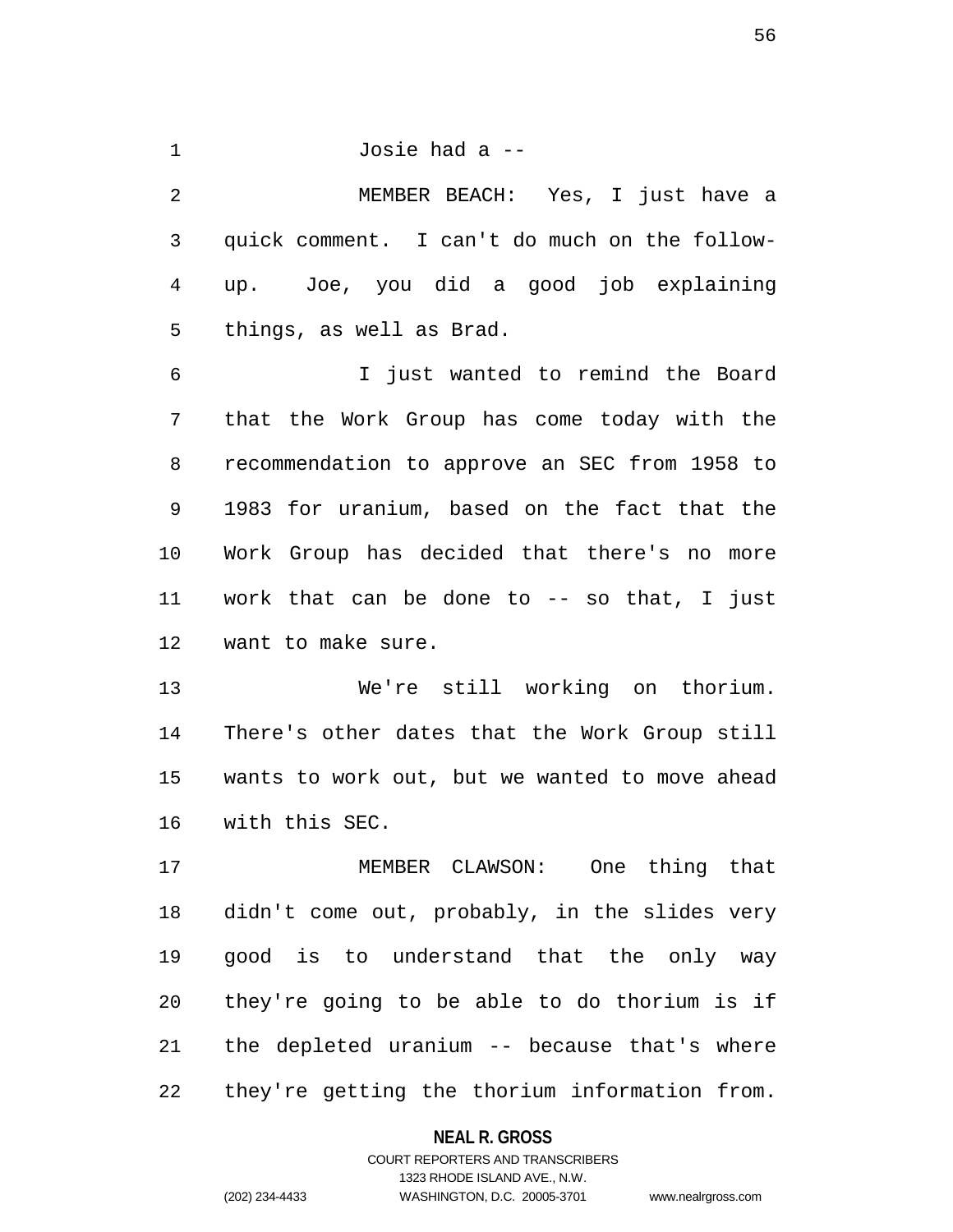1 It's something that you all need 2 to realize, is we're talking -- one weapon 3 that we've got fairly good information on, but 4 in that time frame there was numerous weapons 5 that came on line, went off line, that you 6 have no information for. 7 CHAIRMAN MELIUS: Okay. Do Board 8 Members have any more questions? 9 Okay. I'd like to hear from the 10 petitioners. I know Lars Fuortes, you're on 11 the line? 12 MR. FUORTES: I am on the line. 13 Can you hear? 14 CHAIRMAN MELIUS: Oh, yes. Go 15 ahead, Lars. 16 MR. FUORTES: Thank you very much. 17 I thank all of you for your work on this. 18 I want to remind some of you of 19 the process. You know, this petition was 20 initially submitted in 2006, and we have

22 consequences of exposures from this work.

**NEAL R. GROSS** COURT REPORTERS AND TRANSCRIBERS

21 decades of workers who have suffered

1323 RHODE ISLAND AVE., N.W. (202) 234-4433 WASHINGTON, D.C. 20005-3701 www.nealrgross.com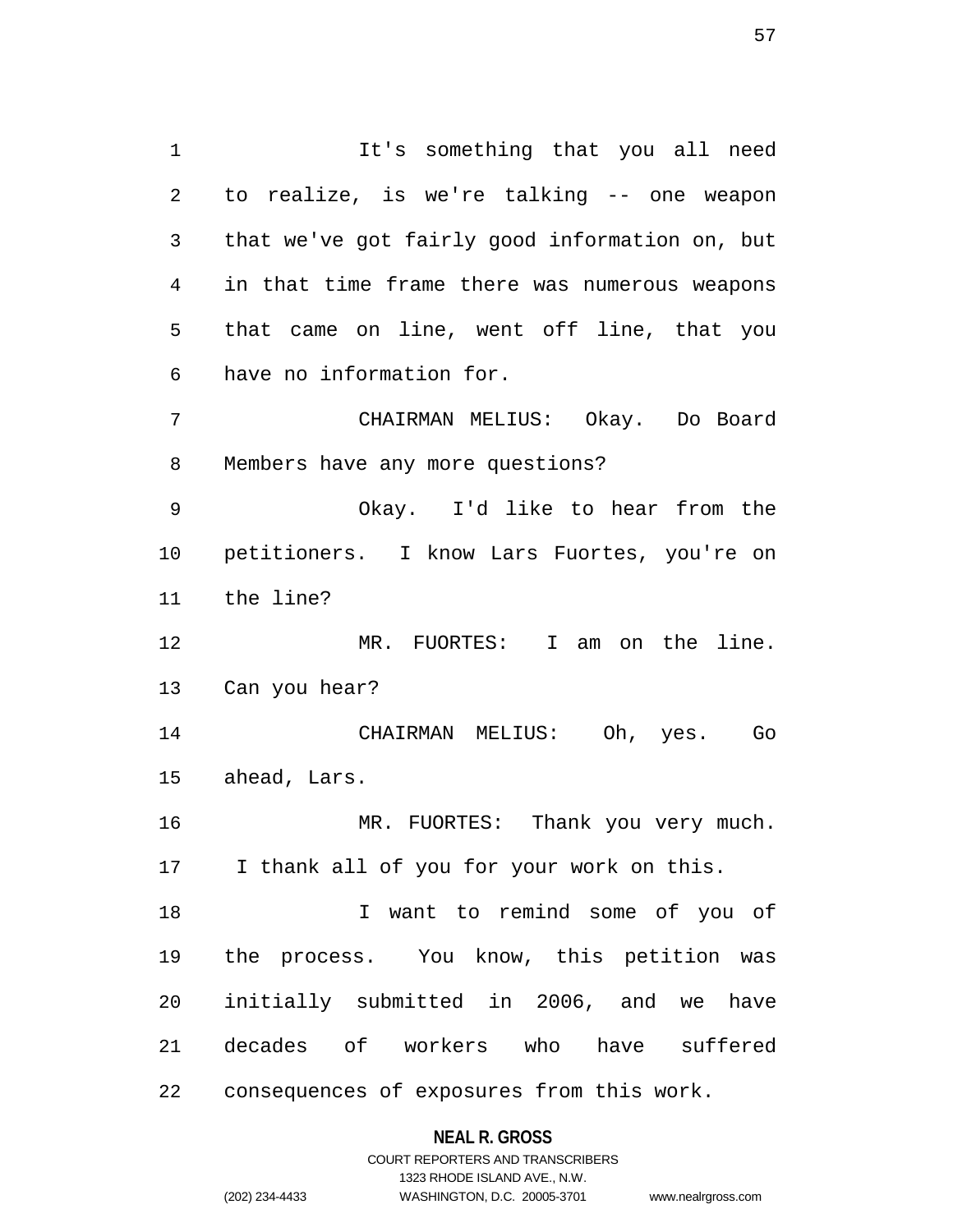1 Remind you that there was 2 tremendous disadvantage experienced by the 3 workers -- for example, the petition was not 4 allowed -- it was disallowed, initially. It 5 needed to go through an administrative appeal 6 to be accepted in 2007.

7 So there has been some 8 institutional, governmental resistance to this 9 petition.

10 There is also some institutional 11 resistance to acceptance of workers' histories 12 and recognition of the disadvantage that 13 current workers and their families have in 14 speaking out.

15 Can you hear me? Is the Board 16 still on the line?

17 CHAIRMAN MELIUS: Yes, we can hear 18 you, Lars.

19 MR. FUORTES: Okay. So I want 20 that to be noted by the Board. And in fact, 21 workers' histories were discounted from the 22 first by NIOSH, stating that they had to have

### **NEAL R. GROSS**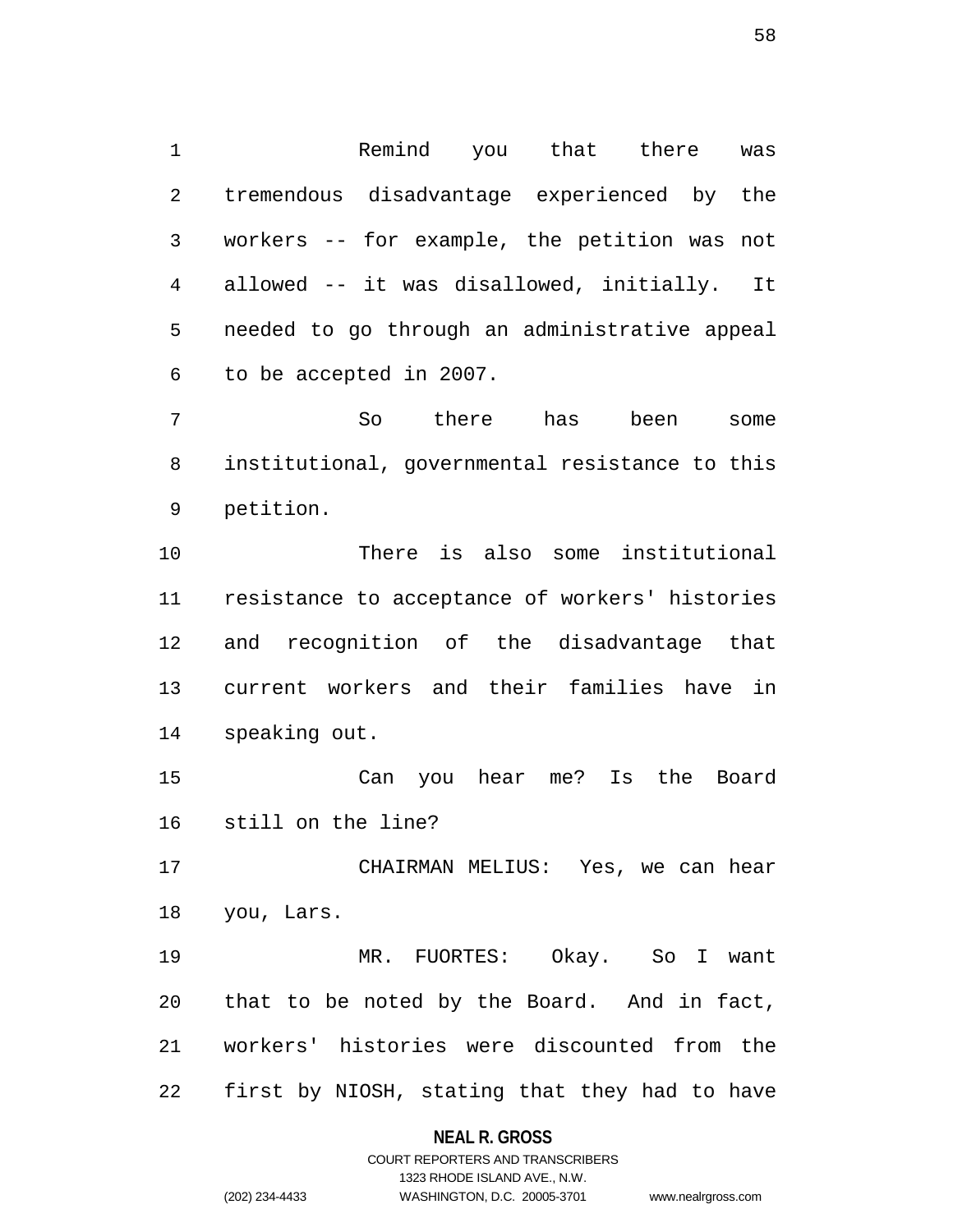1 signed affidavits in the case of this plant. 2 In no other facility was that requested, nor 3 has that been requested by NIOSH in their 4 collection of histories from administrators, 5 safety workers, et cetera.

6 So workers, in order to give 7 testimony from this facility, they were 8 obliged to sign affidavits -- and I think that 9 this is a double standard that again 10 disadvantaged workers.

11 But we made it clear in our 12 petition and our discussions with NIOSH that 13 these workers told us of situations where they 14 had exposures to tritium, for example, where 15 they were obliged to go to the medical office, 16 were sent home with prescriptions for milk or 17 beer.

18 These were exposure scenarios that 19 we heard from various workers not around each 20 other at the time, individual histories that 21 were given to us, so they seem quite credible 22 to us.

### **NEAL R. GROSS**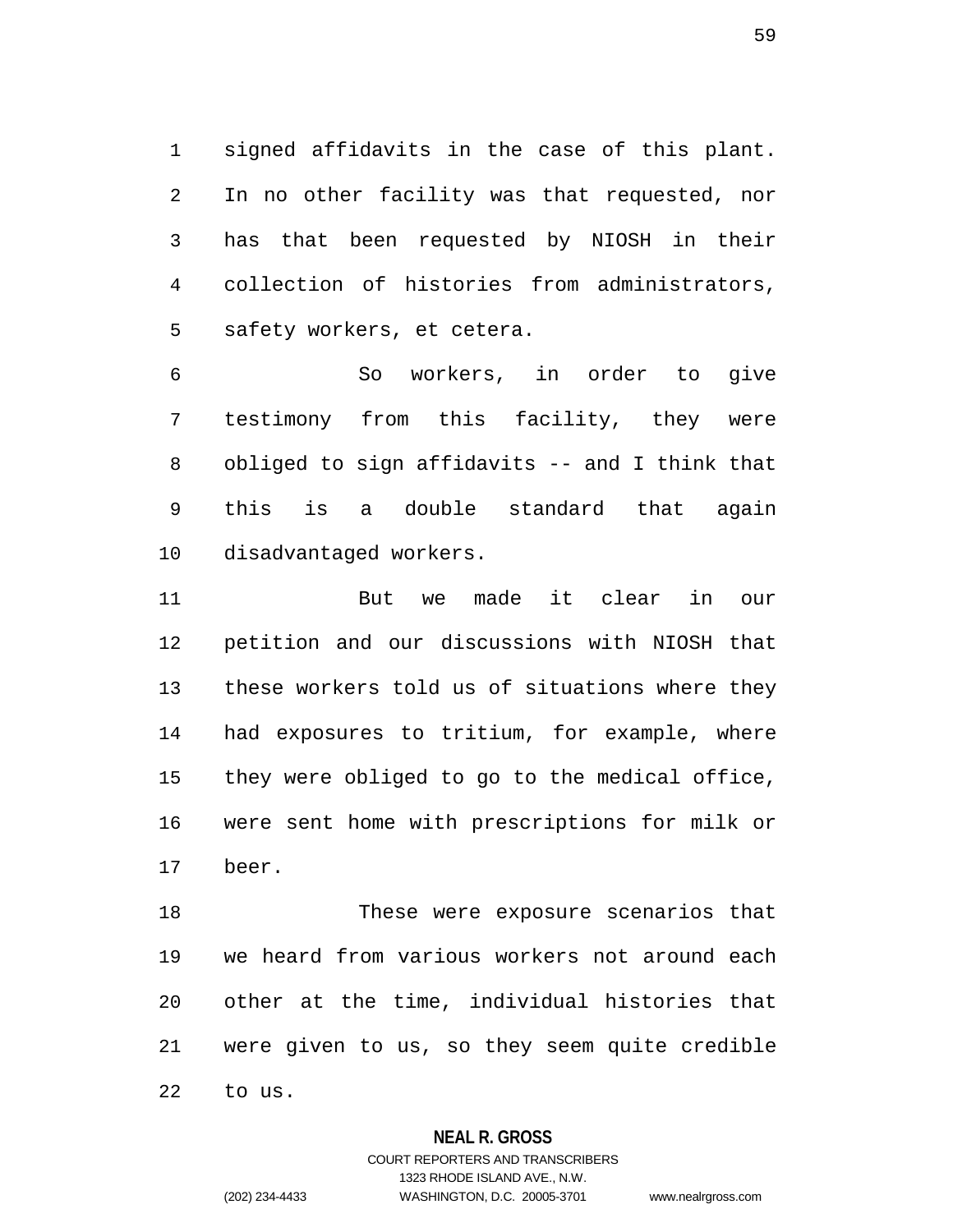1 And they've been validated by 2 other workers at other sites telling us, yes, 3 this did happen in the early years, and no 4 Incident Reports filed. 5 So that brings me to a second 6 issue, which is Incident Reports versus 7 routine monitoring. The data that is being -- 8 CHAIRMAN MELIUS: Lars, we just 9 lost you. 10 Sarah Ray, are you on the line? 11 Just trying to get -- I think we've lost the 12 line entirely. 13 Is anybody on the line? Could 14 they speak up? We're trying -- we cannot -- 15 MR. FUORTES: Hello? 16 CHAIRMAN MELIUS: Okay, Lars, 17 you're back now. 18 MR. FUORTES: I don't know if you 19 heard that issue of the Incident Reports 20 versus routine monitoring? 21 CHAIRMAN MELIUS: No, we did not. 22 That's where you cut out.

> **NEAL R. GROSS** COURT REPORTERS AND TRANSCRIBERS 1323 RHODE ISLAND AVE., N.W. (202) 234-4433 WASHINGTON, D.C. 20005-3701 www.nealrgross.com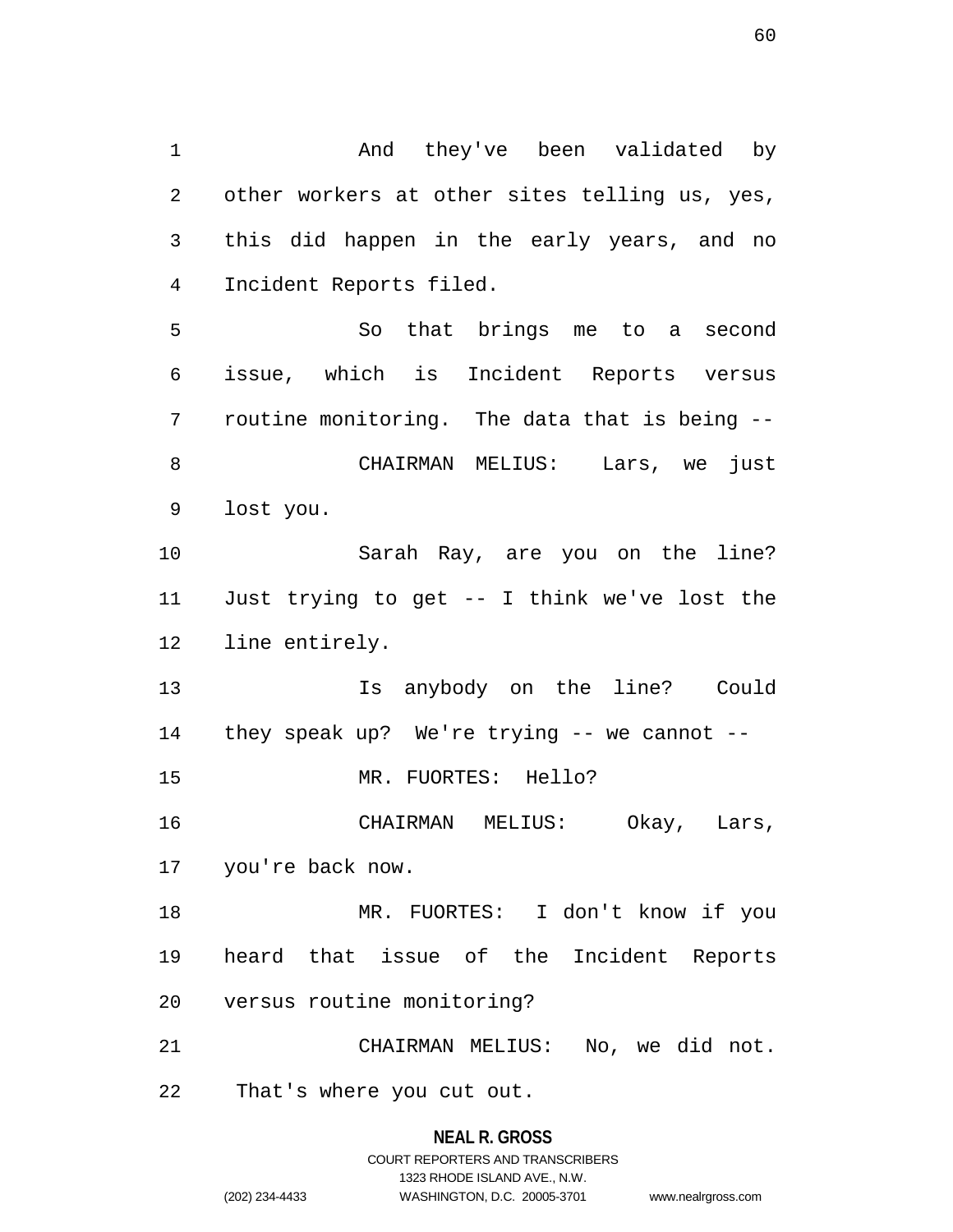1 MR. FUORTES: Okay. Well, 2 hopefully I'm not being edited out.

3 CHAIRMAN MELIUS: No, no, no. We 4 had some technical difficulty here.

5 MR. FUORTES: I'm talking about 6 disadvantaged workers in this process. NIOSH 7 is proposing to use routine monitoring data 8 collected after 1984 to evaluate exposures 9 which we now have documented have occurred 10 from failures of protective systems, failures 11 of engineering.

12 Those incidents are not evaluated 13 sufficiently to assess exposure during those 14 failures. You cannot use routine monitoring 15 data to assess people's maximal exposure. 16 It's inherently unfair, and it occurs all the 17 time in occupational health. So I would argue 18 for that.

19 The fact that a couple of Board 20 Members are reluctant to take action at this 21 point because NIOSH and SC&A disagree, I would 22 like to then point out that it's the same

### **NEAL R. GROSS**

# COURT REPORTERS AND TRANSCRIBERS 1323 RHODE ISLAND AVE., N.W. (202) 234-4433 WASHINGTON, D.C. 20005-3701 www.nealrgross.com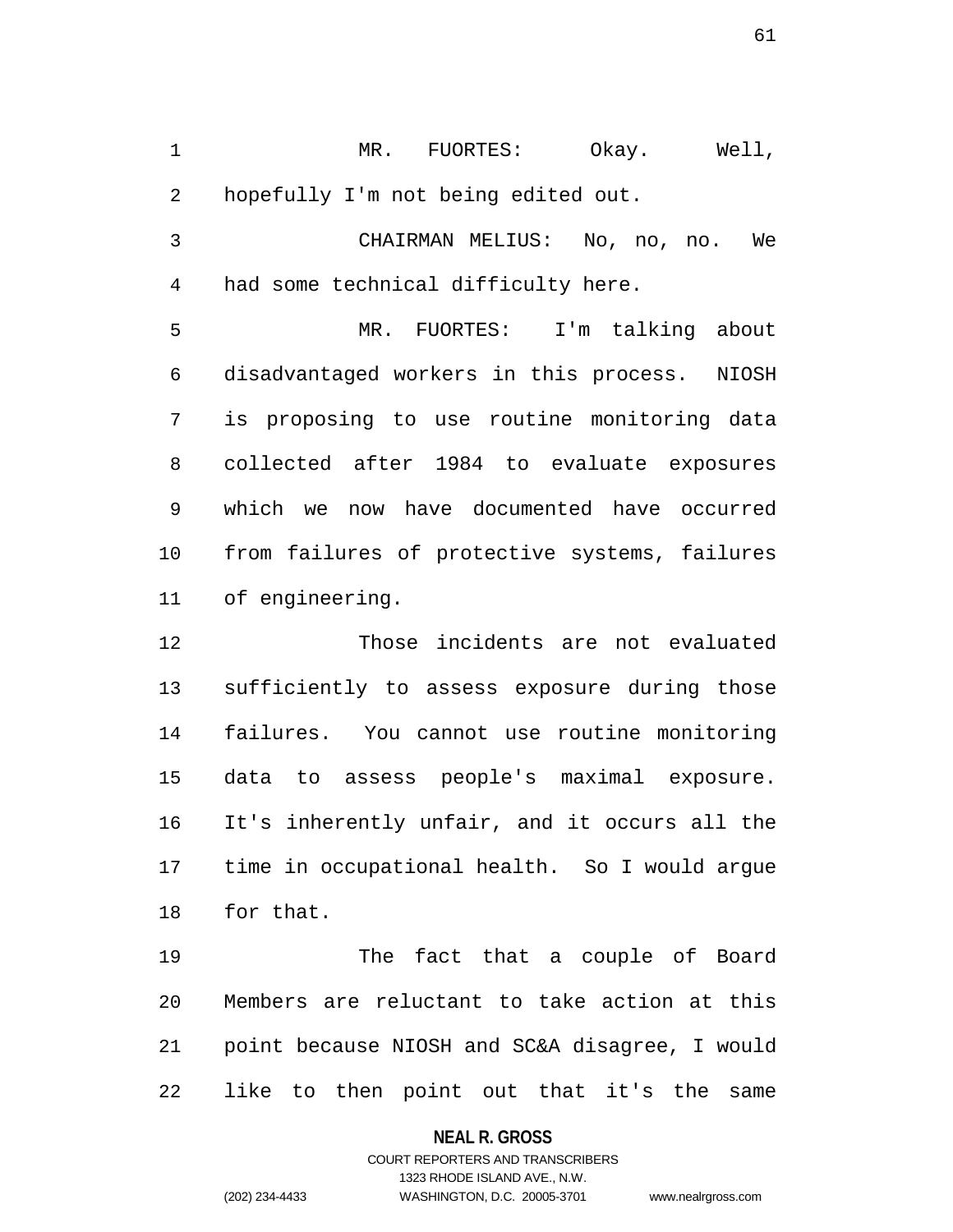1 thing that happened at the sister plant of 2 Pantex, the Iowa Army Ammunition Plant, where 3 the same thing happened, the same health 4 physicists argued the same arguments of being 5 able to use data from latter years, from other 6 sites, in fact, to assess exposure during 7 earlier years.

8 So that's really all I have to 9 say, and I thank you very much for the 10 opportunity.

11 CHAIRMAN MELIUS: Thank you, Lars. 12 Sarah Ray, are you on the line?

13 MS. RAY: Yes, I am.

14 CHAIRMAN MELIUS: Okay.

15 MS. RAY: Can you hear me?

16 CHAIRMAN MELIUS: Yes, I can hear 17 you. And before you start, I'll let you know 18 that you had sent us some information, a 19 series of slides that had been handed out to 20 all of the Board Members, so everyone got 21 those yesterday, so we have those. So, if you

22 want to summarize your comments.

## **NEAL R. GROSS**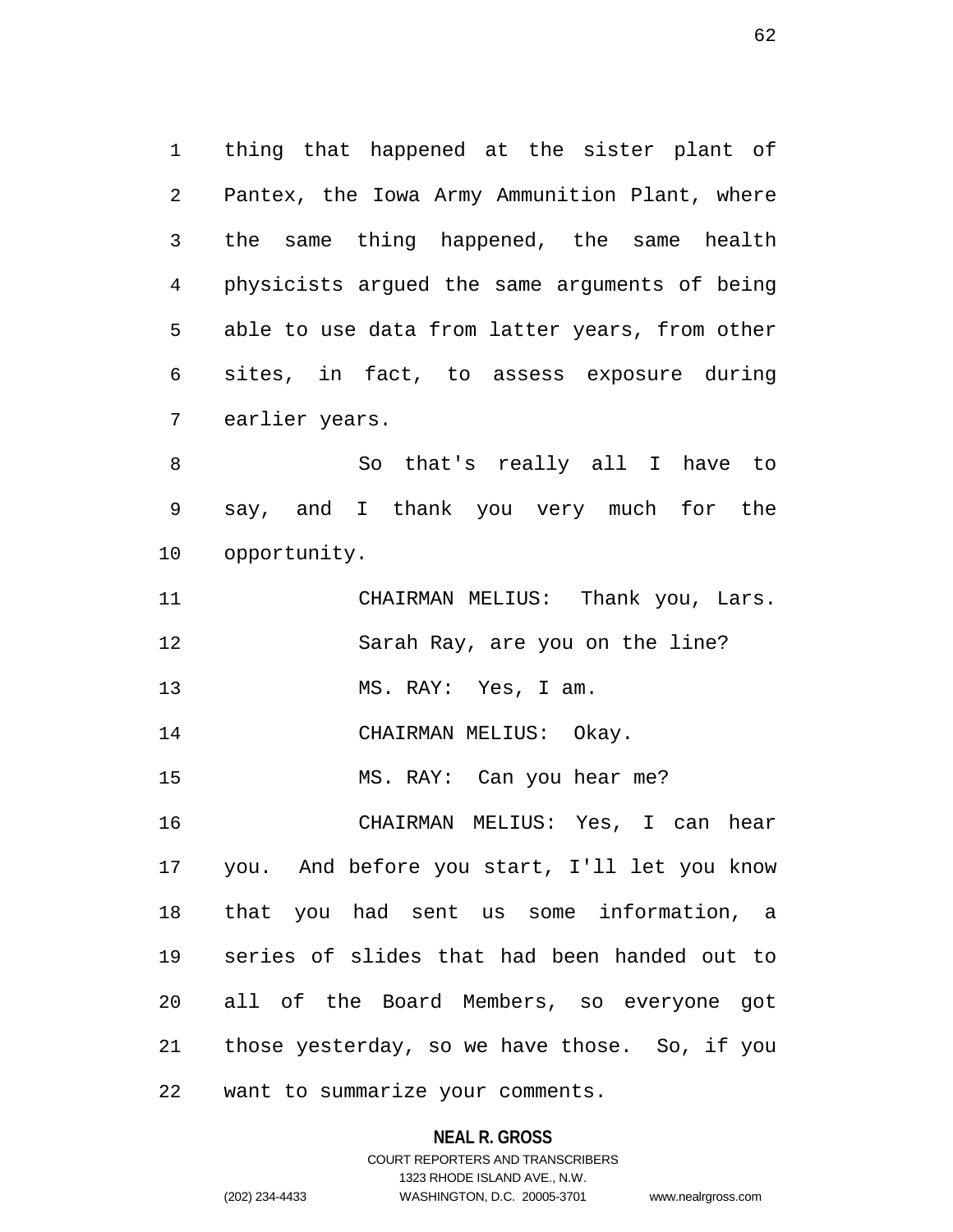1 MS. RAY: I would. And those are 2 truly not slides. They are notes. So I 3 apologize for the quality. That's the reason 4 for saying that.

5 CHAIRMAN MELIUS: Actually, we were 6 quite impressed, so don't apologize.

7 MS. RAY: I would like to point 8 out it's, from NIOSH's own 2008 review, one of 9 the key points that I found there was a 10 question in the number of personnel that were 11 monitored.

12 It showed 200 people working on 13 the B28, and they were monitored by the 14 Helgeson in vivo counter in `89. And the 15 results of these counts were later determined 16 to contain a positive bias and were deemed not 17 credible.

18 And also, I've talked to workers 19 since then, and they said that they were just 20 pulled in. They asked for volunteers to come 21 over and do the test or do the screening.

22 So this was not even just people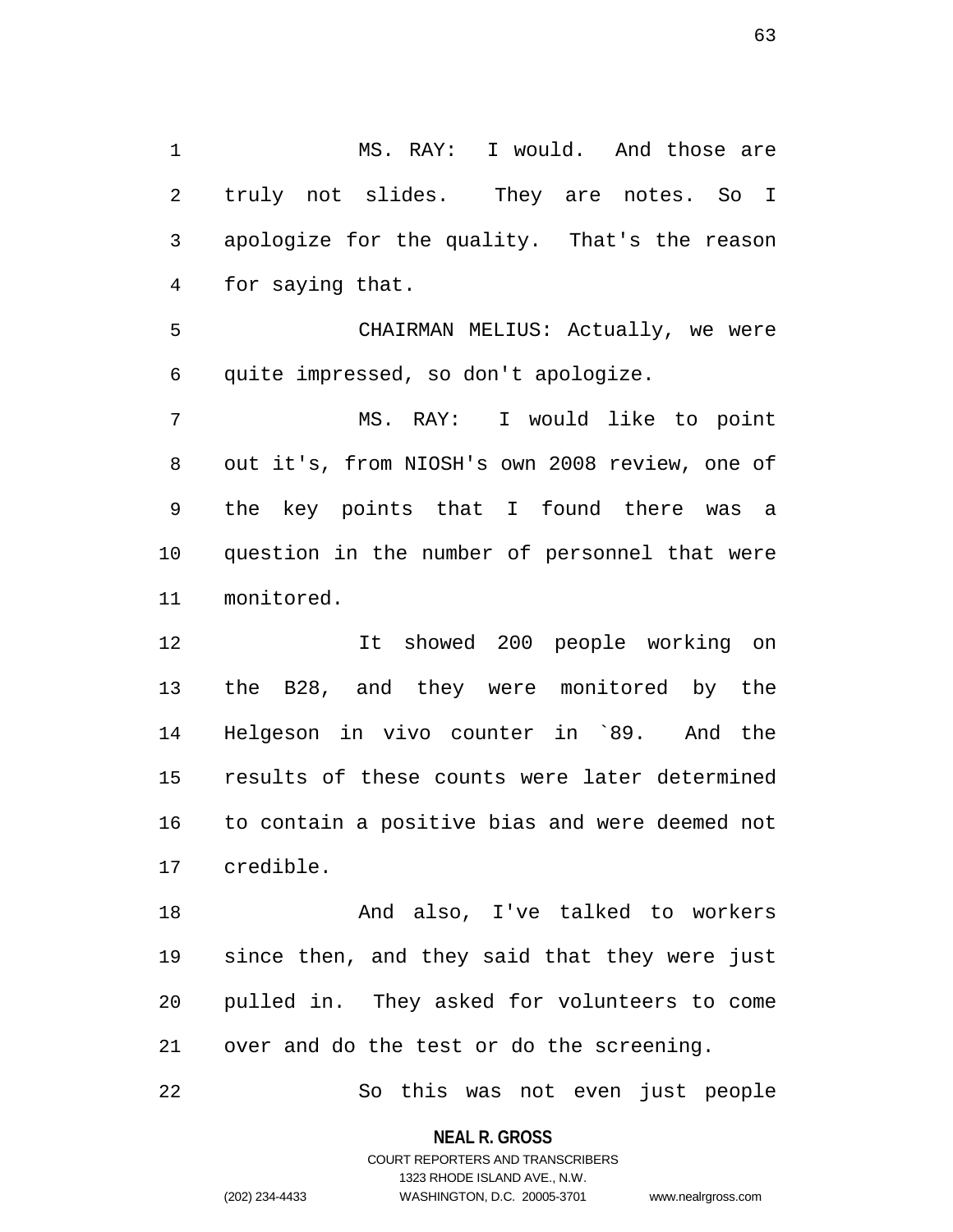1 who worked only on the 28, it was anybody they 2 could get to do it.

3 Another thing that I found quite 4 interesting, this was also from NIOSH's own 5 document, and I think it was in August 2008, 6 but 1989 figures showed that there were zero 7 people -- or zero workers were monitored for 8 uranium in 1989.

9 And the next paragraph, and I'm 10 just really on slide two, and I'm not going to 11 go through all of them, I promise, but just a 12 repeat of the numbers being proposed by NIOSH 13 that typical values for the specific activity 14 of depleted uranium may be 20 percent or more 15 higher than the value proposed by NIOSH.

16 And NIOSH is using a .30, and 17 DOE's accepted is a .33. And also, one of the 18 things -- and I'm not a health physicist. I 19 am not a rad safety person. You know, I can't 20 talk technical stuff.

21 But one of the things that was 22 mentioned was a significant amount of activity

### **NEAL R. GROSS**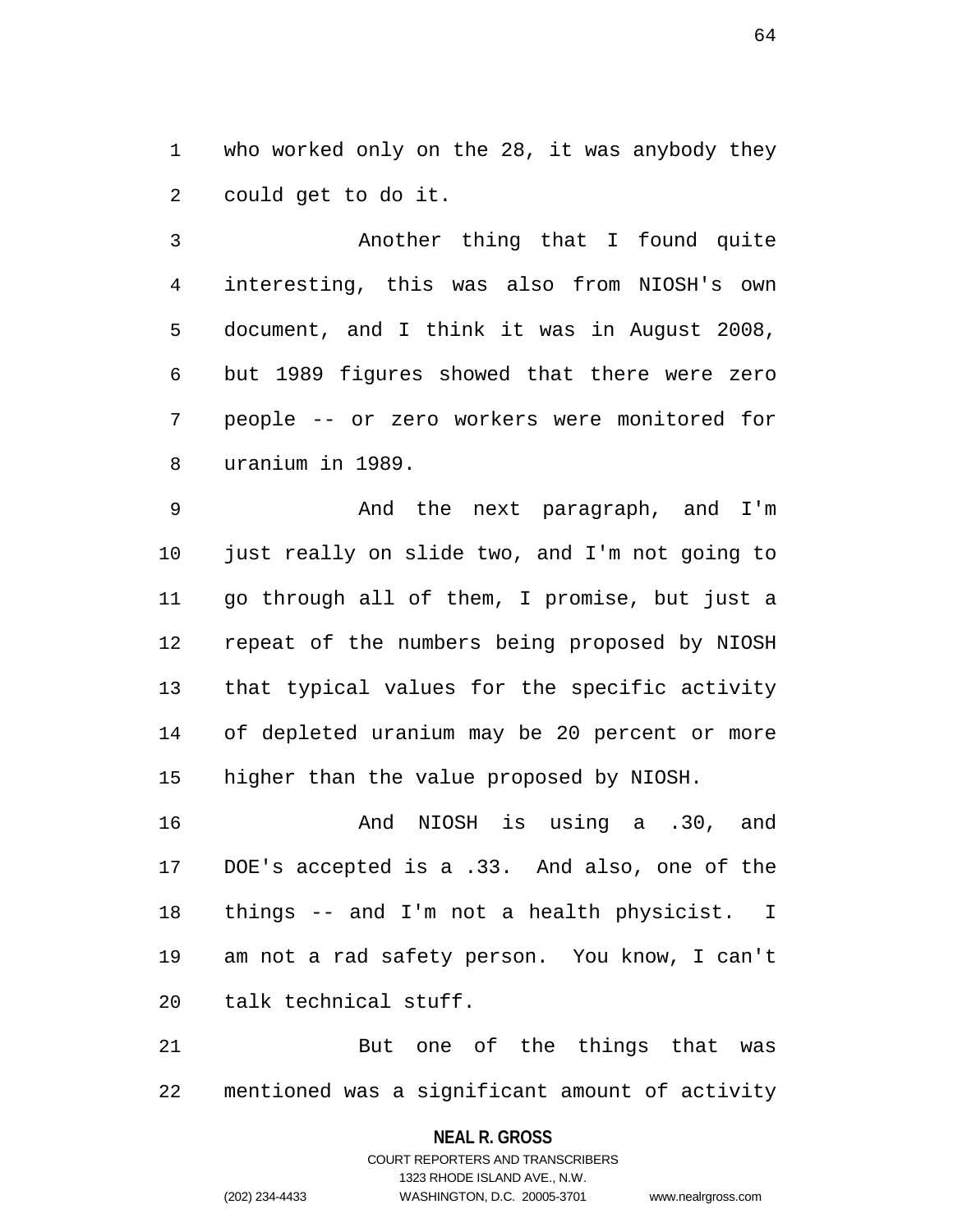1 continues to come from U-234. The Tiger Team 2 findings, you know, that talked about the PPE, 3 the standards and procedures that were in use. 4 So many contaminated operations, so many 5 facilities, and you have to look at the right 6 facilities.

7 and talking about these 8 facilities, air handlers dumped back into the 9 main hallways, you know, I've talked with -- 10 to speak about including everyone, you know, I 11 know that people have told me that the payroll 12 clerks brought their checks to them in the 13 bays and cells.

14 You know, I remember myself in 15 1974, and I believe the term -- at the time, I 16 believe I was considered L-cleared, which is 17 something they don't have anymore.

18 I could go to the vacuum chambers. 19 I could go in various facilities. But I 20 could not go to the applied technology area. 21 That was the only place that I could not go in 22 the entire plant.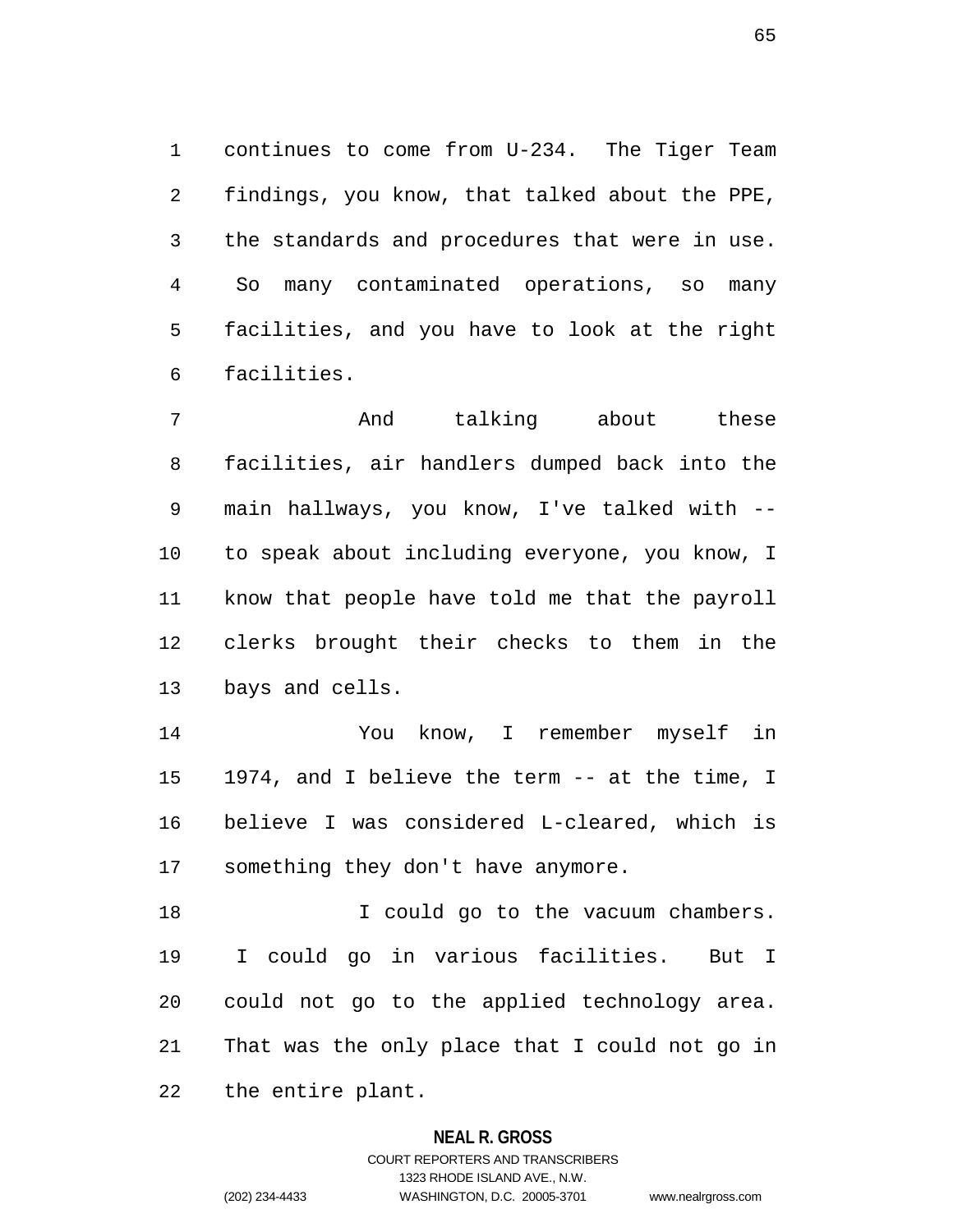1 And I was actually asked to get 2 out of a taxi, you know, when they entered 3 those areas, but I could go anywhere else. 4 You know, some of the things -- the 5 engineering controls, the administrative 6 controls, you know, understanding what -- the 7 two-man rule, is it custody of pit?

8 1t was literally, people ate their 9 lunches on top of the pit cans. And I can't 10 tell you what types of rays are emitted, but 11 the experts I've talked to they said rays are 12 continually emitted from those cans.

13 And, you know, lack of PPE, the 14 lead aprons, you know, people had to beg for 15 those. My sister was a weapons engineer, and 16 she's one of the people that worked in 26, and 17 she's often told me of putting the pits on her 18 lap and scooting across the floor to get them 19 in the weight chambers, because there was some 20 kind of a strange configuration that came down 21 from Burlington that one of the engineers 22 insisted be used.

### **NEAL R. GROSS**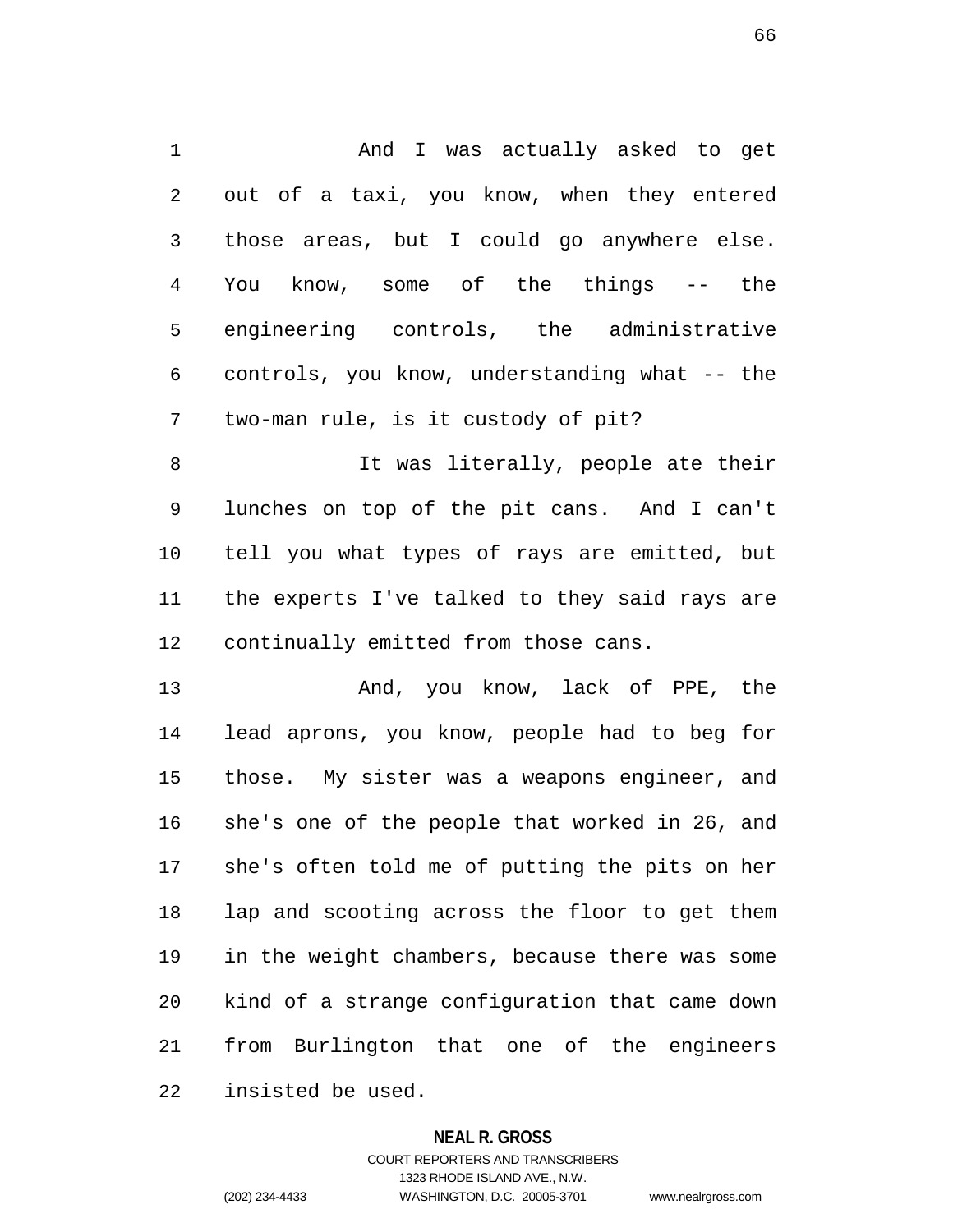1 You know, radiation alarm 2 monitoring system, I was actually a member of 3 the RAMs Assessment Committee, and we looked 4 at doing upgrades.

5 We had continual issues and 6 problems with settings being incorrect on the 7 RAMs. And I happened to be the person who 8 read all of the standards, and I found where 9 the incorrect standards -- the incorrect 10 numbers were in the procedures being followed 11 in rad safety only by one person that would 12 periodically come around and change the 13 settings on the tritium monitors.

14 You know, I proposed a tagging 15 system, and Harry Griffith with the DOE was 16 exceedingly happy because the simple little 17 tag that I came up with is now on all the RAMs 18 monitors, and they are -- now the settings are 19 correct.

20 But I've looked at hundreds and 21 thousands of records of RAMs and did that 22 before I retired. You know, there were always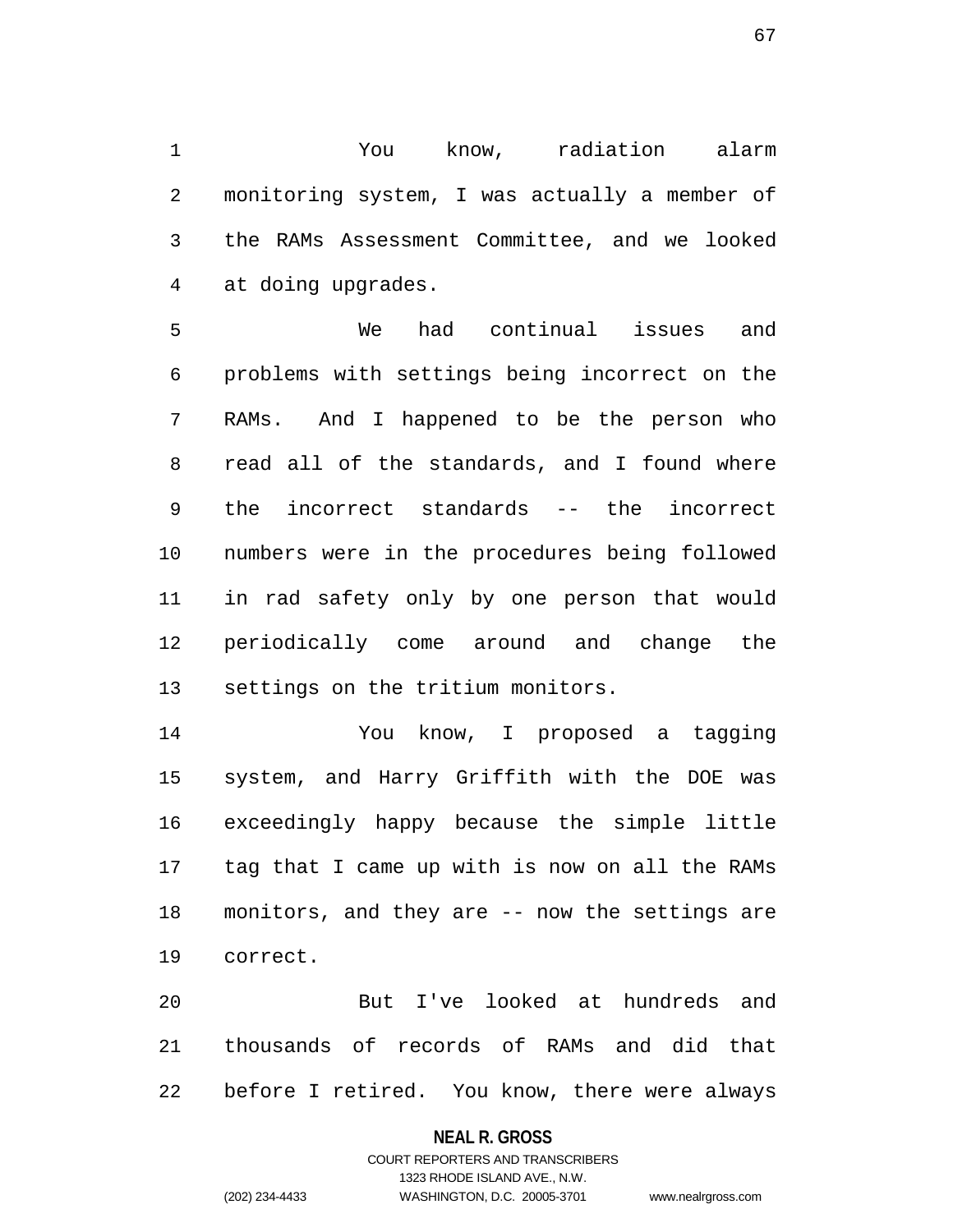1 problems, particularly with the older cams. 2 They lacked appropriate air flow. Some of the 3 areas where they were sniffed in, and they 4 were sniffed in at eye-level, alpha monitors 5 in the bays in 1226 and in the pit vaults.

6 You know, particulate matter does 7 not rise. It is not a gas, as I understand 8 it. But, you know, all of these are -- the 9 firing sites that were mentioned, even one of 10 the firing sites was shut down due to 11 radiation contamination.

12 You know, the firefighters, and in 13 2003, I believe it was, you know, they brought 14 in an issue to the DOE for study because so 15 many of their kids were being born with 16 deformities or stillborn, you know, kids 17 without ears, all types of deformities.

18 And they burned these chemicals in 19 unlined pits. They wore inappropriate PPE. 20 You know, their pictures clearly show that 21 they have -- all they have is a splash shield, 22 and unknown chemicals in the drums, black

**NEAL R. GROSS**

COURT REPORTERS AND TRANSCRIBERS 1323 RHODE ISLAND AVE., N.W. (202) 234-4433 WASHINGTON, D.C. 20005-3701 www.nealrgross.com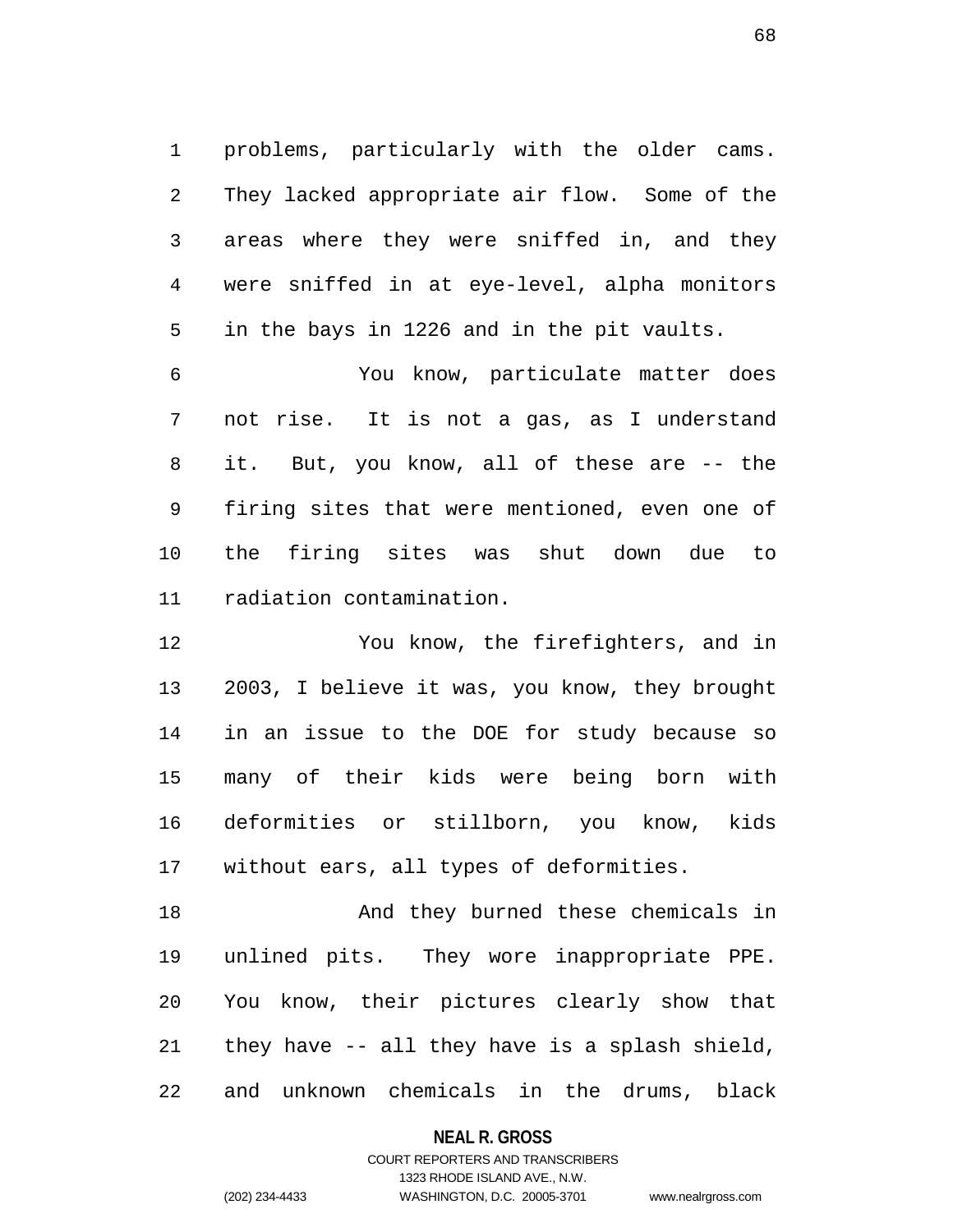1 smoke, just, you know, the pictures I have, 2 and we've shared these with people.

3 You know, it's just black smoke 4 being distributed into the air. The 1969 5 tornado, you know, I have spoken with 6 supervisors who were in general stores and 7 other areas.

8 They told me of wading through 9 water to secure the special nuclear material 10 items that had been distributed across the 11 plant.

12 You know, the roofs were blown off 13 these facilities. All of the glass was blown 14 out of every single window.

15 Shared facilities and services, 16 Brad brought up the point that there's only 17 one change house, and that was 12-1. You 18 know, our workers have never been swiped, as 19 is common practice. Even now they're not 20 swiped.

21 You know, whatever they have on 22 their clothing, wherever they go on the plant

### **NEAL R. GROSS**

COURT REPORTERS AND TRANSCRIBERS 1323 RHODE ISLAND AVE., N.W. (202) 234-4433 WASHINGTON, D.C. 20005-3701 www.nealrgross.com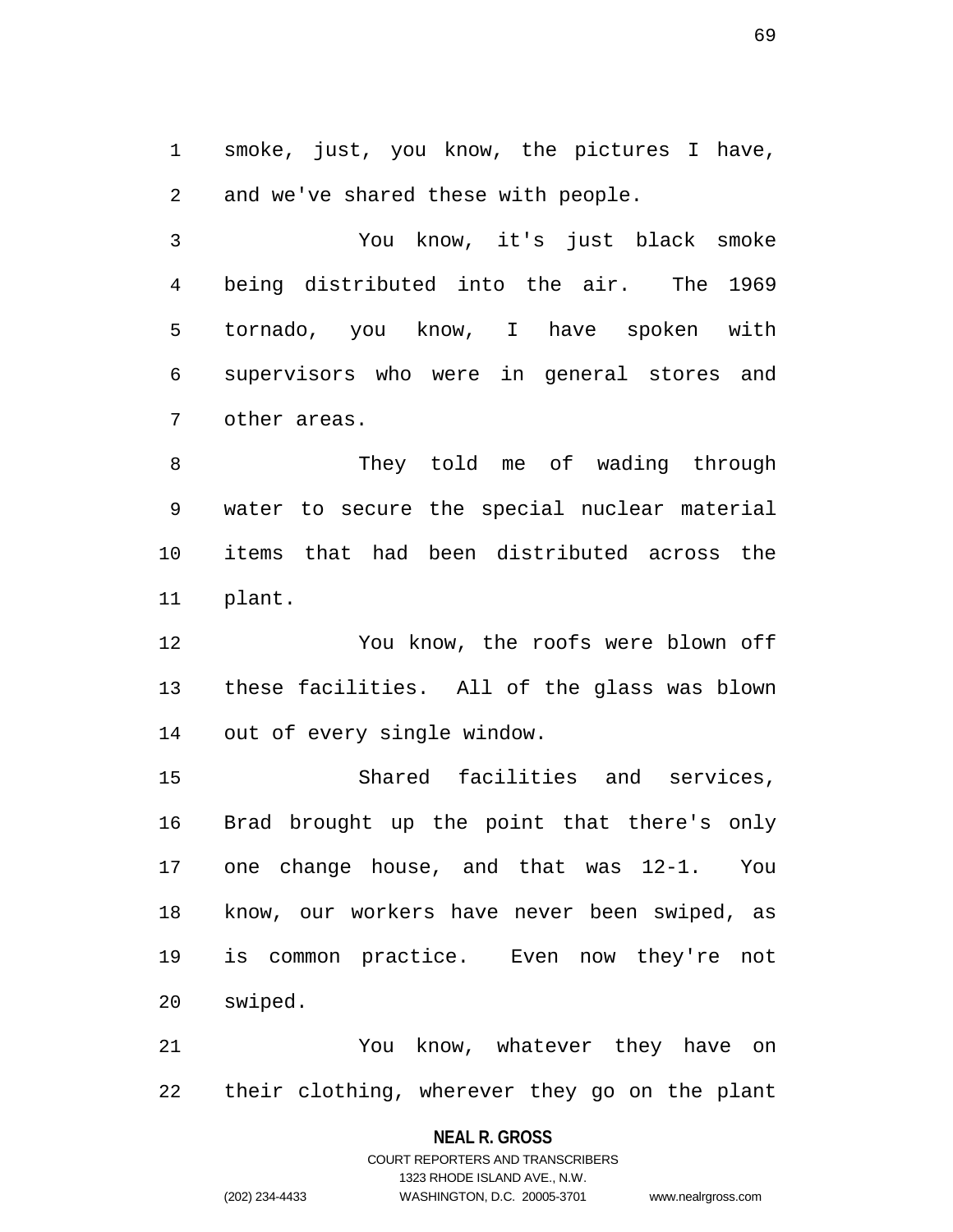1 site, during their work day, whether it's they 2 go over to 36 -- or 36 was the administrative 3 building in the old days, if they went over 4 there to get cash because they needed it or 5 they were going on travel, then they wore 6 their coveralls over there.

7 I've even had workers tell me that 8 if too many of them approached the radiation 9 monitors, when they were exiting the areas, 10 that if they got to the gates and they set off 11 the alarms, the guards had them back up and 12 come one at a time.

13 Even though they did progress 14 individually, if too many of them approached 15 the monitor together, then it was too high, 16 and that's -- but they were all in their 17 clothing. And this was even in current years. 18 There are no records of worker 19 movements around the plant. You know, there 20 was some kind of an activity in the -- I think 21 it was the late `80s, and they told workers 22 that, you know, they needed this information

**NEAL R. GROSS**

# COURT REPORTERS AND TRANSCRIBERS 1323 RHODE ISLAND AVE., N.W. (202) 234-4433 WASHINGTON, D.C. 20005-3701 www.nealrgross.com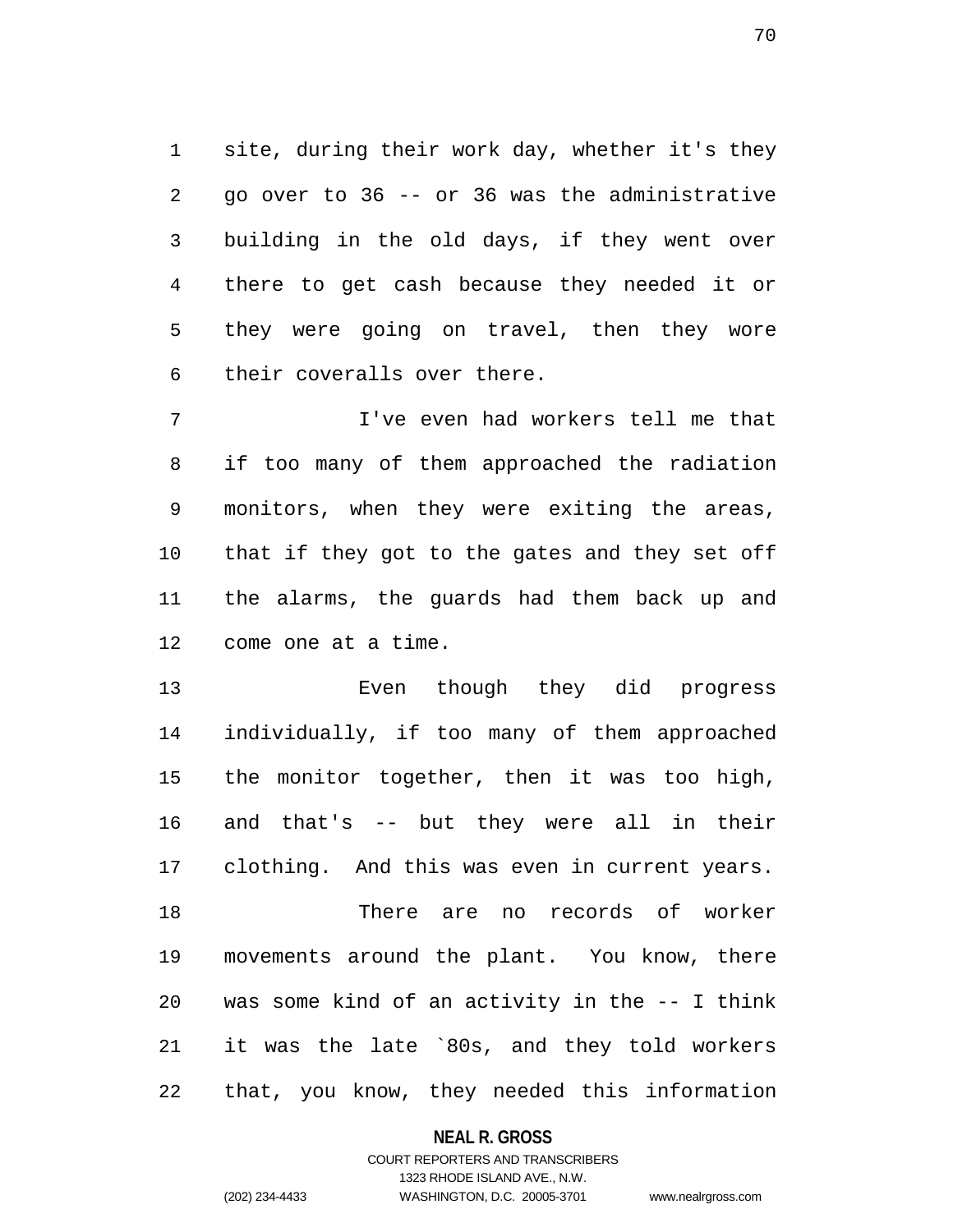1 now, you know, go back and tell me what 2 programs you've worked on in the last ten 3 years and tell me which buildings you've 4 worked in.

5 Contaminated clothing. You know, 6 all of the coveralls for the craftspeople are 7 washed with -- it's still common practice. 8 Nothing is swiped before it goes to the 9 laundry, and all of the clothing goes in bins 10 up in 12-1, picked up by the laundry service, 11 carried down to the laundry through hallways, 12 even now, that everybody goes through to get 13 to the now-current 12-70 cafeteria. It used 14 to be the 12-1 cafeteria.

15 The cell one tritium release, you 16 know, I talked with a person who had to put in 17 the evaporative air cooler, you know, and 18 change out those pads. What happened to those 19 pads?

20 You know, I have walked through 21 the craft areas and seen the HEPA filters, and 22 they're lining the hallways.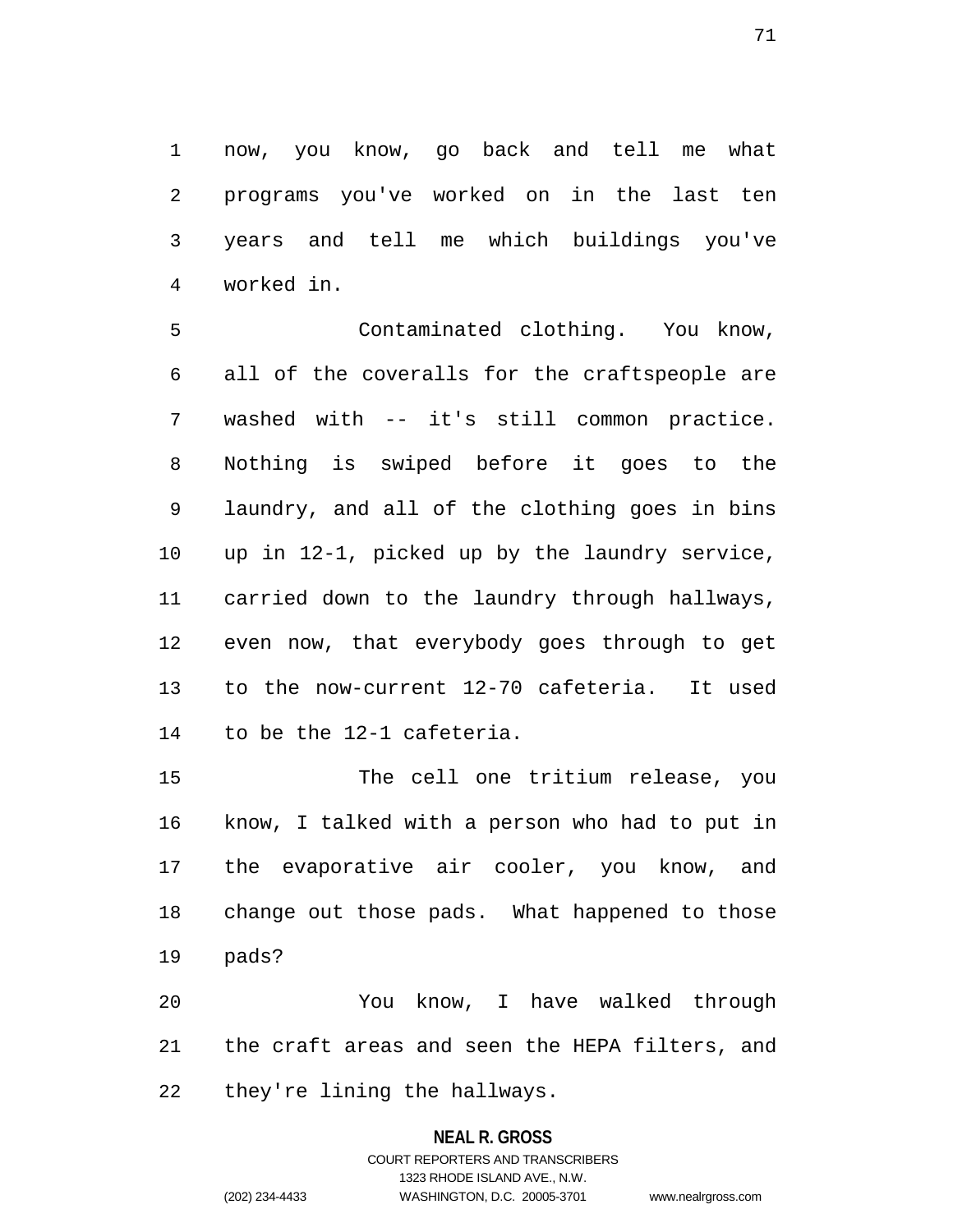1 MR. KATZ: Excuse me, Sarah? 2 MS. RAY: Anybody can walk through 3 those ramps. 4 MR. KATZ: Sarah? Excuse me, 5 Sarah. I just want to interrupt you a sec. 6 We're hearing a lot of back-7 chatter. There are other people on the phone, 8 apparently, who are speaking. 9 Everyone else on the phone should 10 have their phone muted so we can hear Sarah. 11 If you don't have a mute button, please press 12 \*6. That will mute your phone. 13 Thanks. Go on, Sarah. I'm sorry. 14 MS. RAY: Okay. But the rad 15 protection staff, you know, obviously, I think 16 several people have brought this up, they 17 lacked compliance with DOE orders. They were 18 deficient in size and practices. 19 There was no trending. The 20 surveys were undocumented. There was one 21 professional health physicist, and one of the

22 ones that was in the QA job, he was not

**NEAL R. GROSS**

COURT REPORTERS AND TRANSCRIBERS 1323 RHODE ISLAND AVE., N.W. (202) 234-4433 WASHINGTON, D.C. 20005-3701 www.nealrgross.com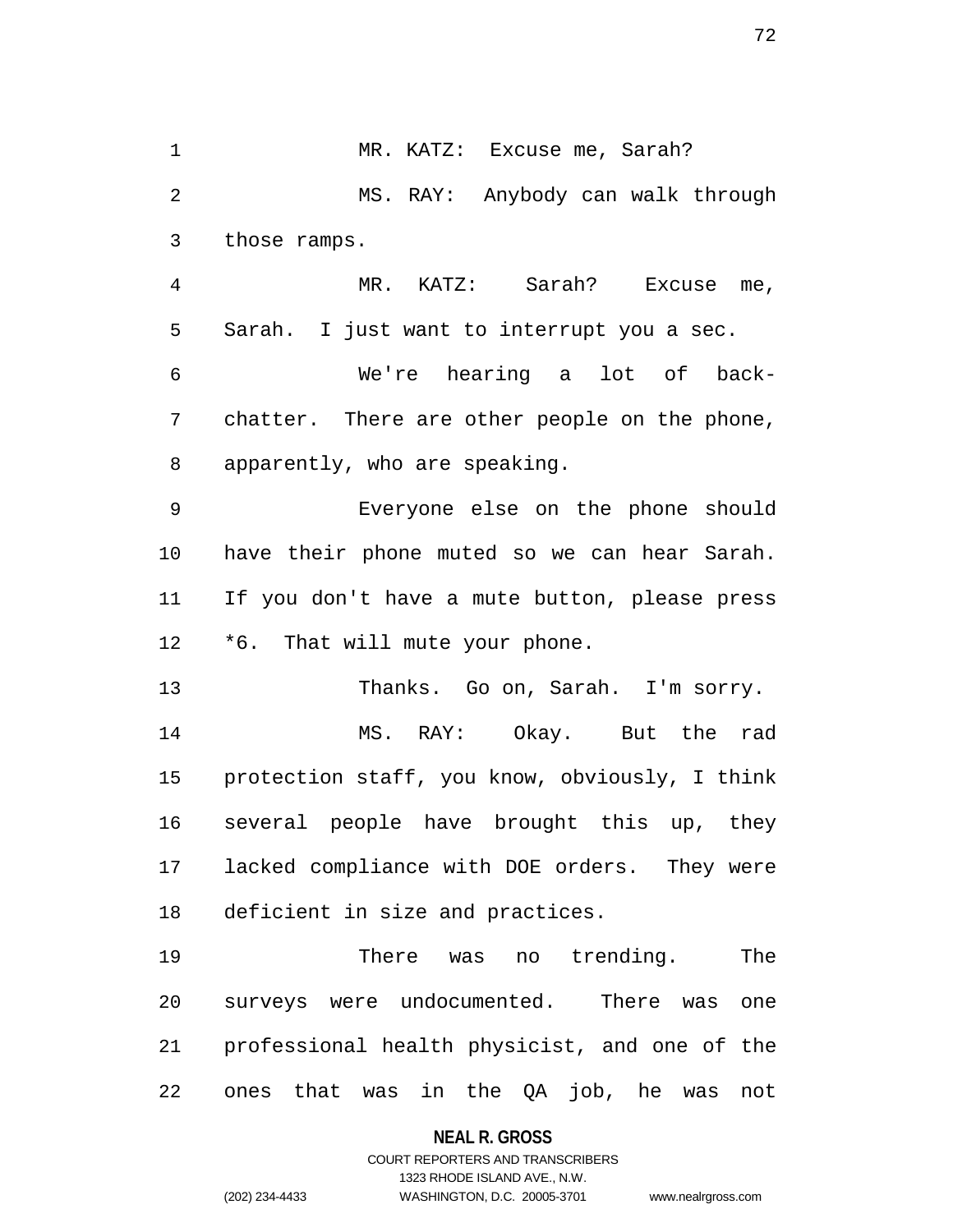1 cleared and he had no idea, he'd never seen 2 plant operations, he was not on the plant, but 3 he was doing the reviews.

4 There was no written approval of 5 procedures for decontamination on the 28. 6 Before June 1989, no protective clothing 7 required for the B28 program disassembly 8 operations, and this is from the Tiger Team 9 report. The records were swiped, but no 10 records of possible contamination of workers. 11 The plant was unable to meet compliance in 12 1989, as someone else had said.

13 The Tiger Team report said that 14 rad safety personnel lacked clear 15 understanding of their responsibilities. They 16 didn't even know what they were supposed to 17 do.

18 CHAIRMAN MELIUS: Excuse me, 19 Sarah, could you please try to sum up? We 20 have all the slides in front of us.

21 MS. RAY: Okay.

22 CHAIRMAN MELIUS: The Board has

**NEAL R. GROSS** COURT REPORTERS AND TRANSCRIBERS 1323 RHODE ISLAND AVE., N.W. (202) 234-4433 WASHINGTON, D.C. 20005-3701 www.nealrgross.com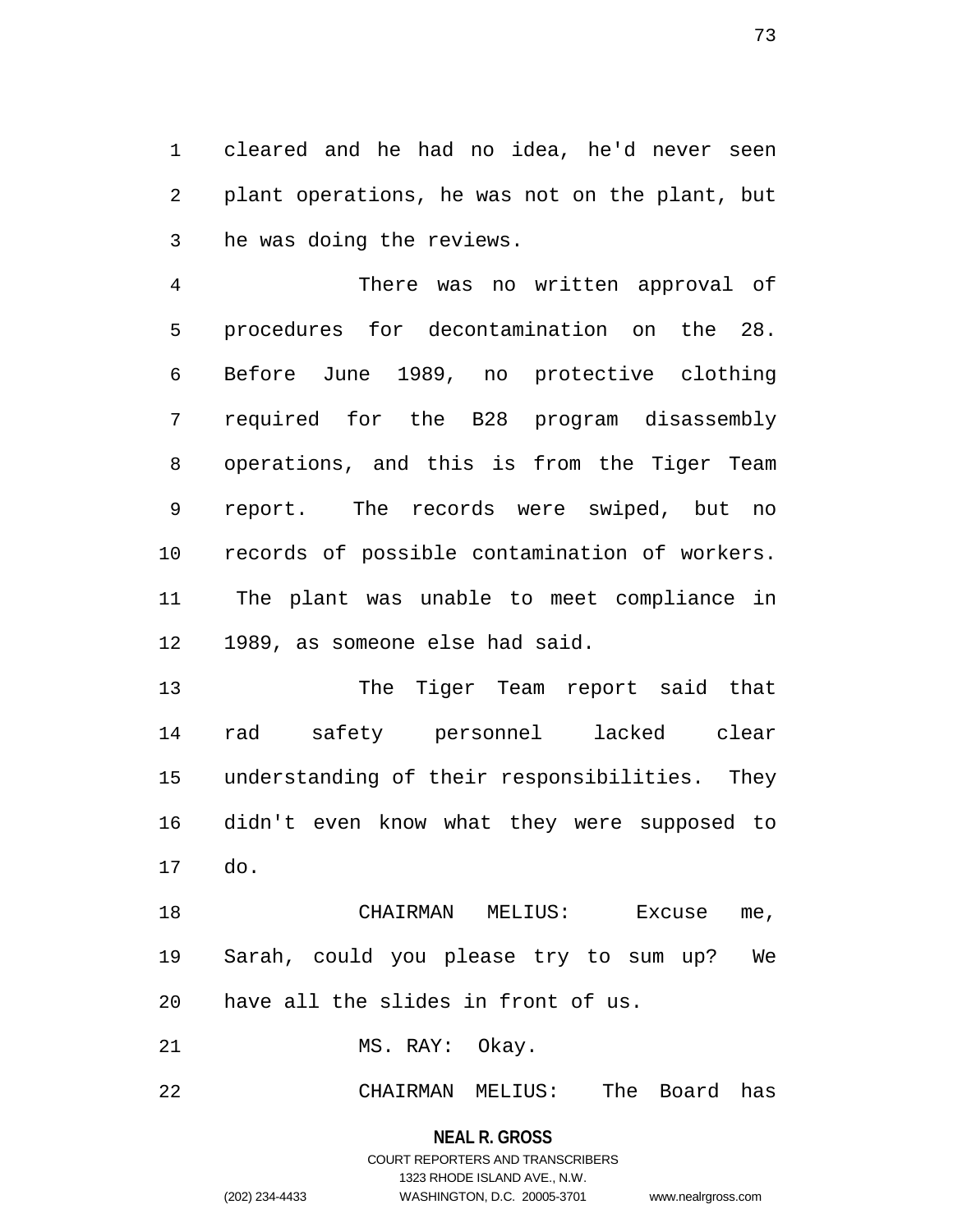1 read them, and --

| 2            | MS. RAY: My key points are: the                |
|--------------|------------------------------------------------|
| $\mathsf{3}$ | Tiger Team reports need to be considered. The  |
| 4            | rad con manual issues, that are described on   |
| 5            | slide 19, and some questions that were raised  |
| 6            | on that, in the 1992-94 report by the DOE --   |
| 7            | let's see, it was their occupational rad       |
| 8            | exposure report for `92-`94, I think that is   |
| 9            | important to look at.                          |
| 10           | The documents were never swiped                |
| 11           | that were brought from the nuclear line. They  |
| 12           | were shredded in an open mail area.            |
| 13           | I really have nothing else I can               |
| 14           | say. I just encourage the Board Members that   |
| 15           | if they question it at all, then to me, I hope |
| 16           | that they will listen to the workers.          |
| 17           | Hopefully, I'm representing them               |
| 18           | in a good way. But I hope that they will       |
| 19           | approve our petition for workers, because it's |
| 20           | very valid, and many people have waited for a  |
| 21           | very long time.                                |
|              |                                                |

22 Thank you.

# **NEAL R. GROSS** COURT REPORTERS AND TRANSCRIBERS 1323 RHODE ISLAND AVE., N.W. (202) 234-4433 WASHINGTON, D.C. 20005-3701 www.nealrgross.com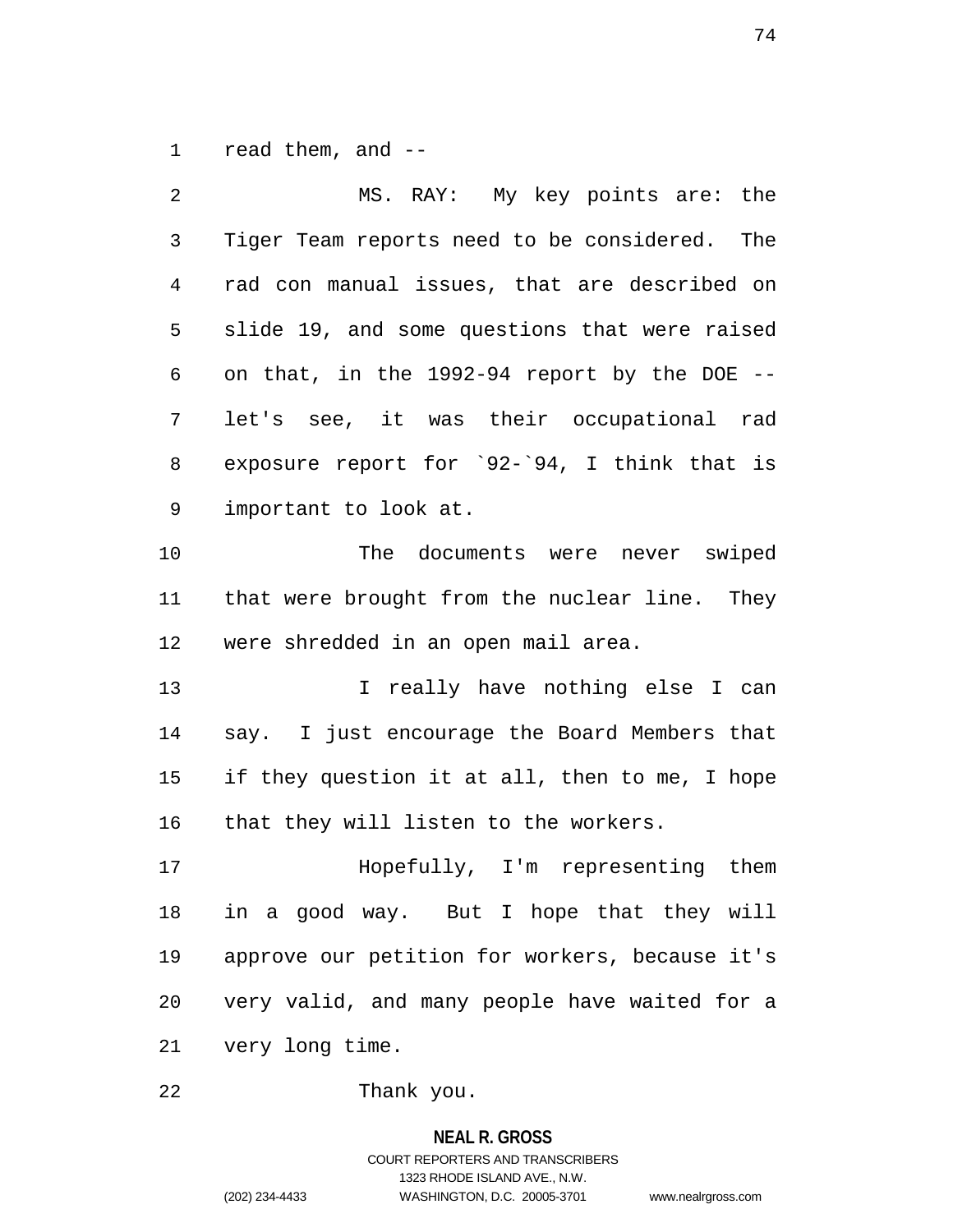1 CHAIRMAN MELIUS: Okay. Thank you 2 very much.

3 Ted, we have one other petitioner 4 representative who has submitted comments, and 5 I'll have Ted read those into the record.

6 MR. KATZ: Thank you. So, these 7 are comments from Sheldon Samuels, who's a 8 professor of cancer and molecular biological 9 research, Temple University, and of public 10 health at Drexel University, and, like you 11 said, he's a petition representative.

12 "Because I have a conflicting 13 obligation, mounting as I write this, I will 14 not be able to participate. However, I have 15 been briefed by Sarah on what she intends to 16 present.

17 "As a special representative of 18 the metal trades department, AFL-CIO, for the 19 Pantex SEC issue, I fully endorse her 20 testimony.

21 "In addition, it is important for 22 the Board and Dr. Howard to know that in my

> **NEAL R. GROSS** COURT REPORTERS AND TRANSCRIBERS 1323 RHODE ISLAND AVE., N.W. (202) 234-4433 WASHINGTON, D.C. 20005-3701 www.nealrgross.com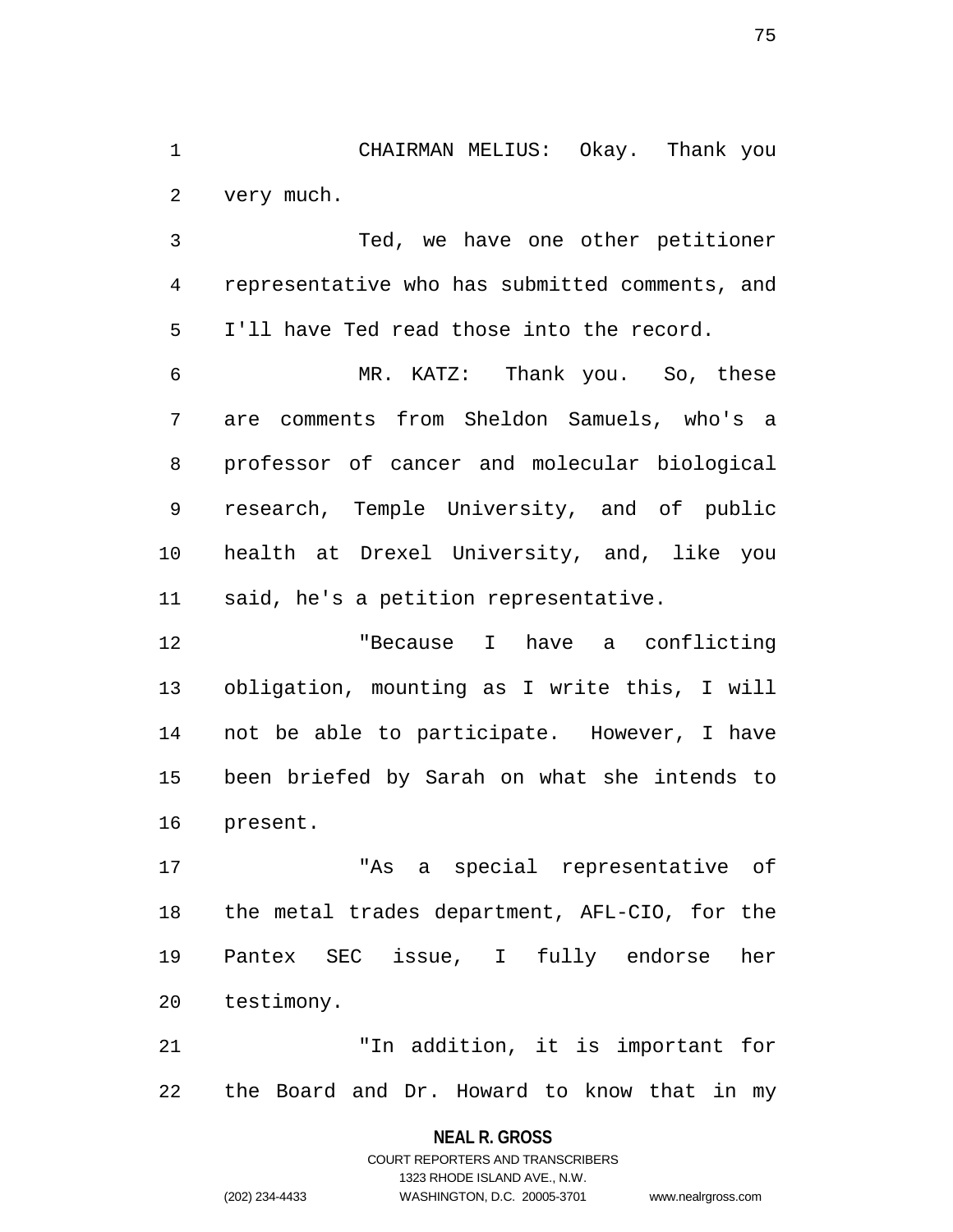1 opinion, Mr. Clawson will present," these are 2 bullets, "Mr. Clawson will present what 3 appears to be a good summary to date of where 4 we are with the petition.

5 "NIOSH staff has confronted as 6 well as could be expected, given the 7 inadequacies of DOE contractor records and 8 practices, a huge amount of work reflected not 9 only in their challenge of our SEC petition, 10 but in their processing of claims.

11 The Board's contractor, 12 SC&A, has done a thorough, excellent job of 13 empirical evaluation in the best tradition of 14 the professions.

15 "This is not to say that each of 16 us as individuals and parties in contention 17 may not differ in our simple perceptions, 18 since truth does not begin, as Socrates warned 19 us, with the declaration that a pig or a dog-20 faced baboon or some other yet stranger 21 monster which has sensation is the measure of 22 all things.

### **NEAL R. GROSS**

# COURT REPORTERS AND TRANSCRIBERS 1323 RHODE ISLAND AVE., N.W. (202) 234-4433 WASHINGTON, D.C. 20005-3701 www.nealrgross.com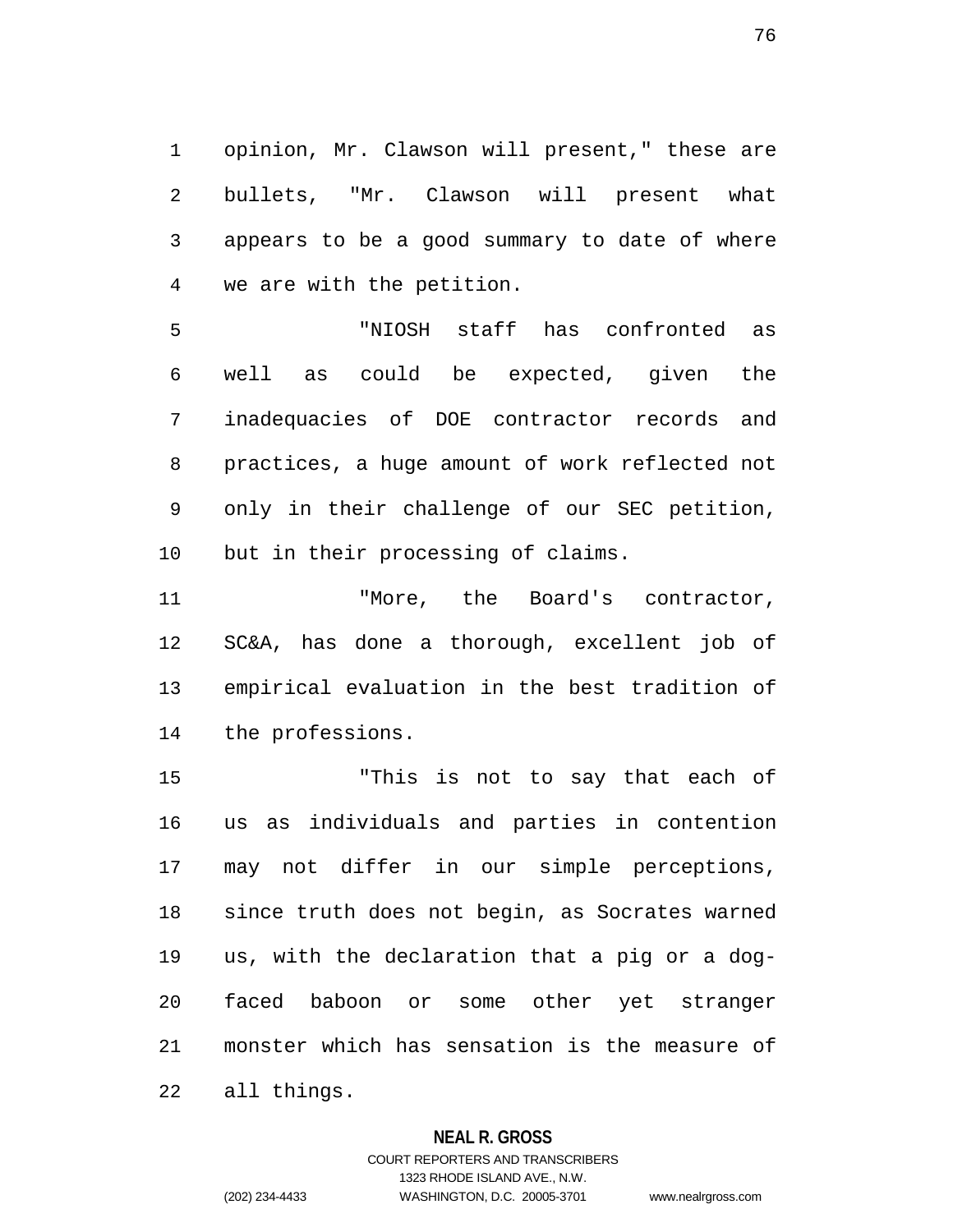1 "What we see and understand is 2 packaged by our own memories, from which it is 3 not only difficult to draw a shared reality 4 but a reality independent of any of us, there 5 must be, if we can both seek and find it.

6 "Mine is an Amarillo memory of 7 1969, when as chief field services air 8 pollution program, USPHS/EPA, a slip of a gal 9 asked me if it is all right to carry some of 10 that stuff on a tray she got from the 11 cafeteria.

12 "Of course, now there is a flood 13 of questions and answers which I and, I 14 contend, none of us can answer, despite the 15 commitment of management, as noted by Mr. 16 Rolfes.

17 To then or now declare what was, 18 is, or will be safe, that, in fact, is why the 19 wisdom of the legislature is in need, the SEC. 20 "Enough said. Have a good 21 meeting. I look forward to reading the 22 transcript."

### **NEAL R. GROSS**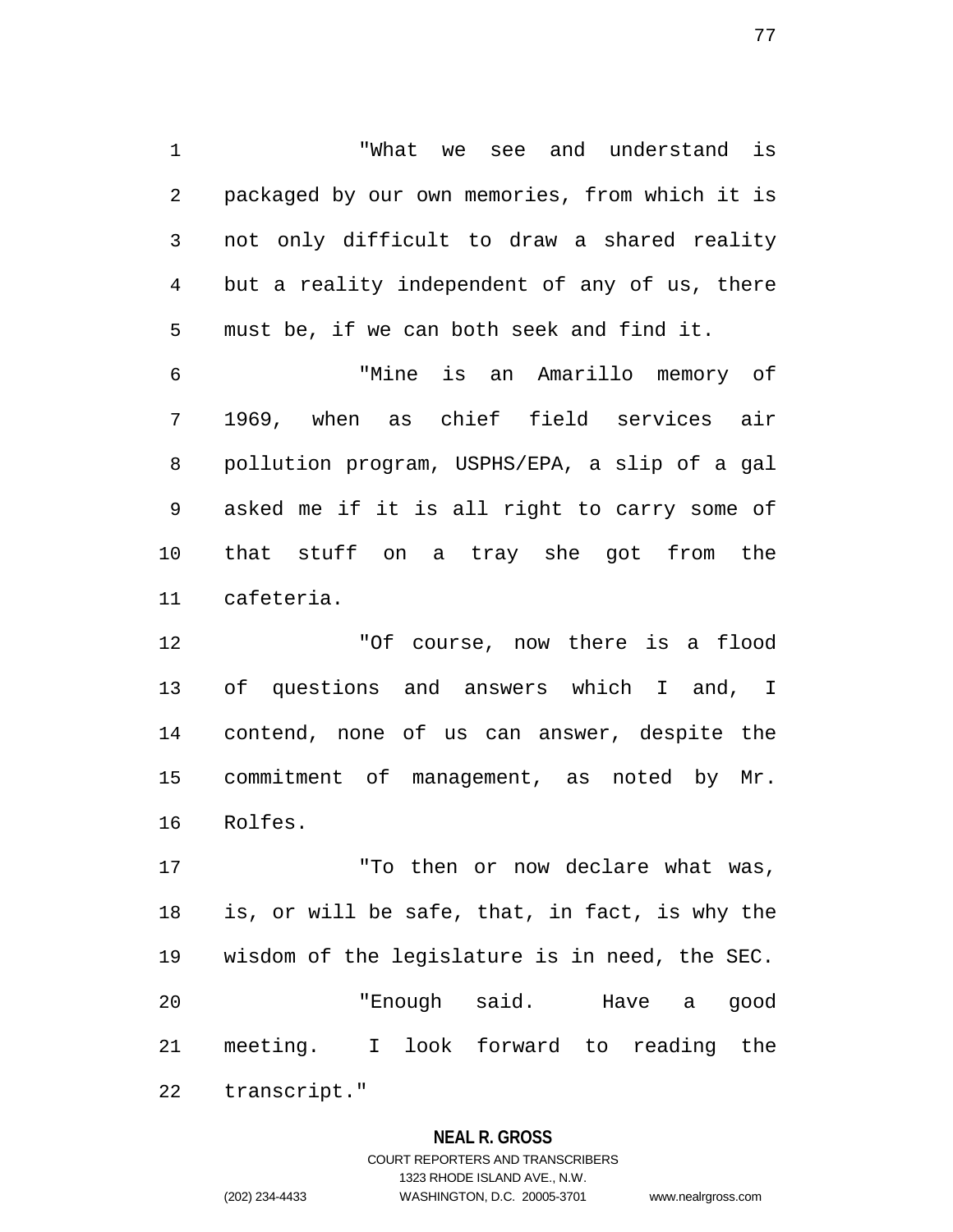1 And end of comment.

2 CHAIRMAN MELIUS: Okay. Thank 3 you. 4 Any Board Members have any further

5 questions?

6 Okay. If not, then I think we 7 have suggestions from both Paul and Gen that 8 they would prefer to postpone action to have 9 more time to review materials.

10 Other people, Board Members want 11 to react to that?

12 Yes, Dick.

13 MEMBER LEMEN: This is Richard 14 Lemen. I don't agree that we should postpone. 15 I think this has been in the works since 16 2006. I think that the recommendation that 17 Brad and his committee have made is a valid 18 recommendation, and I would like to see the 19 Board support that.

20 I would like to say one other 21 thing, that I think we oftentimes are treating 22 these things as research projects, when

### **NEAL R. GROSS**

# COURT REPORTERS AND TRANSCRIBERS 1323 RHODE ISLAND AVE., N.W. (202) 234-4433 WASHINGTON, D.C. 20005-3701 www.nealrgross.com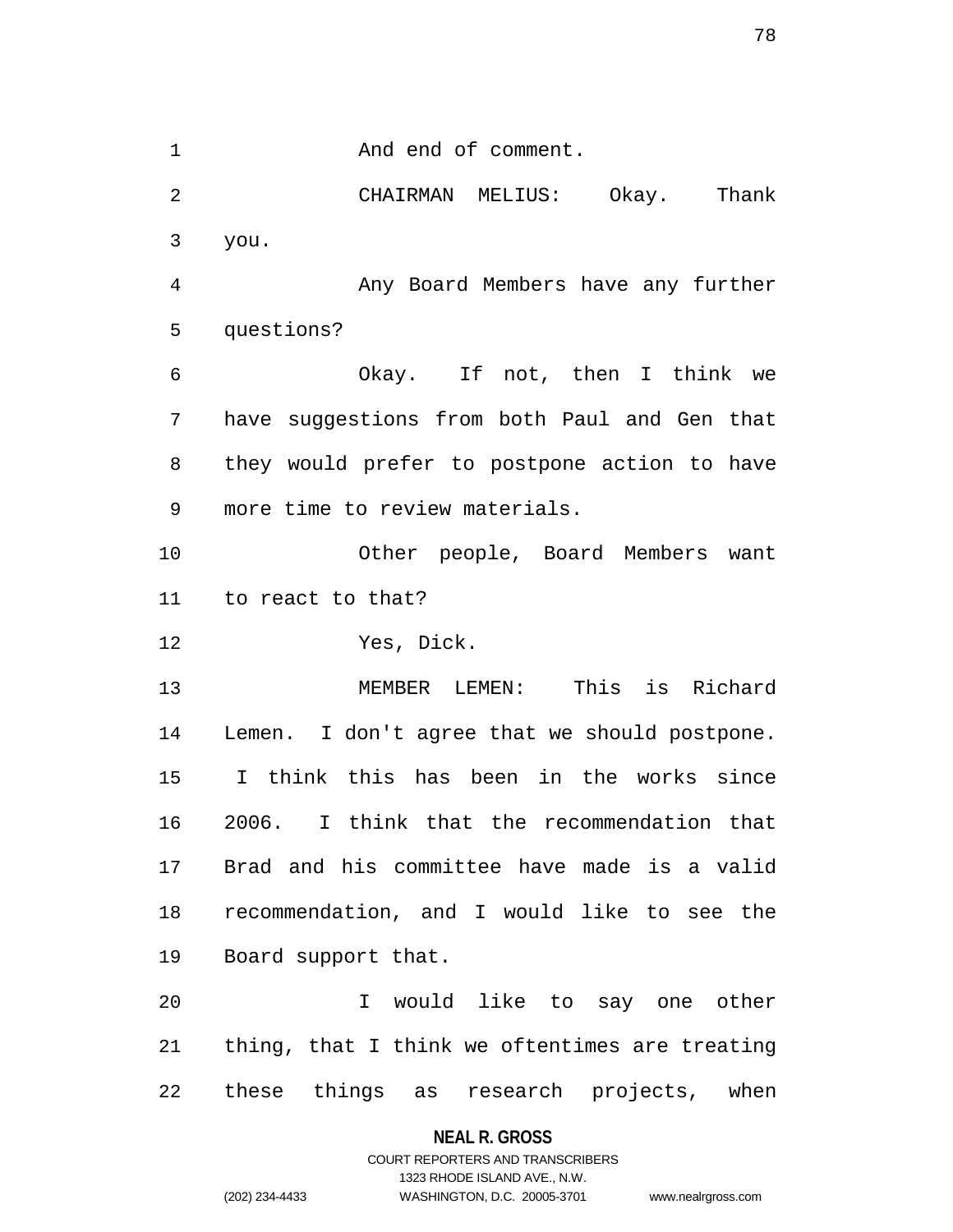1 they're a compensation program. I've said 2 this before.

3 And I think we should not hold up 4 action to satisfy our research zest, and that 5 we should move forward with the information 6 that we have and vote to approve this 7 recommendation as the committee has 8 recommended to the Board.

9 Thank you.

10 CHAIRMAN MELIUS: Anybody else? 11 Henry?

12 MEMBER ANDERSON: Yes, I would 13 also -- I mean, looking through all the 14 materials that we've had for some time, this - 15 - the proposal only deals with up to 1983, and 16 so a lot of the data and the 1989 issues 17 really covers the six years from `83 to `89, 18 and the availability of data, the assessments 19 prior to that, simply gets less and less. 20 So that's why I think it makes

21 sense to split this into various phases, that 22 there still seems to be many issues remaining

### **NEAL R. GROSS**

### COURT REPORTERS AND TRANSCRIBERS 1323 RHODE ISLAND AVE., N.W. (202) 234-4433 WASHINGTON, D.C. 20005-3701 www.nealrgross.com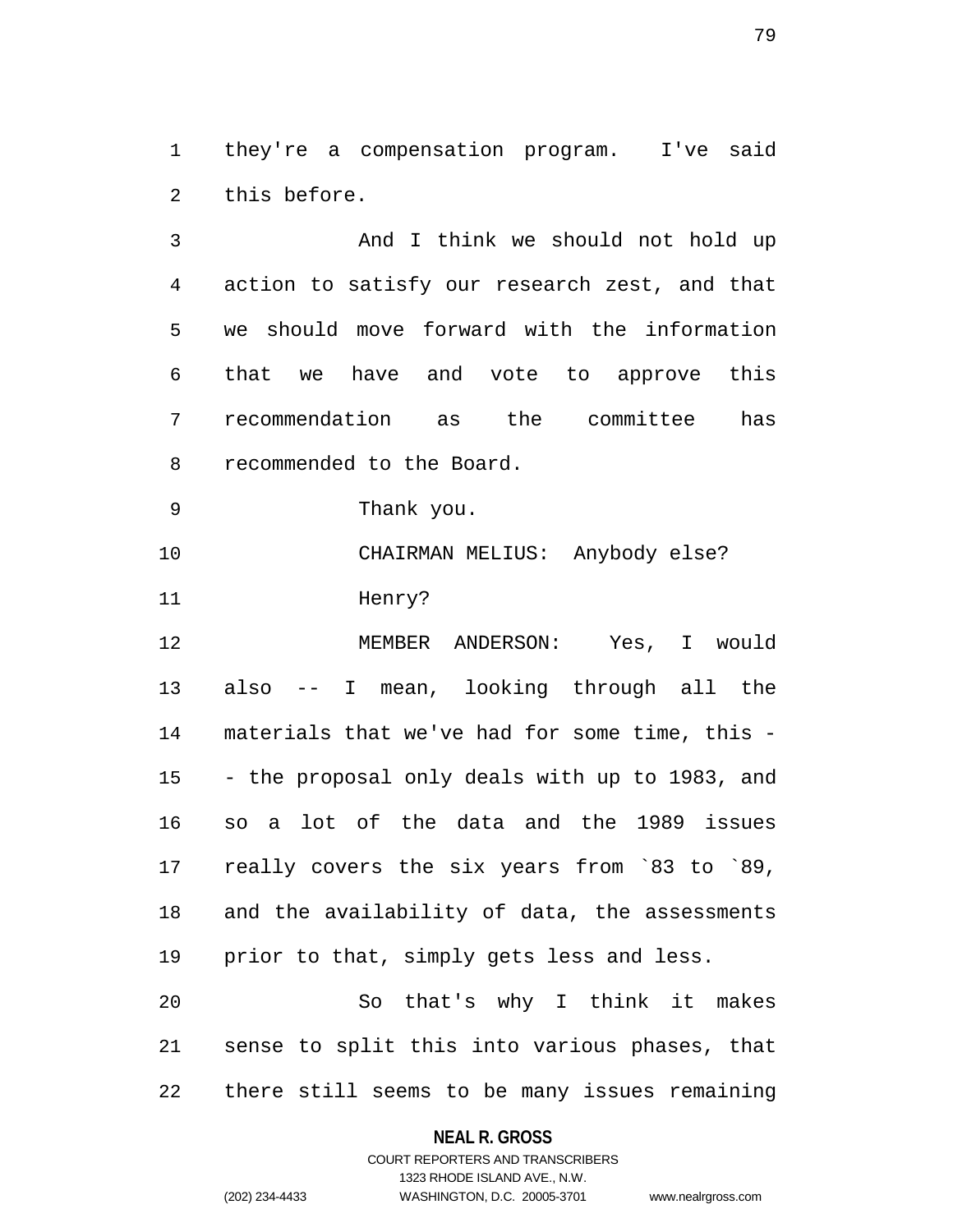1 in the later period.

2 CHAIRMAN MELIUS: Okay. Anybody 3 -- Wanda? 4 MEMBER MUNN: I think Henry's 5 comment is well taken, that it makes sense to 6 split this into a number of different issues, 7 because clearly, it does not seem logical that 8 we would approach all of the issues with many 9 still open and outstanding. 10 We've gone to a great deal of 11 effort to make sure that we do hear comments 12 from all of our workers and petitioners, and I 13 personally have not had an opportunity to 14 review adequately the material that we've just 15 received. 16 I would prefer that we postpone

17 action on this SEC until the potential for my 18 personal understanding of what types of 19 differentiation we're going to make is more 20 complete.

21 I would prefer to make a 22 recommendation and a motion that we table this

### **NEAL R. GROSS**

### COURT REPORTERS AND TRANSCRIBERS 1323 RHODE ISLAND AVE., N.W. (202) 234-4433 WASHINGTON, D.C. 20005-3701 www.nealrgross.com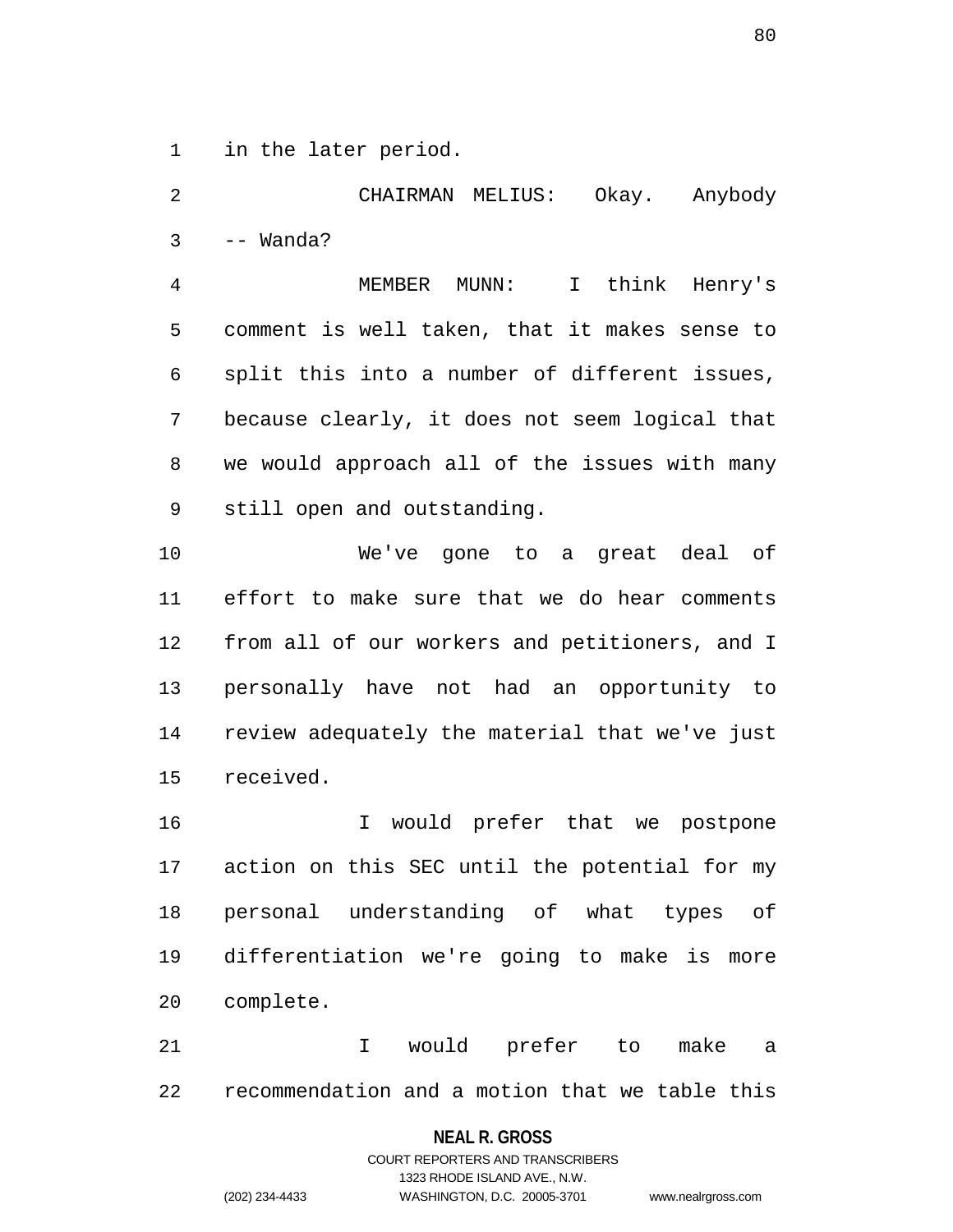1 issue until our next full Board meeting. 2 During that period of time, I'm assuming that 3 the Work Group will be meeting again and that 4 other potential groupings will come from that 5 Board meeting.

6 If that assumption is incorrect, 7 then perhaps I could reconsider what I'm 8 saying here, but I would prefer that we 9 postpone this.

10 CHAIRMAN MELIUS: Josie, then 11 Dick.

12 MEMBER BEACH: At this time, the 13 Work Group has no further plans on this 14 earlier period to meet. We've decided that 15 we've done all that we can do.

16 We are going to meet on the later 17 years, but not the earlier years. And correct 18 me if I'm wrong on that.

19 CHAIRMAN MELIUS: Yes. We have a 20 Board call on October 20th.

21 MEMBER LEMEN: I would just like 22 to say that what Josie said earlier I thought

> **NEAL R. GROSS** COURT REPORTERS AND TRANSCRIBERS

> > 1323 RHODE ISLAND AVE., N.W.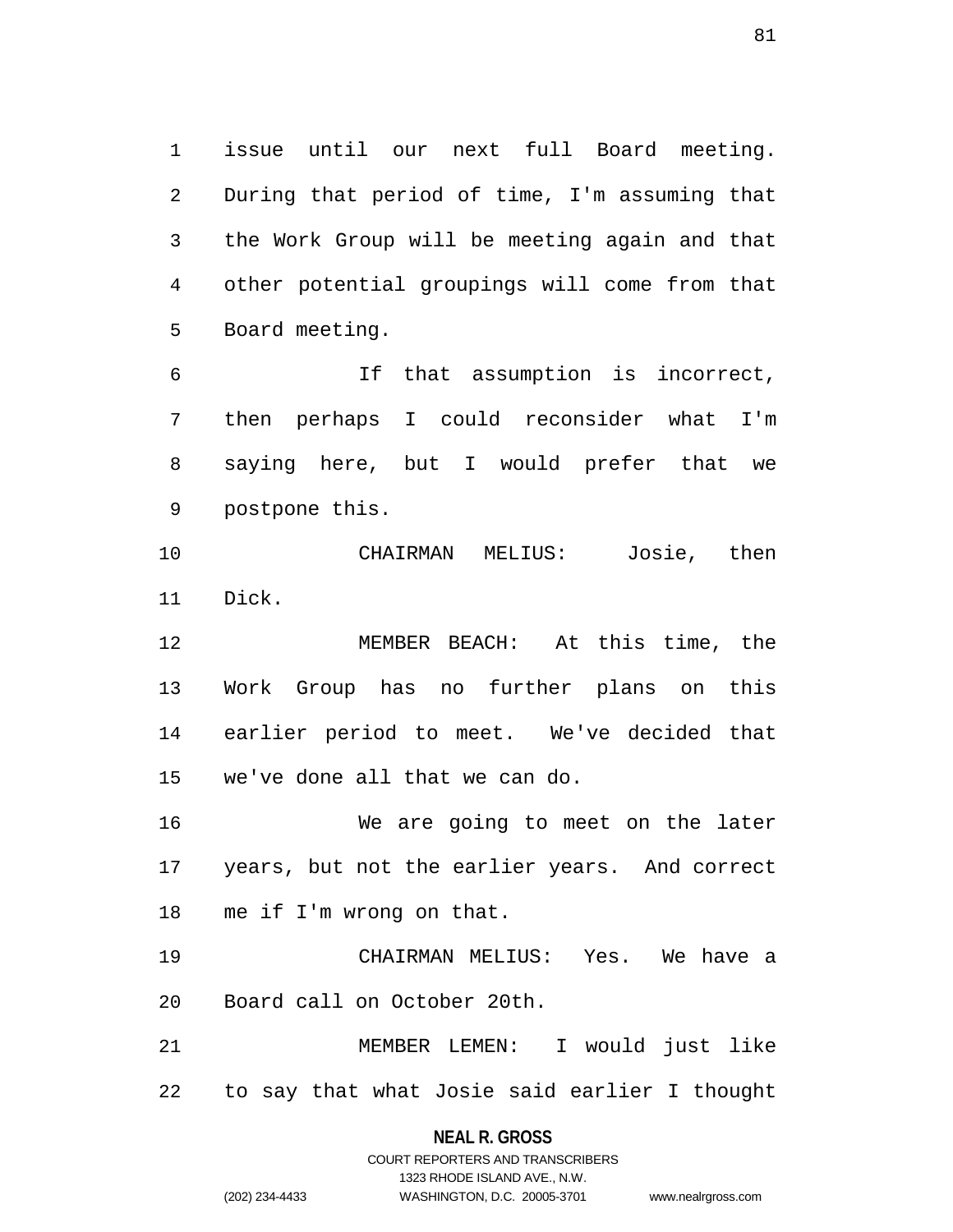1 was somewhat what Henry was talking about, 2 that we are petitioning off parts of this. 3 We're not closing this all out. 4 And I'd like to ask if Brad or Josie could 5 read what they were proposing again, I think 6 it addresses what Wanda and Henry were talking 7 about. Could we have that?

8 MEMBER CLAWSON: It states: "all 9 workers potentially exposed to radioactive 10 material while working at Pantex plant during 11 the period from January 1st, 1958 through 12 December 31st, 1983 for all numbers of work 13 aggregated at least 250 days occurring either 14 solely under the employment of or in 15 combination with work days within the 16 permitted estimate for one or more of the 17 Classes of employees included in the SEC, lack 18 of adequate information necessary to complete 19 individual dose reconstruction with 20 significant accuracy for internal radioactive 21 exposure to uranium."

22 CHAIRMAN MELIUS: Okay.

**NEAL R. GROSS** COURT REPORTERS AND TRANSCRIBERS 1323 RHODE ISLAND AVE., N.W. (202) 234-4433 WASHINGTON, D.C. 20005-3701 www.nealrgross.com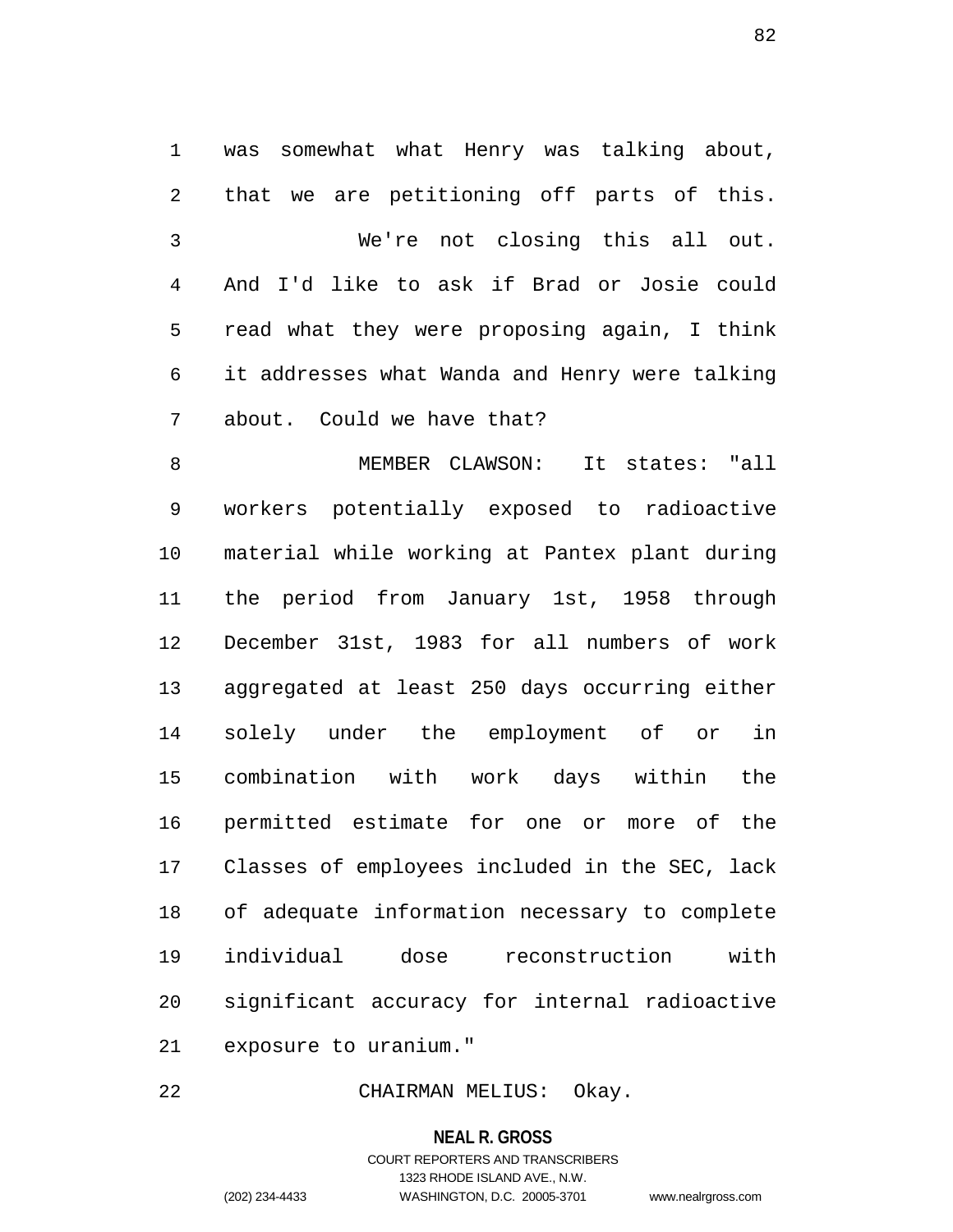1 MEMBER LEMEN: Is it inappropriate 2 at this time to make a motion -- 3 CHAIRMAN MELIUS: Well, let's hear

4 from other people. Bill, how do you --

5 MEMBER FIELD: It's really 6 difficult. I'd like to proceed today, but I'm 7 not sure I have all the information, and maybe 8 I have all the information, but I don't feel 9 like I know enough to say that.

10 So I'd like to second the motion 11 that was made to take this up at the next 12 meeting.

13 It would also be good to really 14 see a point-by-point discussion or a summary 15 of what the NIOSH position is versus the SC&A 16 position on these issues, because I'm not 17 clear on that.

18 And Josie, I understand what 19 you're saying, that this is just for uranium, 20 but it's difficult sometimes, because during 21 those same periods, there were other exposures 22 that may affect, you know, how one would vote.

#### **NEAL R. GROSS**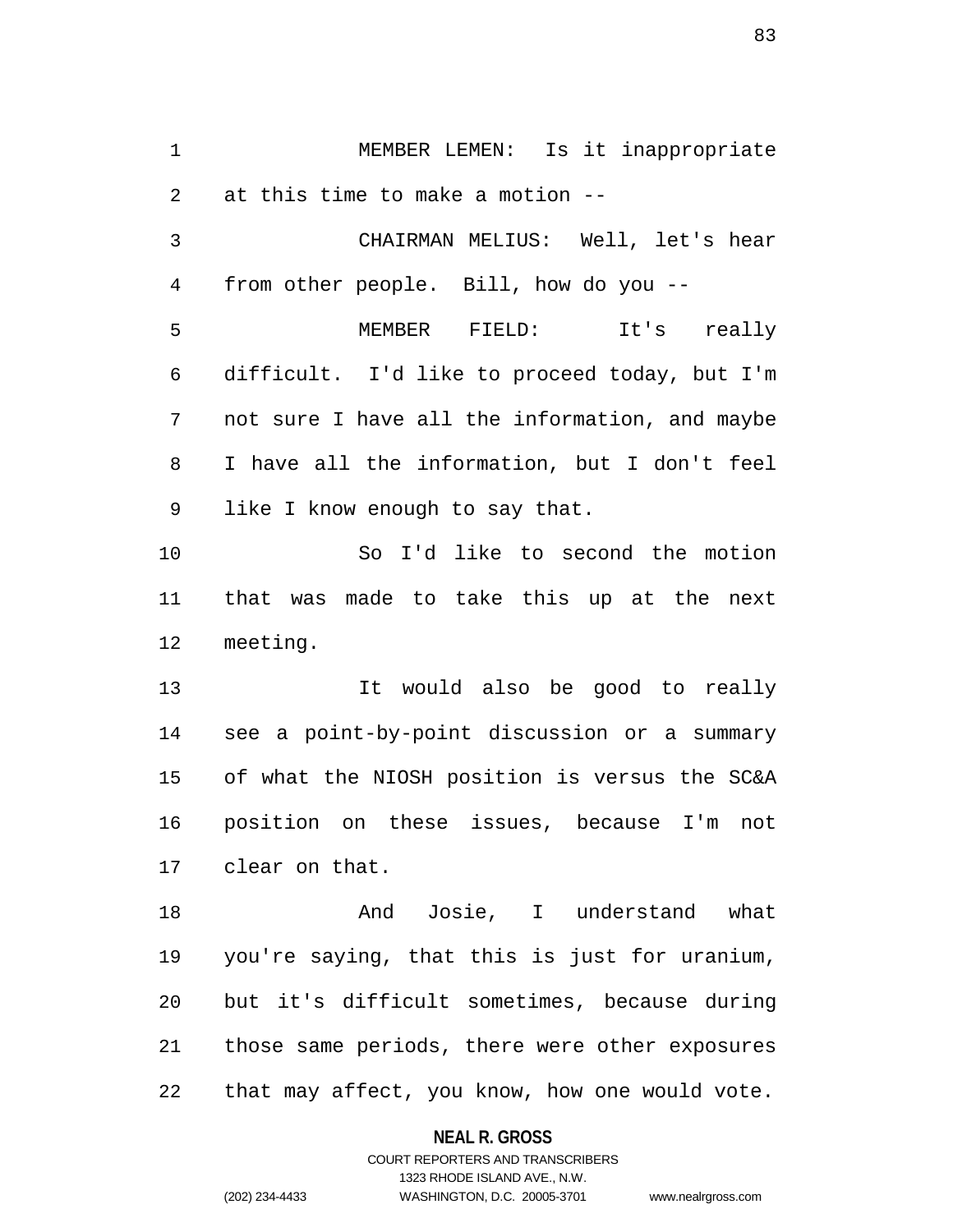1 So for me, if we vote today, I 2 don't feel like I'd be voting with all the 3 information I need to make an informed 4 decision. That's just my personal 5 perspective.

6 CHAIRMAN MELIUS: I would just 7 note that Mark Griffon, a Board Member who had 8 to leave but listened to most of the 9 discussion, indicated to me that he would 10 support the need for more time for the Board, 11 and suggested that we take this up at our 12 October meeting.

13 Really, since there's no -- just 14 to explore that possibility. Since there's no 15 need for further meetings of the Work Group or 16 further clarification issues, all I'm hearing 17 is that people would like more time to review 18 the information.

19 And I see no reason why we 20 couldn't act on this at the October meeting, 21 and I think also ask the Work Group and NIOSH 22 to prepare the type of summary and make sure

### **NEAL R. GROSS**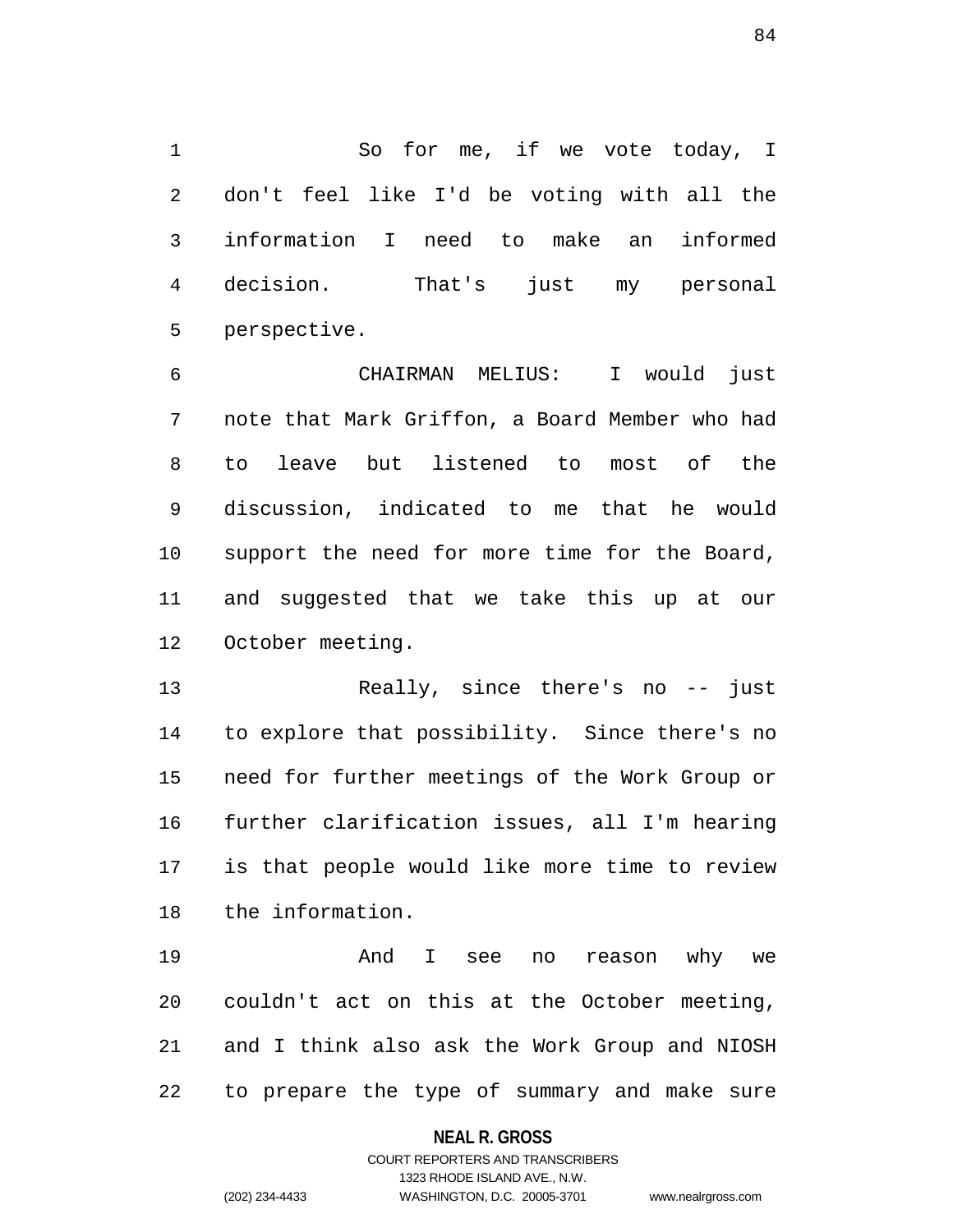1 that everybody understands what the issues 2 are, specific issues are at this -- for this 3 decision that we're being asked to make, and 4 frankly, I think we should be ready to make 5 shortly, because the Work Group has said 6 they've taken it as far as they can, and the 7 petitioners have waited a significant amount 8 of time, and I think we need to try to move 9 this forward as best we can.

10 Dr. Lemen?

11 MEMBER LEMEN: I was just going to 12 say that I would still support the Working 13 Group recommendation, even after I've heard 14 the comments of the rest of the Board. I 15 really think that we owe it to the petitioners 16 to take some action, and I think we have 17 enough information to take action on this one 18 issue, and only the one issue, but we can deal 19 with the other issues and portion this out. 20 So I still would speak in favor of 21 the recommendation of the Board Working Group. 22 CHAIRMAN MELIUS: Wanda, did you

#### **NEAL R. GROSS**

COURT REPORTERS AND TRANSCRIBERS 1323 RHODE ISLAND AVE., N.W. (202) 234-4433 WASHINGTON, D.C. 20005-3701 www.nealrgross.com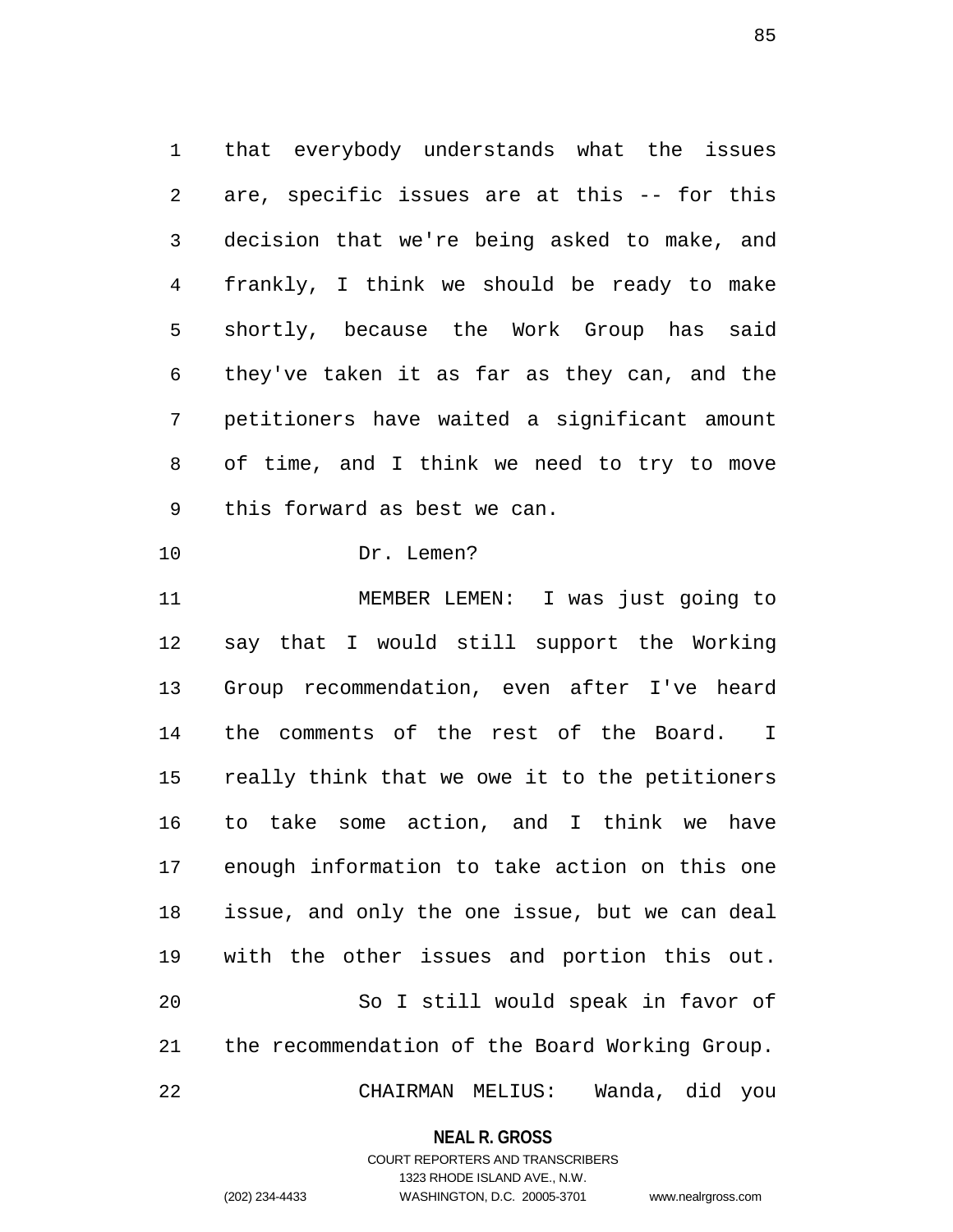1 -- I may not have been listening. Did you 2 make a motion to postpone? I wasn't -- 3 MEMBER MUNN: Yes, I did. There 4 was no second. 5 CHAIRMAN MELIUS: Okay. Do I 6 hear a second to Wanda? 7 MEMBER FIELD: I seconded it. 8 CHAIRMAN MELIUS: Bill seconded 9 it, okay. 10 Any further discussion on that? 11 Comment, Paul? Go ahead. 12 MEMBER ZIEMER: Yes, it actually 13 is my understanding that we actually have, I 14 think, all the information, Bill, I think, 15 including what you were asking for, as I've 16 reviewed it. 17 And I am not speaking against the 18 motion, but the Work Group's been immersed in 19 this for several years. And in reality, we've 20 only been immersed in it for the last week or 21 two.

22 CHAIRMAN MELIUS: Yes.

**NEAL R. GROSS** COURT REPORTERS AND TRANSCRIBERS 1323 RHODE ISLAND AVE., N.W.

(202) 234-4433 WASHINGTON, D.C. 20005-3701 www.nealrgross.com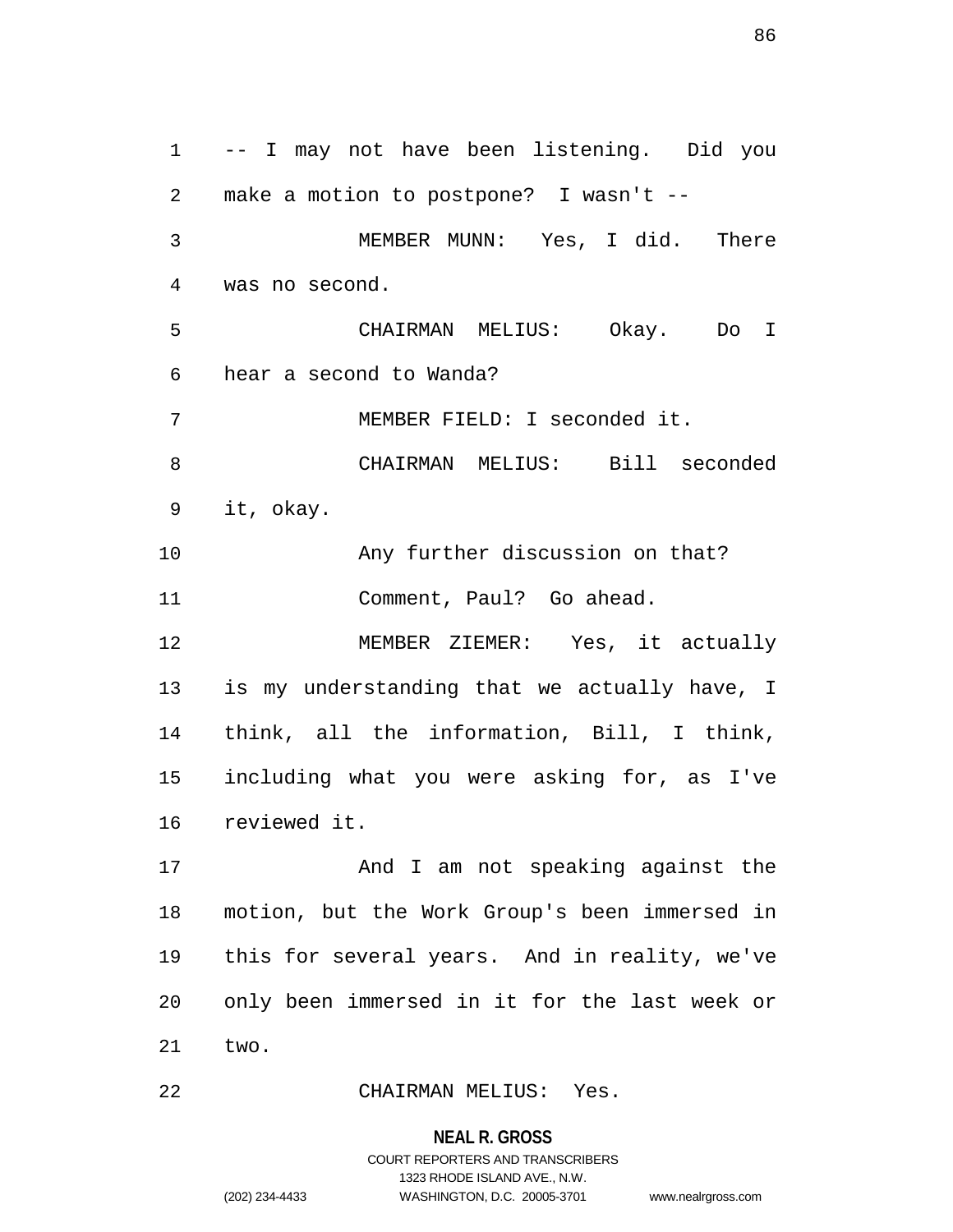1 MEMBER ZIEMER: And it's a complex 2 thing. So I'm not speaking against the 3 recommendation at all.

4 I was only raising the level of 5 discomfort that I felt, because in a sense, 6 the Board is being asked to -- what I would 7 call adjudicate the final evaluation where we 8 have a conflict between -- not a conflict, but 9 a disagreement between the Board's technical 10 contractor and NIOSH on whether or not dose 11 can be reconstructed.

12 So we're asked to make that 13 decision based on a wealth of information 14 here, which the Work Group indeed has been 15 digging into and clearly feel quite 16 comfortable, but nonetheless, we're asked to 17 do that.

18 And we all -- I think we all trust 19 each other and our recommendations, but we 20 also have the responsibility to say, yes, I 21 myself have gone through these things in 22 depth.

### **NEAL R. GROSS**

COURT REPORTERS AND TRANSCRIBERS 1323 RHODE ISLAND AVE., N.W. (202) 234-4433 WASHINGTON, D.C. 20005-3701 www.nealrgross.com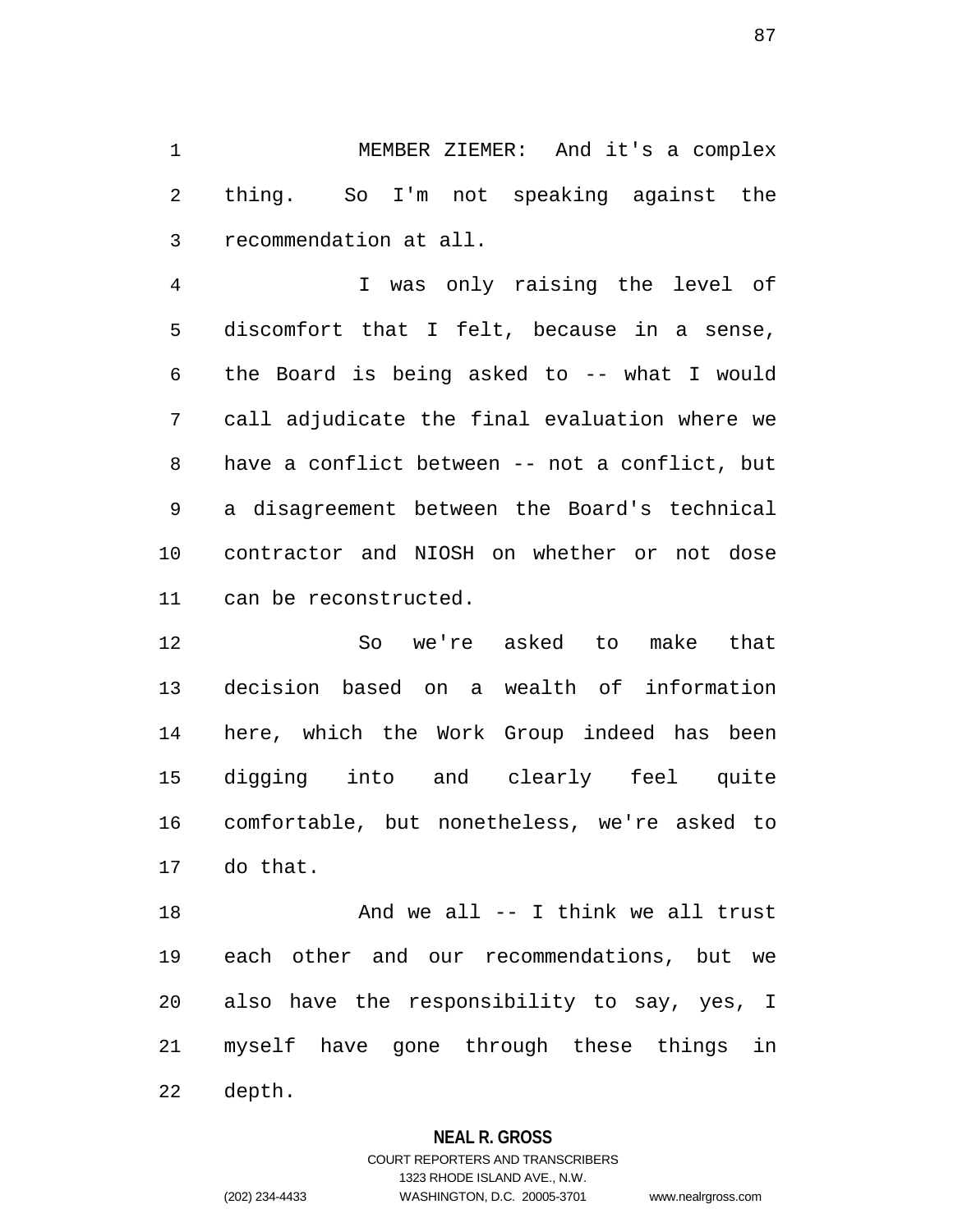1 And so my vote is not just based 2 on the recommendation, but based on my 3 understanding -- clear understanding and 4 knowledge of the issues and the pros and cons. 5 And so, you know, that's the only 6 point that I'm making, that I want to make 7 sure that my decision -- I can support it to 8 myself, and it may or may not be the same. So 9 I'm not objecting at all to the Work Group's 10 recommendation. 11 MEMBER LEMEN: Could I make a 12 point of clarification? 13 CHAIRMAN MELIUS: Yes. 14 MEMBER LEMEN: Don't we owe the 15 Working Group an answer before we vote on the 16 motion that Wanda is making? Didn't they make 17 a motion first? 18 MEMBER ZIEMER: Yes, but a motion 19 to postpone or table takes precedence -- 20 CHAIRMAN MELIUS: Takes precedence 21 over that. And I also -- well, I would just 22 point out that given the absence of Board

#### **NEAL R. GROSS**

COURT REPORTERS AND TRANSCRIBERS 1323 RHODE ISLAND AVE., N.W. (202) 234-4433 WASHINGTON, D.C. 20005-3701 www.nealrgross.com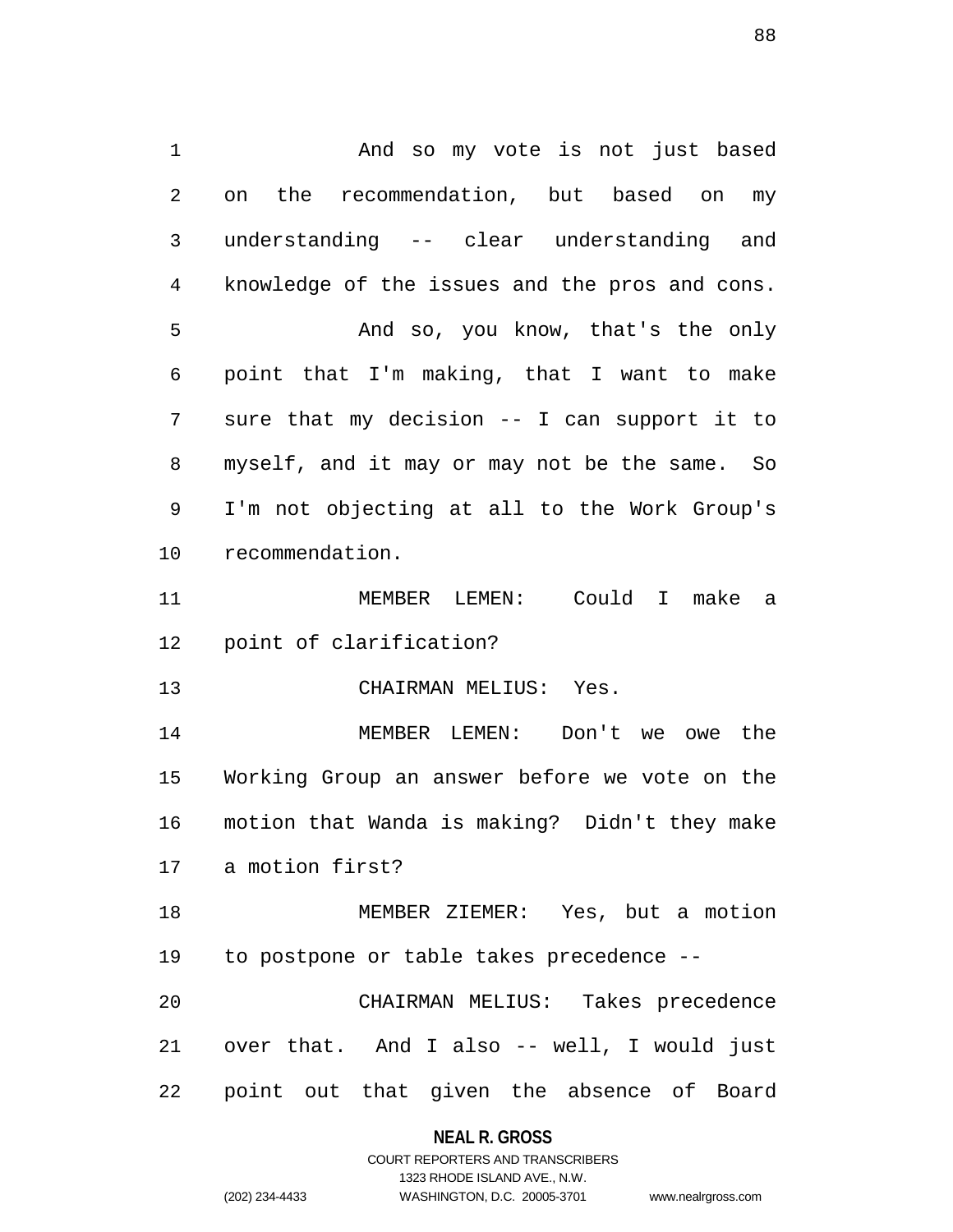1 Members, I don't think this would be settled 2 anyway, so it's -- and I don't know, I'm not 3 knowing what the outcome would be.

4 So my only question is to clarify 5 Wanda's motion, which -- was your motion to 6 postpone until the December meeting, or --

7 MEMBER MUNN: Yes, it was. The 8 purpose in that, however, was to try to 9 identify, better identify the areas of 10 disagreement with respect to what is and is 11 not possible in all of the aspects that are 12 still open. And I had assumed it would take 13 more than a couple of weeks to do that.

14 If the Work Group is not going to 15 be meeting, then I'm not sure who is going to 16 put together the kind of comparison that I had 17 hoped I would see, but I would be more than 18 happy to withdraw my specificity with regard 19 to a date if that would be helpful for other 20 people at the table.

21 CHAIRMAN MELIUS: I believe it 22 would. And just to clarify, my understanding

**NEAL R. GROSS**

COURT REPORTERS AND TRANSCRIBERS 1323 RHODE ISLAND AVE., N.W. (202) 234-4433 WASHINGTON, D.C. 20005-3701 www.nealrgross.com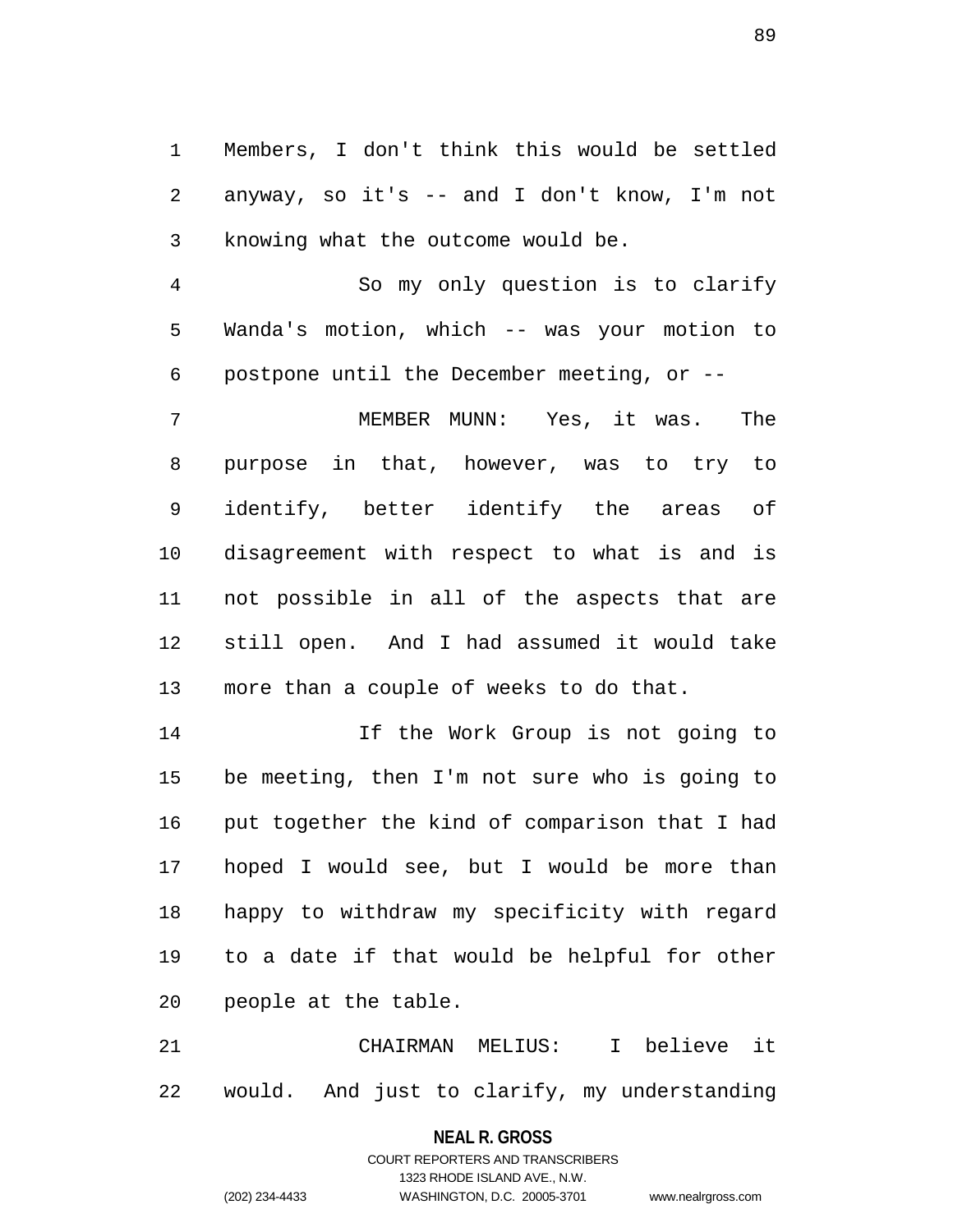1 is that the Work Group was going to be 2 meeting, but I see between now and October, is  $3$  that  $-$ 

4 MEMBER BEACH: No date.

5 CHAIRMAN MELIUS: Well, could we 6 ask the Work Group -- we could certainly ask 7 the Work Group to meet, at least for the 8 purposes of developing that summary, working 9 with NIOSH, I think that could be done by a 10 conference call of the Work Group and could 11 easily be scheduled between now and October 12 and in time for that to be ready for our 13 October 20th call. Is that --

14 MEMBER CLAWSON: I would have to 15 refer to NIOSH and SC&A, if they'll be able to 16 deliver in that time. This would -- you know, 17 this is the same thing. We got some of this 18 paperwork a couple of days before the meeting.

19 CHAIRMAN MELIUS: Paul?

20 MEMBER ZIEMER: Mr. Chairman, I 21 honestly think we have the information, and 22 you know, I've read through them, and I think

**NEAL R. GROSS**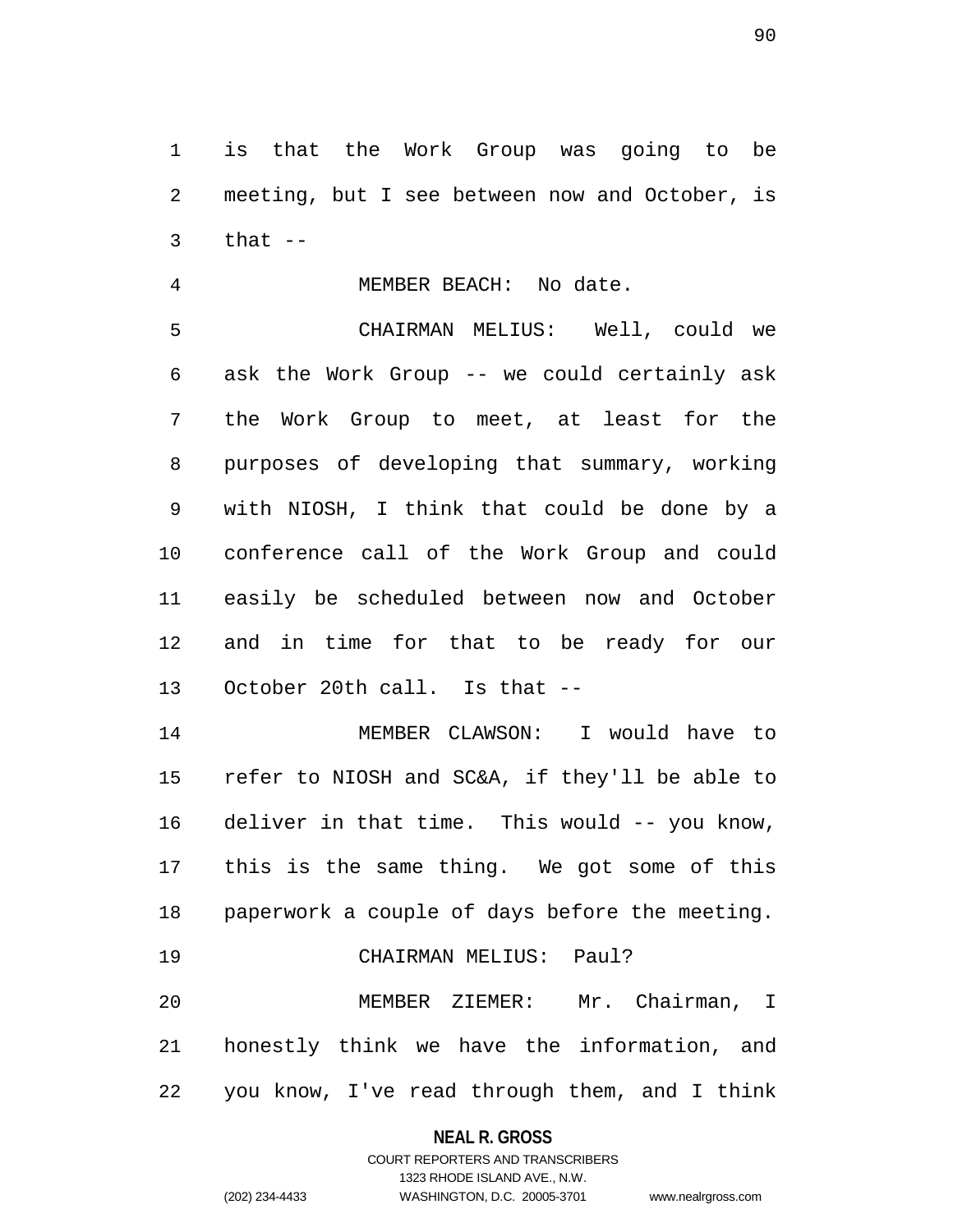1 I understand sort of superficially, at least, 2 the arguments on both sides.

3 I'm not sure that there's any more 4 information to be developed. Maybe it's the 5 issue of organizing it in a way that we can 6 sort of lay it side by side, but I believe the 7 information is there.

8 Mark Rolfes, I don't know that you 9 have more that you would offer beyond the 10 White Papers.

11 And Joe, I think your folks have 12 delineated your views pretty clearly.

13 MR. ROLFES: This is Mark Rolfes 14 with NIOSH, and I believe all of the 15 information that we've received from SC&A, 16 we've prepared responses.

17 Some of the external dosimetry 18 issues haven't made it back over to the Work 19 Group, but by and large, we've proposed 20 methodologies to bound intakes for workers at 21 the Pantex Plant for essentially all 22 radionuclides and essentially all issues that

### **NEAL R. GROSS**

### COURT REPORTERS AND TRANSCRIBERS 1323 RHODE ISLAND AVE., N.W. (202) 234-4433 WASHINGTON, D.C. 20005-3701 www.nealrgross.com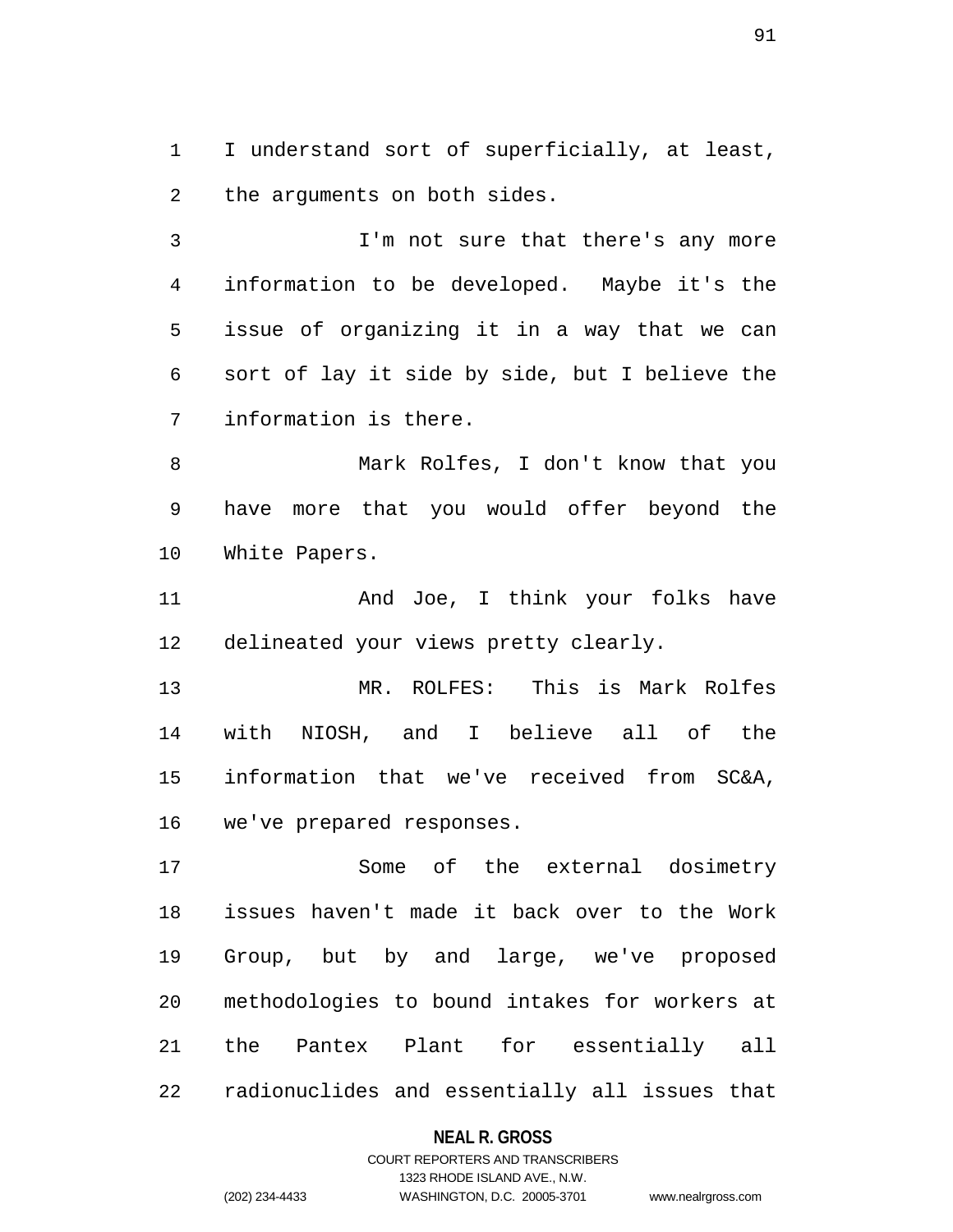1 we've received from SC&A.

2 It's not categorized in a summary. 3 Most of that information is prepared in a 4 data adequacy and review response that we have 5 completed in response to SC&A's review. 6 MR. FITZGERALD: Yes, this just 7 gets into the iterative thing. 8 I don't think we have anything new 9 to respond to NIOSH's most recent White Paper. 10 I think what would be very helpful, though, 11 is if there's any way to speed up the 12 transcripts from the last Work Group meeting 13 that -- well, I think the one before that, but 14 certainly the last Work Group meeting, this 15 issue was center stage. And I think that 16 meeting was, what, a few weeks ago? 17 So that would be helpful for just 18 looking at the details that were discussed. 19 But I would say that would be one more piece 20 of information that you don't have now that 21 would be very germane to this thinking.

22 MR. KATZ: Yes, and certainly we

**NEAL R. GROSS** COURT REPORTERS AND TRANSCRIBERS

1323 RHODE ISLAND AVE., N.W.

(202) 234-4433 WASHINGTON, D.C. 20005-3701 www.nealrgross.com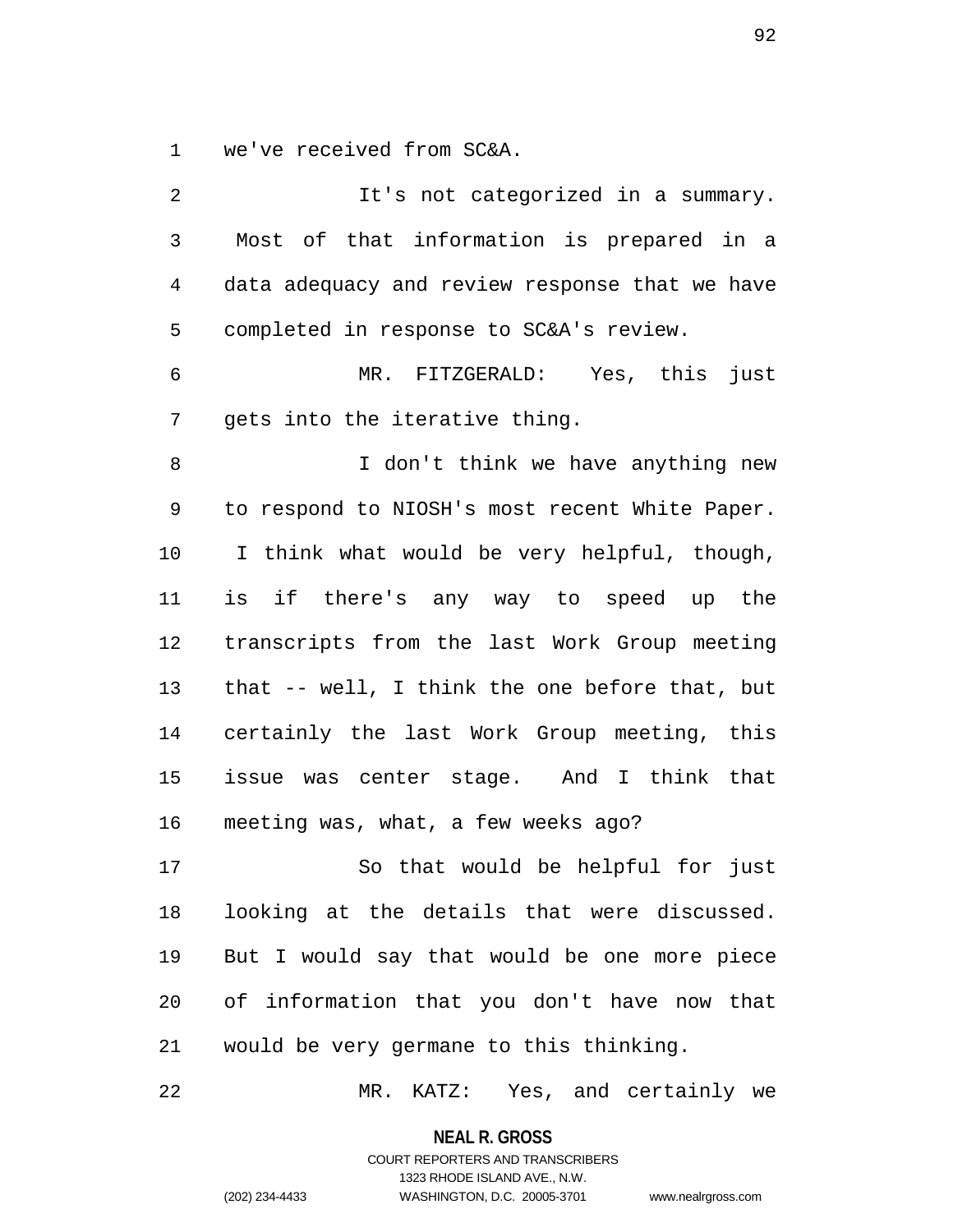1 can do -- we'll do as much as we can to speed 2 it up. But we have time, even when we're 3 talking about an October time frame, even in 4 the normal course of transcripts. But we will 5 ask them to expedite it, so we can get that 6 done as quickly as possible and out to all the 7 Board Members.

8 CHAIRMAN MELIUS: Okay. And I am 9 sure if a Board Member can't find a -- is 10 looking for a particular piece of information 11 or understanding on an issue that, you know, 12 NIOSH, SC&A is available to point -- at least 13 where something might be, because there are a 14 lot of documents, but we'll do that.

15 Okay. So I think as I understand 16 Wanda's motion now would be to postpone, 17 simply to postpone till our next meeting the 18 consideration on this petition. And we have a 19 second to that. So, Ted?

20 MEMBER ANDERSON: And it is just 21 to be through the --

22 CHAIRMAN MELIUS: To the next

**NEAL R. GROSS**

### COURT REPORTERS AND TRANSCRIBERS 1323 RHODE ISLAND AVE., N.W. (202) 234-4433 WASHINGTON, D.C. 20005-3701 www.nealrgross.com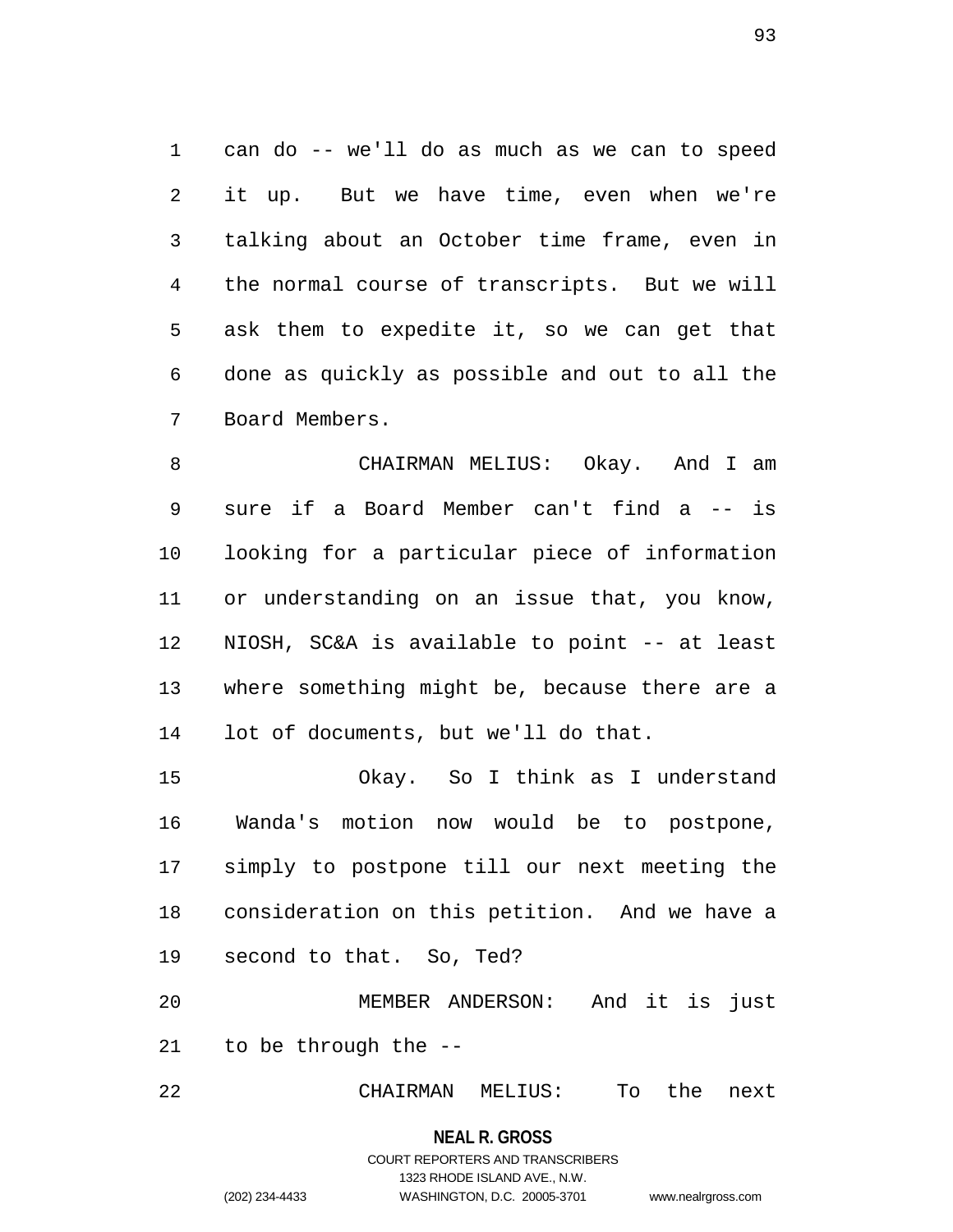1 October meeting.

2 MEMBER ANDERSON: Yes, but the 3 shorter period, not the whole thing? 4 CHAIRMAN MELIUS: Not the whole 5 thing, yes. 6 MEMBER ANDERSON: So their focus 7 is going to be through `83? 8 CHAIRMAN MELIUS: Correct. Yes, 9 just this recommendation, yes, because I don't 10 think the Work Group will have a 11 recommendation before then. 12 MR. KATZ: Dr. Anderson? 13 MEMBER ZIEMER: Yes. 14 MR. KATZ: Ms. Beach? 15 MEMBER BEACH: Yes. 16 MR. KATZ: Mr. Clawson? 17 MEMBER CLAWSON: No. 18 MR. KATZ: Dr. Field? 19 MEMBER FIELD: Yes. 20 MR. KATZ: Dr. Lemen? 21 MEMBER LEMEN: No. 22 MR. KATZ: Dr. Melius?

# **NEAL R. GROSS**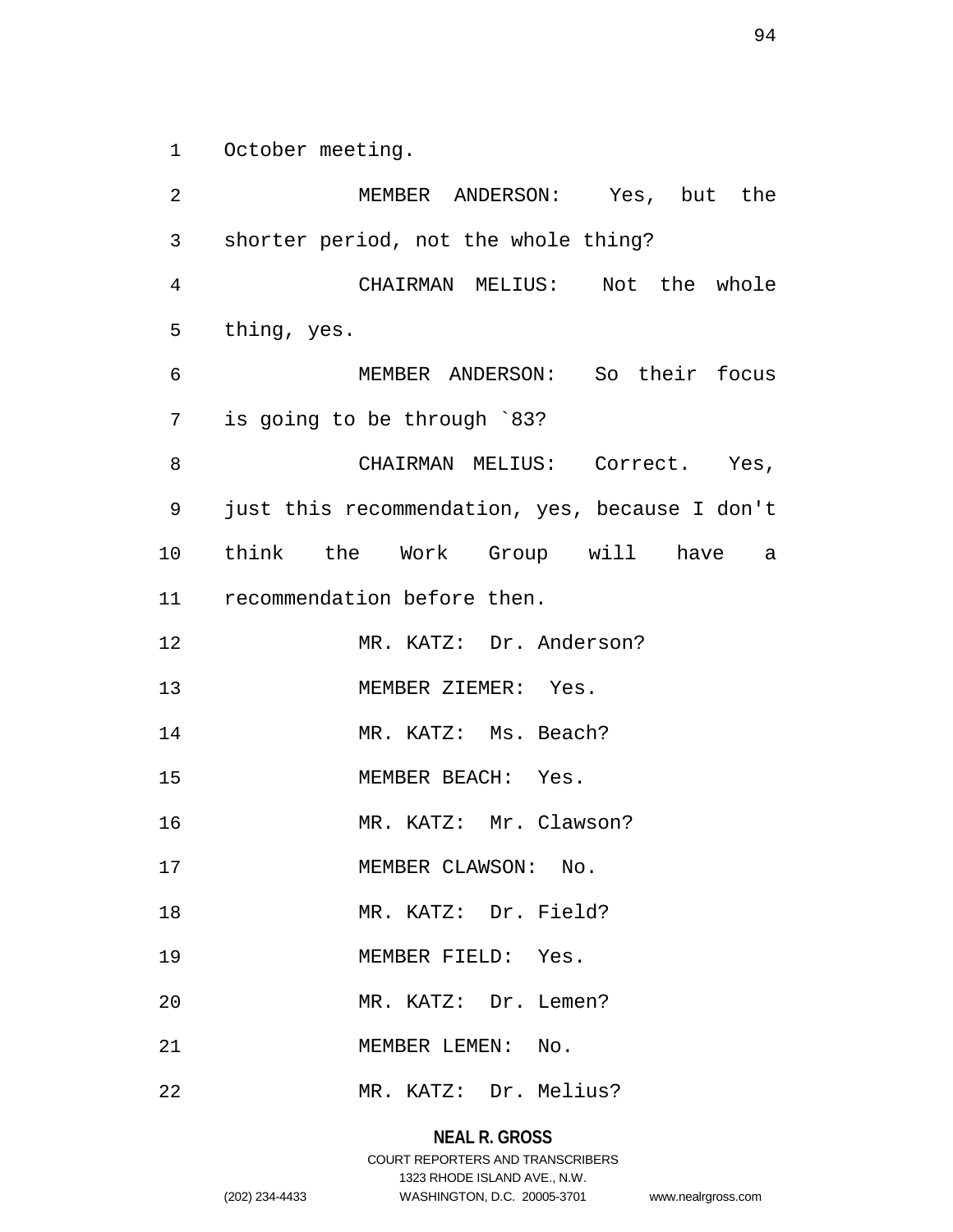| $\mathbf{1}$   | CHAIRMAN MELIUS: Yes.                         |
|----------------|-----------------------------------------------|
| $\overline{2}$ | MR. KATZ: Ms. Munn?                           |
| 3              | MEMBER MUNN: Yes.                             |
| 4              | MR. KATZ: Bob Presley, are you                |
| 5              | still on the line?                            |
| $\epsilon$     | MEMBER PRESLEY: Yes.                          |
| 7              | MR. KATZ: Okay. Yes. Thank you.               |
| 8              | Dr. Roessler?                                 |
| 9              | MEMBER ROESSLER: Yes.                         |
| 10             | MR. KATZ: Mr. Schofield?                      |
| 11             | MEMBER SCHOFIELD: No.                         |
| 12             | MR. KATZ: Dr. Ziemer?                         |
| 13             | MEMBER ZIEMER: Yes.                           |
| 14             | MR. KATZ: Okay. The motion                    |
|                | 15 passes with three nays and the remainder   |
| 16             | present voting yes.                           |
| 17             | CHAIRMAN MELIUS: Okay. Thank                  |
| 18             | you. And thank everybody, and certainly thank |
| 19             | the Work Group for all your hard work in      |
| 20             | getting this prepared, and the petitioners    |
| 21             | also.                                         |
| 22             | I also wanted to state<br>MS. LIN:            |

**NEAL R. GROSS** COURT REPORTERS AND TRANSCRIBERS

1323 RHODE ISLAND AVE., N.W.

(202) 234-4433 WASHINGTON, D.C. 20005-3701 www.nealrgross.com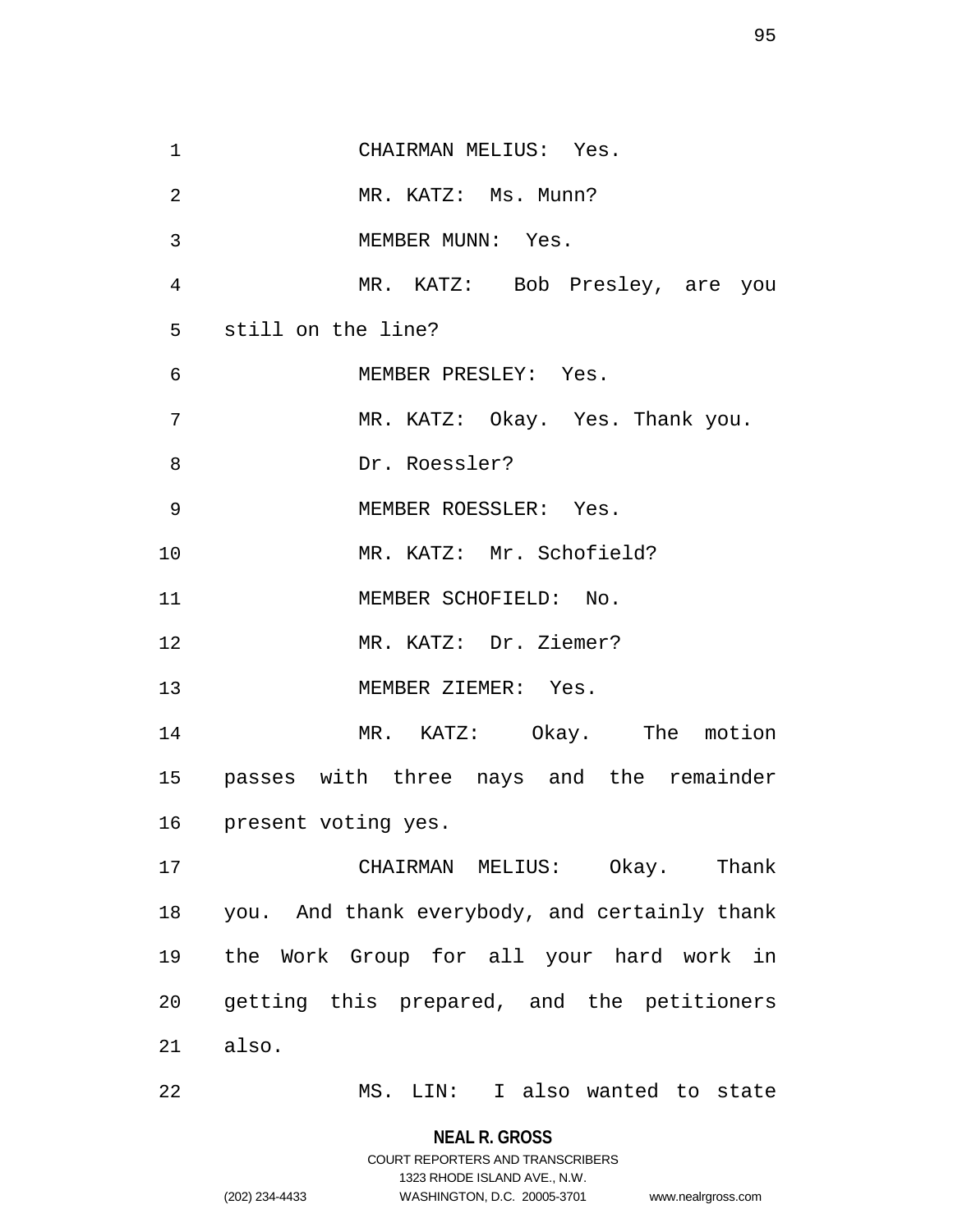1 on the record that Dr. Poston had recused.

2 MR. KATZ: Yes. I meant to say 3 that. Thank you, Jenny.

4 CHAIRMAN MELIUS: Okay. And we 5 have another petition scheduled at 10:15, so 6 why don't we take a break and people come back 7 here at 10:15?

8 We should be, for the Board 9 Members and audience, we should be wrapping up 10 right after that next petition, so.

11 (Whereupon, the above-entitled matter went off 12 the record at 10:06 a.m. and 13 resumed at 10:22 a.m.)

14 CHAIRMAN MELIUS: Okay. We will 15 get started again. There were some 16 discussions during the break, and we actually 17 -- I think NIOSH felt, and Ted and I talked 18 and we also thought that it probably would be 19 helpful to have a sort of a summary document 20 for Board Members from both NIOSH and SC&A 21 that sort of summarized the respective 22 background or justifications for their

### **NEAL R. GROSS**

### COURT REPORTERS AND TRANSCRIBERS 1323 RHODE ISLAND AVE., N.W. (202) 234-4433 WASHINGTON, D.C. 20005-3701 www.nealrgross.com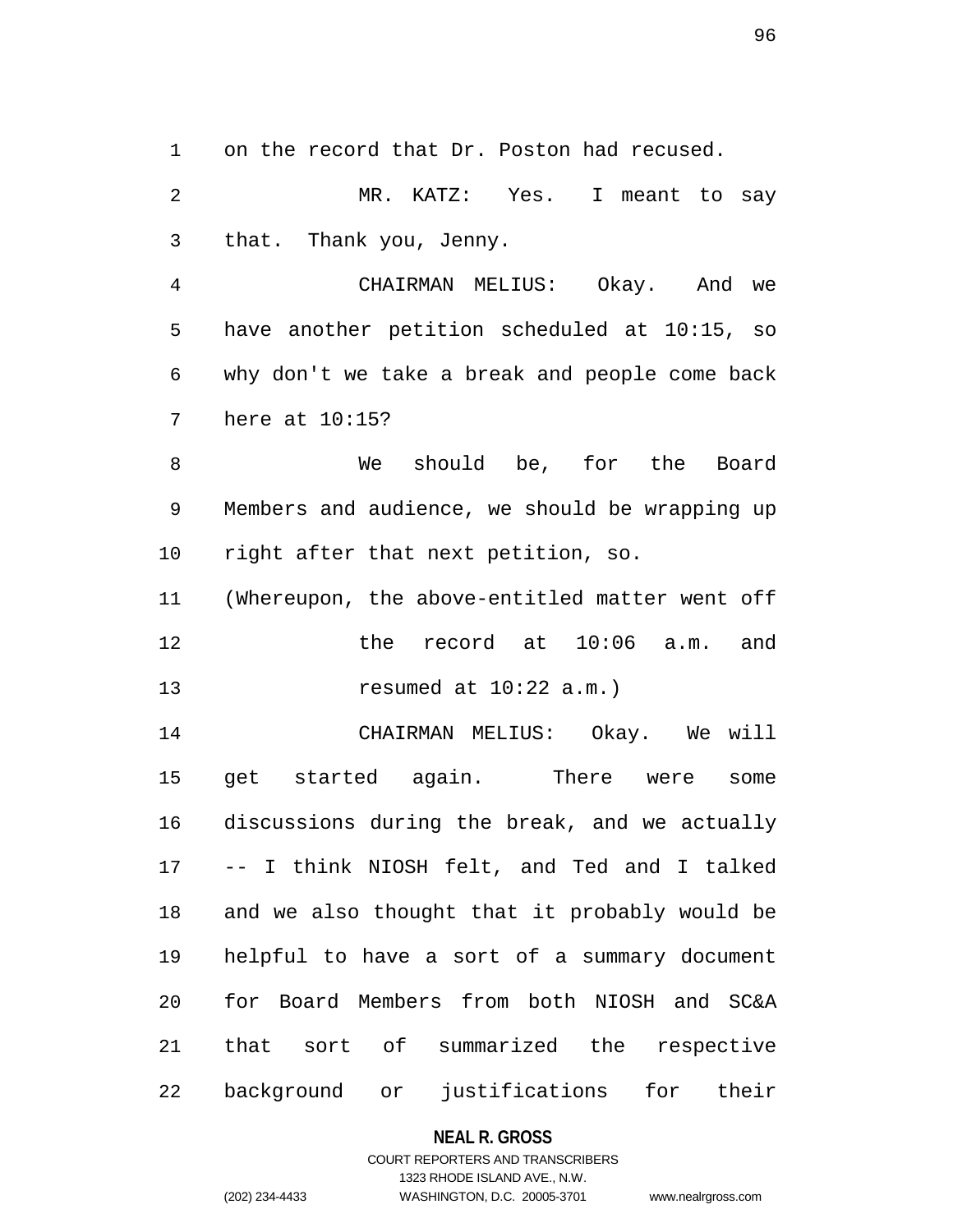1 positions, as well as references back to the 2 many different documents that have been 3 prepared on this site, and was useful -- and 4 they thought it would be helpful. So I think 5 we can have them go ahead and do that.

6 Also, that there will also be a -- 7 and we'll make those available to the 8 petitioners also. And also, NIOSH was going 9 to also look at the -- sort of the Class 10 Definition potential issues, just to give us a 11 little bit of sort of background for 12 discussion purposes on what -- how people were 13 badged, some of the access issues, and so 14 forth.

15 It will just be a factual piece 16 that it would be helpful if we have to define 17 a Class Definition for that.

18 And again, that will be something 19 available to everybody, including the 20 petitioners. So, any questions on that? 21 MEMBER MUNN: I'm hoping that the 22 two summaries will have similar topic

**NEAL R. GROSS**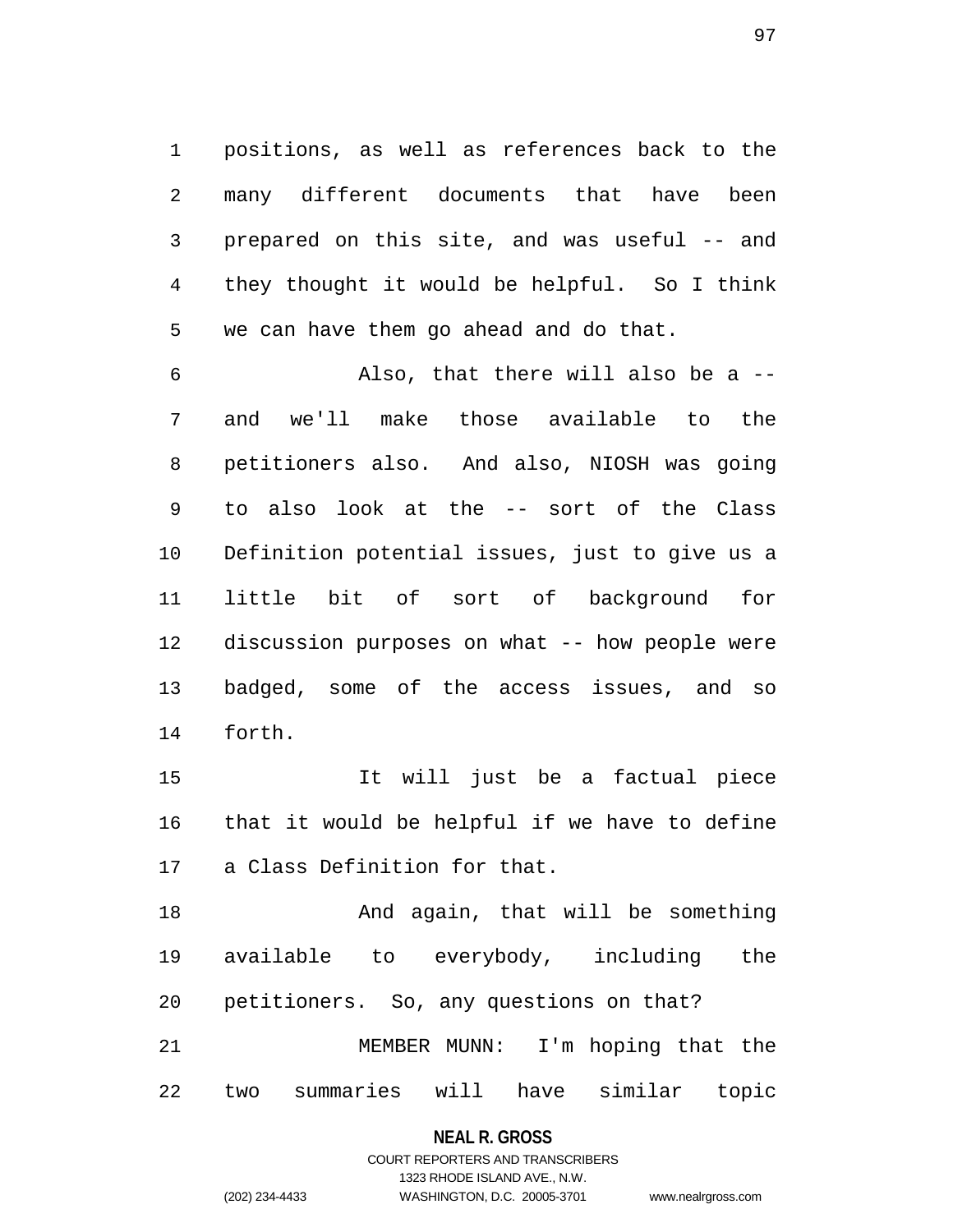1 headings, so that --

2 (Laughter.) 3 -- we will not be trying to 4 identify which topic heading relates to the 5 other topic heading. 6 CHAIRMAN MELIUS: I think we can 7 manage that. And I think actually the last 8 item on our agenda for today is the Vitro. 9 And this is the addendum to the 10 Special Cohort Evaluation Report on Vitro, so, 11 Jim? 12 DR. NETON: Thank you, Dr. Melius. 13 I think this is the first time I've ever 14 given a last presentation. That's usually 15 reserved for LaVon, so I'm not sure what that 16 really means. But, yes.

17 I am talking about the Vitro 18 Manufacturing facility in Canonsburg, 19 Pennsylvania, and this is an addendum to the 20 Special Exposure Cohort evaluation petition.

21 To refresh your memory, we 22 provided an ER on Petition SEC 00177 on July

### **NEAL R. GROSS** COURT REPORTERS AND TRANSCRIBERS

1323 RHODE ISLAND AVE., N.W.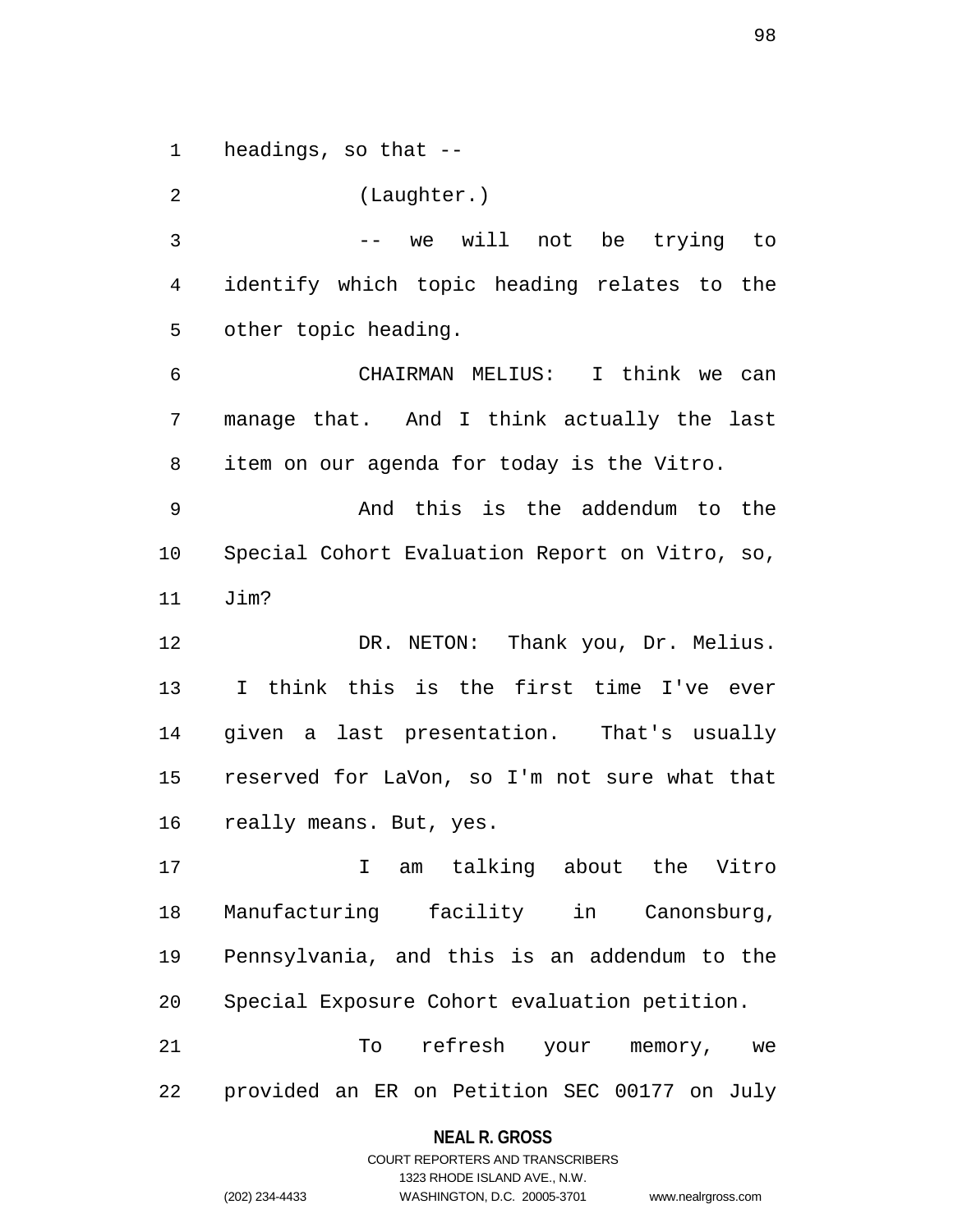1 14th, 2010. It was an 83.13 petition. 2 Actually, we received it on that date. 3 September 9th we qualified it.

4 And at that time, we divided the 5 Petition Requested Class into two time 6 periods, the first time period which was 7 discussed previously was January 1st, `58, 8 through December 31st, `59, and then we 9 reserved this residual radiation period from 10 January 1st, 1960 through April 30th, 1965, 11 because we just weren't quite sure what 12 happened in that time period and weren't 13 comfortable making a determination at that 14 time.

15 Since then, we've gone back and 16 obtained some additional information to help 17 us figure out what we're going to recommend, 18 and that's what I'm here to talk about today. 19 So again, the addendum here that 20 you have in your hands is completion of the 21 Evaluation Report addendum, which evaluates 22 the time periods of January 1st, 1960, through

### **NEAL R. GROSS**

COURT REPORTERS AND TRANSCRIBERS 1323 RHODE ISLAND AVE., N.W. (202) 234-4433 WASHINGTON, D.C. 20005-3701 www.nealrgross.com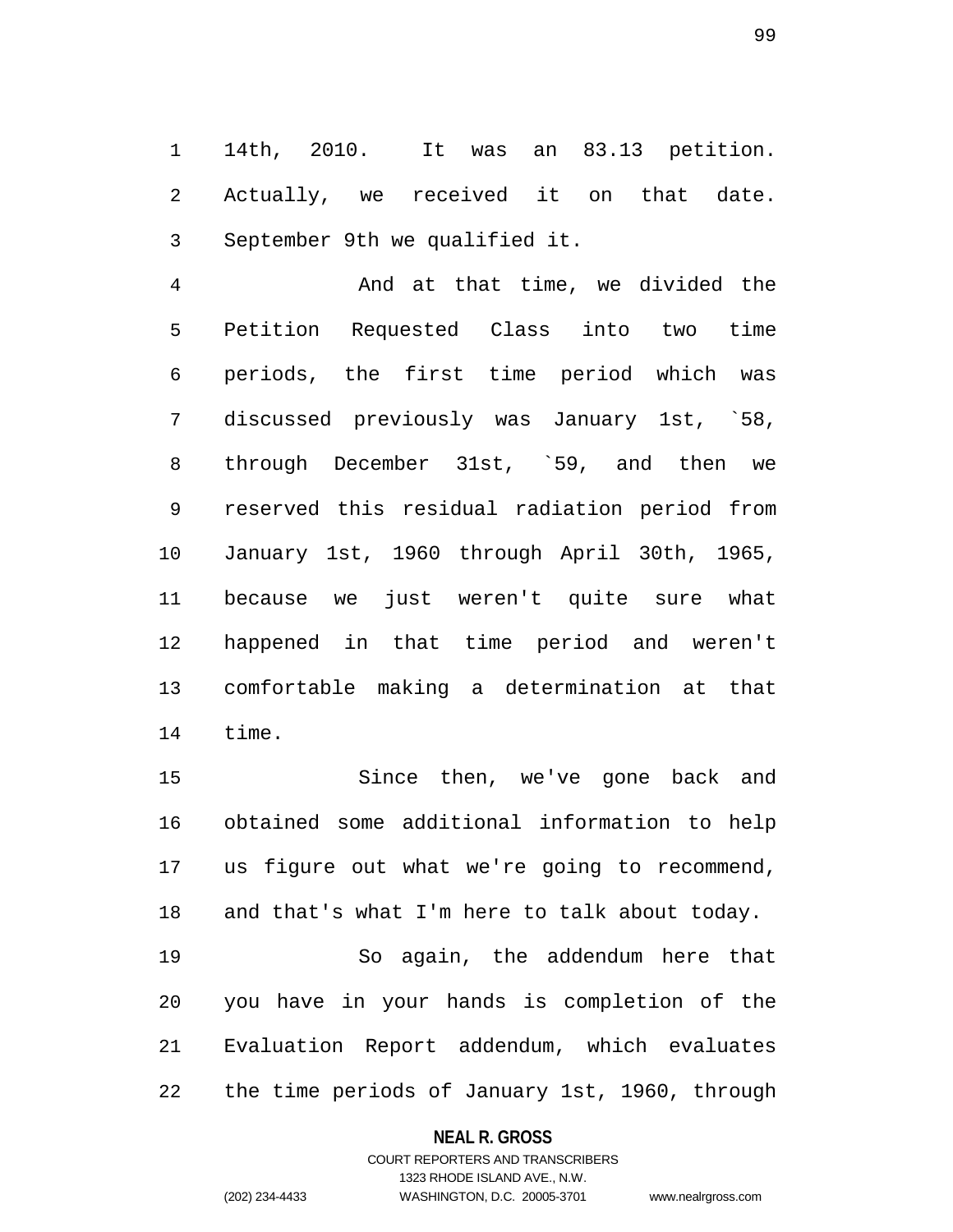1 September 30th, 1965.

2 Just to refresh your memory a 3 little bit about the Vitro facility, it is 4 located in Canonsburg, Pennsylvania, about 20 5 miles from Pittsburgh. 6 It's a fairly small site, as these 7 sites go. It's about 18 acres. 8 And they performed a lot of work 9 for the Manhattan Engineering District and the 10 AEC. They had a contract to recover uranium 11 for residues and scraps beginning in `42, but 12 they also at one point processed some Belgian 13 Congo ore. 14 And prior to their involvement 15 with the AEC, they were involved heavily in 16 the purification -- extraction and 17 purification of radium compounds. So there 18 was a long history of work with radioactive 19 materials at this site. 20 They also performed various 21 process developments to recover uranium from 22 different waste streams, notably the Tonawanda

**NEAL R. GROSS**

COURT REPORTERS AND TRANSCRIBERS 1323 RHODE ISLAND AVE., N.W. (202) 234-4433 WASHINGTON, D.C. 20005-3701 www.nealrgross.com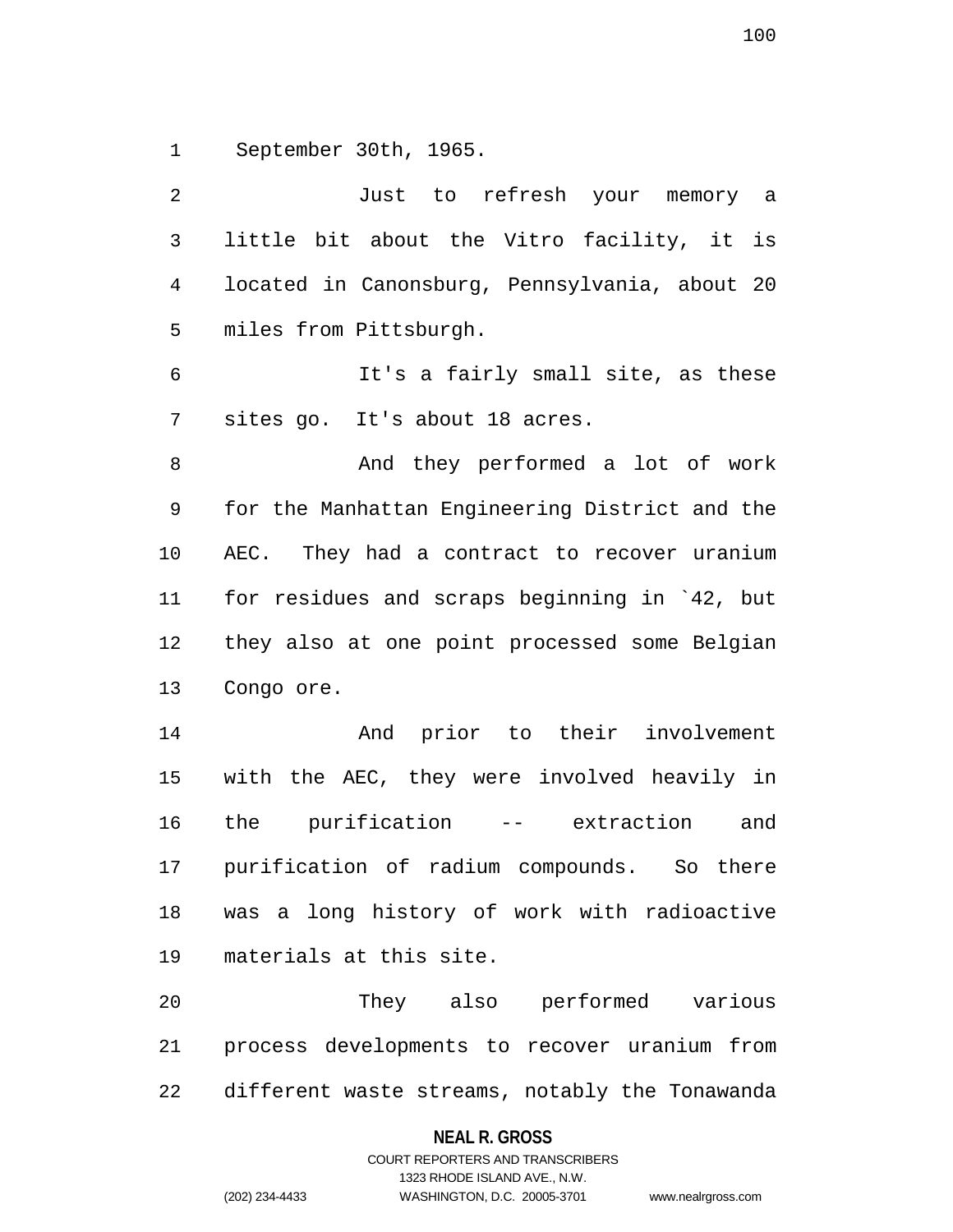1 wastes that are stored at Lake Ontario 2 Ordnance Works, so they're sort of a catch-all 3 place.

4 Anything that was contaminated 5 that might have valuable uranium that was 6 there in residue quantities was shipped there, 7 and tried to extract some valuable material. 8 That ended up resulting in contaminating a 9 large number of buildings at the site.

10 But I want to talk a little bit 11 about the waste that was generated there, and 12 this is where the story gets a little 13 complicated.

14 In 1955, there was a campaign to 15 receive a lot of -- essentially uranium mill 16 tailings. They had, you know, the uranium had 17 been taken out, but there was still about a 18 half a percent uranium by weight in the 19 materials.

20 And they thought, well, Vitro 21 could process these waste residues and pull 22 out the uranium that was left. And that of

### **NEAL R. GROSS**

# COURT REPORTERS AND TRANSCRIBERS 1323 RHODE ISLAND AVE., N.W. (202) 234-4433 WASHINGTON, D.C. 20005-3701 www.nealrgross.com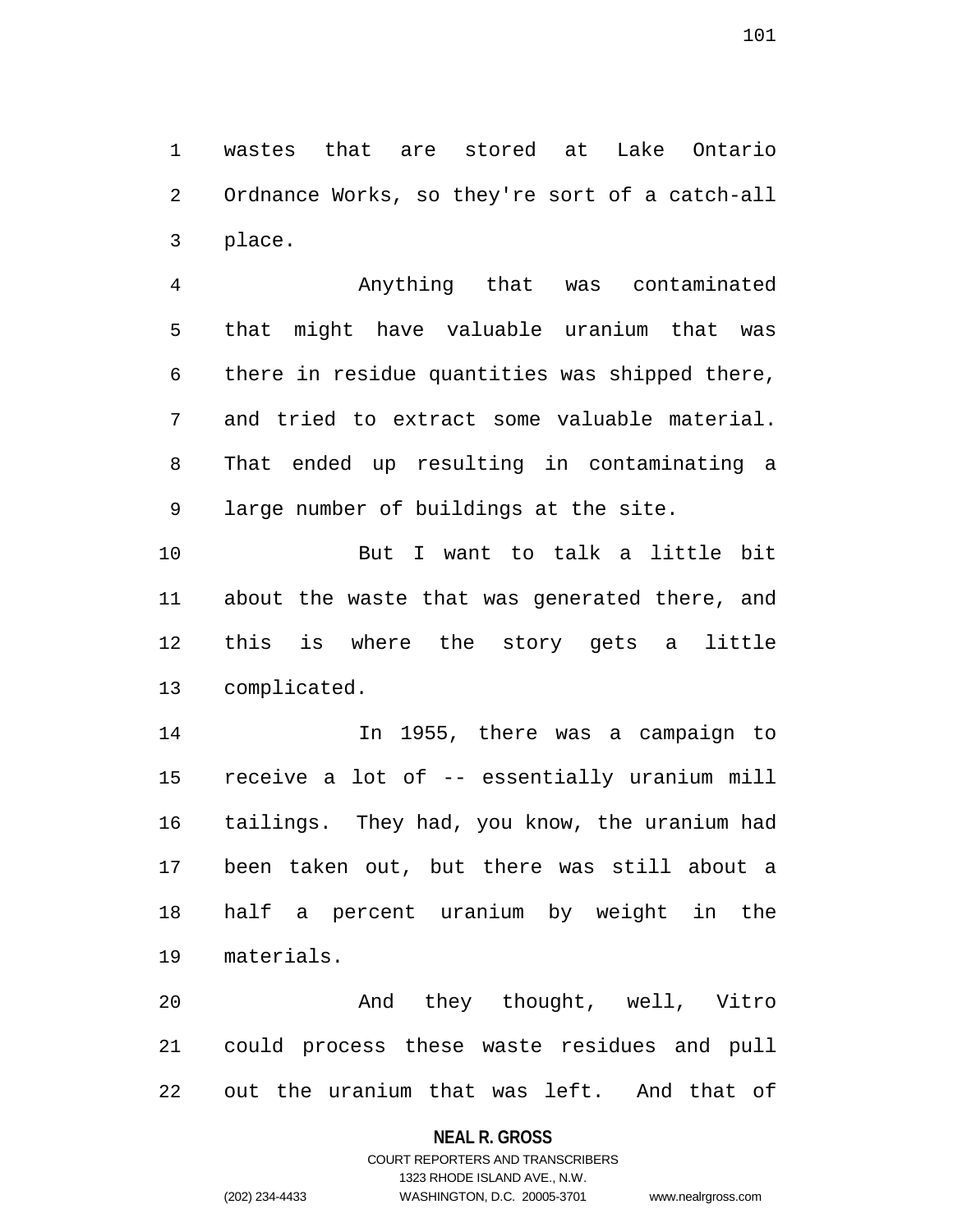1 course ended up with a lot of byproduct 2 material.

3 So they received a lot of these 4 residues, starting in `55, thousands of tons 5 of residues were shipped there, so-called Port 6 Hope waste materials.

7 And by January `57, they had 8 extracted enough uranium to make about, I 9 think, 800 pounds of uranium, but they 10 resulted in the generation of about 10,000 11 tons of residues that were eventually shipped 12 off-site.

13 But of these Port Hope wastes that 14 were shipped there, there were 4,000 tons of 15 original waste that was never processed. The 16 process was shut down in around 1959, so, 17 there remained these piles of essentially what 18 I would call uranium mill tailings, 4,000 tons 19 of them, sitting above ground at the site. 20 These residues, these 4,000 tons

22 laid above ground at the facility through 1965

21 of uranium, what I would call mill tailings,

#### **NEAL R. GROSS**

COURT REPORTERS AND TRANSCRIBERS 1323 RHODE ISLAND AVE., N.W. (202) 234-4433 WASHINGTON, D.C. 20005-3701 www.nealrgross.com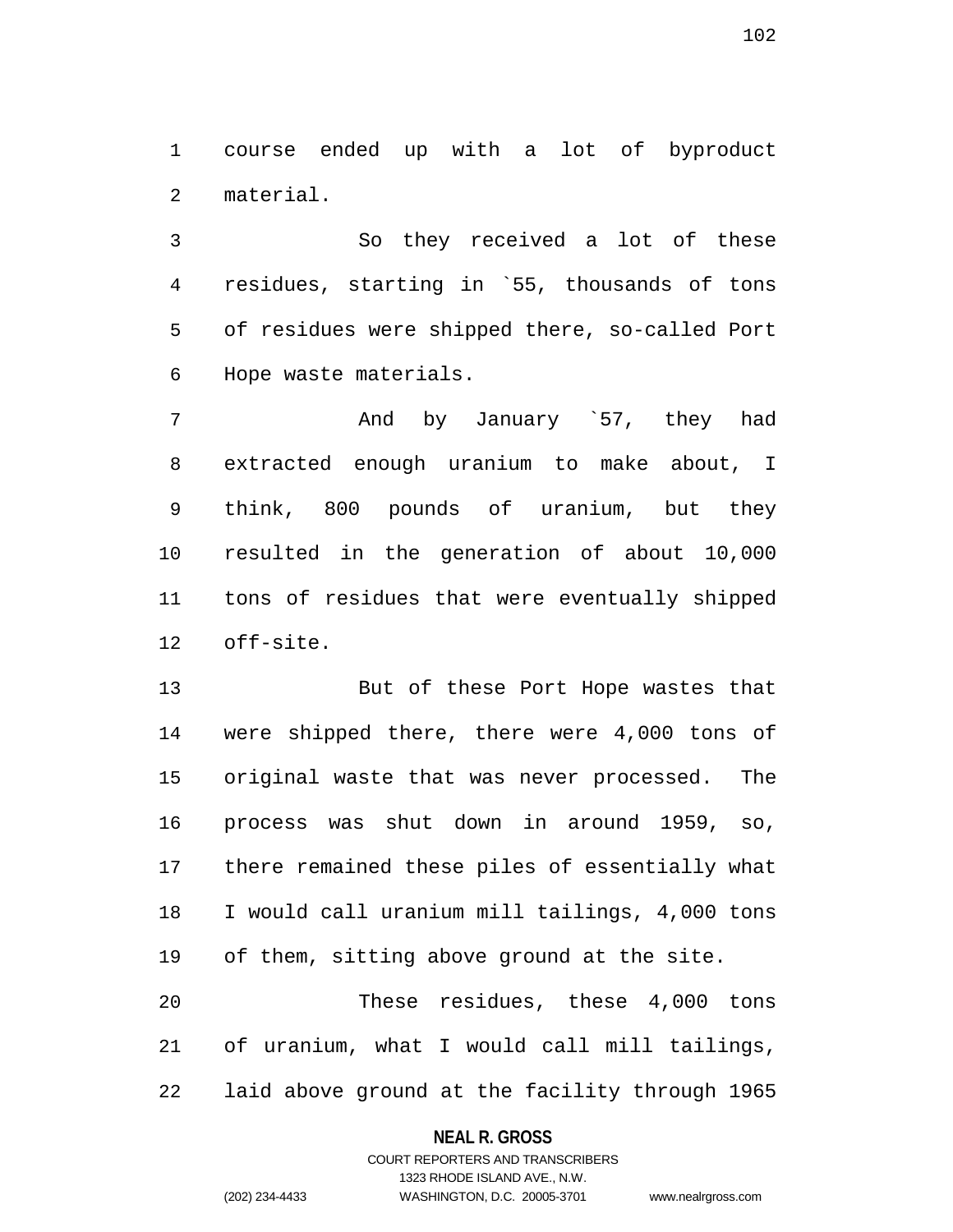1 till eventually it was buried.

2 So, we have sort of a little 3 variety of operations during this 1960 to `65 4 period, and I tried to capture that in the 5 next couple slides.

6 In the very beginning of 1960, 7 there was some decontamination and 8 decommissioning work. And as far as we can 9 tell, it pretty much lasted though the middle 10 of 1960, May to June time frame.

11 In fact, looking through our 12 claims, we have no one who had full-time 13 employment at the site after June of 1960. So 14 that kind of ends the formal operations at the 15 site.

16 During that period, workers 17 obviously could have been exposed during the 18 shuttering of the process equipment and the 19 storage and removing of the residues, that 20 sort of thing.

21 After 1960, May time frame, all 22 that you really have left are these buildings

> **NEAL R. GROSS** COURT REPORTERS AND TRANSCRIBERS 1323 RHODE ISLAND AVE., N.W. (202) 234-4433 WASHINGTON, D.C. 20005-3701 www.nealrgross.com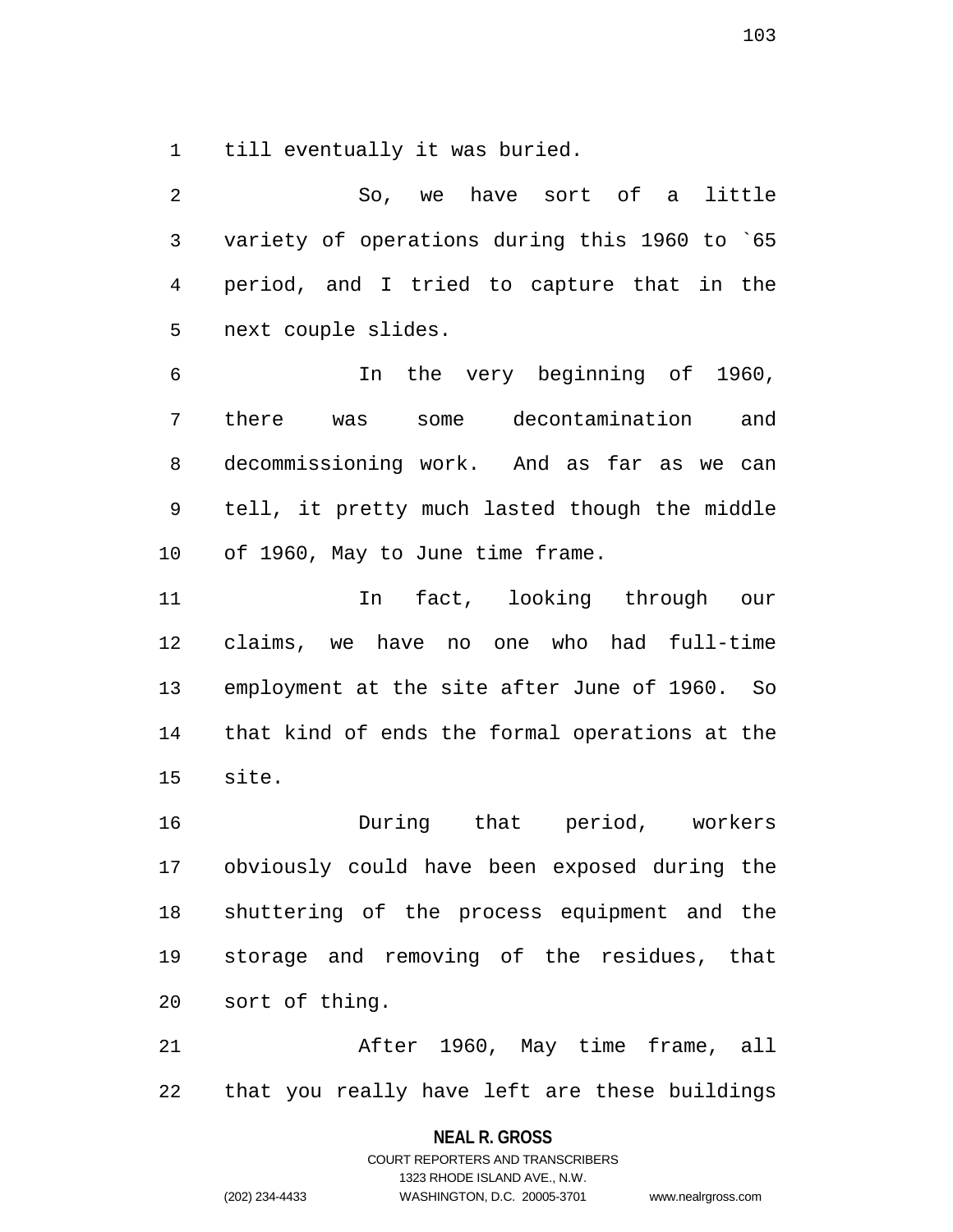1 that are contaminated.

2 No work activity is going on, but 3 you have these 4,000 tons of these ore 4 residues sitting above ground protected by a 5 chain link fence and a guard service. 6 The Vitro Company indicated to the 7 AEC that the materials were being kept wet, so 8 there's possibly some workers periodically 9 entering the area and wetting down the piles, 10 but that's about the only activity through 11 1960 till about the end of 1965. 12 And towards the end of 1965, the 13 residue piles were buried. Around the August 14 time frame, the burial activities actually 15 started, planning started a little bit before 16 that. 17 But the best that we can 18 determine, beginning on August 2nd of `65, the 19 burial started and was completed by September 20 30 of `65.

21 So you have a period here where 22 you have some D&D activities through June of

### **NEAL R. GROSS**

COURT REPORTERS AND TRANSCRIBERS 1323 RHODE ISLAND AVE., N.W. (202) 234-4433 WASHINGTON, D.C. 20005-3701 www.nealrgross.com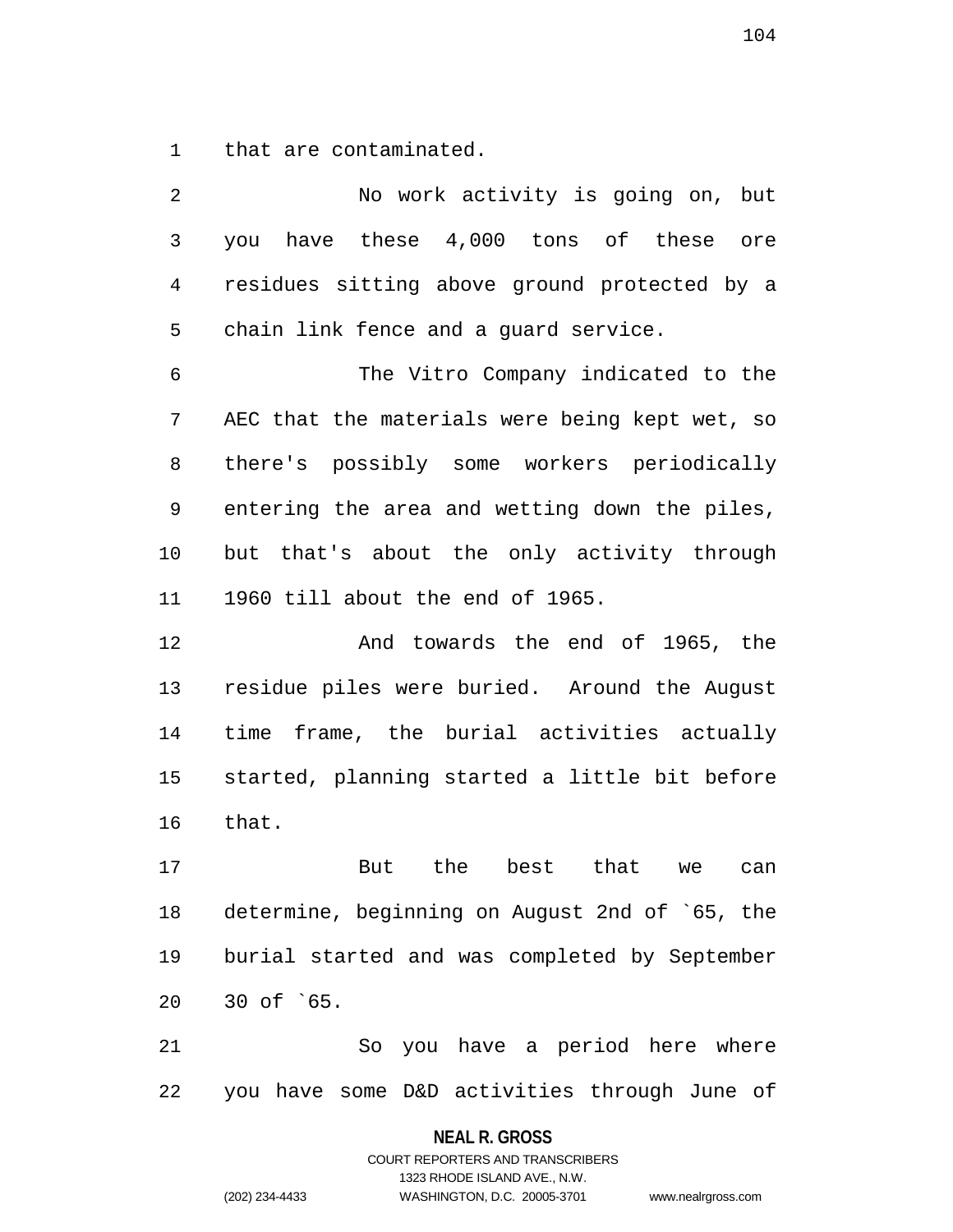1 1960, not much going on except security 2 patrols and some workers wetting down these 3 above-ground ore residue piles, 4,000 tons. 4 And then in 1965, you have about a 5 month or so of activity where the piles were 6 buried -- buried underground.

7 So, the potential radionuclide 8 exposure at the site, then, were obviously 9 from the uranium and the uranium progeny. Of 10 course, mill tailings have a fair amount of 11 radium progeny, notably thorium-230, radium-12 226, radon-222, so that all was present in 13 both the buildings and the ore piles. So we 14 have that exposure source term.

15 And then the external exposures 16 would be from the residues themselves, which 17 would contain not super-significant levels of 18 external exposures, but certainly measurable 19 quantities in the low millirem per hour 20 ranges.

21 We have no monitoring data during 22 this period -- no bioassay data, no air

**NEAL R. GROSS**

COURT REPORTERS AND TRANSCRIBERS 1323 RHODE ISLAND AVE., N.W. (202) 234-4433 WASHINGTON, D.C. 20005-3701 www.nealrgross.com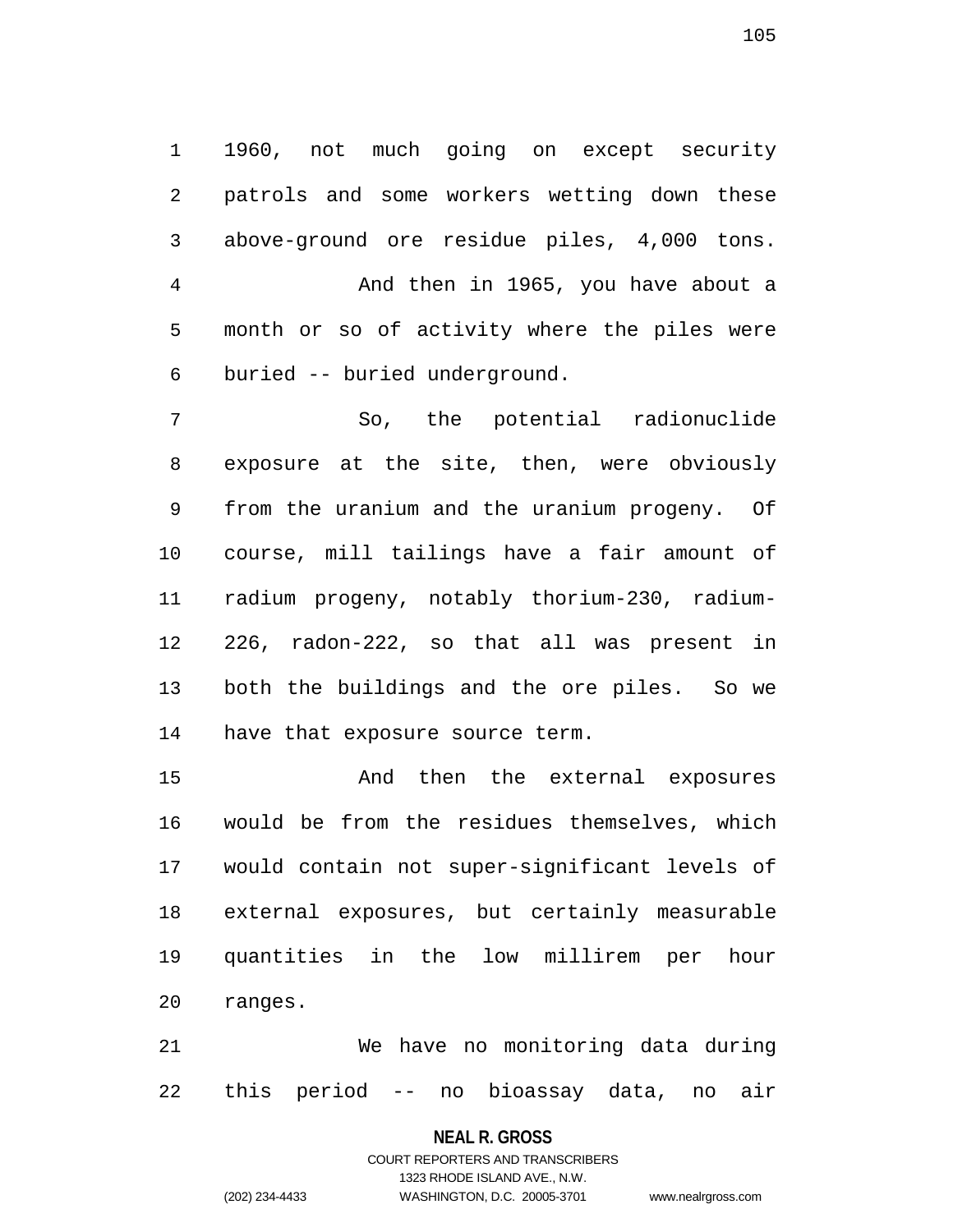1 sampling data, no external data.

2 We do have some limited area 3 survey data, between `60 and `65, of the soil 4 areas that were collected to prepare for the 5 remediation project for the burial of the 6 wastes.

7 Sources of other available 8 information, we obviously have our Technical 9 Information Bulletins. There was an interview 10 conducted with seven former workers, existing 11 claimant files, documentation provided by 12 petitioner, and the sort of normal types of 13 data that we obtain for sites such of this.

14 We had data capture efforts listed 15 here. I won't read them all, but they're sort 16 of our standard sources of information for 17 Atomic Weapons Employer facilities.

18 And just to talk about the 19 interviews a little bit, we did, as I 20 mentioned, had seven interviews with former 21 workers, but their work was completed between 22 January `58 and 1960, so there really have

**NEAL R. GROSS**

# COURT REPORTERS AND TRANSCRIBERS 1323 RHODE ISLAND AVE., N.W. (202) 234-4433 WASHINGTON, D.C. 20005-3701 www.nealrgross.com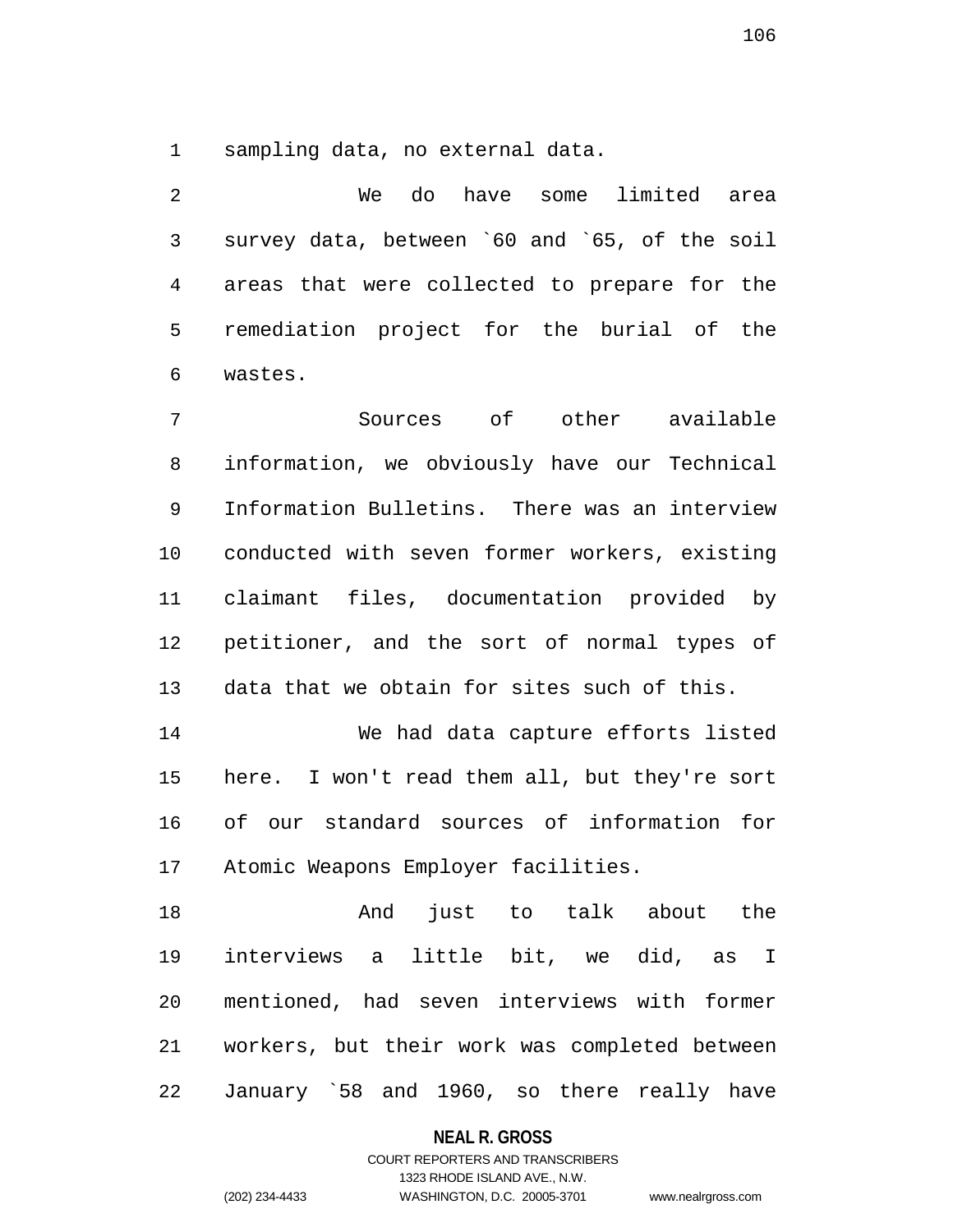1 nothing in -- the interviews aren't relevant 2 to the `60 to `65 period, unfortunately.

3 Previous dose reconstructions -- 4 we have 27 claims for Vitro. Of those claims, 5 eight claimants have employment during the 6 evaluation period, that is, from `60 to `65, 7 although I looked at the claims, and the 8 latest one, employment is June 1960 is the 9 last employment period, although there is one 10 claimant who has, I think, 140 hours of 11 exposures in 1961.

12 I'm not sure what that's all 13 about. There's always something. It's only 14 140 hours. It was some sort of an engineering 15 design issue, as best I can tell.

16 And none of the claims, as we 17 suggested earlier, have any kind of monitoring 18 data whatsoever.

19 So, we believe that the available 20 information to us, as far as process 21 description source terms, doesn't allow us to 22 complete dose reconstructions with sufficient

### **NEAL R. GROSS**

# COURT REPORTERS AND TRANSCRIBERS 1323 RHODE ISLAND AVE., N.W. (202) 234-4433 WASHINGTON, D.C. 20005-3701 www.nealrgross.com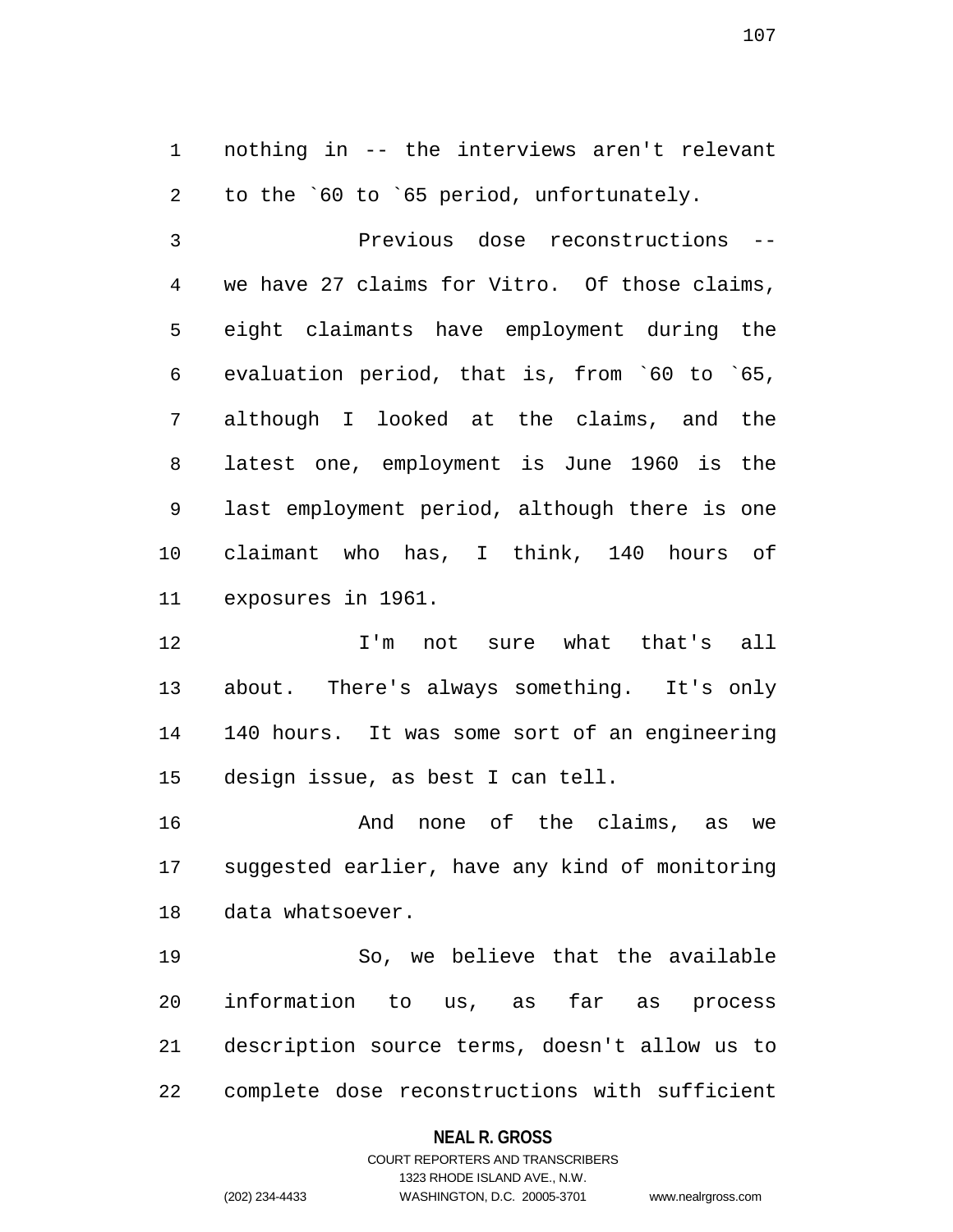1 accuracy for this time period, that is, 2 January 1st, 1960 through September 30th, `65. 3 We do believe, with the effective 4 removal of the source term, that is, the 5 burial of the waste underground and some 6 subsequent surveys of them that, we have 7 sufficient information to reconstruct 8 exposures after that time period, using the 9 normal methodologies that we would use for 10 residual contamination periods.

11 So, a brief summary of the 12 feasibility findings here: we can't 13 reconstruct any of the internal or external 14 exposures. Occupational medical is not 15 applicable to this time period, nor are 16 neutron exposures.

17 So the final NIOSH recommendation 18 is: all AWE employees who worked at Vitro from 19 January 1st, 1960 through September 30th, 1965 20 for 250 work days.

21 and that concludes my 22 presentation.

### **NEAL R. GROSS**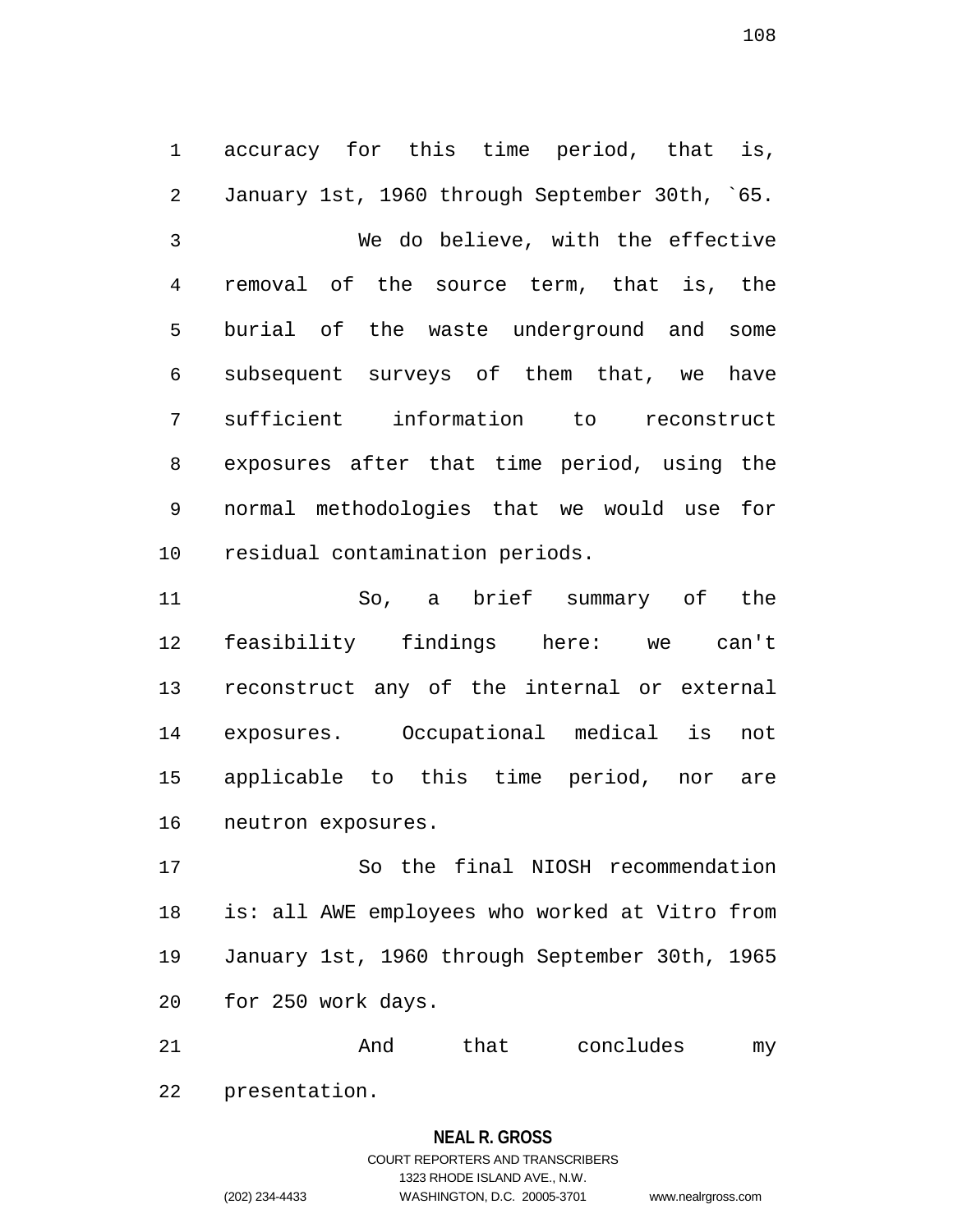1 CHAIRMAN MELIUS: Okay. Thank 2 you.

3 Questions or comments? Paul? 4 MEMBER ZIEMER: Dr. Neton, could 5 you just clarify the slide before the final 6 table?

7 You said you could effectively 8 model external exposures because of the 9 removal of the source term, but then on the 10 chart, you're saying you cannot reconstruct 11 external --

12 DR. NETON: Oh.

13 MEMBER ZIEMER: That's not clear  $14$  to me what  $-$ 

15 DR. NETON: We could model after 16 the source term is buried, after 1965, there 17 is a typo there on this slide right here, the 18 feasibility.

19 It should say September 30th, 20 1965, but after `65, when they buried the 21 4,000 tons of material, then we could 22 reconstruct the exposures, because there are

### **NEAL R. GROSS**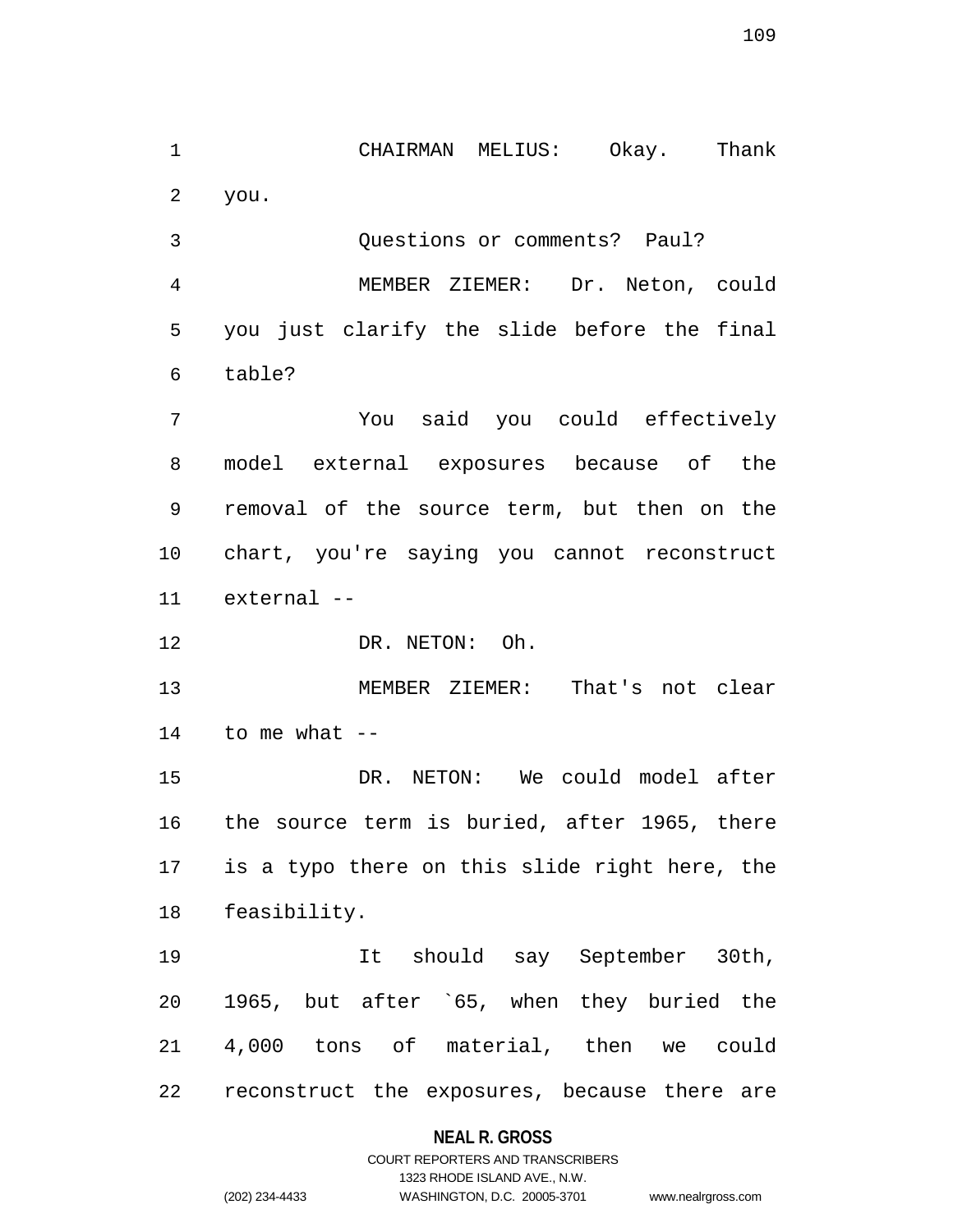1 surface measurements of external.

2 MEMBER ZIEMER: Oh, right. Okay, 3 I get it. 4 DR. NETON: Sorry. 5 Any other questions? I'll just 6 comment -- oh, sorry, Josie, go ahead. 7 MEMBER BEACH: Oh, I just had a 8 quick one for clarification. On page 10 of 9 the ER, it says the residual period was 10 designated from 1958 to 1985. 11 Is that a typo, or is that 12 correct? 13 DR. NETON: No, that's correct. 14 MEMBER BEACH: That is correct? I 15 just wanted to be clear. 16 DR. NETON: The material is still 17 there. It's buried, but it's -- yes, it goes 18 through `85. 19 The material is still there 20 through `85, is what I meant. It's not there 21 currently, it was remediated in `85, but it is 22 there -- it was there through 1985.

### **NEAL R. GROSS**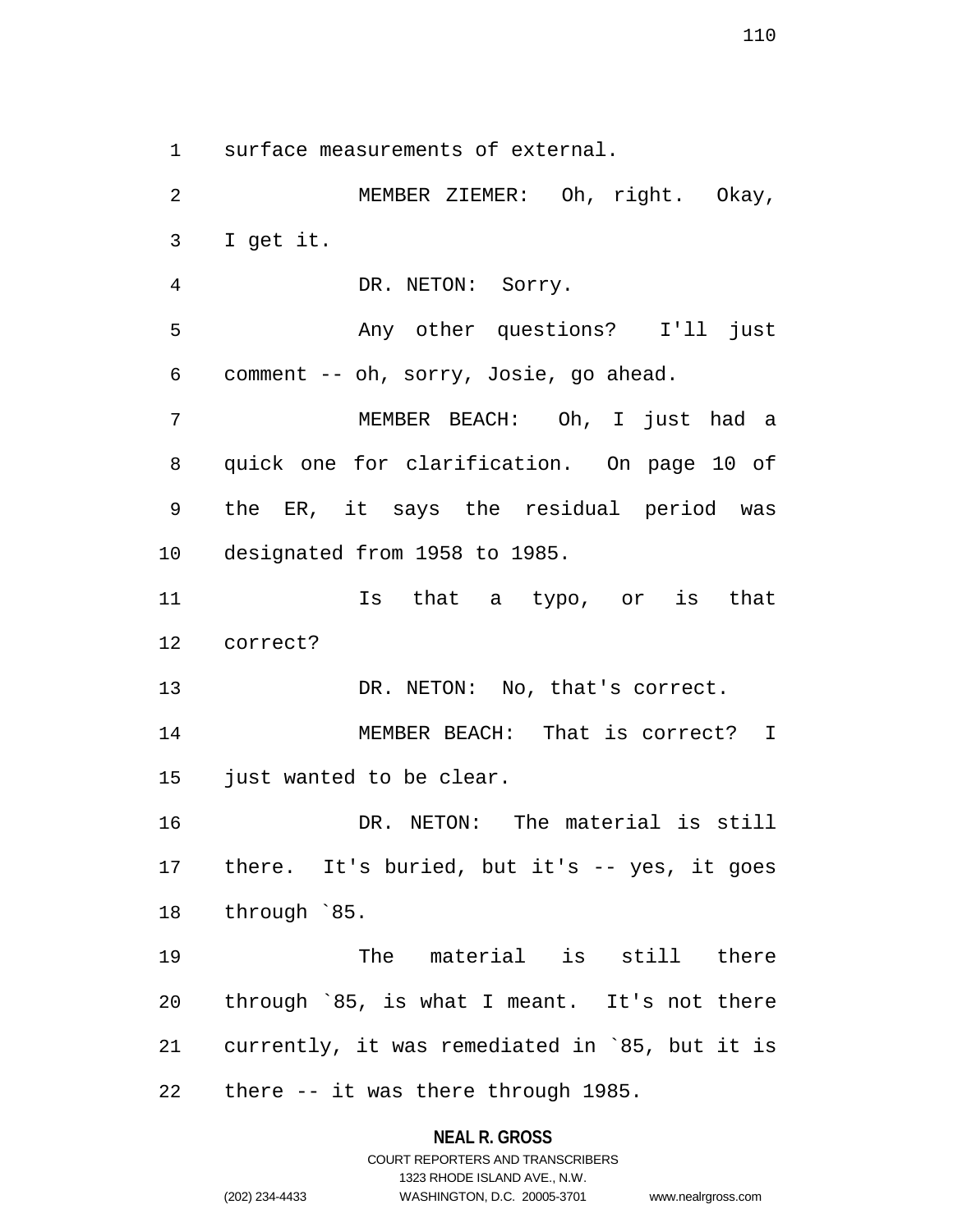1 And like I said, once they buried 2 it in `65, that 20-year period, we believe we 3 could reconstruct exposures.

4 CHAIRMAN MELIUS: Okay. I would 5 just add, I looked at this when -- a few weeks 6 ago and had some email correspondence with Jim 7 about the -- Jim's question about this time 8 period up later in `65, just were there 9 actually people -- do we actually have 10 claimants, and do we have a better idea what 11 was going on there?

12 It wasn't clear to me why we 13 couldn't, for example, do dose reconstruction 14 for the security patrol as opposed to people 15 working on the site.

16 But I think -- Jim looked back 17 through the claims, and we just don't have 18 information. And you can argue either way, 19 but it's almost a hypothetical worker, and you 20 really can't tell.

21 And I'm comfortable with this 22 finding going forward, based on that. I don't

### **NEAL R. GROSS**

COURT REPORTERS AND TRANSCRIBERS 1323 RHODE ISLAND AVE., N.W. (202) 234-4433 WASHINGTON, D.C. 20005-3701 www.nealrgross.com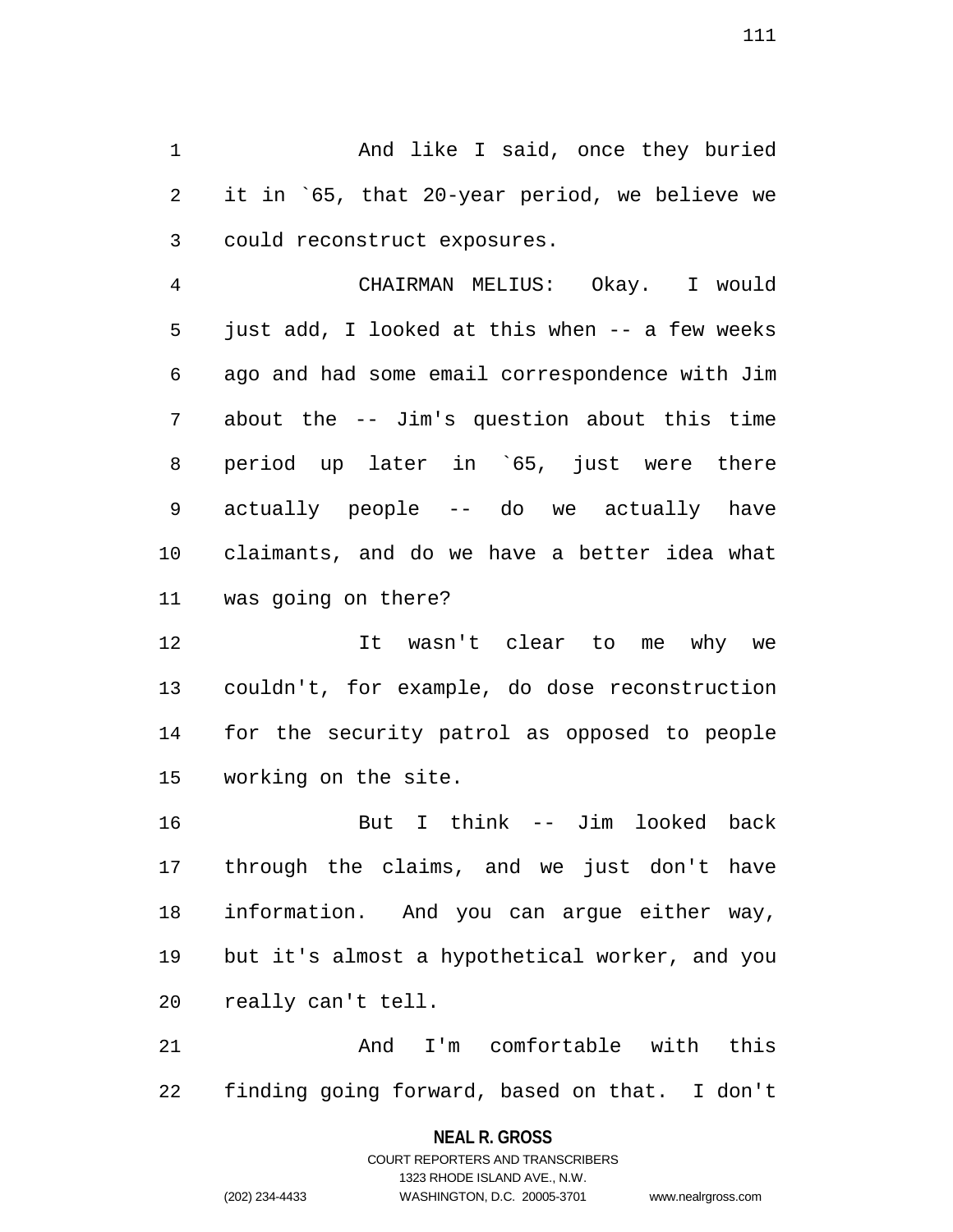1 think we should wait, given the effort that's 2 been made so far.

3 Any other comments or questions? 4 Okay. Do I hear a motion? 5 Wanda? You didn't even need to 6 raise that, Wanda. I'm trained.

7 (Laughter.)

8 MEMBER MUNN: I move that we 9 accept the NIOSH recommendation to grant an 10 SEC for all qualifying employees of the Vitro 11 Manufacturing in Canonsburg, Pennsylvania 12 plant from January 1, 1960 through September 13 30, 1965.

14 CHAIRMAN MELIUS: Do I hear a 15 second to that?

16 MEMBER FIELD: Second.

17 CHAIRMAN MELIUS: Second from

18 Bill. Any further discussion?

19 If not, Ted, can you call the

20 roll?

21 MR. KATZ: Dr. Anderson?

22 MEMBER ANDERSON: Yes.

**NEAL R. GROSS**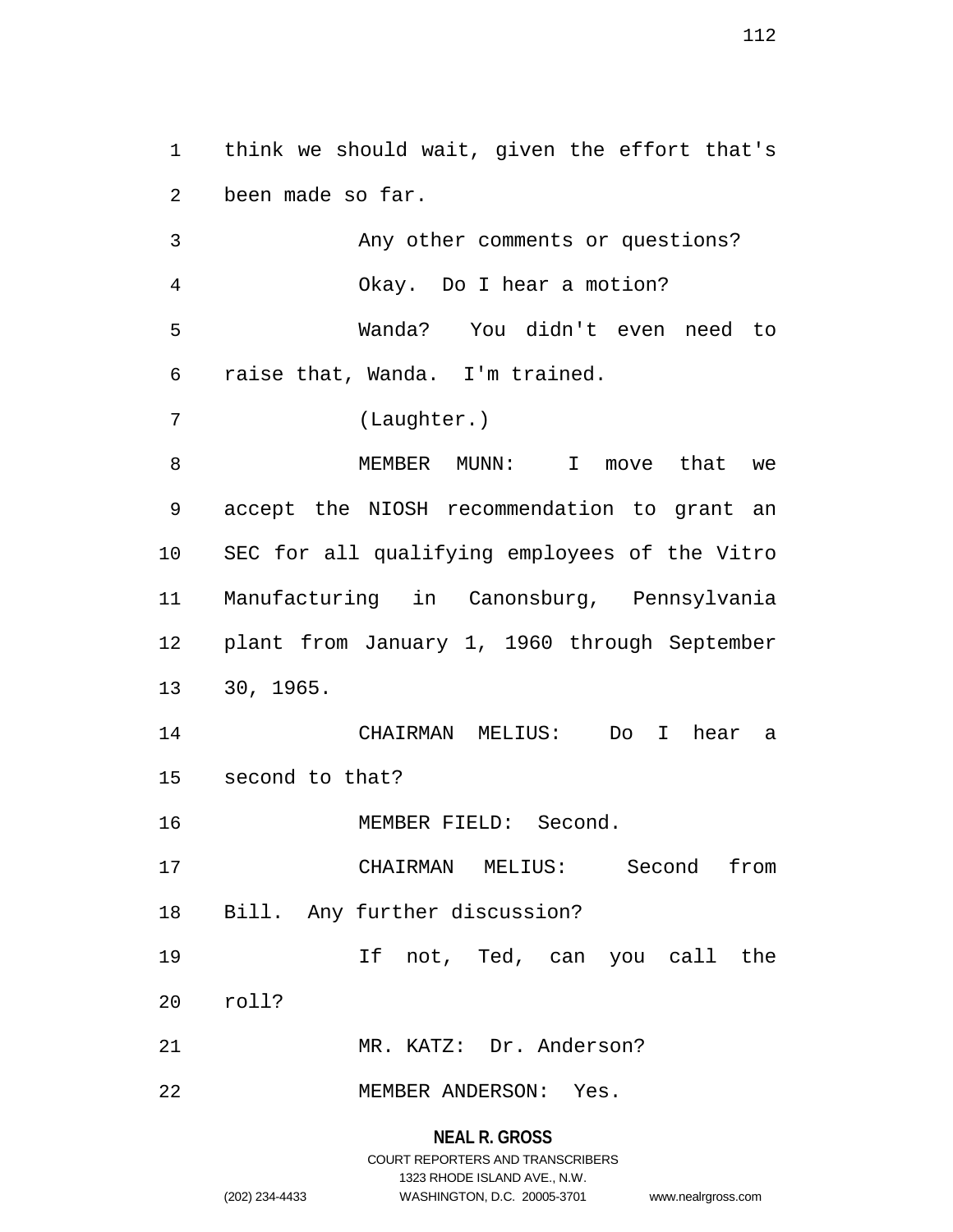| 1  |                     | MR. KATZ: Ms. Beach?              |
|----|---------------------|-----------------------------------|
| 2  |                     | MEMBER BEACH: Yes.                |
| 3  |                     | MR. KATZ: Mr. Clawson?            |
| 4  |                     | MEMBER CLAWSON: Yes.              |
| 5  |                     | MR. KATZ: Dr. Field?              |
| 6  |                     | MEMBER FIELD: Yes.                |
| 7  |                     | MR. KATZ: Dr. Lemen?              |
| 8  |                     | MEMBER LEMEN: Yes.                |
| 9  |                     | MR. KATZ: Dr. Lockey -- no, wait, |
|    |                     | 10 I'm sorry. Dr. Melius?         |
| 11 |                     | CHAIRMAN MELIUS: Yes.             |
| 12 |                     | MR. KATZ: Dr. Lockey is absent.   |
|    | 13 Ms. Munn?        |                                   |
| 14 |                     | MEMBER MUNN: Yes.                 |
| 15 |                     | MR. KATZ: Dr. Poston?             |
| 16 |                     | MEMBER POSTON: Yes.               |
| 17 |                     | MR. KATZ: Bob, are you still on   |
|    |                     | 18 the line? Bob Presley?         |
| 19 |                     | Okay, absent. I'll collect his    |
|    | 20 vote afterwards. |                                   |
| 21 |                     | Dr. Roessler?                     |
| 22 |                     | MEMBER ROESSLER: Yes.             |
|    |                     | <b>NEAL R. GROSS</b>              |

COURT REPORTERS AND TRANSCRIBERS 1323 RHODE ISLAND AVE., N.W. (202) 234-4433 WASHINGTON, D.C. 20005-3701 www.nealrgross.com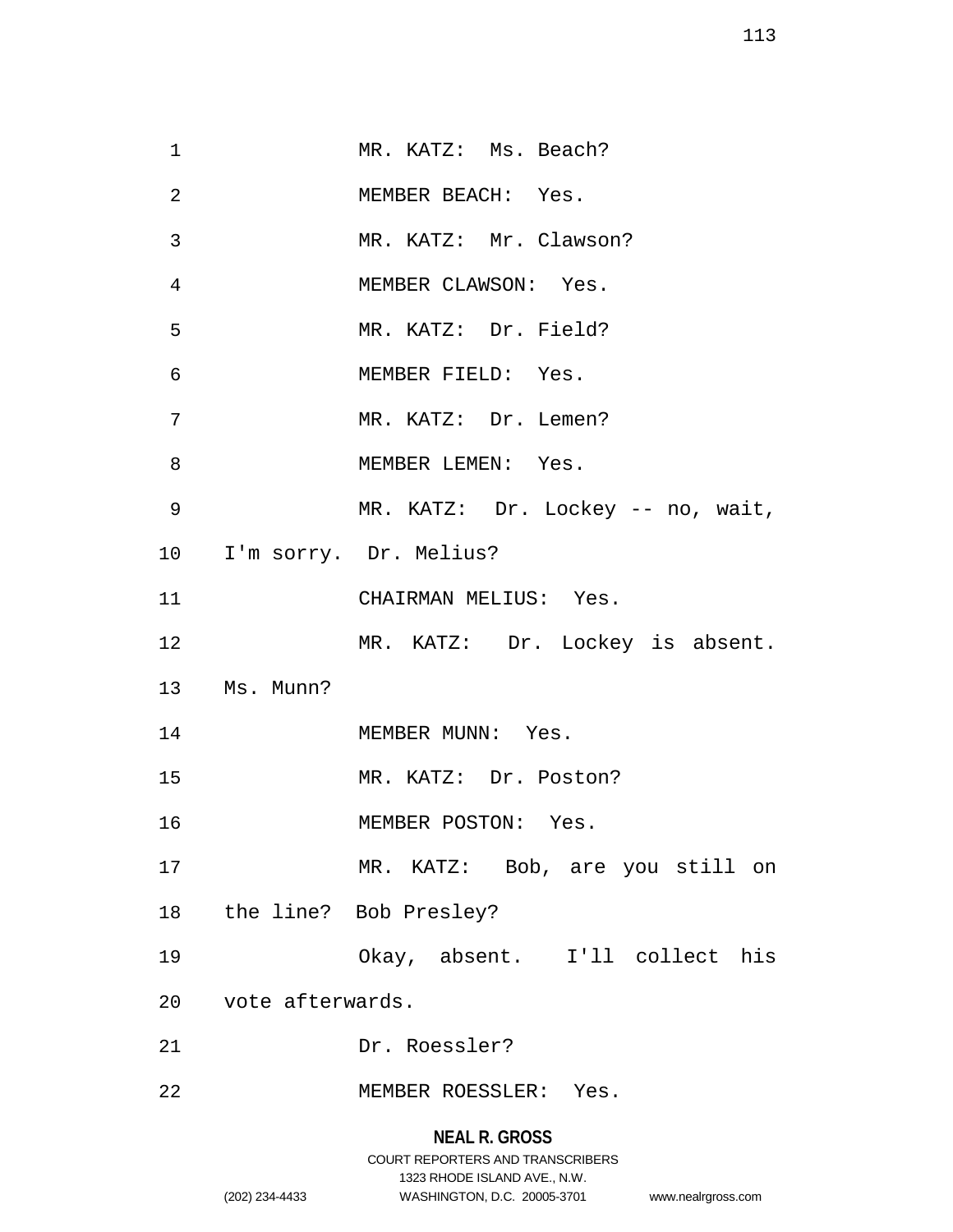1 MR. KATZ: Mr. Schofield? 2 MEMBER SCHOFIELD: Yes. 3 MR. KATZ: And Dr. Ziemer? 4 MEMBER ZIEMER: Yes. 5 MR. KATZ: So it's unanimous among 6 Members present. And the motion passes, and 7 then I'll collect absent votes after this 8 meeting. And I'll pass out the letter. 9 CHAIRMAN MELIUS: We have the 10 letter ready; it'll just take a second. 11 11 I would point out to Ted, it would 12 be, you know, I think, polite that, at least 13 start with Dr. Ziemer at one of the votes at 14 each meeting, you know? 15 (Laughter.) 16 I mean, Henry gets all the 17 attention and all the pressure of making the 18 first decision. 19 I don't think that's fair, but, 20 you know, the Z's don't get to go first very 21 often, and I think we should do that. 22 (Laughter.)

# **NEAL R. GROSS** COURT REPORTERS AND TRANSCRIBERS 1323 RHODE ISLAND AVE., N.W. (202) 234-4433 WASHINGTON, D.C. 20005-3701 www.nealrgross.com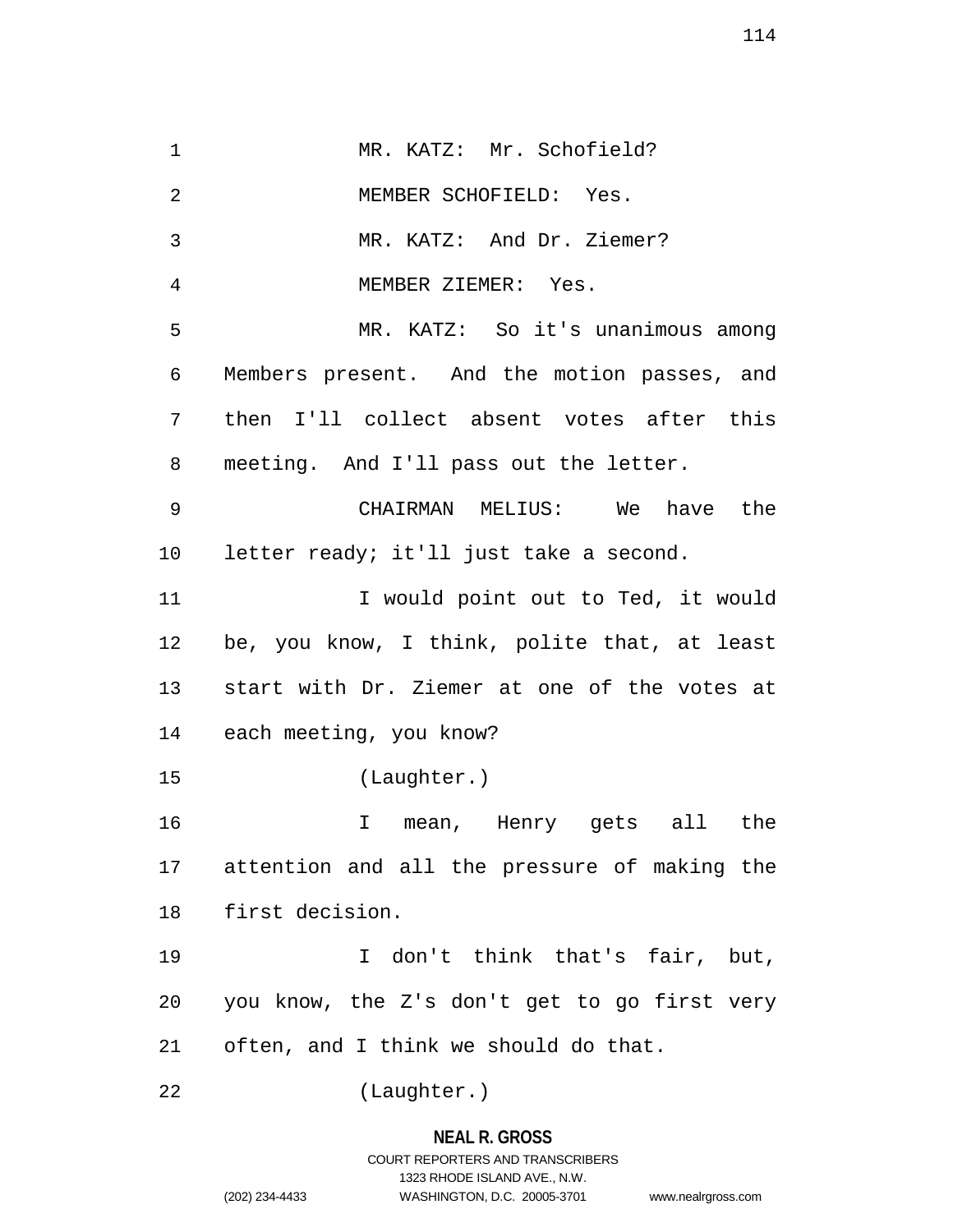1 Okay, I will read this into the 2 record, again, the usual stipulation that -- 3 not move forward in 30 days, I will notify the 4 Board.

5 The Advisory Board on Radiation 6 and Worker Health, the Board has evaluated a 7 Special Exposure Cohort, SEC, Petition 00177 8 Addendum 1 concerning workers at the Vitro 9 Manufacturing Facility in Canonsburg, 10 Pennsylvania, under the statutory requirements 11 established by the Energy Employees 12 Occupational Illness Compensation Program Act 13 of 2000, EEOICPA, incorporated into 42 CFR 14 Section 83.13.

15 The Board respectfully recommends 16 that SEC status be accorded to all atomic 17 weapons employees who worked at Vitro 18 Manufacturing in Canonsburg, Pennsylvania, 19 from January 1st, 1960 through September 30th, 20 1965 for a number of work days aggregating at 21 least 250 work days, occurring either solely 22 under this employment or in combination with

### **NEAL R. GROSS**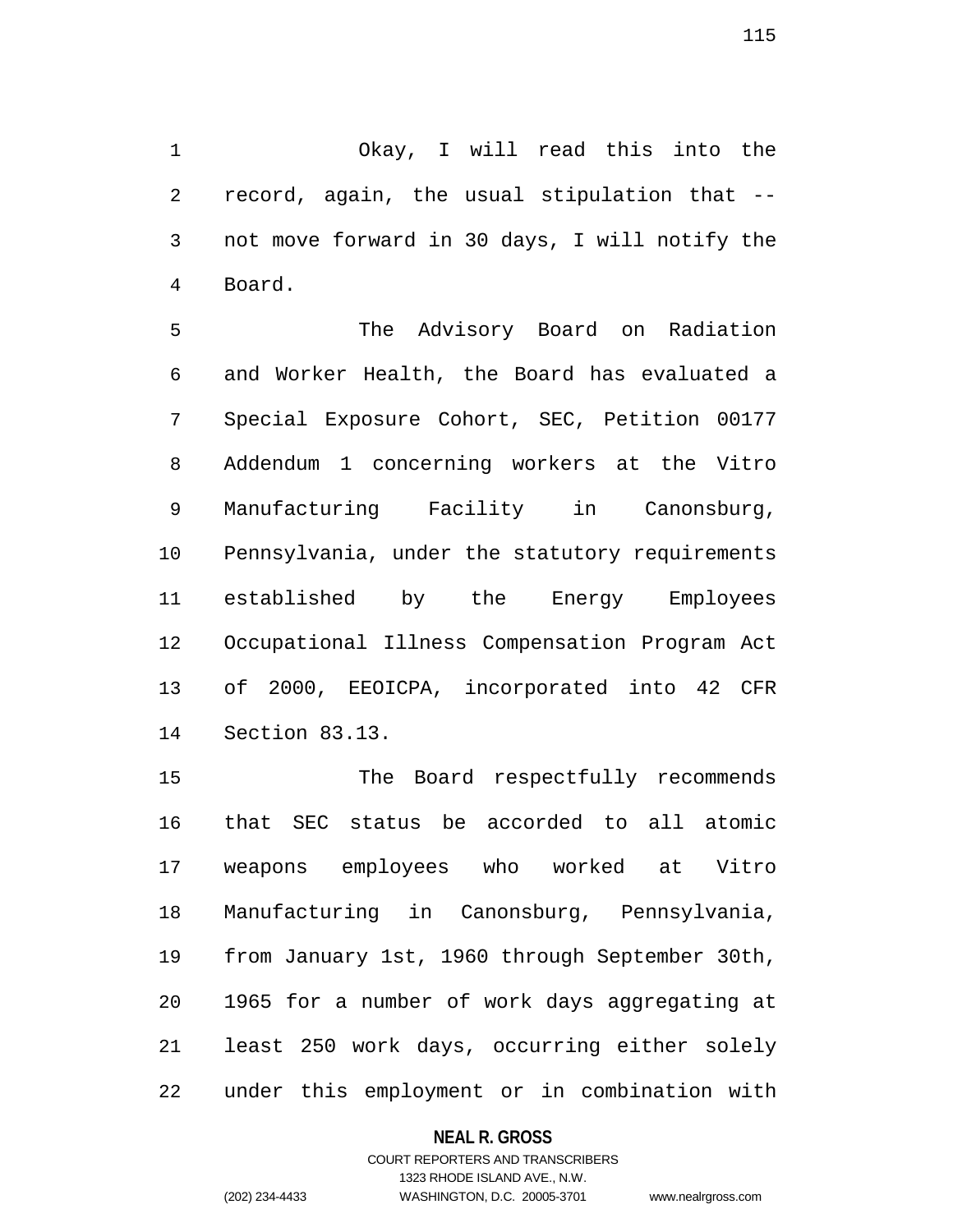1 work days within the parameters established 2 for one or more other Classes of employees 3 included in the Special Exposure Cohort.

4 This recommendation is made based 5 on the following factors: individuals working 6 at Vitro Manufacturing, Canonsburg, 7 Pennsylvania during the time period in 8 question were exposed to materials that 9 contained uranium and uranium progeny during 10 storage and disposal of these materials at the 11 site.

12 The National Institute for 13 Occupational Safety and Health, NIOSH, review 14 of available monitoring data, as well as 15 available process and source term information 16 for various production activities at Vitro 17 Manufacturing in Canonsburg, Pennsylvania 18 found that NIOSH lacked adequate information 19 necessary to complete individual dose 20 reconstructions with sufficient accuracy for 21 both external and internal doses during the 22 time period in question.

### **NEAL R. GROSS**

COURT REPORTERS AND TRANSCRIBERS 1323 RHODE ISLAND AVE., N.W. (202) 234-4433 WASHINGTON, D.C. 20005-3701 www.nealrgross.com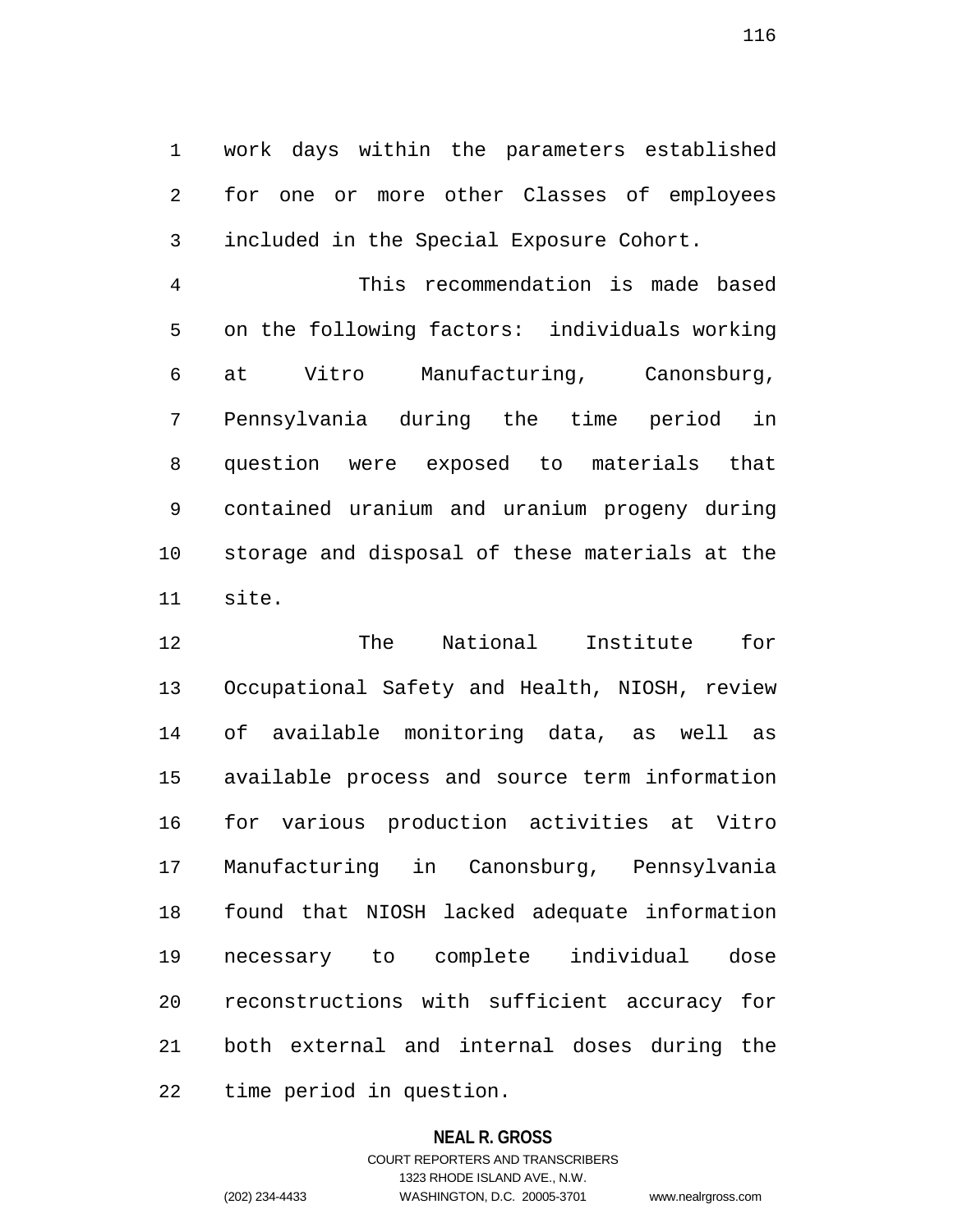1 The Board concurs with this 2 determination.

3 NIOSH determined that health may 4 have been endangered for these Vitro 5 Manufacturing employees during the time period 6 in question. The Board also concurs with this 7 determination.

8 Based on these considerations and 9 the discussions at the August 23rd through 10 25th, 2011 Board meeting held in Richland, 11 Washington, the Board recommends that this 12 Class be added to the SEC.

13 And there will be the usual 14 closing paragraph on transmittal of materials. 15 Any comments or questions on that? 16 Okay. Good.

17 Any other business the Board 18 Members would like to raise?

19 Josie?

20 MEMBER BEACH: Yes, I was 21 wondering about work for SC&A with the Site 22 Profile issues, the outstanding issues?

### **NEAL R. GROSS**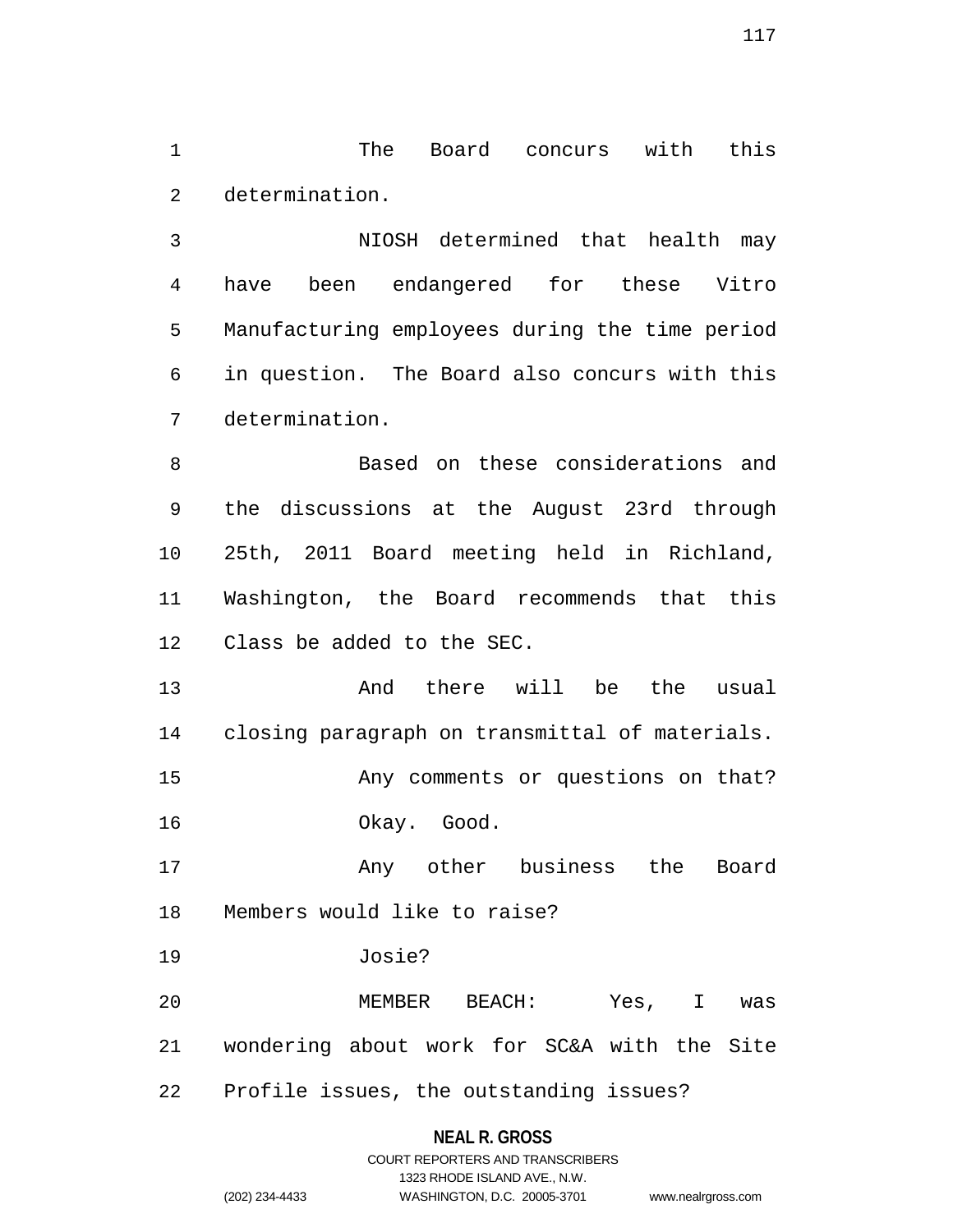1 CHAIRMAN MELIUS: Yes, I think we 2 need to hold off on that.

3 NIOSH actually has some effort 4 underway already, working on that, and I had 5 some discussions with them, with both SC&A and 6 NIOSH. And I think we'll come back with a 7 proposal at the next -- at our October call. 8 I want to make sure -- understand what NIOSH 9 is doing, we don't duplicate their effort, so. 10 MEMBER BEACH: Okay. That sounds 11 fair enough. 12 CHAIRMAN MELIUS: Yes. We'll do 13 that, and John Mauro wasn't here, and he was 14 the one that had made one of the proposals,

15 and I want to make sure we -- we have a firm 16 and a very specific proposal for tasking to go 17 forward.

18 Thank you for raising that, 19 though.

20 Any other Board business? If not, 21 do I hear a motion to adjourn?

22 MEMBER ZIEMER: So moved.

### **NEAL R. GROSS**